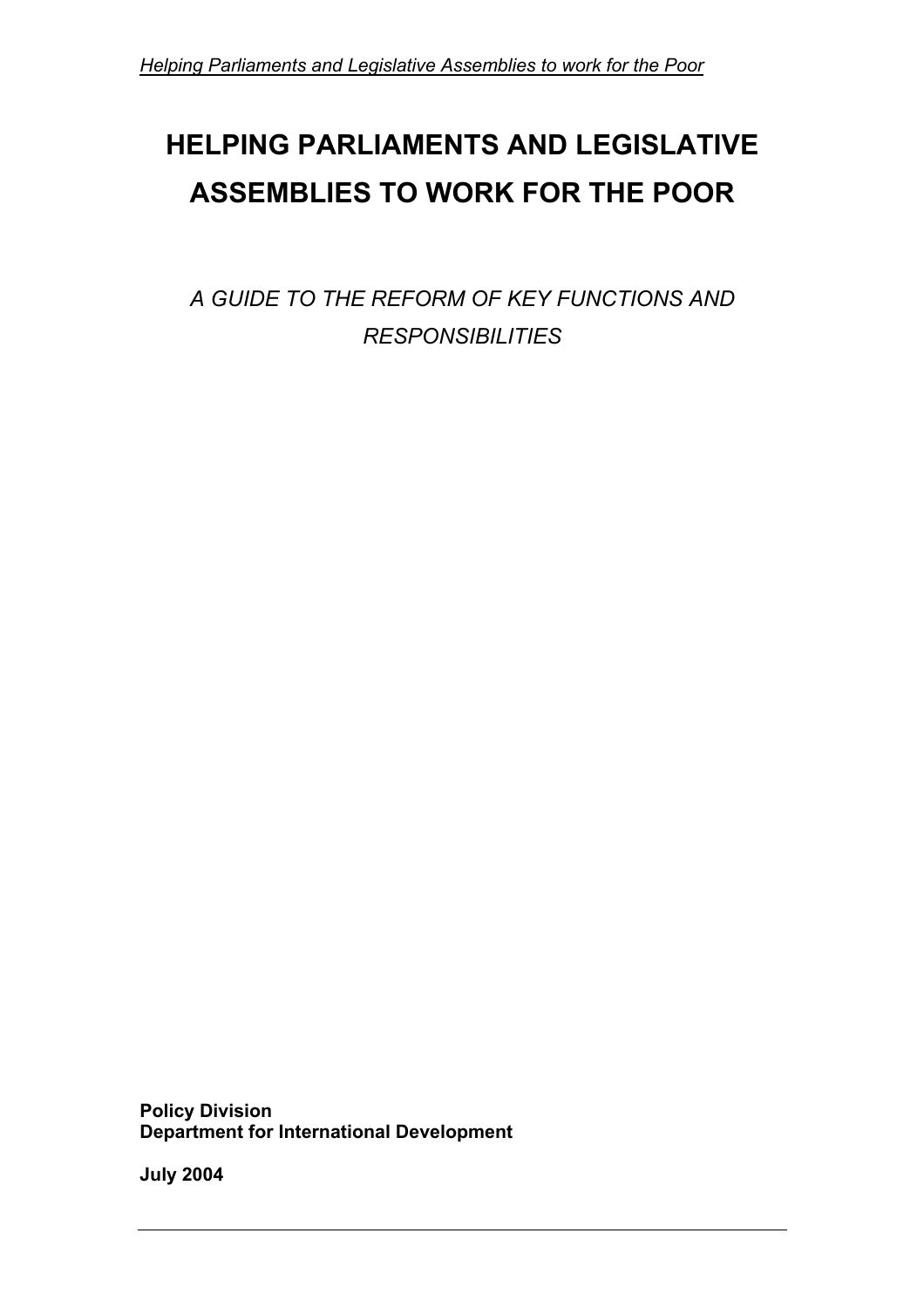These guidelines were commissioned by DFID. Preparation was supervised by Garth Glentworth and Max Everest-Phillips (DFID). The text was produced by Colin Roth with assistance from Jacqy Sharpe of the Overseas Office of the House of Commons

Further advice and information on assistance to legislatures can be obtained from Policy Division, Department for International Development. Contact Sheelagh Stewart: e-mail: SC-Stewart@dfid.gov.uk

#### **Related DFID publications include:**

Elections and the electoral process: a guide to assistance *DFID and FCO, 2003 (2nd edition)* 

The Media in Governance: a guide to assistance *DFID 2001* 

Understanding and reforming public expenditure management *DFID 2001* 

Meeting DFID's Fiduciary Requirement when providing Direct Budget Support *DFID 2002* 

Poverty and the Security Sector *DFID 2002*

Safety, Security and Accessible Justice: putting policy into practice *DFID 2002* 

Understanding and Supporting Security Sector Reform *DFID 2002*

Promoting Institutional and Organisational Development *DFID 2003*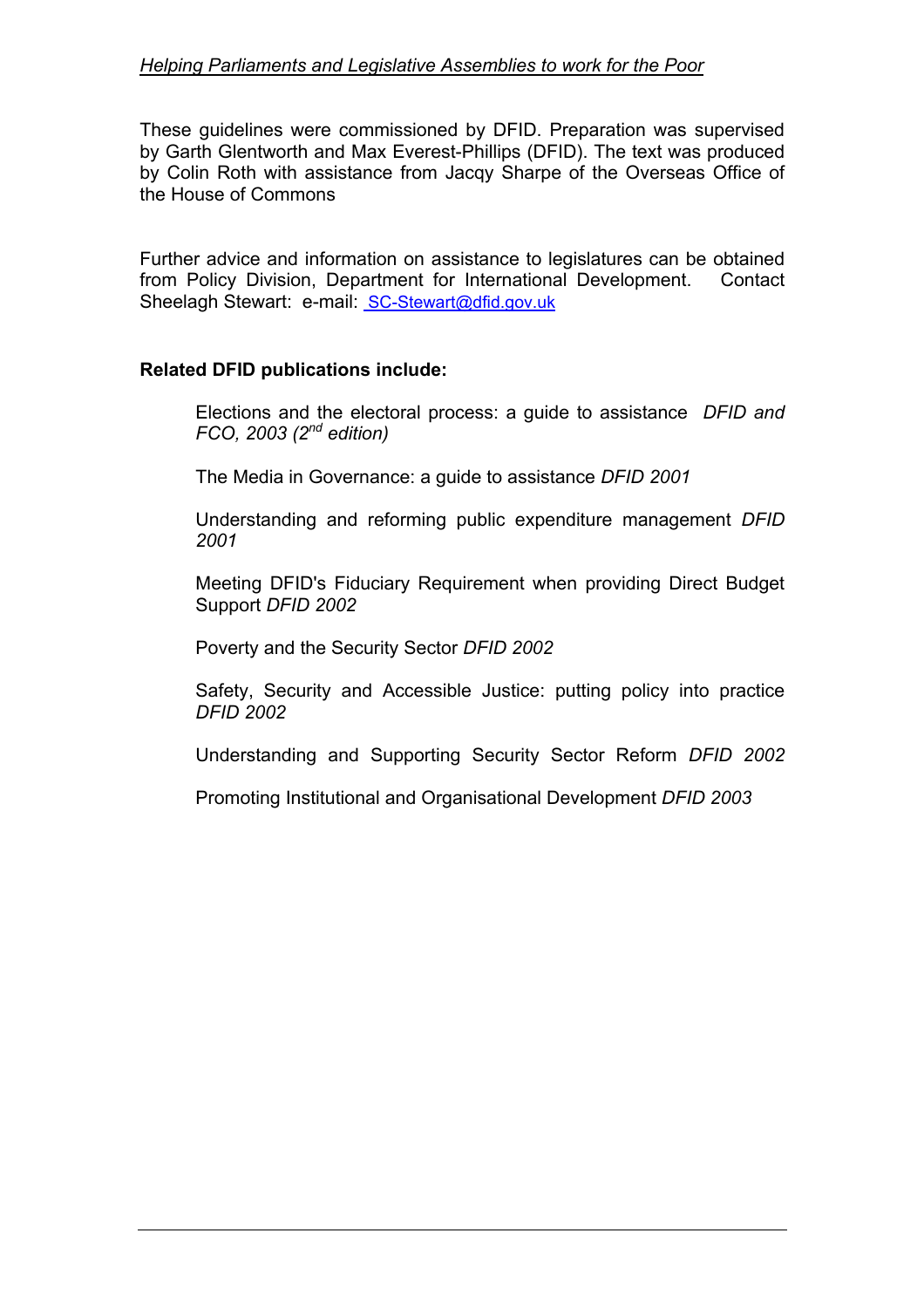# **FOREWORD**

These Guidelines are designed to be part of the international effort to make legislatures/parliaments better at helping development and poverty reduction, through improvements in the way they perform their key constitutional roles. These roles vary from place to place, depending on the type of political system (parliamentary, presidential, mixed), electoral system (proportional representation, "first past the post", or something in between), and party system, and the way all these have interacted and evolved from their particular local context - history, experience and political choices. But the key roles should always be:

- representation of the people and their interests
- passing effective legislation especially to support development
- oversight of government its effectiveness and its responsiveness to the needs of all, and especially the poor.

To fulfil these functions, parliaments need in particular:

- **information** from a variety of sources, not just the government to enable them to make a proper assessment of government proposals, to scrutinise government action and to instigate policy debates
- **skilled parliamentarians** who are able to use information to good effect and play their intended roles
- **professional support** eg to undertake research into particular issues
- **administrative support** to run the parliamentary machine
- **adequate facilities and equipment**

The Guidelines deal with these various issues. But assistance to legislatures has to be set in a wider context. External factors and institutions can be just as if not more important to parliamentary effectiveness than the internal machinery; and effectiveness has to be measured not by the quality of internalities such as parliamentary debates but by the impact the legislature has on the world outside, ie on poor people's lives

Constitutional structures matter; they determine the legislatures powers, affect relationships with the executive and the public, and create different patterns of cooperation or competition between representatives. The electoral system adopted determines the representativeness of the members and often their calibre and objectives. In a democracy there is a close correlation between the effectiveness of the legislature and that of the party system, and strengthening the capacity of political parties may be a prerequisite for an effective parliament. If the legislature is to help the poor and disadvantaged, it needs to understand their problems and their needs. Helping the relevant civil society organizations to put the case more effectively can be another way of improving parliamentary performance.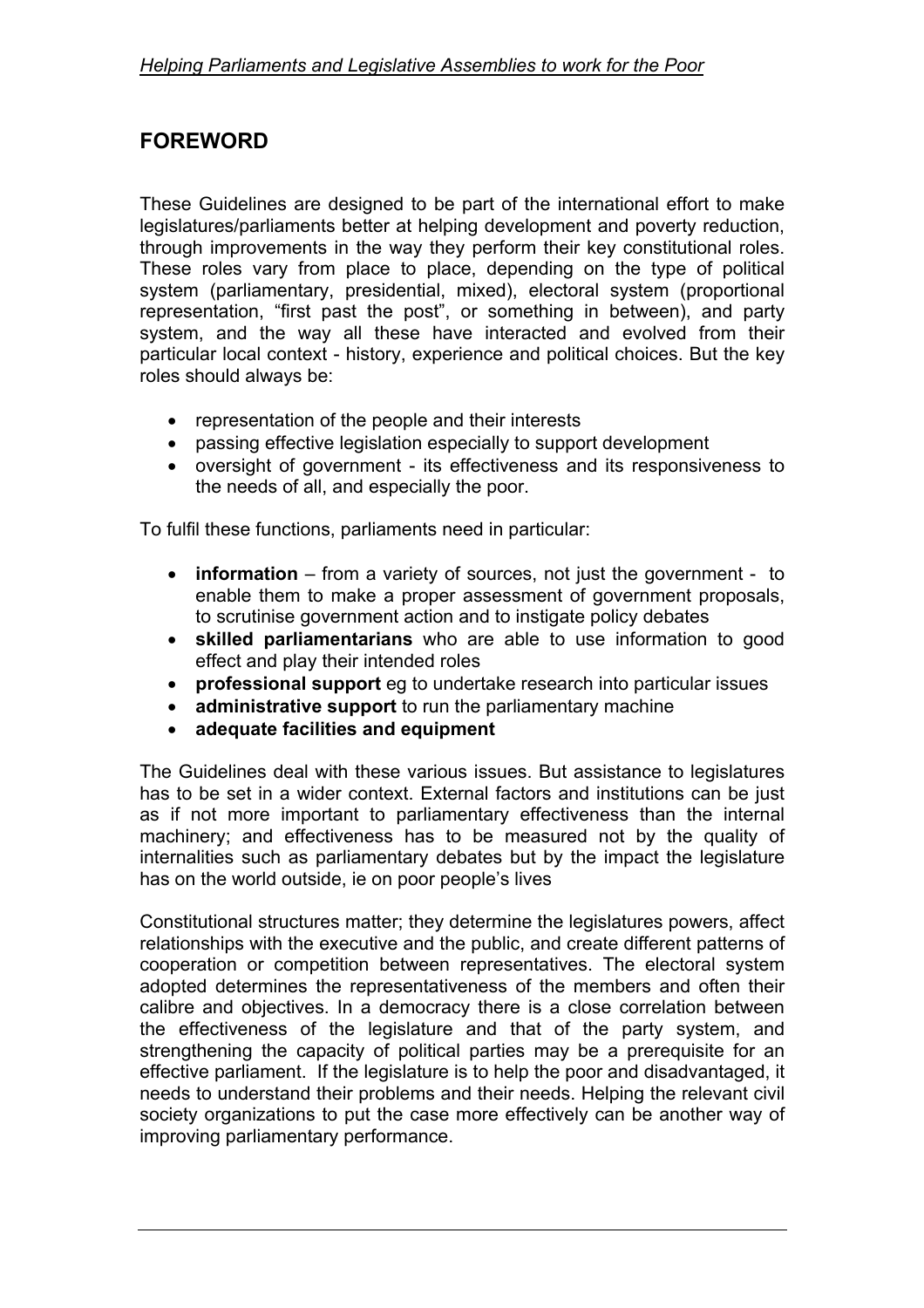Parliaments need 'political will'. Section 2.5.1 of the Guidelines touches on this, but readers should also consult with recent DFID work on "Drivers of Change", or the political economy of elite interests in pro-poor reforms. This work suggests ways of understanding and influencing the political processes behind 'political will', helping to illuminate the issues and suggest how legislatures can become key players in guiding development outcomes<sup>[1](#page-3-0)</sup>.

Public financial management is at the heart of development and may provide legislatures with a significant opportunity to influence events: they are normally responsible for examining and approving budgets, and for holding governments to account after the event. Their role in approving the budget is a key opportunity to ensure that governments are serious about poverty reduction, their PRSP, or development aims generally. Their role as representatives of the electorate should enable them to influence taxation as well as expenditure policies. Effective scrutiny of the public accounts can ensure that money was used for the intended purposes, and should bring to light any misuse, or abuse. All this can add to the transparency of government processes, important to citizens' right of accountability, and essential to donors especially if they are providing direct budgetary support.

One particular contemporary example of the importance of scrutiny is the security sector. Parliamentary scrutiny of defence/security budgets and expenditure can help to ensure that they meet the needs of the population, are not misused corruptly, and do not threaten development aims either nationally or regionally<sup>2</sup>.

Similarly but even more broadly, the PRSP process represents a major opportunity for parliaments/legislatures to influence governments' policies. Above all, Parliaments by expressing the needs of the people, including the poor, should be able to hold governments to account for their effective responses to the needs of their populations.

 $\overline{a}$ 

<span id="page-3-0"></span><sup>&</sup>lt;sup>1</sup> DFID readers will find further information on *InSight: Policy Division, Drivers of Change team*. Readers outside DFID should refer to either DFID websites or the Governance Resource Centre website. Eg http://www.dfidbangladesh.com/publications/DriversStudyFullVersion.pdf on strengthening parliament in Bangladesh; or Drivers of Change Public Information Note at http://www.grc-exchange.org/g\_themes/politicalsystems.html. For queries, please contact Ann Freckleton (A-Freckleton@dfid.gov.uk)

<span id="page-3-1"></span><sup>2</sup> See "Understanding and Supporting Security Sector Reform" *DFID 2002*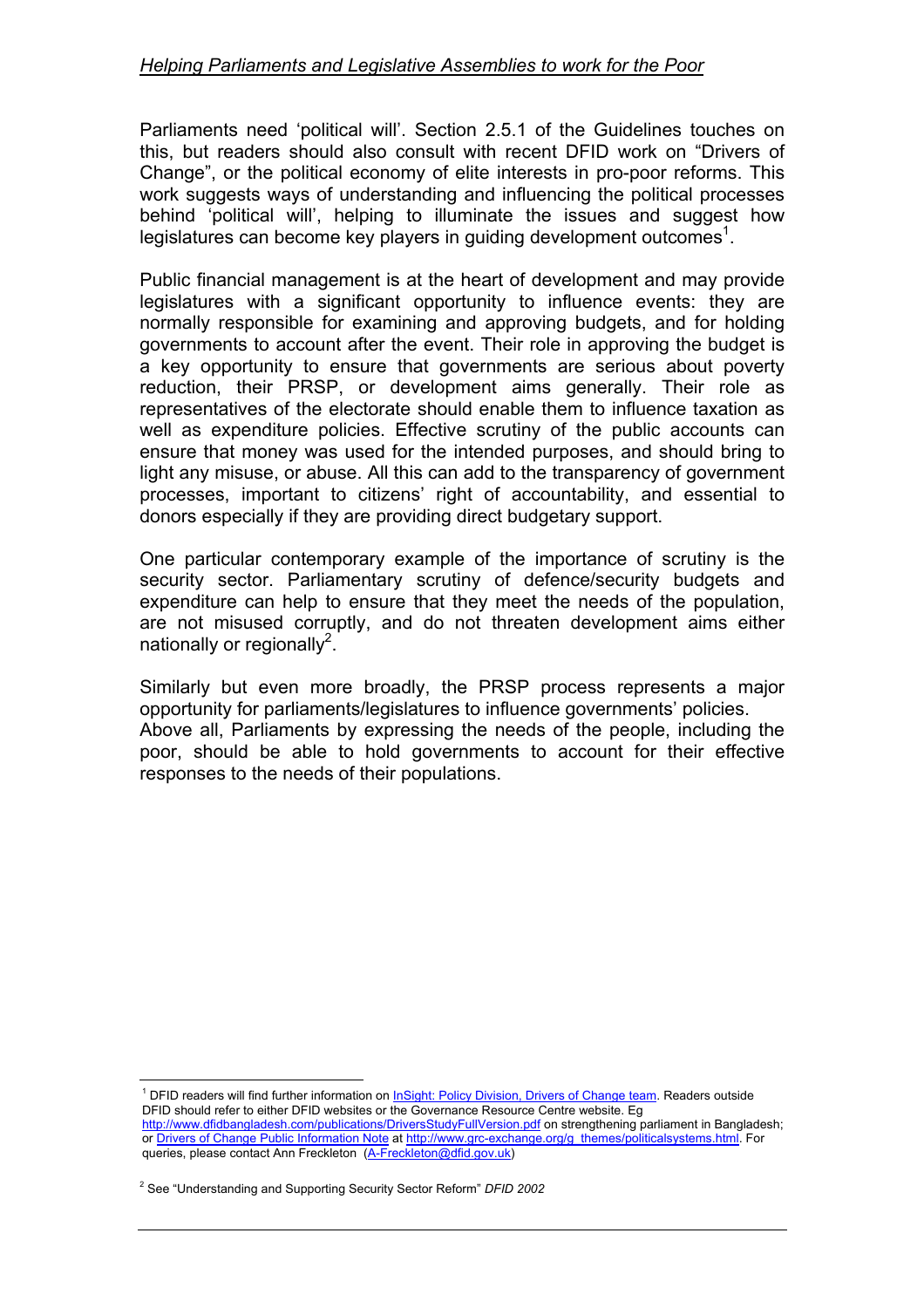# **TABLE OF CONTENTS**

|                | PART I: THE PARLIAMENTARY CONCEPT 2 |                                                              |  |  |  |
|----------------|-------------------------------------|--------------------------------------------------------------|--|--|--|
| 1              |                                     |                                                              |  |  |  |
|                | 1.1                                 |                                                              |  |  |  |
|                | 1.2                                 |                                                              |  |  |  |
|                | 1.3                                 |                                                              |  |  |  |
|                | 1.4                                 | How representative is parliament? And how representational?3 |  |  |  |
|                | 1.5                                 |                                                              |  |  |  |
|                | 1.6                                 |                                                              |  |  |  |
|                | 1.7                                 |                                                              |  |  |  |
| $\overline{2}$ |                                     |                                                              |  |  |  |
|                | 2.1                                 |                                                              |  |  |  |
|                | 2.2                                 |                                                              |  |  |  |
|                | 2.3                                 |                                                              |  |  |  |
|                | 2.4                                 |                                                              |  |  |  |
|                | 2.5                                 |                                                              |  |  |  |
|                | 2.5.1                               |                                                              |  |  |  |
|                | 2.5.2                               |                                                              |  |  |  |
|                | 2.5.3                               |                                                              |  |  |  |
|                |                                     |                                                              |  |  |  |
| 3              |                                     |                                                              |  |  |  |
|                | 3.1                                 |                                                              |  |  |  |
|                | 3.2                                 |                                                              |  |  |  |
|                | 3.3                                 |                                                              |  |  |  |
|                | 3.4                                 |                                                              |  |  |  |
|                | 3.4.1                               |                                                              |  |  |  |
|                | 3.4.2                               | Using the Governance Review Framework  12                    |  |  |  |
|                | 3.5                                 |                                                              |  |  |  |
|                | 3.5.1                               |                                                              |  |  |  |
|                | 3.5.2                               | PLANNING AND APPRAISING AN ASSISTANCE PROGRAMME 16           |  |  |  |
| 4              | 4.1                                 |                                                              |  |  |  |
|                | 4 1 1                               |                                                              |  |  |  |
|                | 4.1.2                               |                                                              |  |  |  |
|                | 4.1.3                               |                                                              |  |  |  |
|                | 4.2                                 |                                                              |  |  |  |
|                | 4.3                                 |                                                              |  |  |  |
|                | 4.3.1                               |                                                              |  |  |  |
|                | 4.3.2                               |                                                              |  |  |  |
|                | 4.3.3                               |                                                              |  |  |  |
|                | 4.4                                 |                                                              |  |  |  |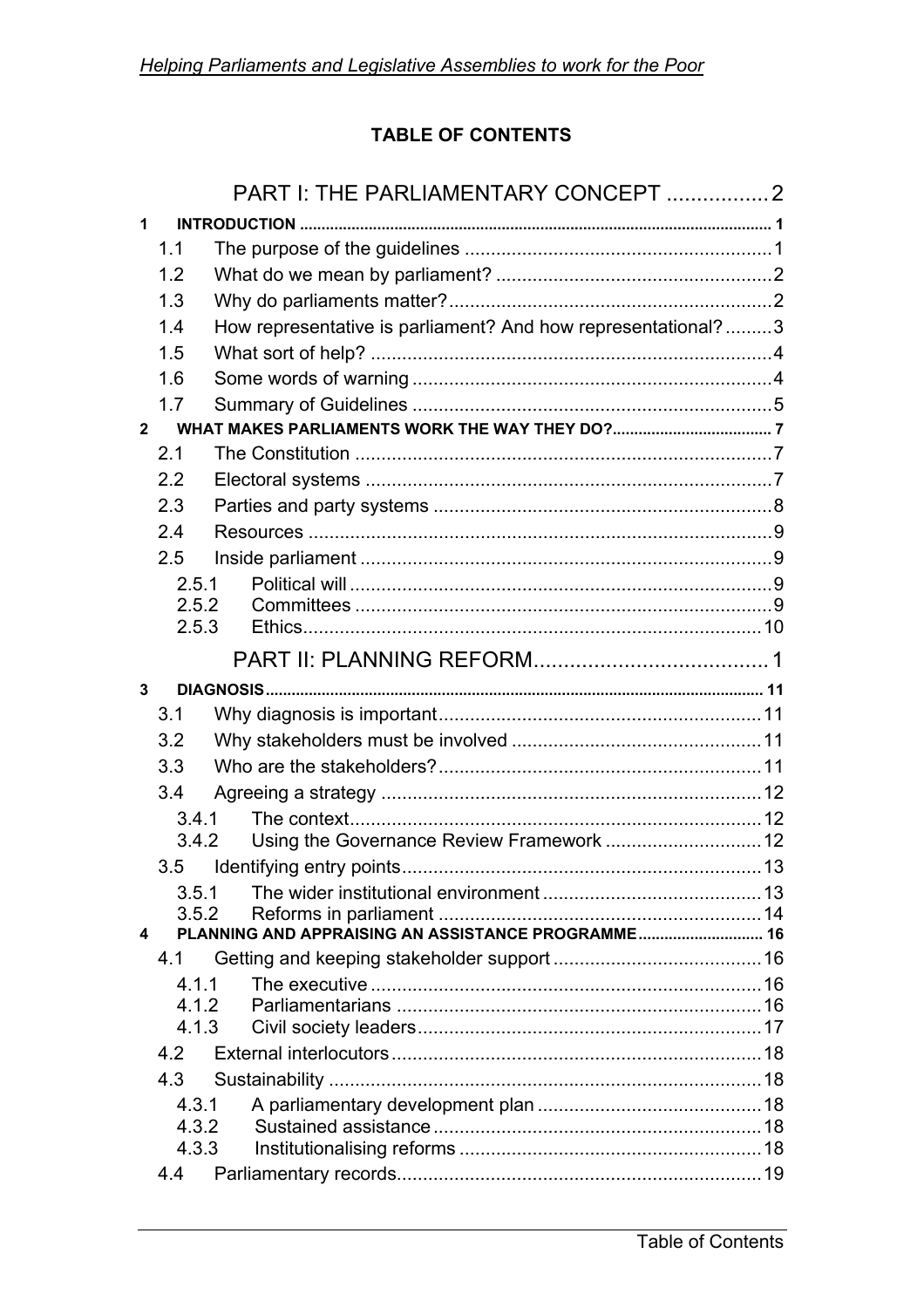| 5      |                  |                                                               |  |
|--------|------------------|---------------------------------------------------------------|--|
| 5.1    |                  |                                                               |  |
| 5.2    |                  |                                                               |  |
| 6      |                  |                                                               |  |
| 6.1    |                  |                                                               |  |
| 6.2    |                  |                                                               |  |
| 7<br>8 |                  |                                                               |  |
| 8.1    |                  | Helping to make an opposition or minority parties effective27 |  |
| 8.2    |                  |                                                               |  |
| 8.3    |                  |                                                               |  |
| 9      |                  |                                                               |  |
| 9.1    |                  |                                                               |  |
| 9.2    |                  |                                                               |  |
| 9.3    |                  | What does parliament need for effective oversight?30          |  |
| 9.4    |                  | How does parliament exercise oversight and accountability?30  |  |
| 9.5    |                  |                                                               |  |
|        | 9.5.1            |                                                               |  |
|        | 9.5.2            |                                                               |  |
|        | 9.5.3            |                                                               |  |
|        | 9.5.4            |                                                               |  |
|        | 9.5.5            |                                                               |  |
| 9.6    |                  |                                                               |  |
| 10     |                  |                                                               |  |
| 10.1   |                  |                                                               |  |
| 10.2   |                  |                                                               |  |
| 11     |                  |                                                               |  |
| 11.1   |                  |                                                               |  |
| 11.2   |                  |                                                               |  |
|        | 11.2.1           |                                                               |  |
|        | 11.2.2<br>11.2.3 |                                                               |  |
|        |                  |                                                               |  |
|        | 11.3.1           |                                                               |  |
|        | 11.3.2           |                                                               |  |
|        |                  |                                                               |  |
|        | 11.4.1           |                                                               |  |
|        | 11.4.2           |                                                               |  |
|        | 11.4.3           |                                                               |  |
| 12     |                  |                                                               |  |
| 12.1   |                  |                                                               |  |
|        | 12.1.1           |                                                               |  |
|        | 12.1.2           |                                                               |  |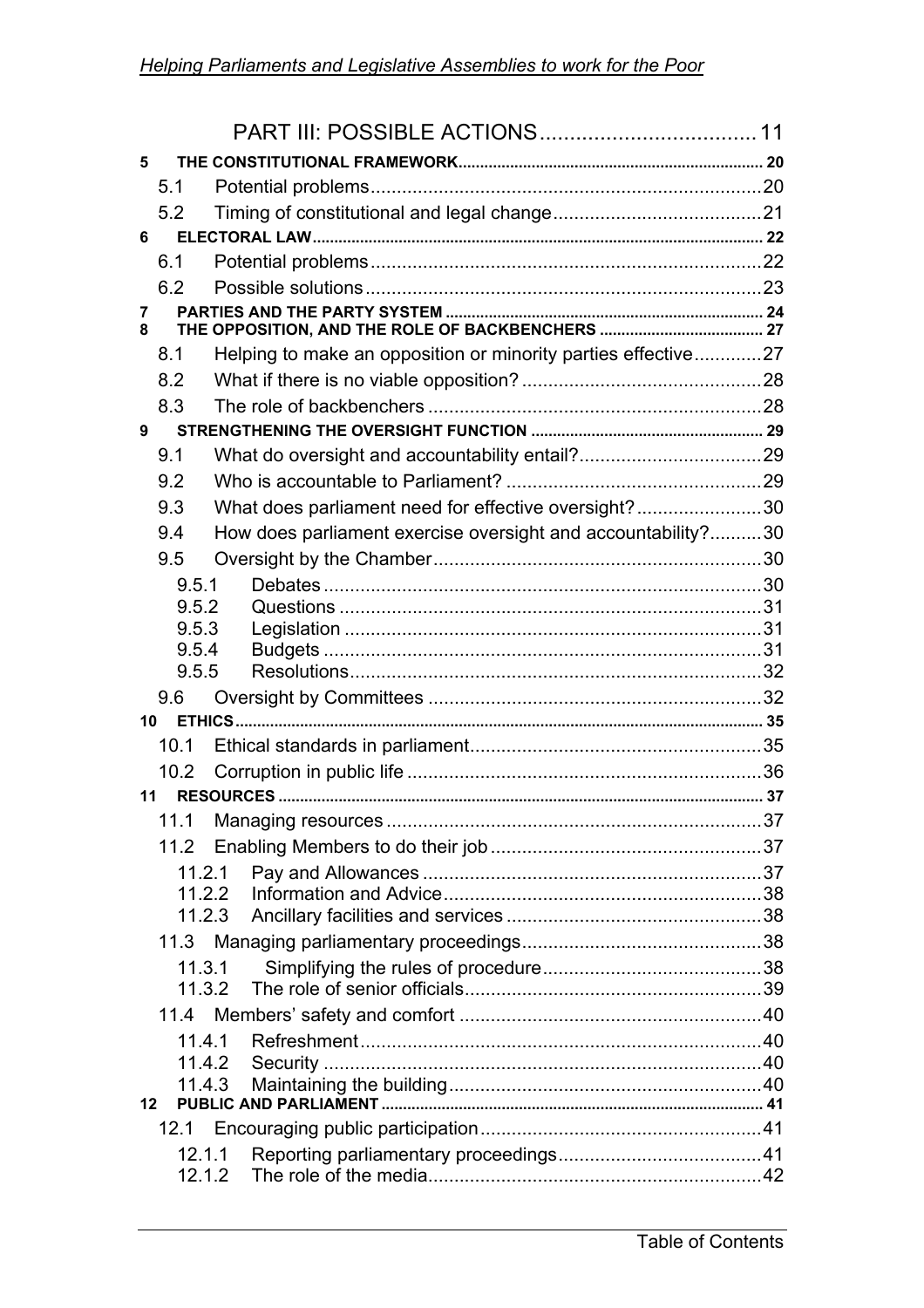|      | 12.2 Strengthening Parliament's representational function 43 |  |  |  |  |
|------|--------------------------------------------------------------|--|--|--|--|
|      | 12.2.1                                                       |  |  |  |  |
|      | 12.2.2                                                       |  |  |  |  |
|      | 12.2.3                                                       |  |  |  |  |
| 13   |                                                              |  |  |  |  |
| 13.1 |                                                              |  |  |  |  |
| 13.2 |                                                              |  |  |  |  |
| 13.3 |                                                              |  |  |  |  |
| 13.4 |                                                              |  |  |  |  |
|      | 13.4.1                                                       |  |  |  |  |
|      | 13.4.2                                                       |  |  |  |  |
|      | 13.4.3                                                       |  |  |  |  |
| 13.5 |                                                              |  |  |  |  |
|      |                                                              |  |  |  |  |
| 14   |                                                              |  |  |  |  |
| 14.1 |                                                              |  |  |  |  |
| 14.2 |                                                              |  |  |  |  |
| 14.3 |                                                              |  |  |  |  |
|      |                                                              |  |  |  |  |
|      |                                                              |  |  |  |  |
|      |                                                              |  |  |  |  |
|      | APPENDIX 3 - COSTS OF RUNNING THE UK HOUSES OF               |  |  |  |  |
|      |                                                              |  |  |  |  |
|      |                                                              |  |  |  |  |
|      |                                                              |  |  |  |  |
|      |                                                              |  |  |  |  |
|      |                                                              |  |  |  |  |
|      |                                                              |  |  |  |  |
|      |                                                              |  |  |  |  |
|      |                                                              |  |  |  |  |
|      |                                                              |  |  |  |  |
|      |                                                              |  |  |  |  |
|      |                                                              |  |  |  |  |
|      |                                                              |  |  |  |  |
|      |                                                              |  |  |  |  |
|      |                                                              |  |  |  |  |
|      |                                                              |  |  |  |  |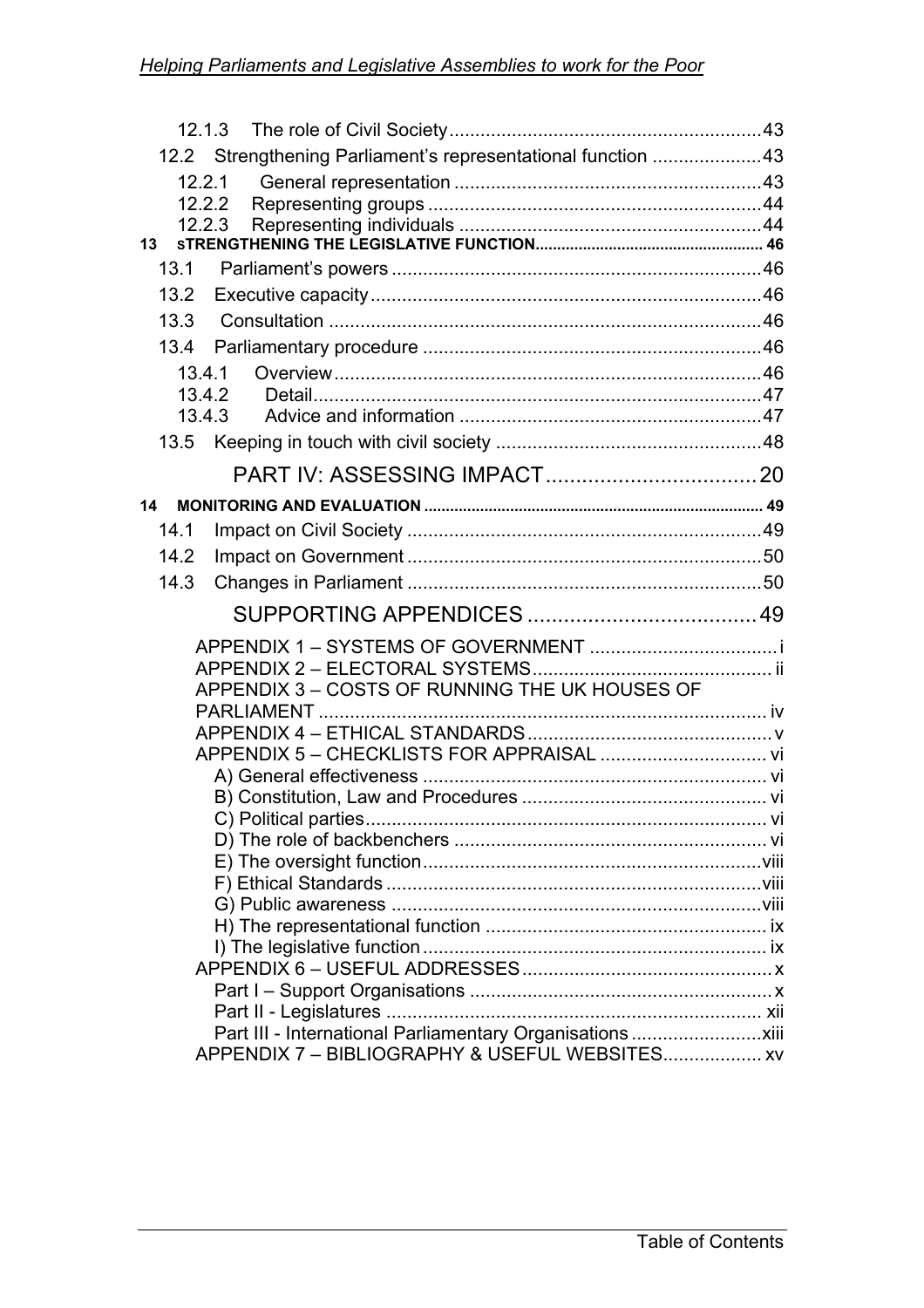# **LIST OF ACRONYMS AND ABBREVIATIONS**

| DFID<br>AV<br>CML<br>CSN<br>CSO<br><b>FCO</b><br>FPTP<br>IMD<br>IRI<br>MΡ<br>NDI<br>PAC<br>PR<br><b>PSRP</b><br>SNTV<br>SUNY | Department for International Development<br>Alternative Vote<br>Legislative Modernization Commission<br>Civil Society Networks (?)<br><b>Civil Society Organisation</b><br>Foreign & Commonwealth Office<br>First-Past-The-Post<br>Institute for Multiparty Democracy<br>International Republican Institute<br>Member of Parliament<br>National Democratic Institute for International Affairs<br><b>Public Accounts Committee</b><br><b>Proportional Representation</b><br><b>Poverty Reduction Strategy Paper</b><br>Single Non-Transferable Vote<br>State University of New York |
|------------------------------------------------------------------------------------------------------------------------------|-------------------------------------------------------------------------------------------------------------------------------------------------------------------------------------------------------------------------------------------------------------------------------------------------------------------------------------------------------------------------------------------------------------------------------------------------------------------------------------------------------------------------------------------------------------------------------------|
| TRS                                                                                                                          | <b>Two-Round System</b>                                                                                                                                                                                                                                                                                                                                                                                                                                                                                                                                                             |
|                                                                                                                              |                                                                                                                                                                                                                                                                                                                                                                                                                                                                                                                                                                                     |

## **LIST OF BOXES**

- Box 1.1 Vietnamese National Assembly
- Box 2.1Election systems which have led to violence
- Box 2.2 Parliamentary membership as a political career move
- Box 4.1 Reforming Parliamentary Committees in Malawi
- Box 4.2 Modernisation committees in Bolivia and Colombia
- Box 4.3 A fruitful visit
- Box 4.4 Promoting dialogue in Morocco
- Box 4.5 Phasing donor funding out and local funding in
- Box 5.1: New laws to strengthen parliament's oversight role in South Africa
- Box 5.2 Constitutional Courts in Action
- Box 7.1 Examples of Dysfunction in Parties and Party Systems
- Box 7.2 Public Funding of Political Parties
- Box 8.1 Opposition entitlements in the Westminster parliament
- Box 9.1 Main ways in which parliament oversees government
- Box 9.2 Powers of different legislatures in relation to the budget
- Box 12.1 CSOs at work
- Box 13.1 Databases of local experts
- Box 13.2 The role of the legal draftsman

## **LIST OF TABLES**

- Table 3.1 Governance Review Framework
- Table 3.2 Some problems and ways of addressing them
- Table 9.1 Helping legislators to oversee the budget process
- Table 9.2 Oversight some problems, and possible solutions
- Table 14.1 Quantitative measures of change in parliament
- Table A.1 How different systems of government affect parliaments
- Table B.1 The main types of electoral system
- Table B.2 How different electoral systems affect parliaments
- Table B.3 Problems with the main electoral systems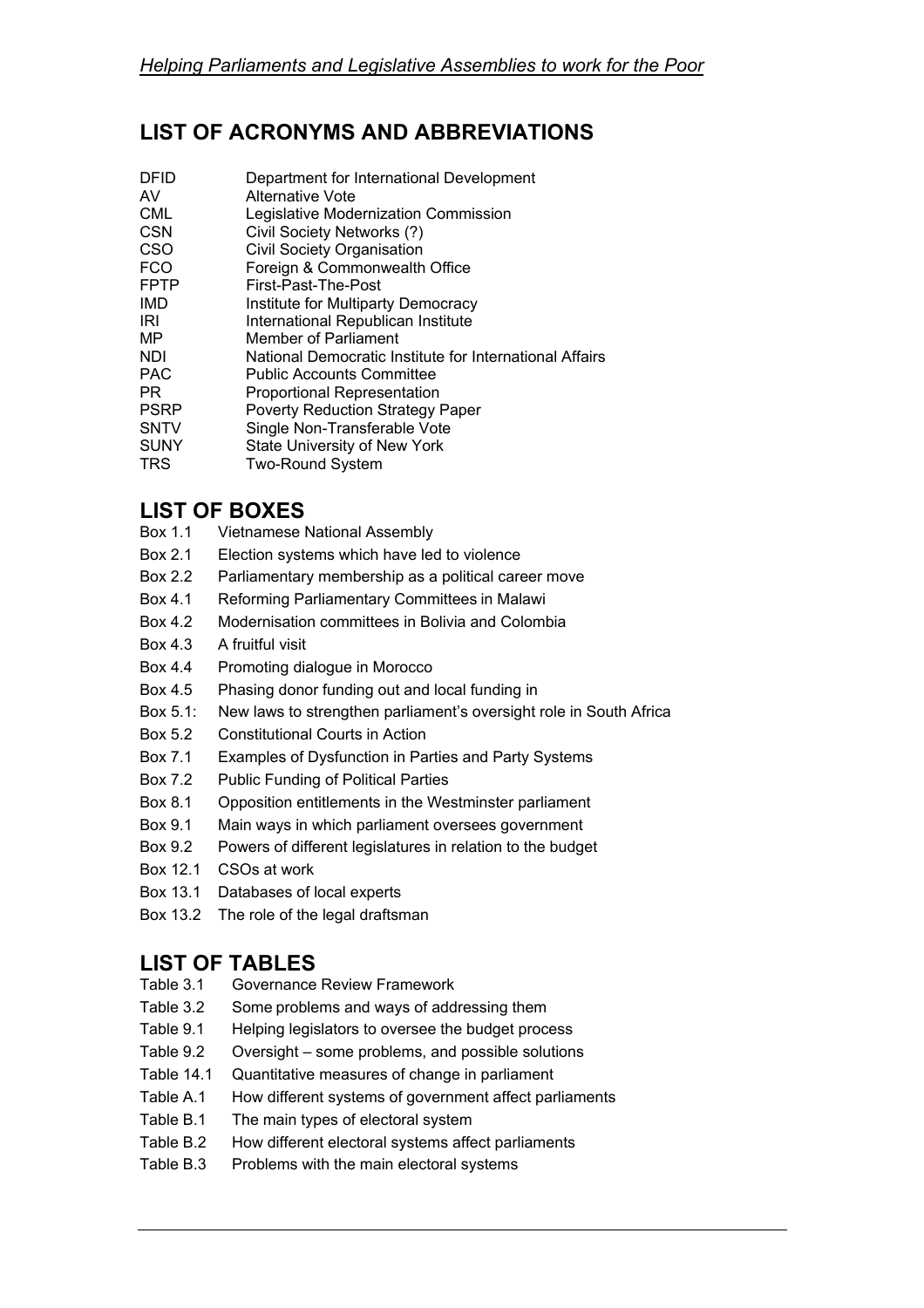# **PART I: THE PARLIAMENTARY CONCEPT**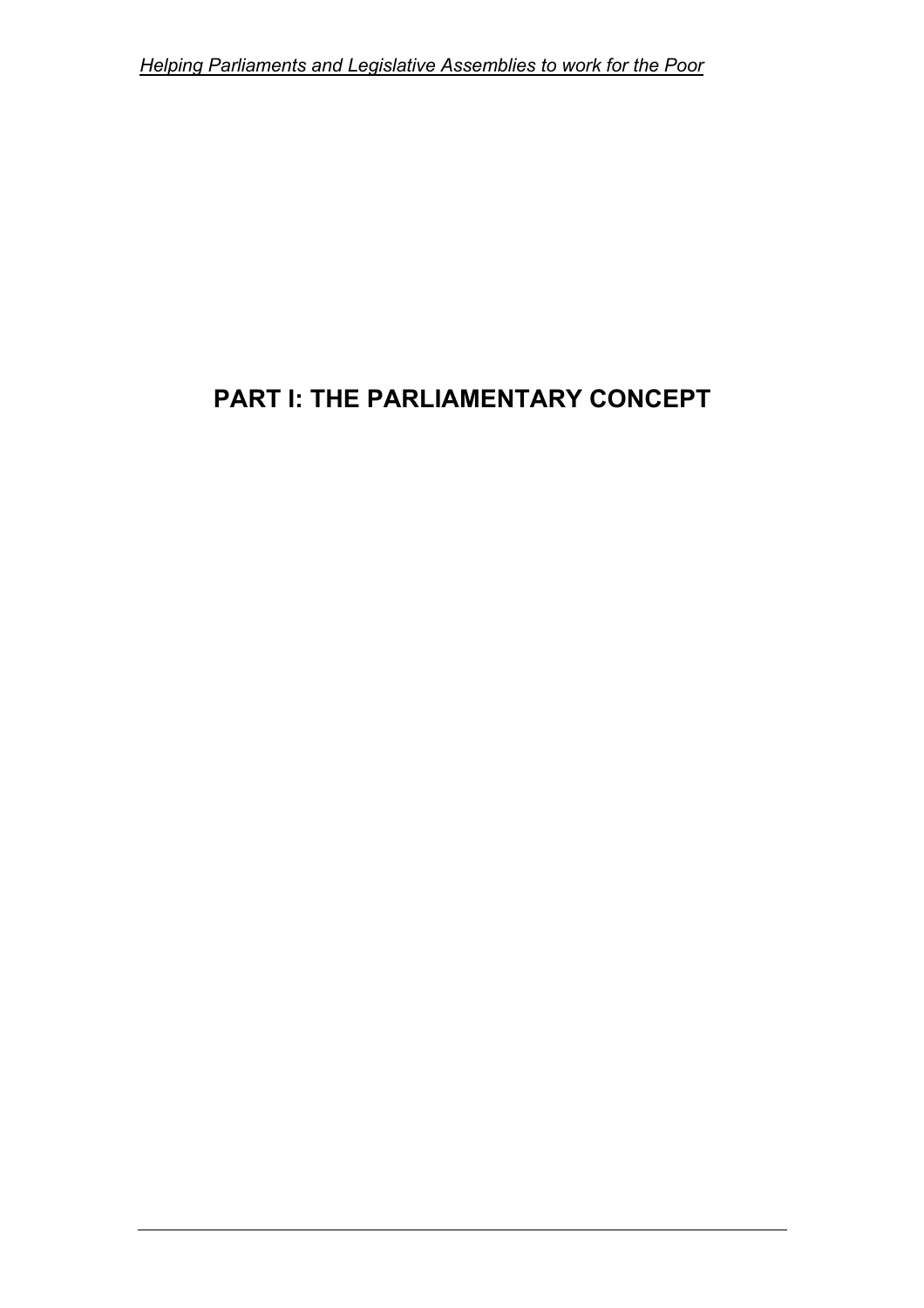# **1 INTRODUCTION**

*Governments should be accountable to parliaments…*  If government is to work for poor people it must be accountable: the three main pillars of the state - executive, legislature and judiciary – should each be strong enough to hold the others to account; and everyone, including the poor and disadvantaged, should have the opportunity to influence state policies and practices.

*…who oversee their activities and provide a bridge between them and the people.*

Parliament should act as a bridge between the people and the executive, both by overseeing the executive  $-$  its actions and policies, its stewardship of public funds, its legislative proposals - on behalf of the people; and by keeping the public in touch with major issues, encouraging public participation in debate, and helping to develop a well-informed electorate. MPs should be able to raise specific concerns of their constituents, or the wider electorate, with the executive.

*Parliaments need adequate powers and the capacity to use them…* 

*…and a civil society ready to engage.* 

This requires parliaments with appropriate powers, with members committed and equipped to exercise them and to meet the needs of their constituents, and with sufficient resources (human as well as physical and financial) to organise efficiently. It also requires people, including the poor, to have rights – freedom of speech, freedom of association – and to be aware of them, and able to engage with their political representatives.

Often parliaments are weak, popular participation in government occurs only on election day, and election winners monopolise power and use parliament as a rubber stamp.

# **1.1 The purpose of the guidelines**

This guidance is intended for programme managers and advisers in DFID who are helping to strengthen parliaments in developing and transition countries. It should also be of interest to concerned individuals and organizations in those countries, and to others including other donor agencies. It does not pretend to be a comprehensive manual: assistance to parliaments in this broader context is fairly new, and we still have a lot to learn.

*They look at parliamentary assistance in a broad governance context.* 

*The guidelines are not a manual.* 

> The guidance identifies potential entry points for initiatives to support parliaments. But in the broader governance context obstacles to parliamentary effectiveness often originate in the outside institutional environment rather than in parliament itself.

> Although the guidance is written in the context of national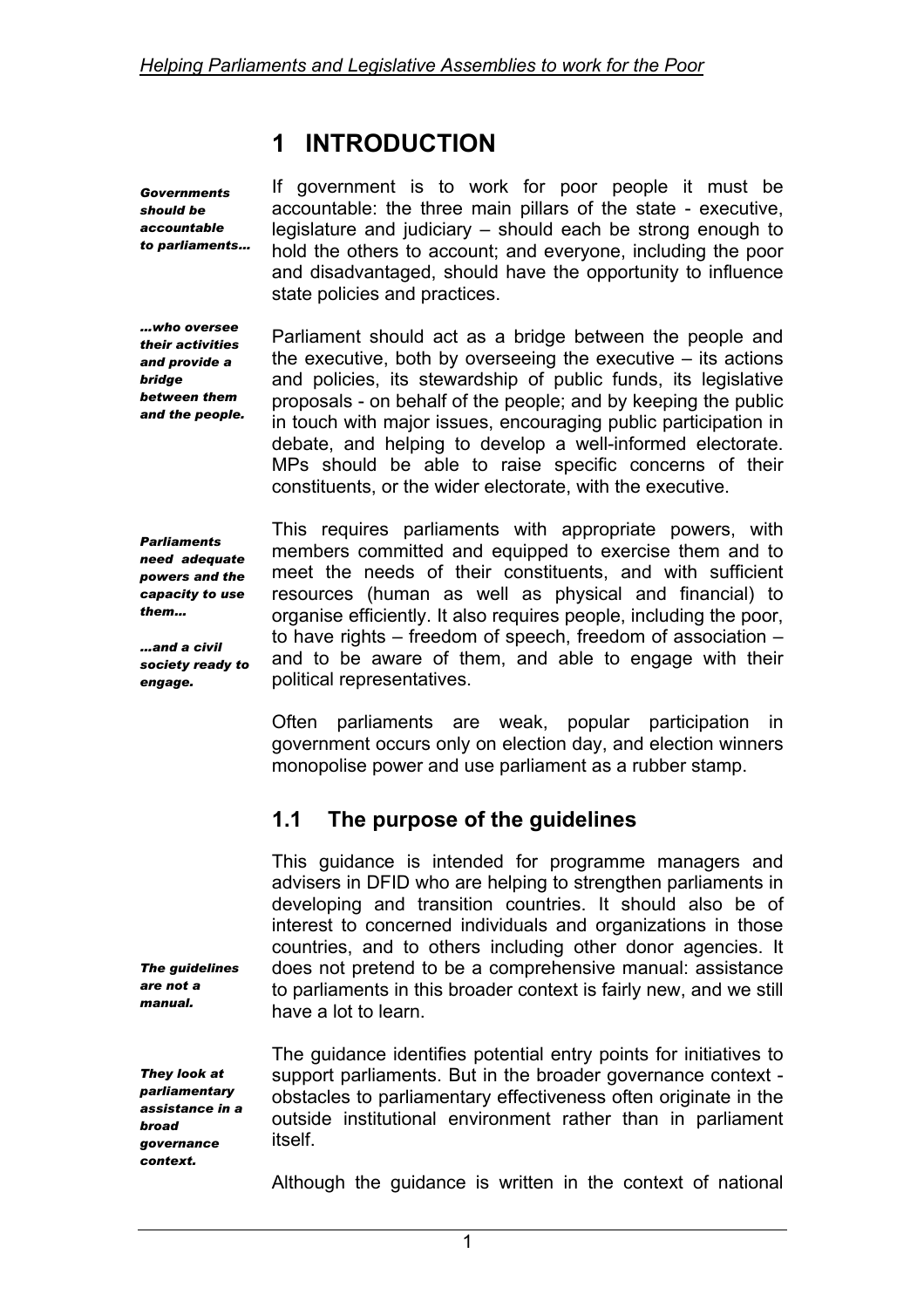*They can apply to state, regional and local assemblies …* 

*…in countries with or without multi-party systems.* 

assemblies, much of it will apply to assemblies at state, regional or local level. And although it is written in the context of multi-party democracy, this is not to rule out assistance to parliaments in partner countries operating different systems; their parliaments may have less potential but they can play an important democratising role. In one-party states it may be particularly useful to establish the respective roles of parliament and party, and to encourage the former to question the executive and hold it to account.

#### **BOX 1.1: VIETNAMESE NATIONAL ASSEMBLY**

Vietnam is a one-party state based on principles of consensus. The National Assembly (NA) does not contain an opposition, and is only nominally independent of government. The NA has nevertheless taken ministers to task over their policies and the way they are implemented. Constitutional changes in 2001 gave the NA and the provincial assemblies (People's Councils - PCs) greater responsibility for budget oversight. UNDP, with assistance from several bilateral donors including DFID, is helping to strengthen the NA and 10 of the 81 PCs through (a) general training and support for Deputies and (b) support aimed specifically at strengthening budget oversight capacity.

## **1.2 What do we mean by parliament?**

In this guide the term "parliament" means an assembly of elected representatives with some or all of the following statutory duties:

- **•** passing and in some cases initiating legislation
- conducting oversight of the executive
- **•** representing the views and concerns of the electorate

*Don't forget the second chamber, where there is one.* 

A parliament may have one chamber – New Zealand - or two – France, UK, USA. Assistance to bicameral parliaments should take account of both chambers.

### **1.3 Why do parliaments matter?**

The state typically rests on three pillars: the executive; the judiciary; and parliament. For the system to work properly, each pillar must be strong enough to provide checks and balances against excesses by the others. All too commonly the executive (sometimes with a strong military presence) is overwhelmingly strong, and the judiciary and parliament very weak. This leaves the executive virtually unchecked - a recipe for autocracy, inefficiency, and corruption. It can leave people feeling alienated from government, and inclined in extreme cases to resort to extra-legal mechanisms to have their voices heard.

*If parliament is weak government is unaccountable…* 

*And liable to become autocratic, out of touch and corrupt.*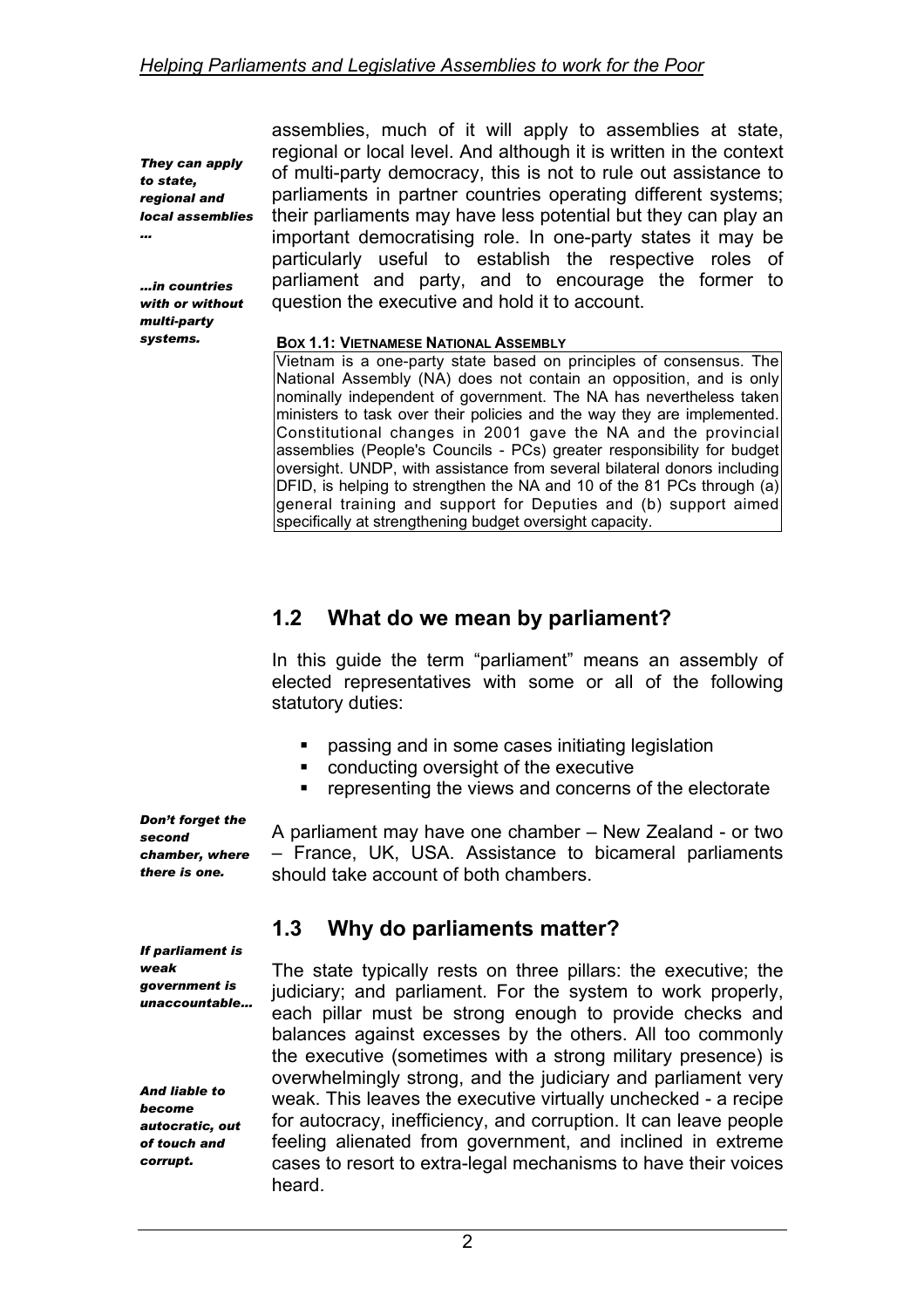Parliament can help to improve governance in a number of important ways:

*A strong parliament can tell government what people think…* 

*…ensure laws are fair…* 

*… scrutinise government's plans and actions…* 

*…promote public debate…* 

*…and stop conflicts turning violent.* 

*Parliament should broadly represent the population…* 

*…by gender,* 

 $\overline{a}$ 

 by representing the views and concerns of the electorate to the executive, including during discussions of legislation and government policy - for example in the consultative process leading to the development of a Poverty Reduction Strategy<sup>3</sup>

- by ensuring that the laws which govern the country are effective and just
- by vetting the government's revenue-raising and expenditure plans to ensure feasibility, equity and conformity with policy objectives
- by holding the government to account for its policies and actions, including its stewardship of public funds – more important than ever (to citizens as well as donors) as increasing volumes of development assistance are channeled directly into budgets rather than discrete projects
	- by promoting debate on major issues eg via the media.

In countries where there is potential for conflict between different groups, parliament can provide an arena for peaceful and constructive debate and consensus, reducing the likelihood of the conflict turning to violence

### **1.4 How representative is parliament? And how representational?**

Parliaments can never be exact microcosms of society – there are usually no child members for example (though unofficial youth parliaments are often an effective form of civic education for young voters). But they need to be broadly representative, and can achieve this in various ways:

*…by domicile… …by political allegiance…*  geographically, with members to represent each region, town, etc, chosen by and accountable to the respective electorates

politically, by mirroring the party/political/ideological situation in the country, with a good correlation between

<span id="page-11-0"></span><sup>&</sup>lt;sup>3</sup> "The role of parliaments in the PRSP process has generally been limited, although individual parliamentarians have been involved in some countries. Real and effective country ownership requires recognition of and adequate space for domestic political processes, as part of the participatory mechanism in each country. Involving parliaments in the participation can often provide a means to achieve this aim and to lay the ground for such participation to become an enduring element of the process." World Bank

<sup>&</sup>quot;Deputies are well positioned to communicate the perceptions of citizens and citizen groups in their home districts. In many places, MPs' direct contact with constituents or personal experience in their electoral district provides them with a more accurate sense of how poverty is felt in specific regions and among specific demographics." (Hubli and Mandaville, NDI)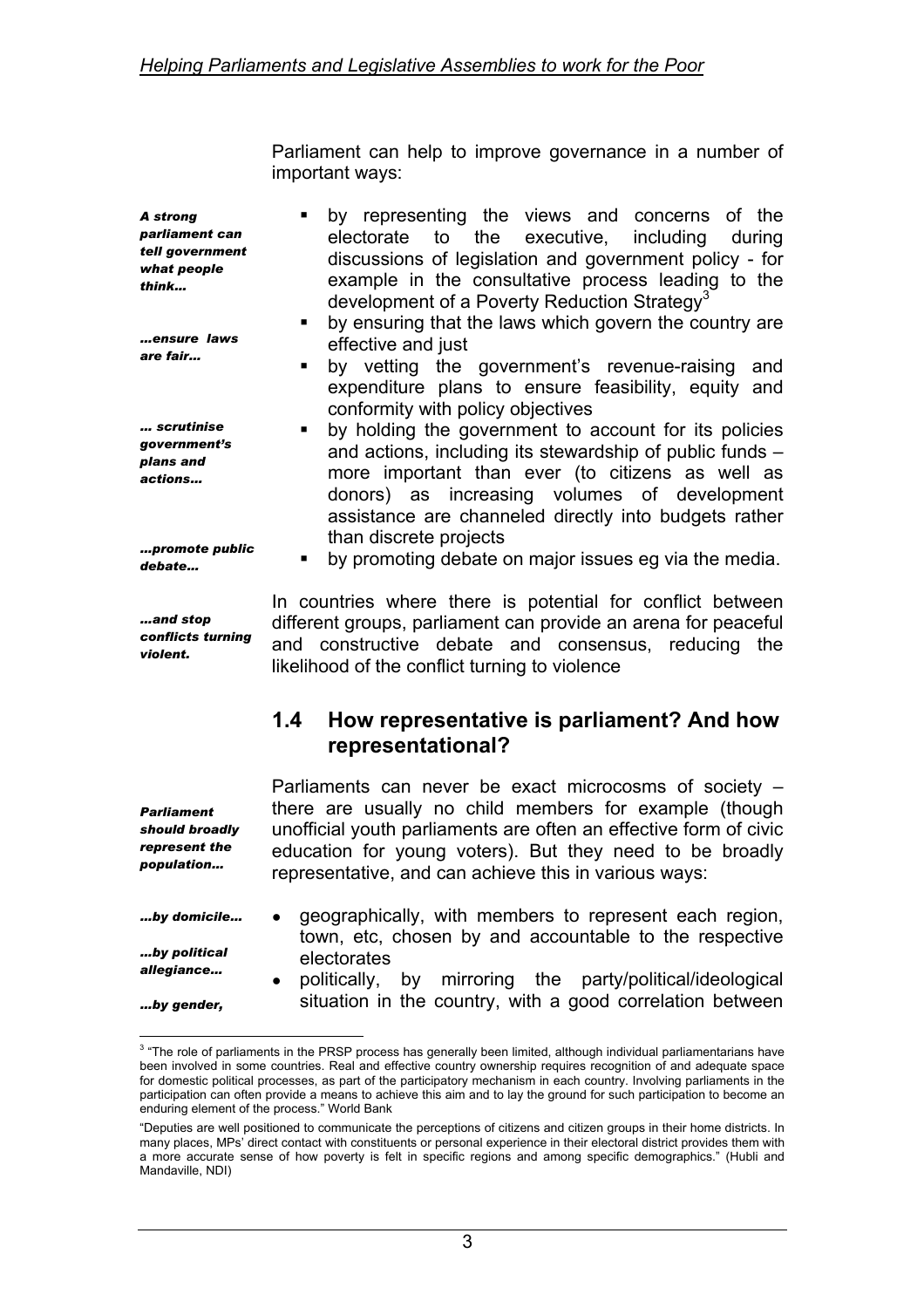*age, ethnicity, religion etc.* 

votes cast and parliamentary seats won

• descriptively, by mirroring the nation in demographic terms - men and women, young and old, rich and poor, and different religious, ethnic and linguistic groups.

The balance between geographical and political representation, and the degree of descriptive representation, will be determined largely by the electoral system.

*…and should actively represent people's interests.* 

Being representative is not much use unless members actively represent. They may not, for a variety of reasons: lack of resources; lack of opportunity, eg in a "rubber stamp" parliament; lack of demand from an electorate unaware of its rights - or aware of the limitations of its parliamentarians; lack of incentive if members expect to be re-elected whether they do anything useful or not, or if most of them belong to the ruling party and many of them are or hope to be ministers.

# **1.5 What sort of help?**

*Avoid narrowly focused assistance …* 

*…when the real problems may lie in the wider environment.* 

*Link assistance with wider governance reforms.* 

Parliaments do not exist in isolation: like any other organisation they live in a wider institutional environment, which is where many of their more fundamental problems can originate. To focus narrowly on the internal workings of parliament while ignoring the wider picture can be counterproductive. For example if an autocratic executive maintains power by manipulating the electoral system to produce a "rubber stamp" parliament, providing this parliament with a veneer of greater efficiency and/or increased activity will not make it more useful; it will just help to perpetuate a bad system by making it look more respectable. The underlying problems in the institutional environment have to be addressed if anything useful is to be achieved.

In any event legislative assistance programmes work best as complements to other governance improvements such as efforts to promote participation, protect human rights or reform the law/judicial system.

# **1.6 Some words of warning**

*Helping parliaments is difficult… …key players may not welcome reform*  Assisting parliaments is difficult because it is highly political<sup>4</sup>: leaders in both the executive and in parliament may have reason to oppose it - but reform cannot proceed without their support governments may not appreciate help to strengthen

<span id="page-12-0"></span> 4 "The political difficulties in changing political institutions are well documented. For example, the major deliberate reform of legislatures is rare, and virtually unknown in many Western democracies" *Rediscovering Institutions* James March and Johan Olsen 1989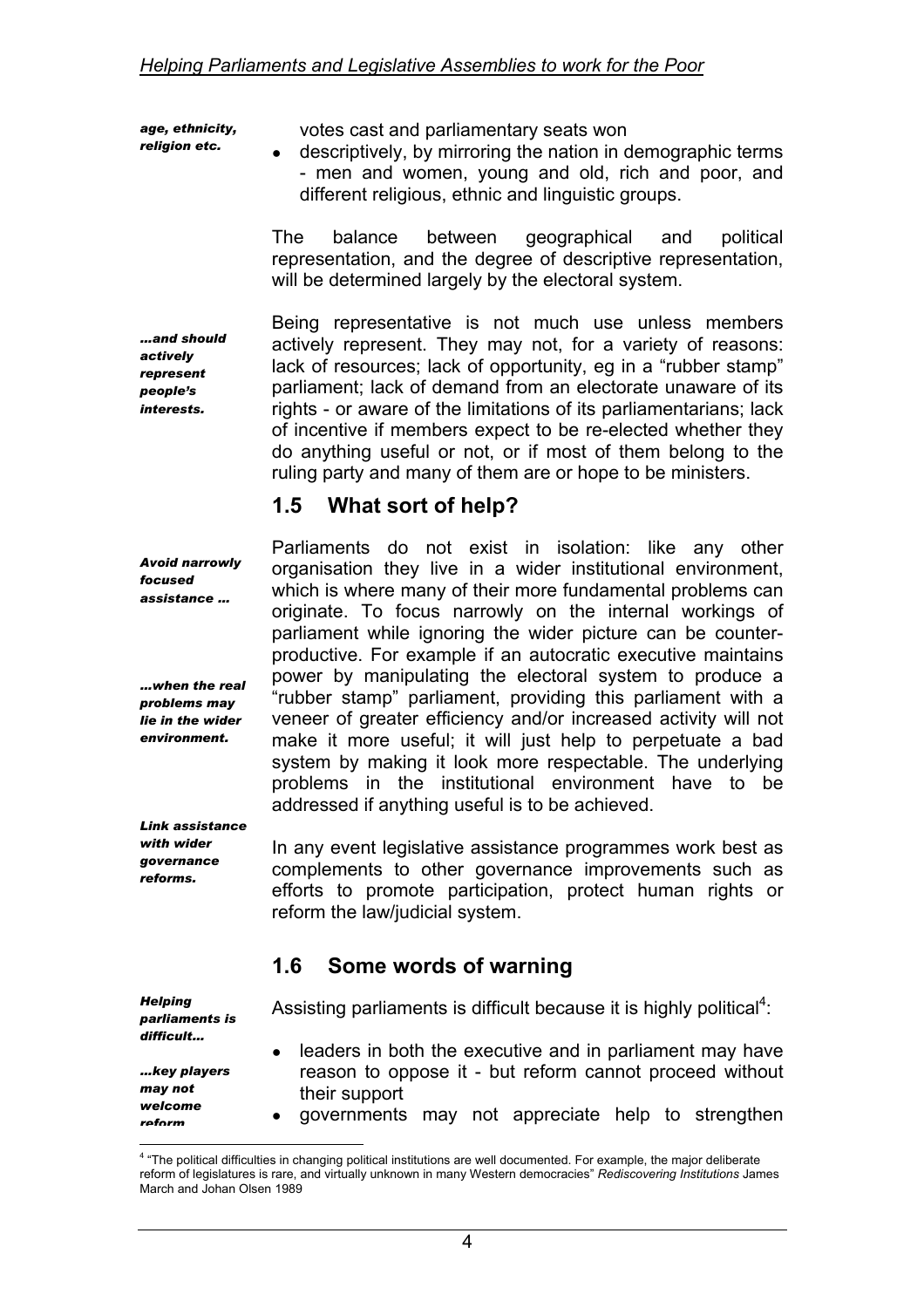*reform...* 

*…or may have different agendas.* 

*They may lose office, or move.* 

if they think it will be passed to rivals • some, in and out of government, may want to hijack the reform agenda for their own purposes • efforts can be blown off course or sunk by changes in

oppositions, or make backbenchers more effective • parties may be reluctant to share information with donors

leadership (changes might follow an election, or occur for reasons of national politics, or because powerful opponents of reform want to remove pro-reformers from key positions).

*So build, and maintain, a wide consensus… …be diplomatic, alert, flexible… …and patient...*  This makes it especially important not only to achieve a consensus among key stakeholders at the outset, but also to take care that the consensus is preserved and strengthened as work progresses. Donors need to be even-handed, to avoid becoming embroiled in local politics, and to keep all sides on board (including politicians not in parliament but who have parliamentary aspirations). Flexibility is needed; for example if elections are imminent, some types of assistance can be inappropriate – eg training on constituency relations might be construed as helping incumbents – while others – eg candidate training for all - would be well-timed. So is patience; democracy took centuries to develop in the industrialised world, and it will not happen overnight in other places. The important thing is to be moving the right way – though preferably faster than in the UK, where 713 years separated the Magna Carta from the arrival of universal adult suffrage!

*…and don't rely on imported solutions to local problems* 

Lastly, donors have a tendency to want to export their home systems – understandably, because that is what they know best. But these systems may not be appropriate in different social and historical contexts. Different donors' ideas may be incompatible with one another. Reform must be locally led, to meet local needs and circumstances. This point can never be over-emphasised.

# **1.7 Summary of Guidelines**

Chapter 2 looks at the factors – external and internal - which influence the ways in which parliaments, and their members, behave: government systems, electoral systems, party systems; resources; and members' political will, organisation and ethics. Chapter 3 considers diagnosis, and Chapter 4 planning and appraising a programme of assistance.

The core of the guide is then a series of chapters on strengthening measures:

| Chapter 5 | constitutional framework            |
|-----------|-------------------------------------|
| Chapter 6 | electoral law                       |
| Chapter 7 | political parties and party systems |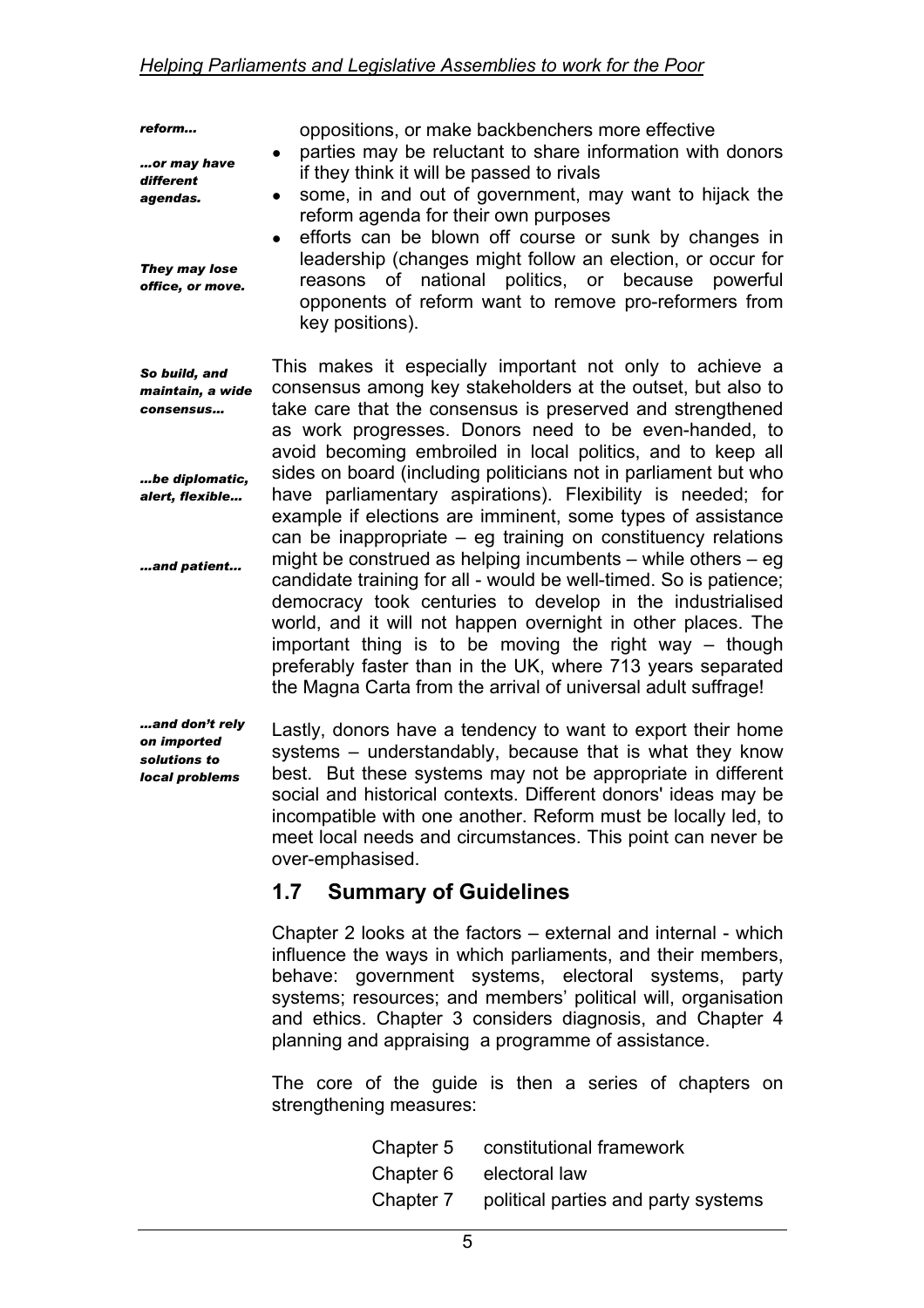| Chapter 7  | political parties and party systems                                                      |  |  |
|------------|------------------------------------------------------------------------------------------|--|--|
| Chapter 8  | opposition, and backbenchers                                                             |  |  |
| Chapter 9  | oversight                                                                                |  |  |
| Chapter 10 | parliamentary ethics, and<br>parliament's role in tackling<br>corruption in public life. |  |  |
| Chapter 11 | resource needs                                                                           |  |  |
| Chapter 12 | parliament as a bridge between<br>people and government                                  |  |  |
| Chapter 13 | legislation                                                                              |  |  |

Chapter 14 looks at monitoring and evaluation.

The Appendices contain a cross-section of supporting information:

| Appendix 1 | systems of government                          |
|------------|------------------------------------------------|
| Appendix 2 | electoral systems                              |
| Appendix 3 | costs of running the Westminster<br>parliament |
| Appendix 4 | ethical standards regime                       |
| Appendix 5 | checklists for appraising<br>assistance        |
| Appendix 6 | useful addresses and websites                  |
| Appendix 7 | select bibliography                            |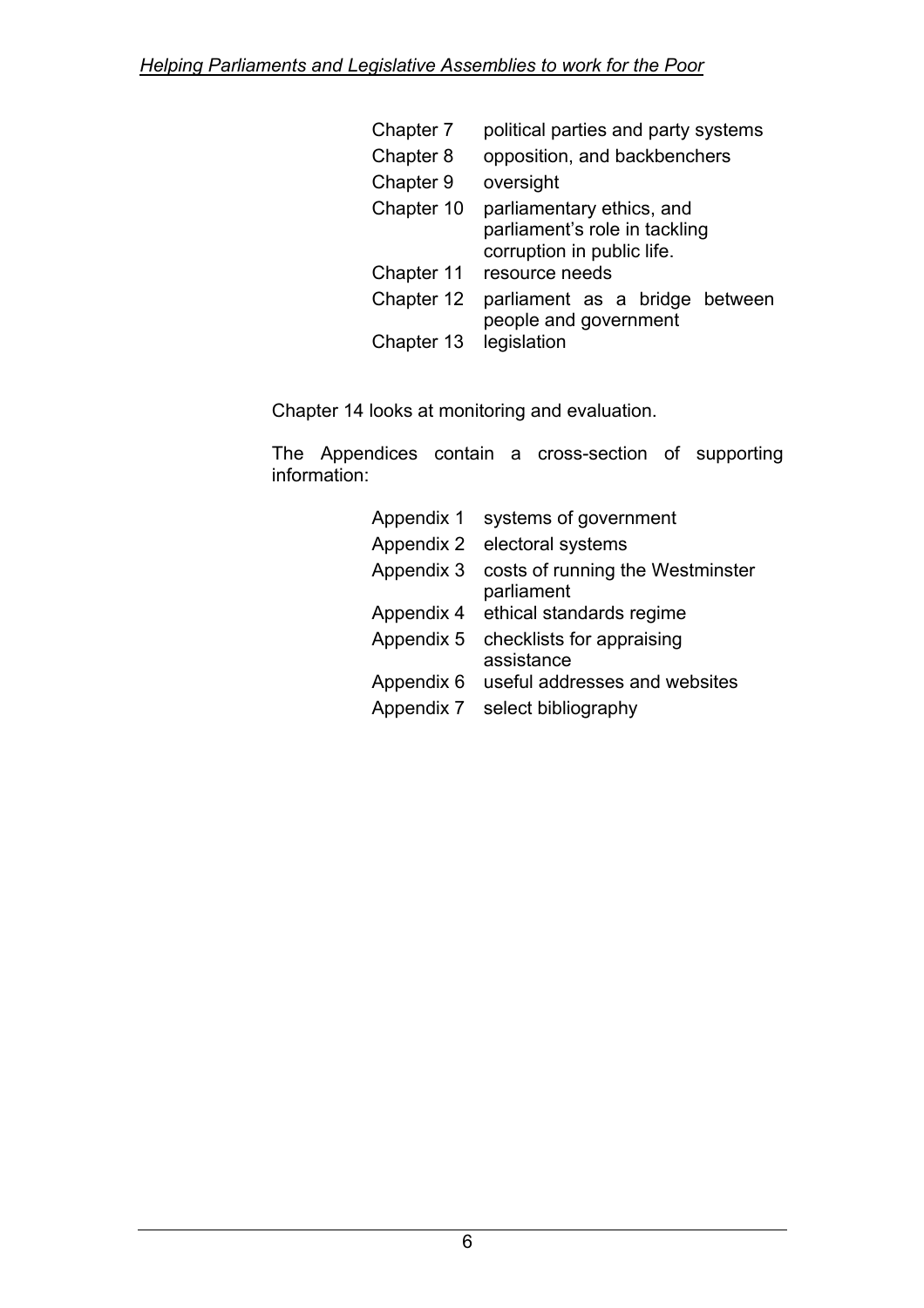# **2 WHAT MAKES PARLIAMENTS WORK THE WAY THEY DO?**

*Parliaments operate within a constitutional and legal framework…*  Important factors in the external institutional environment are the constitution, which defines the system of government and parliament's role therein, the electoral law, which defines the electoral system, and the political party system, which affects the way the electoral system works. Different systems produce different sorts of parliament. Similar systems may also do so, because of differences in culture and history, or because the constitution and/or the electoral law are interpreted differently, or are not respected.

*…they need money and support staff…*  Resources are needed to pay members and support staff and provide library and other facilities. In theory parliament should be able to guarantee itself an adequate budget, but in practice this often depends on the executive.

*…and members who want to effective.* 

Within parliament the political will of leaders and members is crucial - do they want to do an effective job? Are they well organised with effective committees? Do they have high ethical standards?

Subsequent chapters look at these factors more closely: this chapter summarises their impact on the way parliaments work.

# **2.1 The Constitution**

The three basic systems of government are presidential (eg USA), parliamentary (eg UK) or hybrid (eg France) - see Appendix 1 for further details. Each system can produce strong, or weak, parliaments, depending on the terms of the constitution and how they are interpreted, misinterpreted, or ignored, and on other factors mentioned below.

## **2.2 Electoral systems**

The electoral system determines the composition of parliament and the degree to which it reflects society. The many systems in operation are variations on, or combinations of, the "first-past-the-post" (FPTP) system and proportional representation (PR). See Appendix 2 for more details.

Note that systems can be unfair, and that fair systems can be operated unfairly.

*Similar constitutions can produce both strong and weak parliaments.* 

*The electoral system determines how representative parliament is…* 

*Unfairness – systemic or operational –*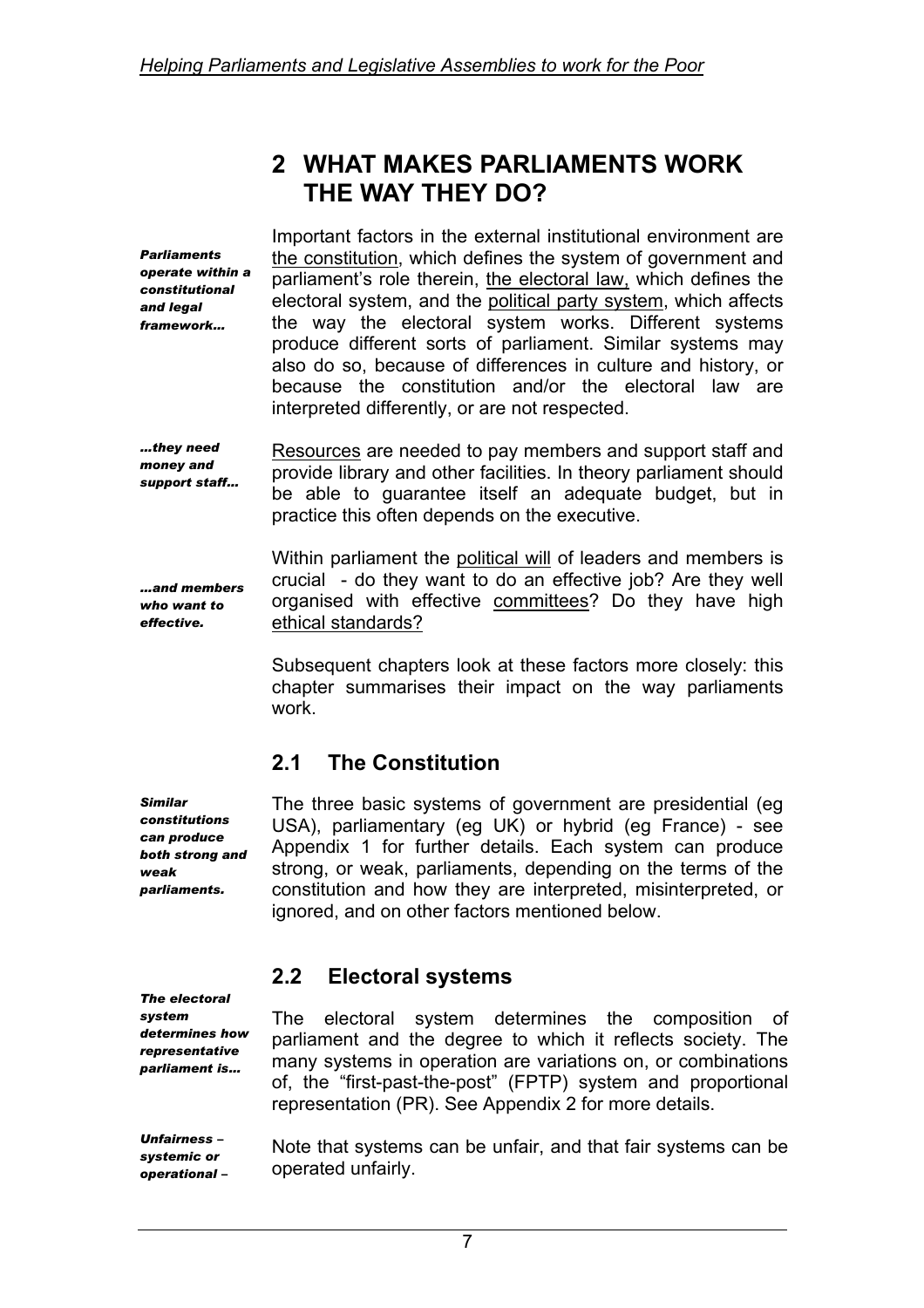| will produce<br>distortions.<br><b>Different</b><br>systems have<br>different<br>advantages and<br>disadvantages | FPTP systems tend to produce parliaments with few parties<br>and strong majorities, and with good connections between<br>elected members and their constituencies. On the other hand<br>they can lead to big disparities between shares of the vote and<br>shares of seats; and they are less good at securing the<br>representation of women and disadvantaged groups. FPTP<br>systems can also be gerrymandered (see examples in<br>Appendix 2, table B.3).<br>Under PR the share of seats will be closer to the share of<br>votes, and women and disadvantaged groups are likely to be<br>better represented. The downside may be a plethora of small<br>political parties, possibly including extremist groups, which can<br>lead to fragile coalition governments. |
|------------------------------------------------------------------------------------------------------------------|-------------------------------------------------------------------------------------------------------------------------------------------------------------------------------------------------------------------------------------------------------------------------------------------------------------------------------------------------------------------------------------------------------------------------------------------------------------------------------------------------------------------------------------------------------------------------------------------------------------------------------------------------------------------------------------------------------------------------------------------------------------------------|
| …none is ideal…<br>and<br><b>Inappropriate</b>                                                                   | There is no ideal system: what works best in one situation will<br>not suit another. Inappropriate systems may be incapable of<br>producing a parliament that meets the country's needs <sup>5</sup> .<br>BOX 2.1: ELECTORAL SYSTEMS WHICH HAVE LED TO VIOLENCE                                                                                                                                                                                                                                                                                                                                                                                                                                                                                                         |
| systems can be<br>damaging.                                                                                      | The 1991 and 1992 elections in Algeria, and the 1993 election in Burundi,<br>have been cited as examples of inappropriate electoral systems<br>producing a "winner-takes-all" outcome, which encouraged the "losers" to<br>resort to violence rather than accept the result.                                                                                                                                                                                                                                                                                                                                                                                                                                                                                            |
|                                                                                                                  | 2.3<br><b>Parties and party systems</b>                                                                                                                                                                                                                                                                                                                                                                                                                                                                                                                                                                                                                                                                                                                                 |
| A democratic<br>parliament needs<br>well established<br>parties with well<br>established<br>policies.            | Democratic parliaments need members to coalesce into<br>parties around competing policies and interests - an assembly<br>of several hundred completely independent members would<br>be unmanageable. The sum of all the parties in a country is<br>the party system.                                                                                                                                                                                                                                                                                                                                                                                                                                                                                                    |
|                                                                                                                  | Parliaments work best when parties are well established in the                                                                                                                                                                                                                                                                                                                                                                                                                                                                                                                                                                                                                                                                                                          |

*They should not be too numerous…* 

*…or too deeply divided.* 

*But different societies produce different party systems…* 

 $\overline{a}$ 

country, have well-known and reasonably distinctive policies, and are not in the pockets of wealthy interest groups or individuals. Effective parliaments also need a party system that is not too fragmented – a plethora of small parties tends to weaken parliament – or so deeply divided that parties not in government resort to undemocratic behaviour.

However, parties are the product of individual countries' histories and societies. In the UK, for example, they have represented major social groupings with competing interests – aristocrats v. the monarchy, gentry/middle class v. aristocrats, workers v. middle class. The Westminster parliament is very much a child of the party system as it has evolved over the

<span id="page-16-0"></span> $<sup>5</sup>$  A system may be inappropriate from the outset either because insufficient thought was given to likely outcomes, or</sup> because those choosing it were more concerned with their own short-term political interests than with the longer-term political interests of the country; or it may become inappropriate because of changed circumstances.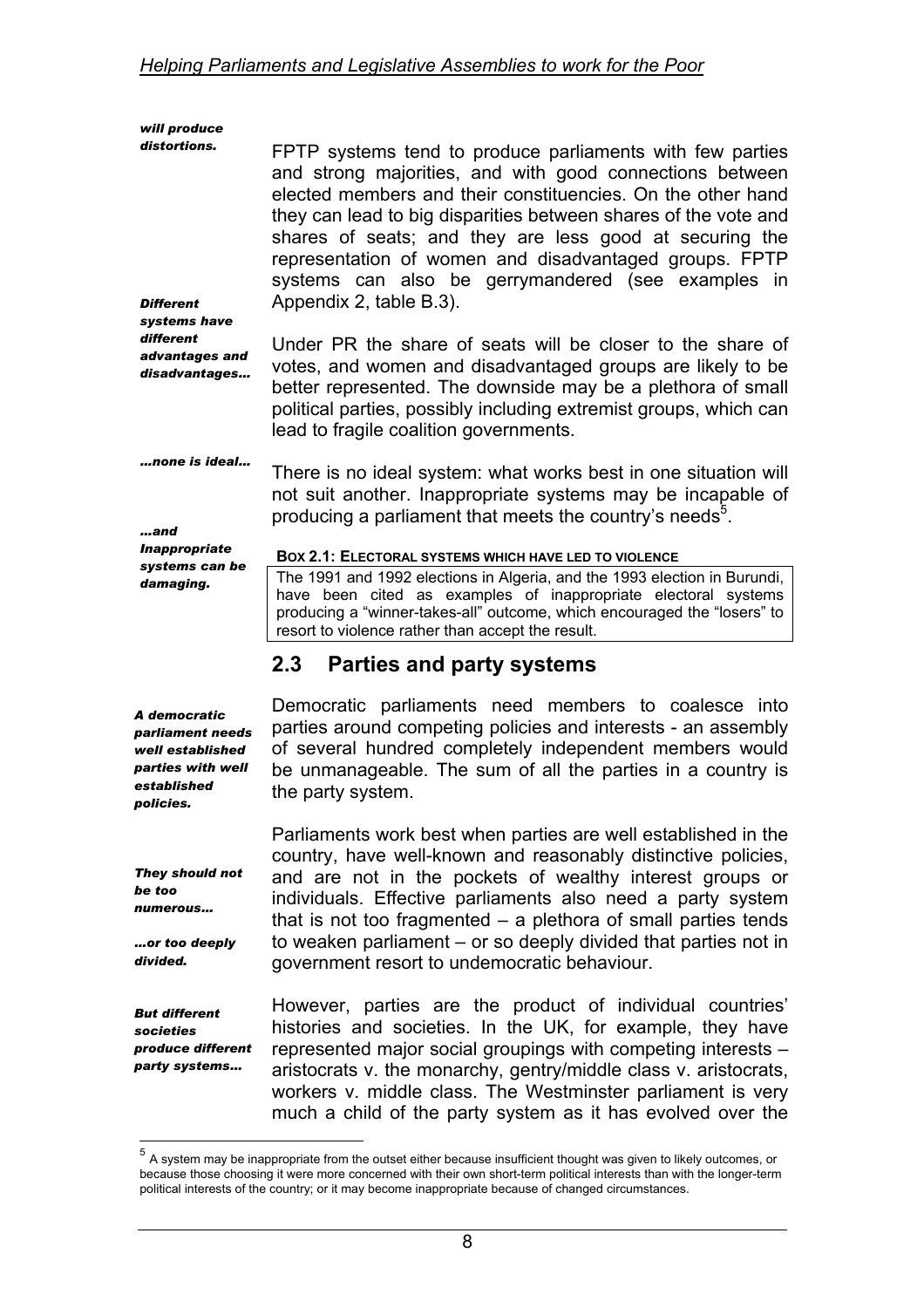*…which are not always ideal.* 

*It is difficult to change the course, and/or speed, of party evolution.* 

*Effective MPs need pay, allowances…* 

*…facilities…* 

*…and support* 

*staff.* 

centuries. Developing and transition countries aiming for democratic systems of government sometimes take their models of parliament from the older democracies; but their different societies and histories inevitably produce different types of party and party system, some of which, especially in the newer democracies, are still fairly embryonic. The result is that the parliamentary model will not work in the same way as it does in its country of origin.

# **2.4 Resources**

MPs need salaries; allowances to pay for secretaries and constituency work and travel between parliament and their homes or constituencies; library and information services; offices; restaurants. They need administrative staff to manage parliamentary business, keep the accounts and prepare budgets, and parliamentary reporters to record proceedings which must be disseminated. The parliament building needs to be kept secure, clean and in good repair. All this requires money, and management.

The availability of these resources does not guarantee that parliament will do a good job; but in their absence MPs will not be able to function effectively however much they wish to.

## **2.5 Inside parliament**

### **2.5.1 Political will**

Parliament will not be effective unless members want it to be. A number of parliaments have changed markedly because members have chosen to exercise their powers more aggressively. Political will may be lacking if parliament is seen by ambitious politicians as a dead end.

#### **BOX 2.2: WHY STAND FOR PARLIAMENT?**

Where being an MP is a rung on the ladder to ministerial office aspiring politicians will want to stand. Otherwise they may not: In Mexico many saw little incentive to run for parliament, where they expected to languish in obscurity, and opted instead for positions in the executive (state or federal). This can become a vicious circle - the legislature stays weak because it cannot attract talented politicians it needs to become strong. The Mexican House of Deputies is reported to have become more assertive with the end of PRI dominance.

## **2.5.2 Committees**

*…subject committees for the detailed work…* 

Parliaments usually operate at two levels: the whole house assembles for major debates, questioning ministers, passing laws and approving the budget; while more detailed work unsuitable for plenary sessions – close scrutiny of proposed legislation oversight of government departments examination

*Vital ingredients for parliamentary effectiveness include MPs who want to be effective…*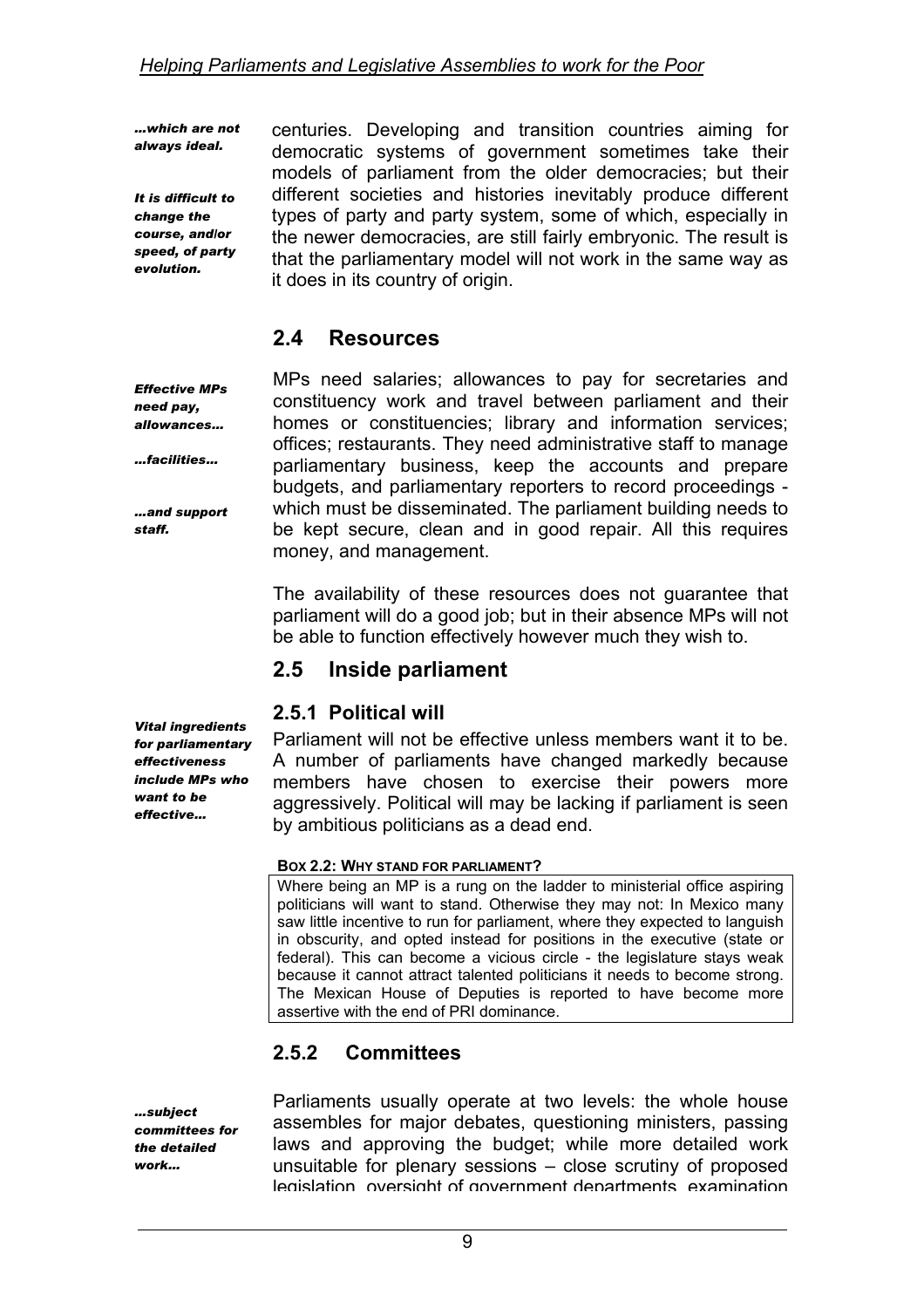legislation, oversight of government departments, examination of policy issues and special investigations – is delegated to specialist committees of members. Committees also enable parliament to greatly increase its workload, since a number of them can work simultaneously. Committees are usually a good focus for donor assistance – see section 3.5.2.

## **2.5.3 Ethics**

*…and high ethical standards.* 

Parliament needs to have the trust of the people, and to be a credible watchdog in overseeing government, and in dealing with corruption in public life. MPs face difficult ethical problems – gifts, conflicts of interest – and some may be tempted to use their positions for improper gain. All parliaments are susceptible to unethical behaviour – eg the British House of Commons in the 1990s. They need a code of ethics, and an ethical standards body to provide guidance and enforcement.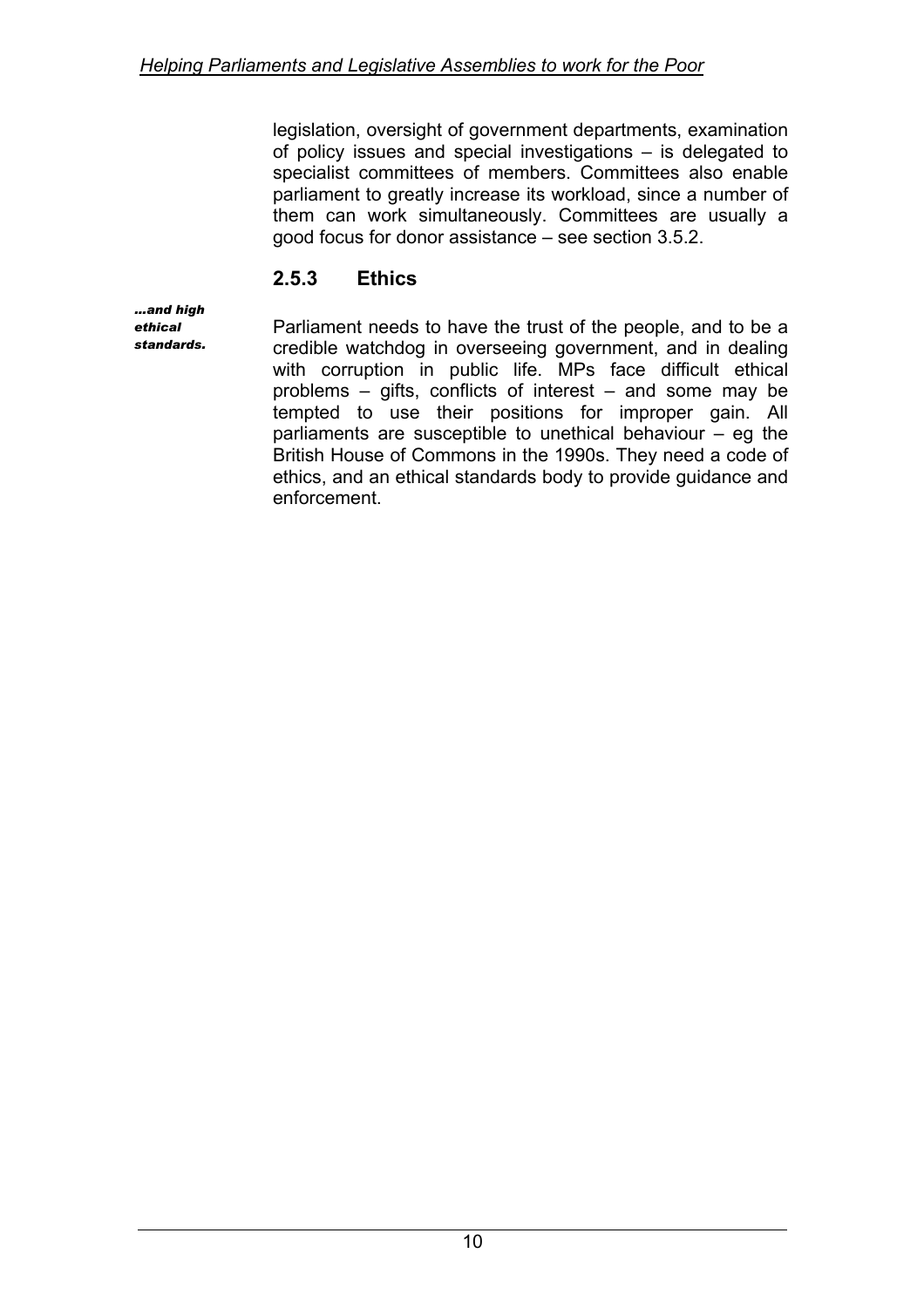# **PART II: PLANNING REFORM**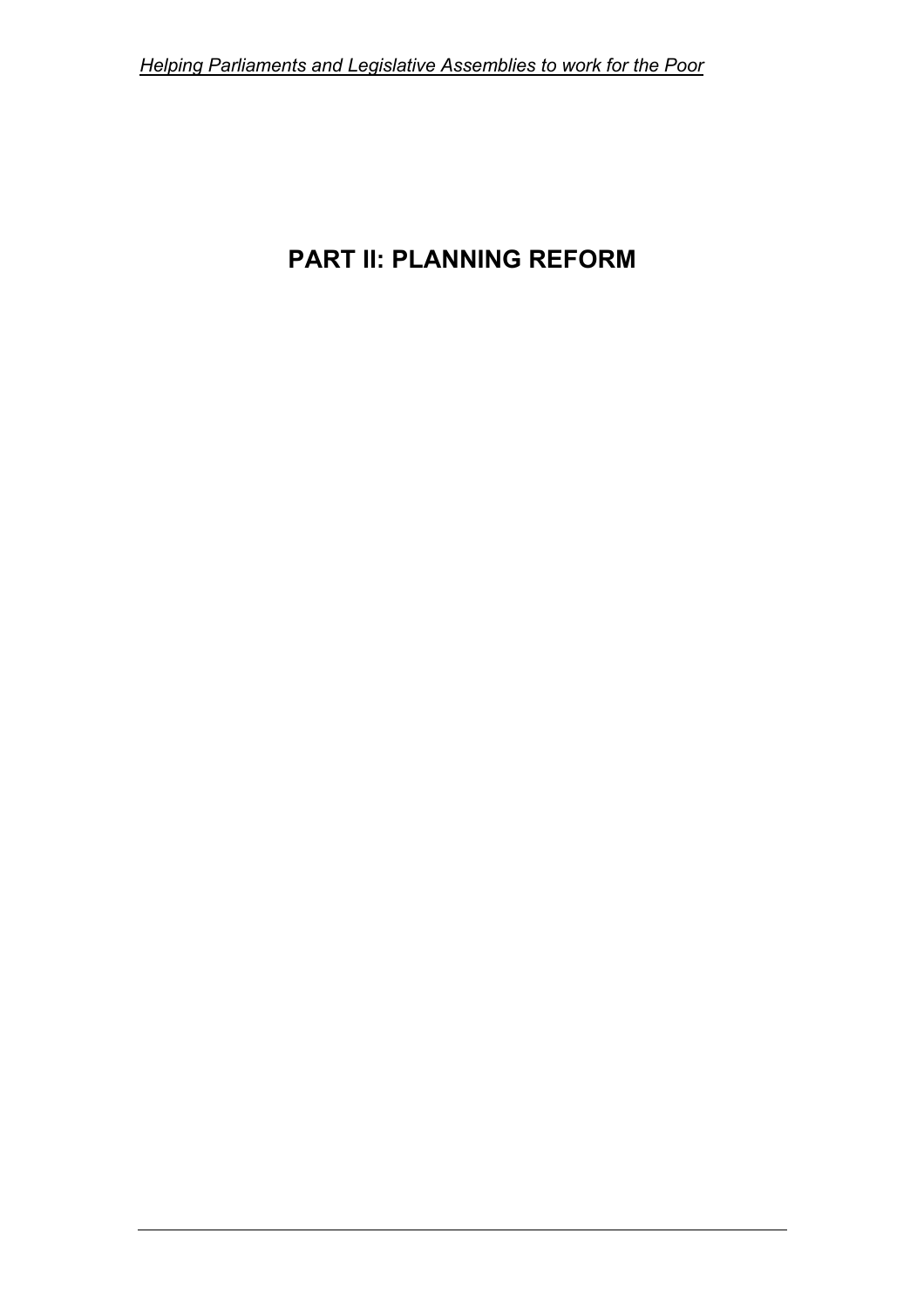# **3 DIAGNOSIS**

# **3.1 Why diagnosis is important**

*Identifying the root causes of problems… …needs thorough diagnosis...*  Defects in the way parliaments work can have deep-seated causes which need to be properly understood before reform programmes are developed. Without a thorough diagnosis there is a danger of confusing the symptoms with the disease, and of jumping to wrong conclusions about the cure. For example the reason why MPs see very little of their constituents may appear to be for want of travel and subsistence budgets; but the real reason may be that members have no need to nurse their constituencies – for example if voters' loyalties are determined by ethnicity, or bought. In such cases, the provision of extra budgets would be unlikely on its own to make any difference.

## **3.2 Why stakeholders must be involved**

*…led by local stakeholders…* 

*…including political leaders…* 

Diagnosis of problems with the working of parliament means finding answers to fundamental questions about the way in which a country is governed – what is parliament for, etc. These are not questions for outsiders to resolve even if, conditioned by their own very different social and historical backgrounds, they were competent to do so. Apart from almost certainly being wrong, a diagnosis which ignores local knowledge and insight will lack the local ownership which comes from building a shared understanding of the problems and how to tackle them.

## **3.3 Who are the stakeholders?**

The full range of stakeholders includes:

- the government
- **EXEC** leading members of parliament from all main parties including from the second chamber (if there is one): assembly presidents, committee chairmen, the modernization committee $^6$  $^6$  (if any)
- leading members/officials of political parties from both inside and outside parliament
- **senior** parliamentary officials (secretariat heads, committee clerks etc): they are more permanent than elected members and may have an important role in keeping the reform process going
- representatives of the media

*…senior parliamentary officials…* 

*…civil society* 

 $\overline{a}$ 

<span id="page-20-0"></span><sup>&</sup>lt;sup>6</sup> Many legislatures have established modernization groups to support legislative strengthening programmes. These are multi-party groups of legislators who direct institutional strengthening activities, help build internal support, and deal with problems and difficulties. See Box 4.3.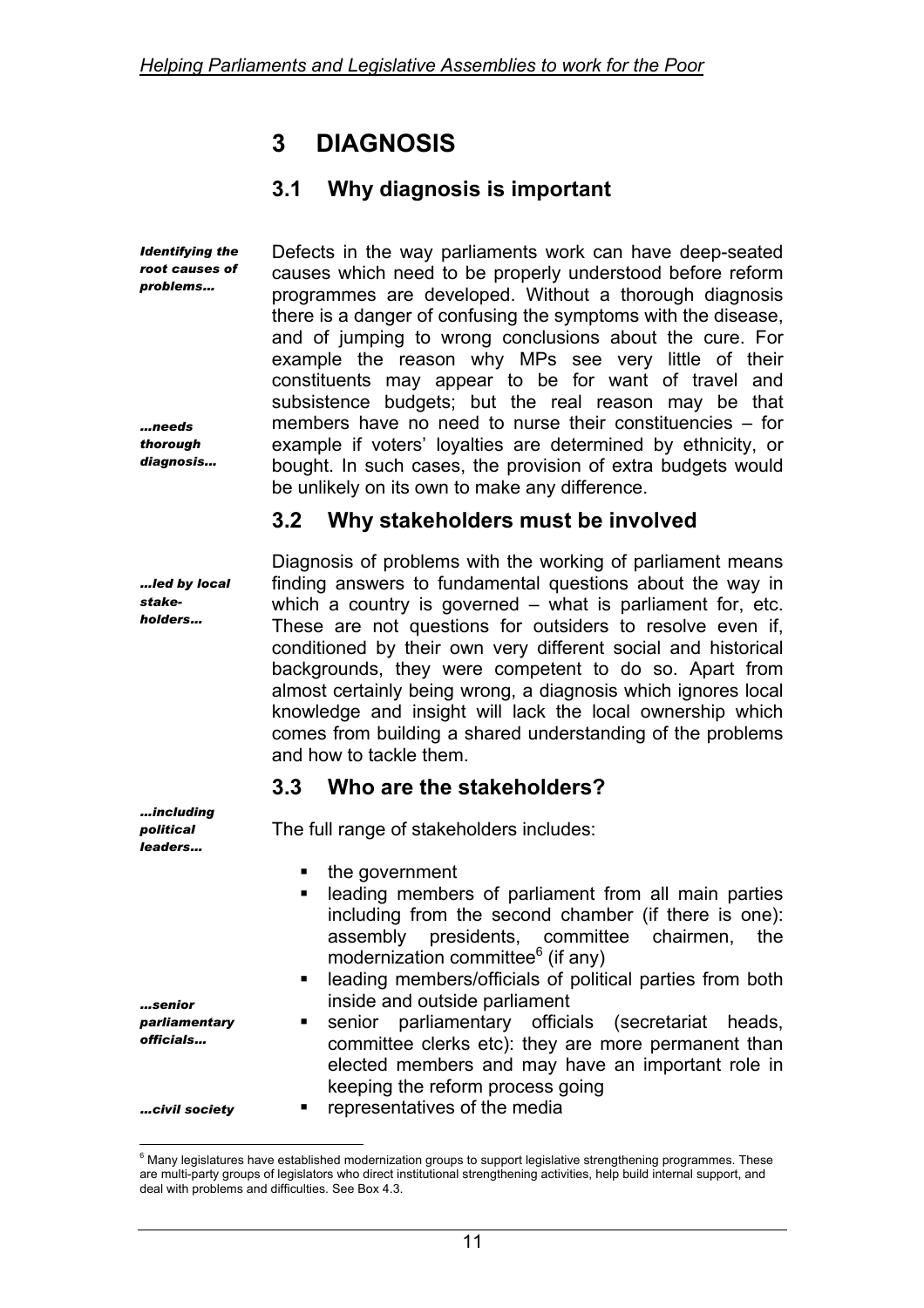*representatives …*  **•** representatives of civil society who can speak for the general public

*…and backbench MPs.*  Nor should rank and file MPs be overlooked. Two ways of giving them a voice and a stake in the reform process are:

- legislative questionnaires: eg a professionally designed questionnaire that asks them about their institutional support needs
- decision-workshops: eg where they can be asked to rank programme options in order of preference.

## **3.4 Agreeing a strategy**

#### **3.4.1 The context**

Where are we now?

| <b>Where are we?</b>                                                    | <b>Politically:</b> was parliament legitimately elected? How<br>often does it meet, at whose behest, and for how long?<br>Does the executive comply with the law in its dealings<br>with parliament? Who wants an effective parliament?<br>Who doesn't? Are there effective political parties, an<br>effective party system and an effective opposition? Do<br>MPs have the political will to be more effective?<br><b>Legally:</b> does the constitution (a) in theory and (b) in<br>practice allow for an effective parliament? If not what<br>are the prospects for change? Is the electoral law fair,<br>appropriate, and respected?<br>Socially: how much popular demand is there for<br>parliamentary reform? What matters to people most? |
|-------------------------------------------------------------------------|--------------------------------------------------------------------------------------------------------------------------------------------------------------------------------------------------------------------------------------------------------------------------------------------------------------------------------------------------------------------------------------------------------------------------------------------------------------------------------------------------------------------------------------------------------------------------------------------------------------------------------------------------------------------------------------------------------------------------------------------------|
| Where do we<br>want to be?                                              | What ought to be parliament's roles in the governance of the<br>country, both in the long-term and in relation to any particular<br>short-term political problems - internal/external conflict,<br>economic crisis etc?                                                                                                                                                                                                                                                                                                                                                                                                                                                                                                                          |
| How do we get<br>there?                                                 | What changes (including constitutional/legal changes) are<br>needed to make parliament effective?                                                                                                                                                                                                                                                                                                                                                                                                                                                                                                                                                                                                                                                |
| <b>The Governance</b><br><b>Review</b><br><b>Framework may</b><br>help. | 3.4.2 Using the Governance Review Framework<br>DFID's Governance Target Strategy Paper <sup>7</sup> identified seven<br>key state capabilities which were believed to be essential to<br>good democratic governance and the achievement of the<br>Millennium Development Goals. The supporting Governance                                                                                                                                                                                                                                                                                                                                                                                                                                        |

<span id="page-21-0"></span><sup>&</sup>lt;sup>7</sup> Making Government Work for Poor People (DFID, 2000)

<sup>&</sup>lt;sup>8</sup> www.grc-dfid.org.uk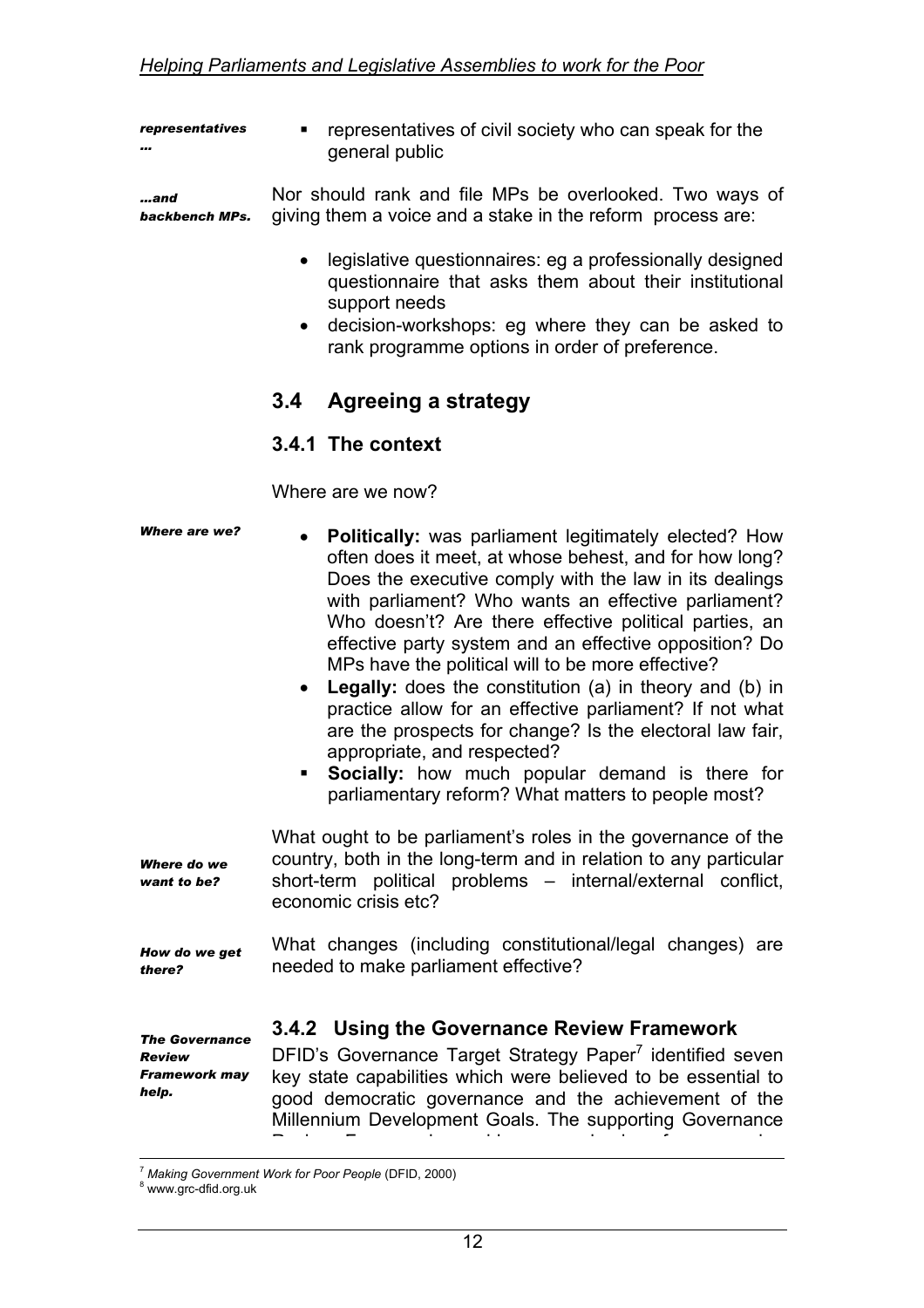Review Framework provides a mechanism for measuring progress towards the key capabilities, which are divided for this purpose into topics. Table 3.1 lists the capabilities which seem most relevant to parliaments, along with what appear to be the most relevant of the related diagnostic questions. The full framework, with supporting guidelines, can be found on the Governance Resource Centre website<sup>8</sup>.

**TABLE 3.1: GOVERNANCE REVIEW FRAMEWORK**

| <b>KEY</b><br><b>CAPABILITY</b>   | TO OPERATE POLITICAL SYSTEMS WHICH PROVIDE OPPORTUNITIES FOR ALL PEOPLE, INCLUDING<br>POOR AND DISADVANTAGED PEOPLES, AND CIVIL SOCIETY TO ORGANISE AND INFLUENCE STATE<br><b>POLICY AND PRACTICE</b>                                                                                                                                                                                                                                                                                                                                                                                                                                                                                                                                                                                                                                                                                                                                                                                                                                                     |
|-----------------------------------|-----------------------------------------------------------------------------------------------------------------------------------------------------------------------------------------------------------------------------------------------------------------------------------------------------------------------------------------------------------------------------------------------------------------------------------------------------------------------------------------------------------------------------------------------------------------------------------------------------------------------------------------------------------------------------------------------------------------------------------------------------------------------------------------------------------------------------------------------------------------------------------------------------------------------------------------------------------------------------------------------------------------------------------------------------------|
| <b>TOPIC</b>                      | <b>DEMOCRATIC ROLE OF POLITICAL PARTIES</b>                                                                                                                                                                                                                                                                                                                                                                                                                                                                                                                                                                                                                                                                                                                                                                                                                                                                                                                                                                                                               |
| <b>REVIEW</b><br><b>QUESTIONS</b> | 1.12 How free are opposition or non-governing parties to organise within the legislature, and<br>how effectively do they contribute to government accountability?<br>1.13 How fair and effective are the rules governing party discipline in the legislature, and to<br>what extent is the practice of members changing parties in between elections discouraged?<br>1.14 How far are parties effective membership organisations, and how far are members able<br>to influence party policy and candidate selection?<br>1.15 How transparent is the system of party financing and how far does it prevent the<br>subordination of parties to special interests?<br>1.16 To what extent do parties cross ethnic, religious and linguistic divisions?<br>1.17 To what extent do political parties represent and serve the interests of poor people and<br>vulnerable groups?<br>1.18 What measures, if any, are being taken to remedy publicly identified problems in this<br>field, and what degree of political priority and public support do they have? |
| <b>KEY</b><br><b>CAPABILITY</b>   | TO DEVELOP A POLICY FRAMEWORK WHICH CAN MEET THE POVERTY ERADICATION TARGETS AND<br>TO RAISE, ALLOCATE AND ACCOUNT FOR RESOURCES IN ACCORDANCE WITH THOSE PRO-POOR<br>POLICIES.                                                                                                                                                                                                                                                                                                                                                                                                                                                                                                                                                                                                                                                                                                                                                                                                                                                                           |
| <b>REVIEW</b><br><b>QUESTION</b>  | 3.5 How much confidence do the poor have in the ability of government to help solve their<br>problems, and in their own ability to influence it?                                                                                                                                                                                                                                                                                                                                                                                                                                                                                                                                                                                                                                                                                                                                                                                                                                                                                                          |
| <b>KEY</b><br><b>CAPABILITY</b>   | TO MANAGE NATIONAL SECURITY ACCOUNTABLY AND TO RESOLVE DIFFERENCES BETWEEN<br><b>COMMUNITIES BEFORE THEY DEVELOP INTO VIOLENT CONFLICTS</b>                                                                                                                                                                                                                                                                                                                                                                                                                                                                                                                                                                                                                                                                                                                                                                                                                                                                                                               |
| <b>TOPIC</b>                      | <b>CONDITIONS FOR CONFLICT PREVENTION</b>                                                                                                                                                                                                                                                                                                                                                                                                                                                                                                                                                                                                                                                                                                                                                                                                                                                                                                                                                                                                                 |
| <b>REVIEW</b><br><b>QUESTION</b>  | 6.12 How far do constitutional and political arrangements enable major societal divisions to be<br>moderated or reconciled?                                                                                                                                                                                                                                                                                                                                                                                                                                                                                                                                                                                                                                                                                                                                                                                                                                                                                                                               |
| <b>KEY</b><br>CAPABILITY:         | TO DEVELOP HONEST AND ACCOUNTABLE GOVERNMENT THAT CAN COMBAT CORRUPTION.                                                                                                                                                                                                                                                                                                                                                                                                                                                                                                                                                                                                                                                                                                                                                                                                                                                                                                                                                                                  |
| <b>TOPIC</b>                      | <b>GOVERNMENT ACCOUNTABILITY</b>                                                                                                                                                                                                                                                                                                                                                                                                                                                                                                                                                                                                                                                                                                                                                                                                                                                                                                                                                                                                                          |
| <b>REVIEW</b><br><b>QUESTIONS</b> | 7.9 How extensive and effective are the powers of the legislature to initiate, scrutinise and<br>amend legislation?<br>7.10 How extensive and effective are the powers of the legislature to scrutinise the executive,<br>and executive-appointed agencies, and hold them publicly to account?<br>7.12 How comprehensive and effective are legislation and freedom of information provisions<br>in giving the legislature, citizens and the media access to government information?                                                                                                                                                                                                                                                                                                                                                                                                                                                                                                                                                                       |

# **3.5 Identifying entry points**

*Are changes needed in the wider environment?* 

<span id="page-22-0"></span>*Can parliamentary reform start meanwhile?* 

### **3.5.1 The wider institutional environment**

Look at the wider institutional environment first. Institutional changes that may be needed to enable parliament to work effectively can include constitutional reform, legal reform, and changed attitudes on the part of political leaders and the public. It may be necessary to postpone any assistance to parliament itself until these wider changes are under way. But not necessarily. Focus on outcomes: will help now improve governance, or will it entrench a corrupt and oppressive body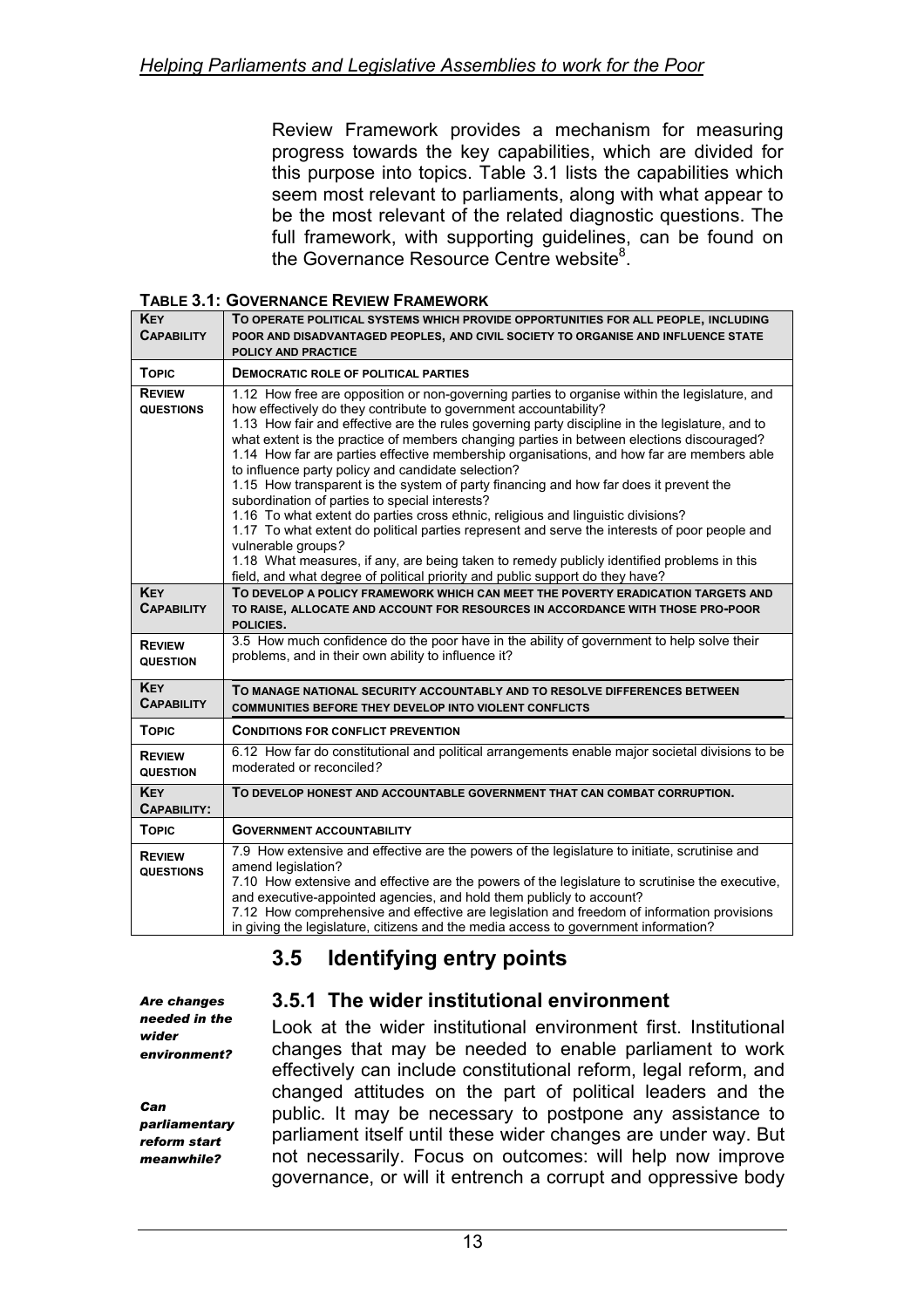and/or government? As explained in chapter 5, constitutional and legal change is usually best postponed until there has been some experience of reform in parliament – though it will usually be advisable to flag up the likely need early on.

*If not is there scope for working with MPs/CSOs/ media?* 

If for whatever reason a reform programme cannot begin, there may nevertheless be scope for working with reformminded MPs or parliamentary officials to pave the way for a programme later, and/or with civil society and the media to raise public interest in an effective parliament.

#### **3.5.2 Reforms in parliament**

Parliamentary committees are usually a good place to start:

*Committees are a good place to start…* 

*…they have key roles…* 

*…opening the way to other reforms…* 

*…and work with civil society.* 

*Committee experience makes plenary sessions more useful.* 

*Look for links with other agreed reforms.* 

- they are the key to holding the executive to account and to the detailed scrutiny of new legislation – two of parliament's most important functions
- committee reform can lead into other reforms a better Public Accounts Committee will be no use if the Auditor General cannot produce proper accounts
- effective committees are a major conduit for civil society influence on government and need links with civil society and the media. Assistance programmes can help bring the parties together, and open the way for complementary support to the non-parliamentary participants. Existing support to civil society will likewise be enhanced
- committee members become increasingly knowledgeable in their specialist subjects, and hence more effective in plenary sessions - debates, questions etc. This enhances parliament's reputation.

Linkages with other reforms to which government is already committed can be especially helpful in increasing understanding of the need for parliamentary reform and defusing opposition to it – for example a government that has embarked on security sector reform should see the need for an effective Defence Committee.

Chapters 8-13 look more closely at particular aspects of parliament which might be the subjects of an assistance programme. Committees provide an *entrée* to many of these activities.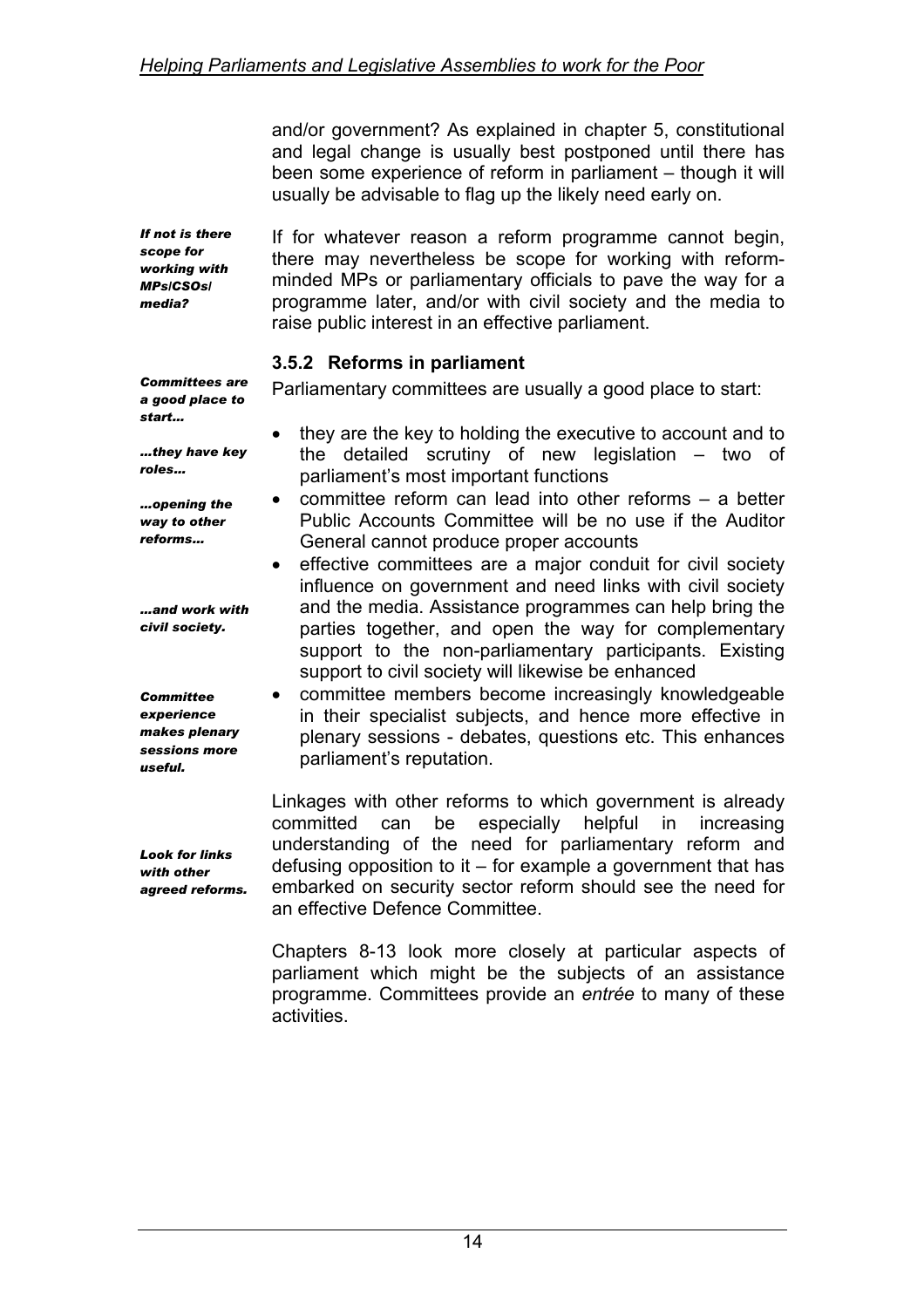| <b>REF</b><br><b>PROBLEM</b><br><b>POSSIBLE ACTIONS</b> |                                                                                                                                                       |                  |  |  |  |
|---------------------------------------------------------|-------------------------------------------------------------------------------------------------------------------------------------------------------|------------------|--|--|--|
| <b>LACK OF SUPPORT</b>                                  | Establish modernization group<br>$\bullet$                                                                                                            | Box 4.3          |  |  |  |
| <b>FOR REFORM IN</b>                                    | Arrange study tours<br>$\bullet$                                                                                                                      | 4.1.2            |  |  |  |
| <b>PARLIAMENT</b>                                       | Arrange surveys, decision workshops<br>$\bullet$                                                                                                      | 3.3              |  |  |  |
|                                                         | Seek consensus on development plan<br>$\bullet$                                                                                                       | 4.3.1            |  |  |  |
| <b>CIVIL SOCIETY</b><br><b>INSUFFICIENTLY</b>           | Encourage greater access to legislative facilities<br>$\bullet$<br>Help develop public information units, visitor information<br>$\bullet$            | }                |  |  |  |
| <b>AWARE</b>                                            | centres<br>Help develop and disseminate information material<br>$\bullet$<br>Conduct programmes in constituent relations<br>$\bullet$                 | 12.1<br>ł        |  |  |  |
|                                                         | Help develop constituent software<br>$\bullet$                                                                                                        |                  |  |  |  |
|                                                         | Train legislators in press relations<br>$\bullet$                                                                                                     | 12.1.2           |  |  |  |
|                                                         | Promote media coverage of legislative sessions<br>$\bullet$                                                                                           | $}12.1.1$        |  |  |  |
|                                                         | Assist with publication of legislative record<br>$\bullet$<br>Help develop interactive web sites<br>$\bullet$                                         | ł                |  |  |  |
|                                                         | Encourage greater participation by marginalized groups<br>$\bullet$                                                                                   | 12.2             |  |  |  |
|                                                         |                                                                                                                                                       |                  |  |  |  |
| <b>CIVIL SOCIETY NOT</b>                                | Train CSOs in legislative relations<br>$\bullet$                                                                                                      | 12.1.3<br>12.1.2 |  |  |  |
| <b>INTER-ACTING</b><br><b>EFFECTIVELY</b>               | Train journalists in legislative rules and procedures<br>$\bullet$<br>Support public interest forums/candidate information<br>$\bullet$<br>programmes | Box 12.1         |  |  |  |
|                                                         | Help draft civil society organization directories<br>$\bullet$                                                                                        | 13.3             |  |  |  |
| <b>LACK OF POWER TO</b>                                 | If formal powers exist help to see how they can be enforced<br>$\bullet$                                                                              | Chapter 5        |  |  |  |
| <b>MAKE LAW AND</b>                                     | Otherwise see how rules, laws, constitution need changing<br>$\bullet$                                                                                |                  |  |  |  |
| <b>OVERSEE</b>                                          |                                                                                                                                                       |                  |  |  |  |
| <b>GOVERNMENT</b>                                       |                                                                                                                                                       |                  |  |  |  |
| <b>MPS LACK</b>                                         | Develop data bases of experts and reports<br>$\bullet$                                                                                                | Box 13.1         |  |  |  |
| <b>ADEQUATE</b>                                         | Develop budget software, budget offices, improved budget<br>$\bullet$                                                                                 | Table 9.1        |  |  |  |
| <b>INFORMATION</b>                                      | format and presentation                                                                                                                               | 11.2.2           |  |  |  |
|                                                         | Strengthen libraries<br>$\bullet$                                                                                                                     |                  |  |  |  |
| <b>INADEQUATELY</b><br><b>PREPARED</b>                  | Train legislators in policy-making, legislative procedures, and<br>$\bullet$<br>committee processes                                                   | 13.2.3           |  |  |  |
| <b>LEGISLATORS</b>                                      | Conduct new member orientation programs<br>$\bullet$                                                                                                  |                  |  |  |  |
|                                                         | Train legislators in oversight techniques<br>$\bullet$                                                                                                |                  |  |  |  |
|                                                         | Conduct gender awareness training, establish women's<br>$\bullet$                                                                                     |                  |  |  |  |
|                                                         | caucuses                                                                                                                                              |                  |  |  |  |
| <b>INADEQUATELY</b>                                     | Help improve government's policy formulation capacity<br>$\bullet$                                                                                    | }                |  |  |  |
| <b>PREPARED</b>                                         | Help train government legal draftsmen<br>$\bullet$                                                                                                    | 13.1.2<br>}      |  |  |  |
| <b>LEGISLATION</b>                                      |                                                                                                                                                       | ł                |  |  |  |
| <b>STAFF</b>                                            | Help to ensure adequate staff budget<br>$\bullet$                                                                                                     | }                |  |  |  |
| <b>INSUFFICIENT, AND</b>                                | Conduct training programmes for professional staff<br>$\bullet$                                                                                       | }                |  |  |  |
| <b>INSUFFICIENTLY</b><br><b>TRAINED</b>                 | Provide training and assistance in conducting public hearings<br>$\bullet$                                                                            | 11.3.2<br>}      |  |  |  |
|                                                         | and open committee meetings<br>Help explore alternatives to in-house staff: external think-<br>$\bullet$                                              | }                |  |  |  |
|                                                         | tanks, experts; internships for university students                                                                                                   | 11.2.2           |  |  |  |
|                                                         |                                                                                                                                                       |                  |  |  |  |
| <b>INEFFECTIVE</b>                                      | Improve facilities and equipment<br>$\bullet$                                                                                                         | 11.2.3           |  |  |  |
| <b>ORGANIZATION AND</b>                                 | Design and develop bill drafting systems<br>$\bullet$                                                                                                 | 13.2.1           |  |  |  |
| <b>FACILITIES</b>                                       | Design and develop bill status systems<br>$\bullet$                                                                                                   | 11.1             |  |  |  |
|                                                         | Improve management rules and procedures<br>$\bullet$                                                                                                  |                  |  |  |  |
|                                                         | Draft manuals on legislative procedures and operations                                                                                                |                  |  |  |  |

|  |  |  | TABLE 3.2: SOME PROBLEMS AND WAYS OF ADDRESSING THEM |
|--|--|--|------------------------------------------------------|
|--|--|--|------------------------------------------------------|

(See also the checklists in Appendix 5 .)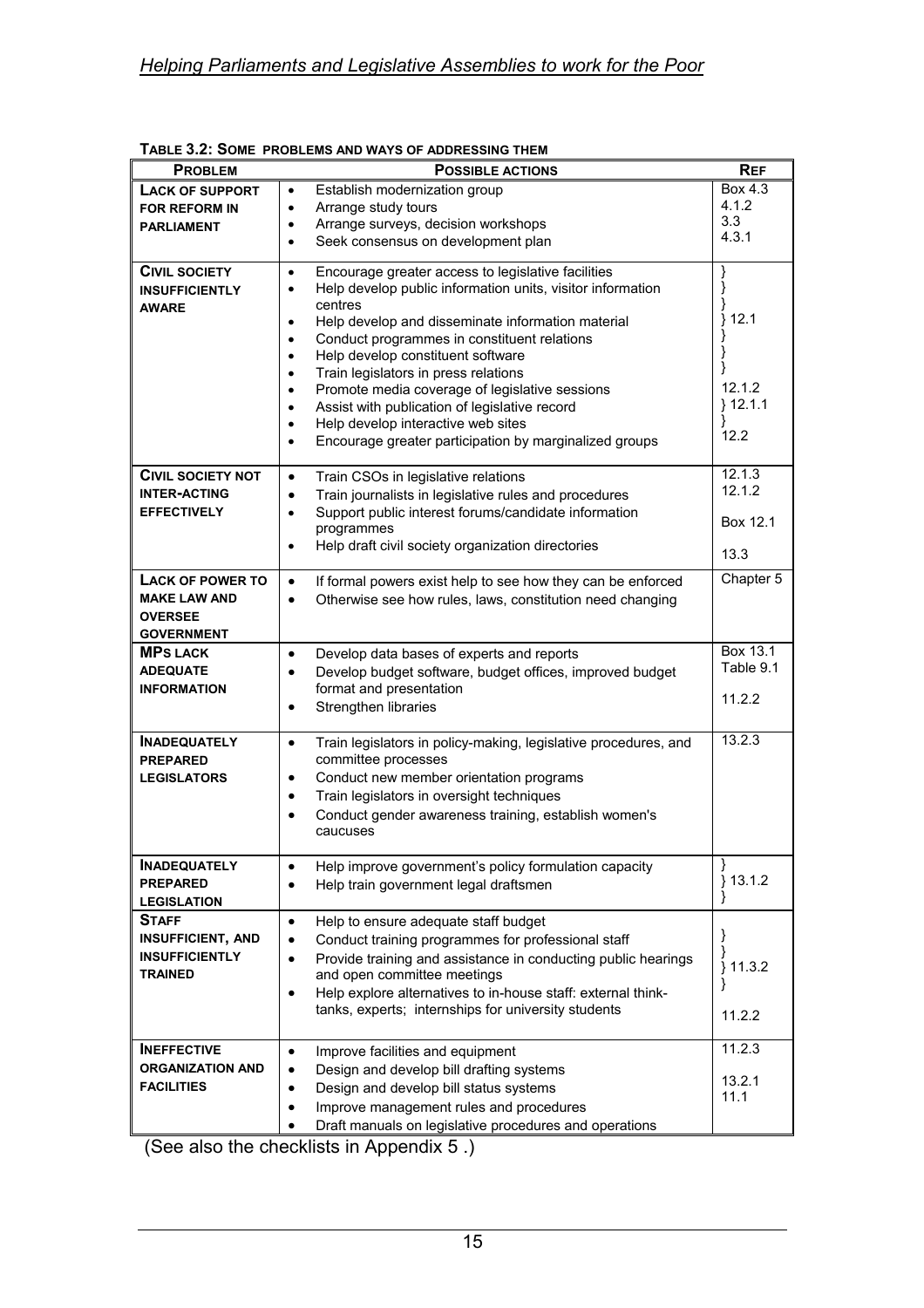# **4 PLANNING AND APPRAISING AN ASSISTANCE PROGRAMME**

### **4.1 Getting and keeping stakeholder support**

*Support from government is crucial…* 

*leaders may be sceptical.* 

*They must be involved in the design…* 

*…which might* 

*for them.* 

*…but* 

The main stakeholders are the government, and leaders of parliament. Their support is essential.

### **4.1.1 The executive**

In theory, governments should be looking for continuing popular support, and should be keen to govern well, with a properly functioning parliament as a useful ally. In practice, especially in new democracies, governments may see a strong parliament as a threat to their authority. They may rightly have a dim view of parliament as it is, and lack a vision of what a reformed parliament might look like. They may be concerned that greater participation in the legislative process will slow progress, overlooking the potential benefits in terms of quality of legislation.

*include benefits*  Government support may at first be qualified or grudging, or even just a front to keep donors happy, with no intention of allowing real change. In designing a programme it is important to involve the executive and to try to build in benefits for them. For example improvements in parliament's representative capacity can include activities which will help the executive to increase its own citizen outreach.

#### **BOX 4.1: REFORMING PARLIAMENTARY COMMITTEES IN MALAWI**

DFID is the main funder of a project to strengthen the interface between parliament and civil society in Malawi. The project focuses on developing the parliamentary committee system. At the outset, there was thought to be a high risk that government and the ruling party would try to sideline Parliament. But the first Output to Purpose Review in February 2002 found that political buy-in had been an early success. "The programme is clearly valued by all key stakeholders, with support from ruling party MPs, opposition MPs, the Speaker, the Leader of the House, and key staff at Parliament. The executive branch, including cabinet ministers, has seen the benefit of committee work....."

## **4.1.2 Parliamentarians**

*Not all MPs will be committed to an effective parliament…* 

Parliamentarians' enthusiasm for reform may depend on their motivation for being members. Those motivated by a desire to serve their fellow citizens will welcome the chance to do better. But so unfortunately may members who are there for reasons of personal gain, eg if they see the reforms as a chance to seek bigger and better allowances without any extra work, or as opening the way to bigger and better ki kb k t t t I th lf

16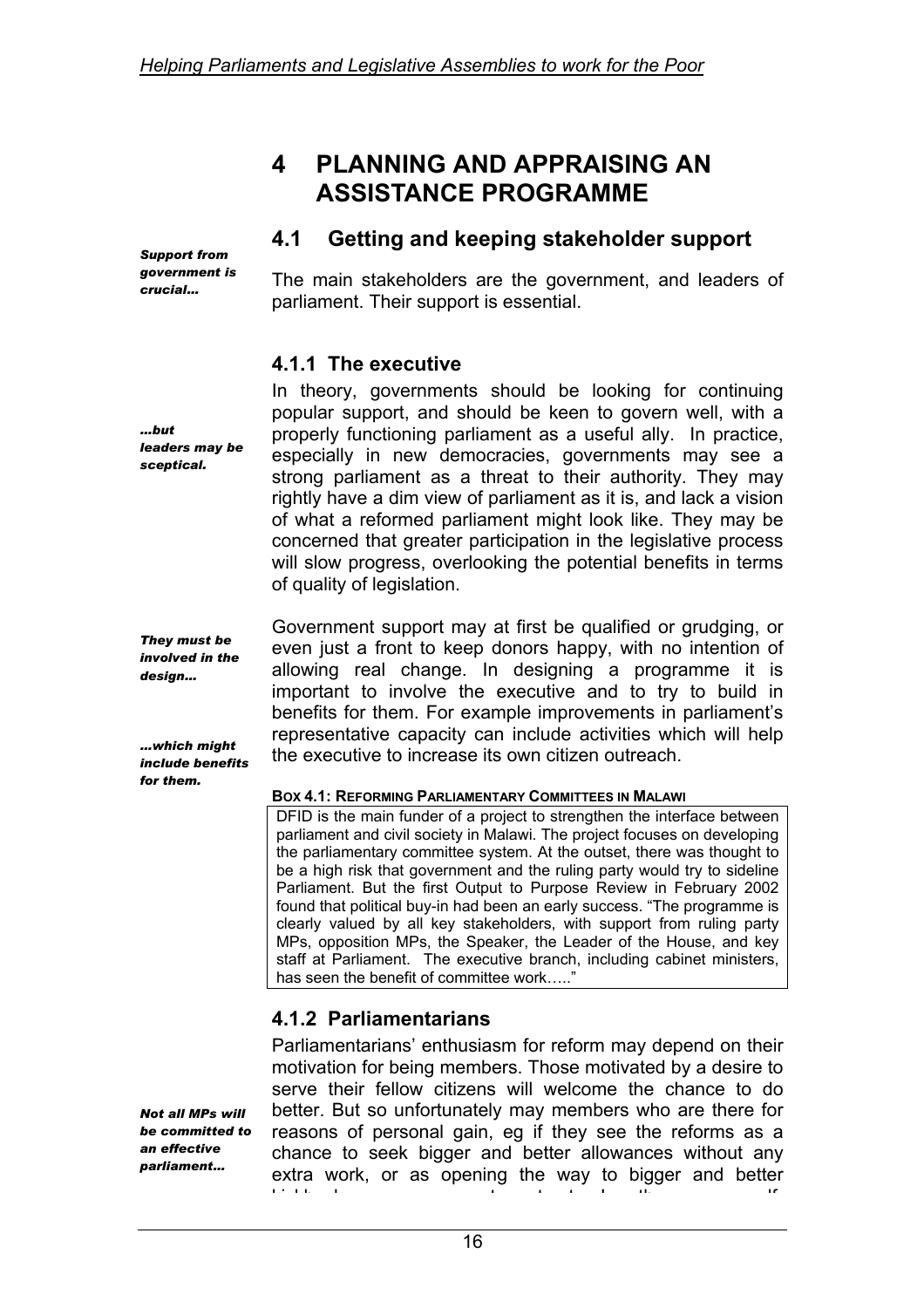kickbacks on government contracts. In other cases, selfseeking members may oppose reform because they see it as threatening their private interests.

Donors need to work with parliamentarians who are genuinely committed to improved governance – for example members of any Modernisation Committee.

#### **BOX 4.2: MODERNISATION COMMITTEES IN BOLIVIA AND COLOMBIA**

The USAID legislative strengthening project in **Bolivia** helped establish the Legislative Modernization Commission (CML), a bicameral committee chaired by the President of the Congress and comprising political leaders from both houses. The CML gained permanent status in Bolivia's legislative rules, and survived three national elections and three changes of political parties in power. Committee members used the group to spearhead electoral reforms in 1997.

Before granting **Colombia** a \$4.9 million loan to strengthen its legislative branch, the Inter-American Development Bank required Congress to establish a modernisation committee. Congress did so, and members were required to remain in place for the four-year life of the Congress (leaders and members of other committees change yearly).

*…study tours can give them a vision.* 

*…work with those who are…* 

> Parliamentary leaders may lack a vision of what parliament could become. A study tour to meet counterparts responsible for legislative modernization elsewhere can show them what is possible. Study tours should be designed to accomplish specific development objectives, and should include all political parties.

#### **BOX 4.3: A FRUITFUL VISIT**

The First Vice President of Mozambique's National Assembly met leaders of Bolivia's CML (see Box 4.3) while attending a legislative conference in Bolivia in 1996. This experience helped him envision a similar committee and similar reforms in Mozambique, which he later helped to implement.

Some parliaments are highly polarised, with little contact between members of different parties. This is bad for democracy, and can make it difficult for committees to work effectively.

#### **BOX 4.4: PROMOTING DIALOGUE IN MOROCCO**

USAID helped to bring parliamentarians together through workshops on coalition building, improving executive-legislature relations, and effective bill scrutiny. This led to the finance minister consulting opposition members about the budget for the first time, and increased collaboration among members of different parties in the government coalition

### **4.1.3 Civil society leaders**

*Influential outsiders can provide support, and guidance.* 

A 'Circle of Friends', comprising eg senior politicians, the secretaries general of the main political parties, and key civil society players, can help to develop support and mitigate political risk. The circle should be listened to as well as talked at; it can be a useful "think tank" and a sounding board for

*MPs may need encouragement to have more contct with one another.*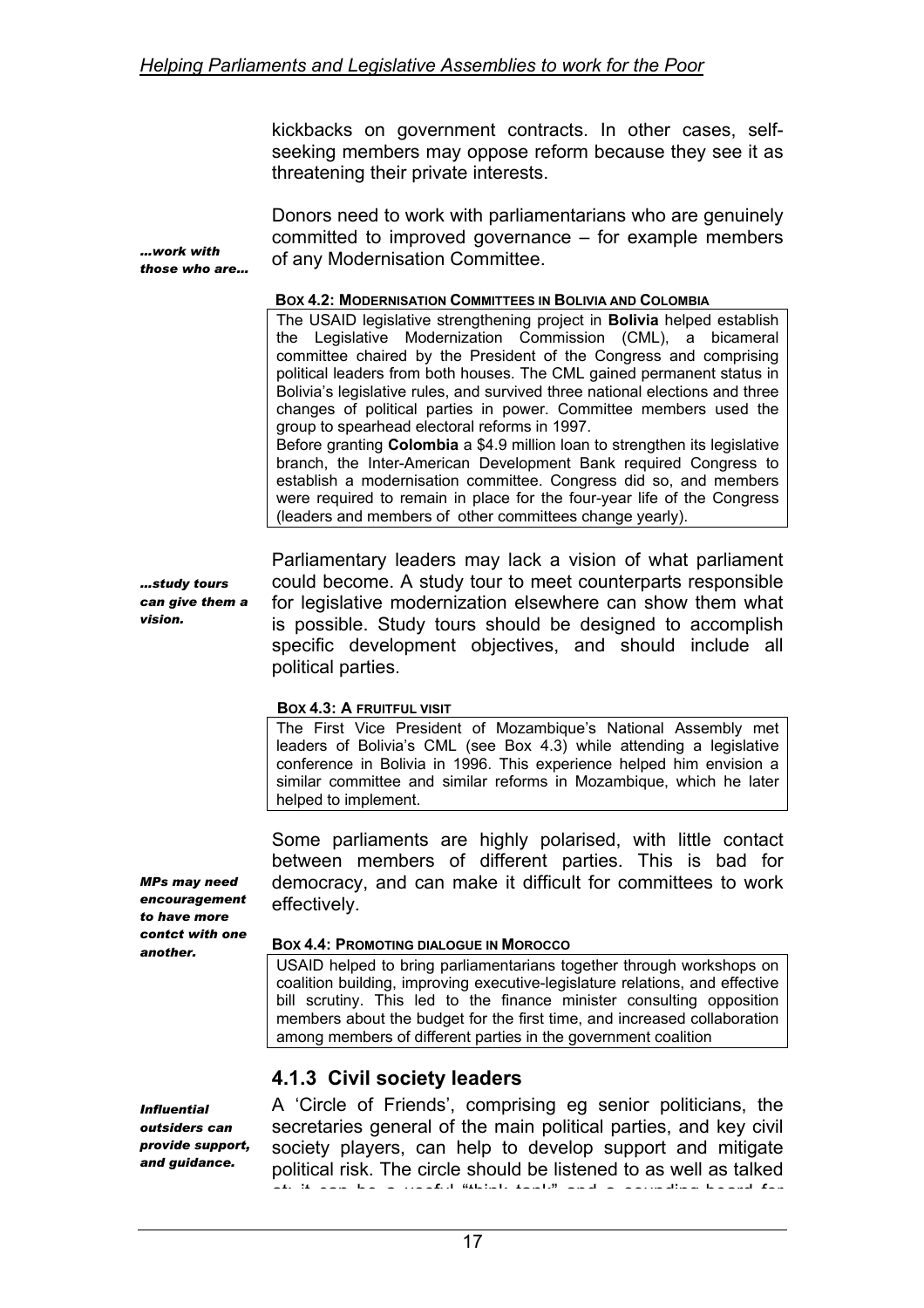at; it can be a useful "think tank" and a sounding-board for ideas from elsewhere.

**4.2 External interlocutors** 

Fruitful relationships between parliament and outside bodies require skills on both sides. Try to work with both parties. – for example with the nurses union and the health committee - to build habits of constructive engagement. Start with those committees and elements in civil society that are most receptive, and most able or willing to invest the time and effort required.

## **4.3 Sustainability**

#### **4.3.1 A parliamentary development plan**

The reform process should be guided by a parliamentary development plan - as comprehensive, prioritised and costed a statement of the legislature's needs and development goals as possible. The plan may of course need to be tweaked as reform proceeds. As mentioned in chapter 1, frequent changes of leadership make it difficult to maintain consistency in parliamentary reform. It is therefore important for leaders of all the main parties to agree on the plan and on any modifications, so that the programme is not derailed by changes in political fortunes.

#### **4.3.2 Sustained assistance**

Reforms must take root properly. For example one-off training events, with no follow-up, are unlikely to have lasting effect. Training needs to be supported by continuous consultation, technical assistance, monitoring, and critiques of partners' practical application of new skills.

### **4.3.3 Institutionalising reforms**

Reforms must also be institutionalised if they are to survive the withdrawal of external support. This means helping to build the basic capacity of parliament to support its newly strengthened activities - committees need administrative and secretarial support, researchers, expert advisers; informed debate needs library services, internet access, a press office and a press gallery. These facilities must be affordable, with provision included in parliament's budget.

#### **BOX 4.5: PHASING DONOR FUNDING OUT AND LOCAL FUNDING IN**

In Bolivia donor funds covered 100% of the cost of the Congressional Research service in its first year and 50% in the second year. In year three Congress paid 100%.

*Effective working with outside bodies may need assistance to both sides.* 

*…agreed by all to avoid hiccups if leadership changes.* 

*Major reform needs a plan…* 

*Reforms must be thoroughly embedded…* 

*… institutionalised and budgeted for...* 

*…before donor support is withdrawn.*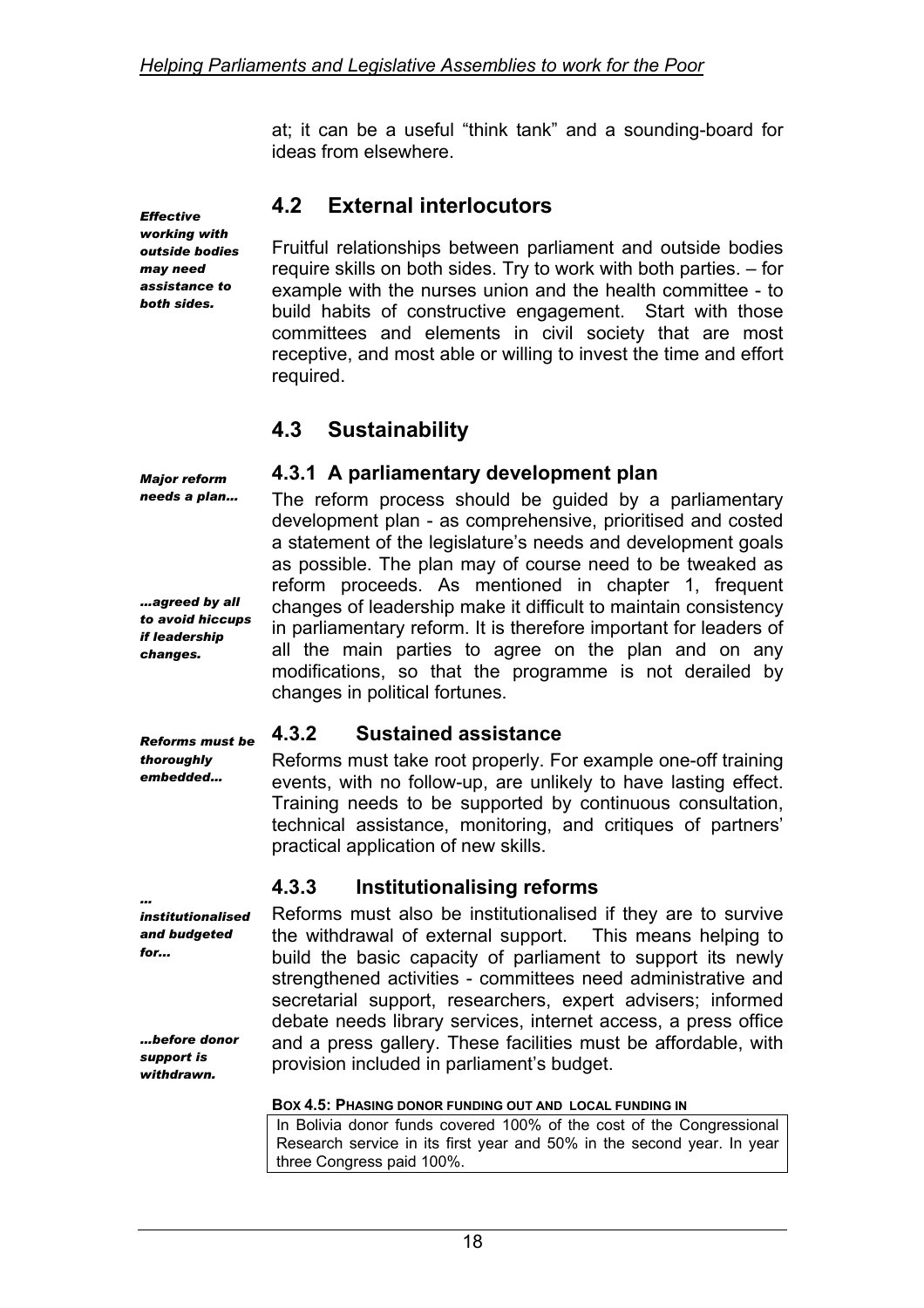*Parliamentary proceedings are important and must be recorded.* 

# **4.4 Parliamentary records**

Parliaments make laws and take other important decisions eg about government policy and public finances. Parliamentary decisions and enactments can be challenged in the courts. It is important to have clear and accountable records of the parliamentary process, and all assistance programmes should take account of record-keeping needs.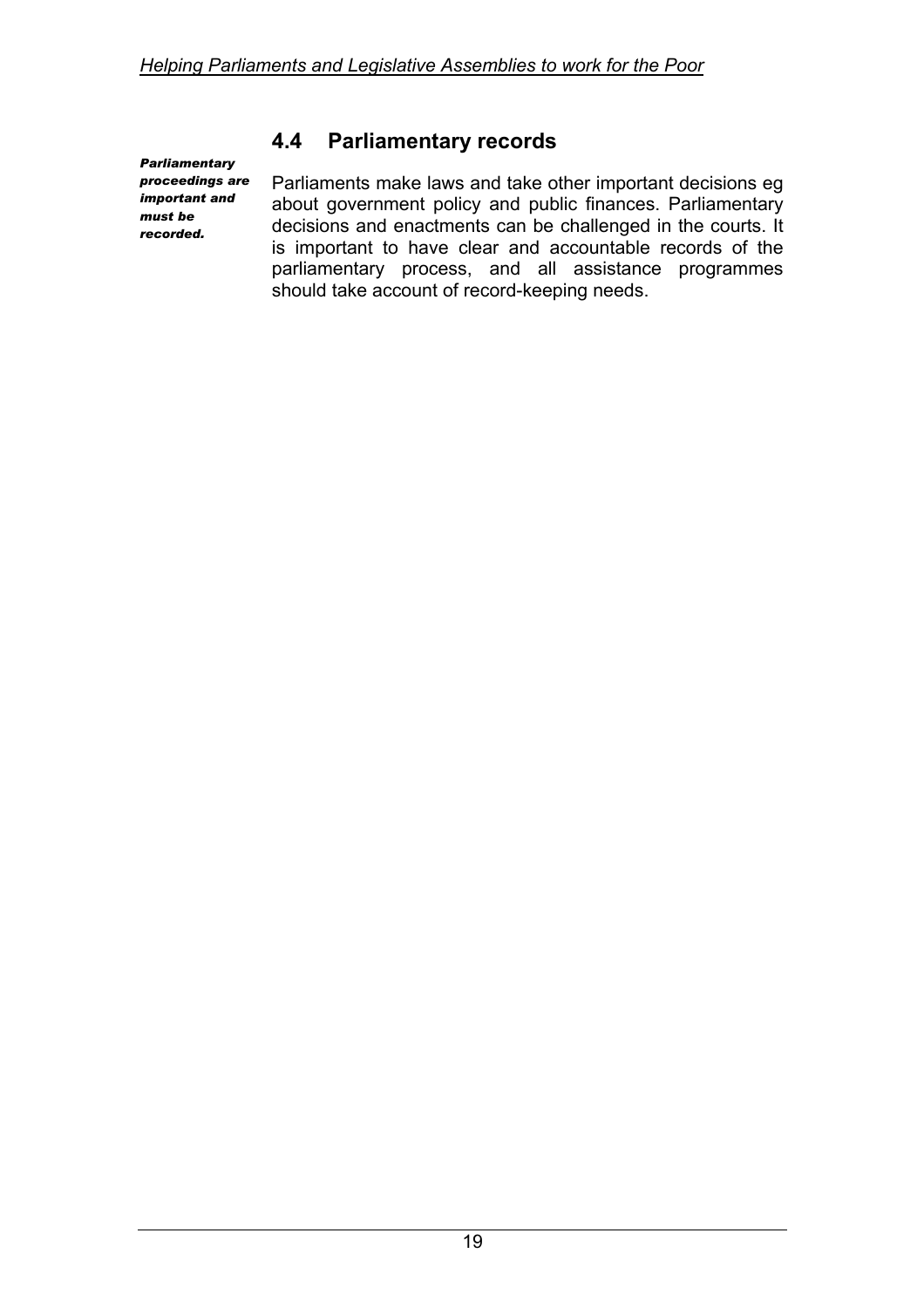# **PART III: POSSIBLE ACTIONS**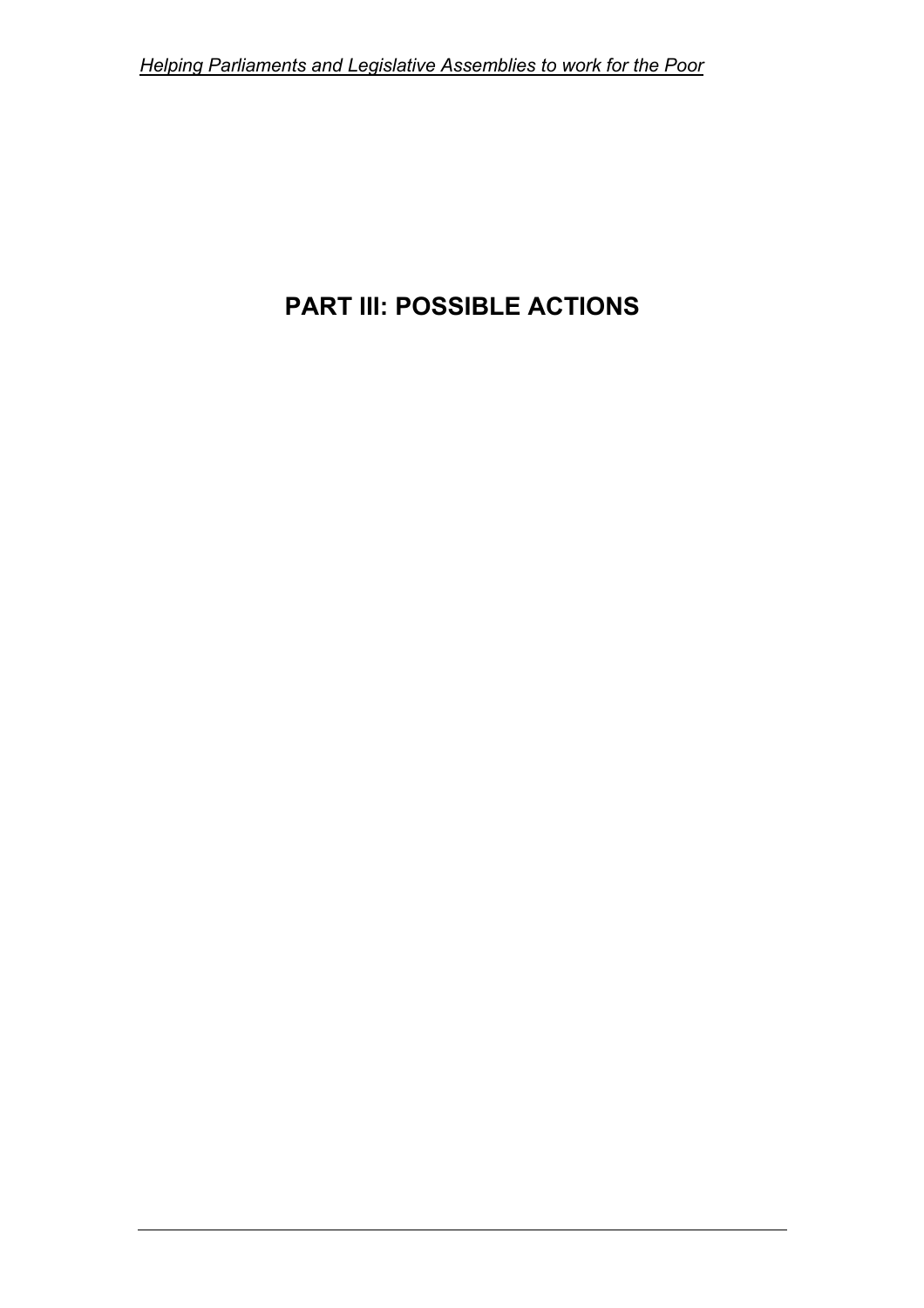# **5 THE CONSTITUTIONAL FRAMEWORK**

#### **5.1 Potential problems**

*If parliament lacks necessary powers the constitution may be faulty …* 

Most countries have a written constitution which defines parliament's role, including its powers of oversight and accountability, and the rights of citizens. If the constitution seems not to allow for an effective parliament or effective public engagement this may be because:

*…or misapplied.* 

- the constitution is faulty
- the constitution is imprecise and the executive is interpreting it so as to constrain parliament excessively
- the executive is deliberately misinterpreting or ignoring the constitution

*Seek expert advice on problems…*  Advice from a constitutional lawyer may be needed to define the problem. Given that constitutional change is very difficult, it is important to see how far matters can be improved within existing constitutional parameters.

*…and seek to resolve them without constitutional change.*  Parliaments and their supporters need to press for constitutions to be interpreted so as to maximise the effectiveness of the legislature. It may be possible to resolve issues by discussion, backed up by legal advice, or through the courts if they are independent and impartial. New statute law can resolve doubts about parliament's powers, and provide machinery for parliament to exercise its powers in cases where this is missing.

| BOX 5.1: NEW LAWS TO STRENGTHEN PARLIAMENT'S OVERSIGHT ROLE IN SOUTH AFRICA |
|-----------------------------------------------------------------------------|
|-----------------------------------------------------------------------------|

A Report published in1[9](#page-30-0)99 $9$  recommended two new laws:

An Accountability Standards Act to provide legal backing for the exercise by MPs of their powers to call ministers to account (to strengthen the resolve of government party members in particular to do their constitutional duty); to oblige government and state organs to respond to parliament and to remedy exposed errors; and to define the public entities accountable to parliament, and set objectives and standards for assessing their performance.

An Accountability and Independence of Constitutional Institutions Act to provide for the accountability to parliament of a number of institutions such as the Auditor-General, the Electoral Commission and the Human Rights Commission, whose independence is guaranteed by the constitution.

*Constitutional courts, preferably with wide access, can resolve doubts.* 

Constitutional courts have been set up by several new democracies to handle litigation regarding the constitutionality of laws or acts of government. Constitutional courts should be open to elected officials, party leaders, and preferably to ordinary citizens of voting age; restricting access eg to heads of state or presiding officers limits their effectiveness.

<span id="page-30-0"></span> 9 Report on Parliamentary Oversight and Accountability, Faculty of Law, University of Cape Town (full text available on www.pmg.org.za/bills/oversight&account.htm)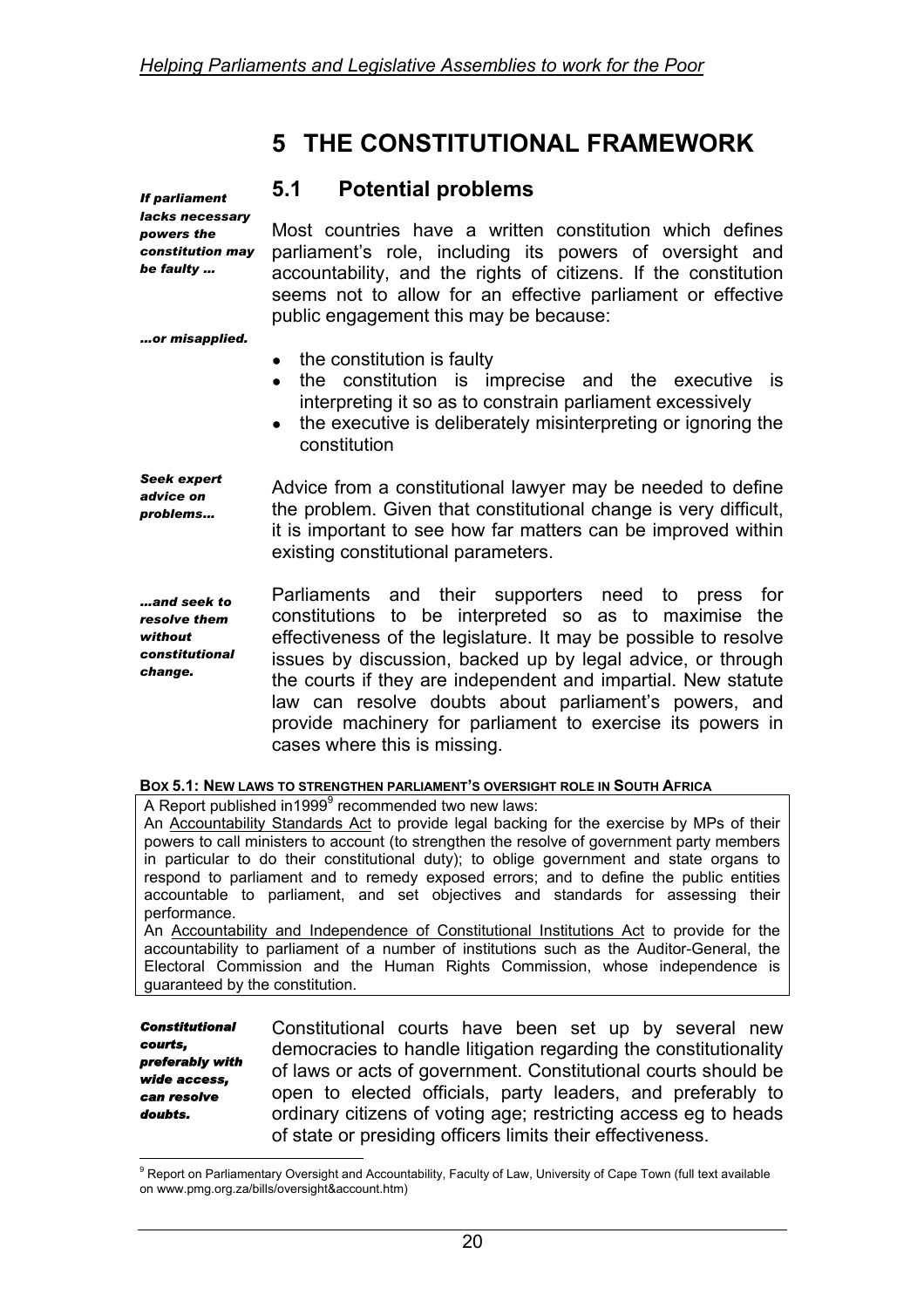#### **BOX 5.2: CONSTITUTIONAL COURTS IN ACTION**

Benin: (1992) the Court refereed a dispute between the President and the National Assembly over budget responsibilities; (1996) it ordered a President to retake the oath of office, after he had omitted a phrase that he claimed offended his born-again Christian principles.

Madagascar: (1995) the Court ruled that the President could be removed from office for failing to respect the Constitution.

Mali: (1997) the Court annulled the first round of legislative elections in response to a petition from opposition parties.

Gabon: (2001) the Court quashed a presidential decree appointing all the members of the Economic and Social Council, contrary to a constitutional requirement that 85% of them be elected.

Source: Francophone Africa in Flux; Democratization in Fits and Starts Christopher Fomunyoh Journal of Democracy 12:3 (2001)

# **5.2 Timing of constitutional and legal change**

*Don't rush constitutional change…* 

*…it takes time to clarify needs and garner high level support.* 

Where such changes are inescapable it might seem logical for them to come at the beginning of a programme, but in practice it is usually best to leave them until later. Constitutional change is difficult. It may for example require a referendum. It is therefore important to get the changes right. Needs will be clearer once some progress has been made within parliament. Constitutional change also needs high level support which may not be there at the outset.

If other constitutional change is already afoot it might seem a good idea, given that frequent change is usually out of the question, to tack on the changes needed to improve parliament's effectiveness. But the better option may be to delay the other changes to allow time for parliament's needs to be properly defined and agreed.

*Lkewise with new primary legislation.* 

New primary legislation, for example to clarify parliament's constitutional powers and/or provide implementation mechanisms, also needs careful consideration and consultation, and is also usually best left until experience of working with parliament has clarified the issues.

See also Appendix 5, checklist B, and Figure A5.1.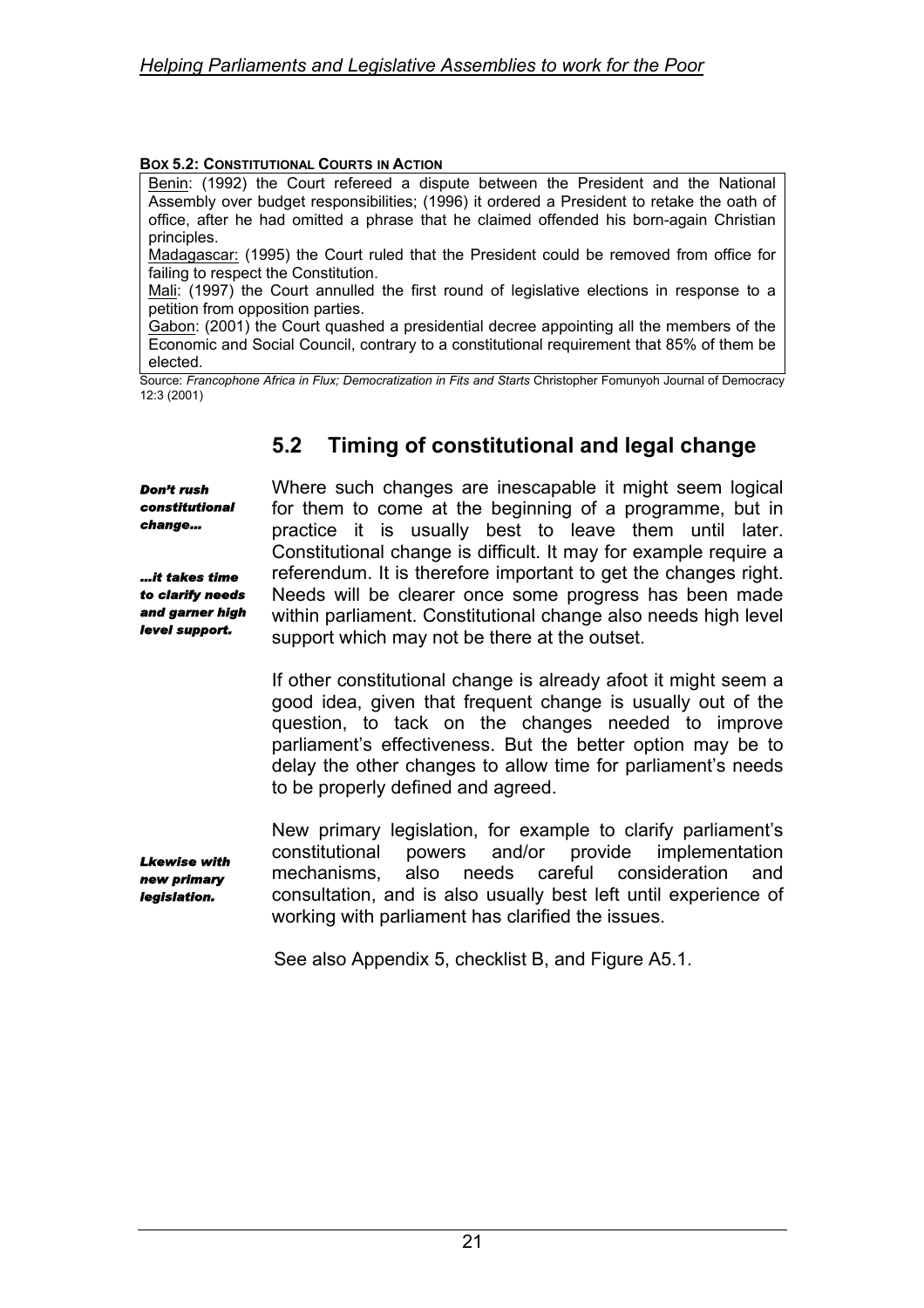# **6 ELECTORAL LAW**

# **6.1 Potential problems**

The important questions are:

- (i) Is the electoral law designed to result in free and fair elections?
- (ii) was parliament elected in accordance with the law?
- (iii) is the electoral law appropriate to the country's needs?

If the answer to either question (i) or question (ii) is negative, parliament's legitimacy will be in question and there will be little or no scope for assistance unless serious efforts are being made to clean up the electoral system - see *Elections and the electoral process: a guide to assistance* (DFID/FCO 2003). If the outcome was fair, but inappropriate, the question whether or not to assist is more difficult and must be decided case by case. Main considerations will be the reasons for the inappropriate outcome (see below) and the prospects for tackling them, and whether in the meantime there are useful functions that the parliament might perform better with a little assistance.

The answer to question (iii) may be negative if elections result in:

- too many parties, making it difficult to achieve political consensus on anything
- one-party dominance
- parties so deeply divided that those not in power resort to undemocratic methods.- boycotts, armed resistance etc (see Box 2.1).

*…and may have other causes besides flaws in the electoral system.* 

The electoral system is likely to be at fault if for example oneparty dominance leaves important sections of society underor unrepresented. But note that these outcomes may result from other problems, such as failings in the party system (see chapter 7) Indeed in theory it is possible that there is nothing wrong with either system and that it is all the voters' fault - for example because of a genuine feeling among most of the electorate that there was only one party worth voting for. But more often than not in such cases the lack of support for the other parties would indicate serious dysfunction on their part.

*Unfair elections may leave little scope for parliamentary assistance.* 

*Inappropriate outcomes may not rule out assistance…*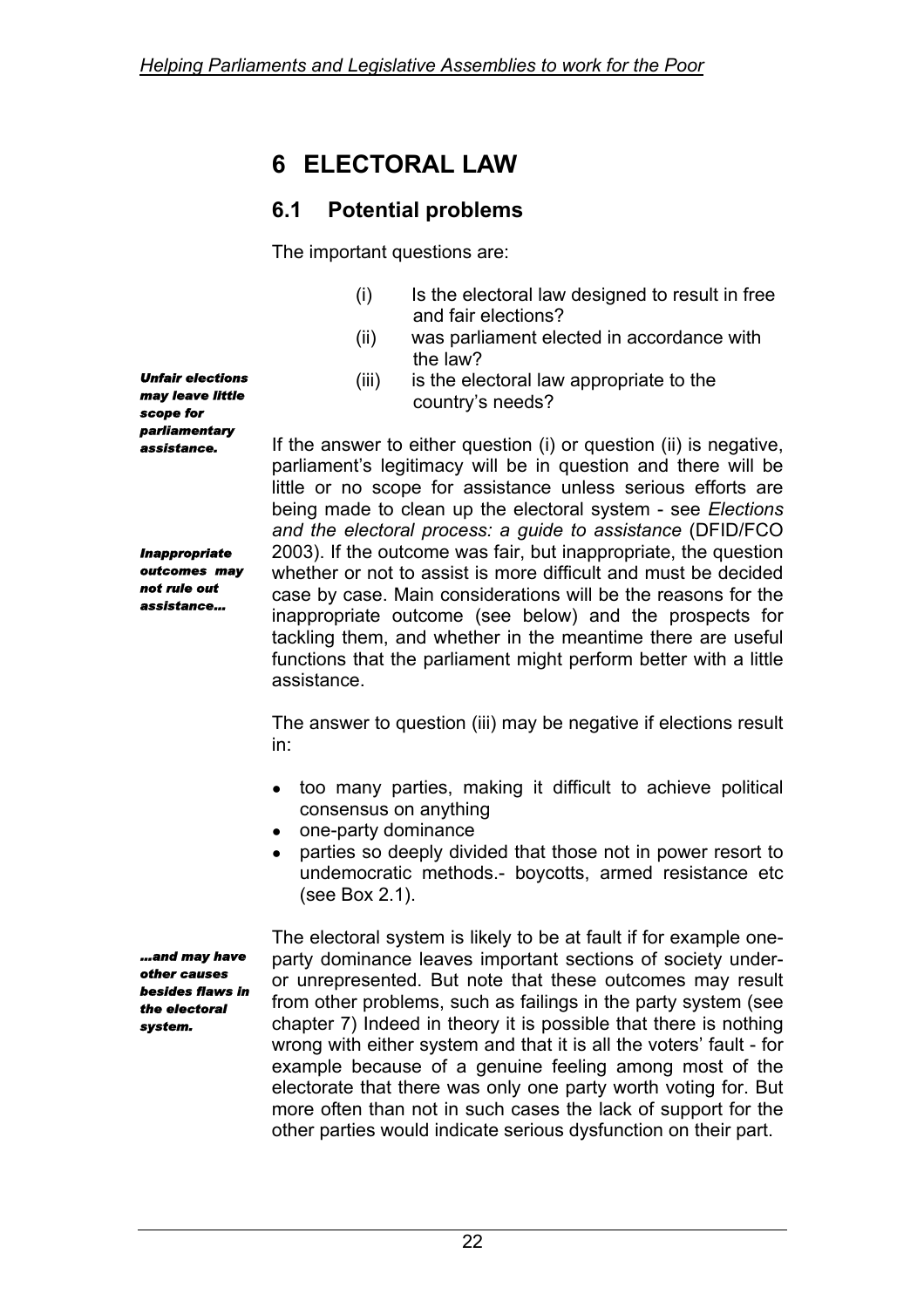# **6.2 Possible solutions**

*New electoral systems are contentious...* 

Governments that are willing to reform will have no difficulty in agreeing in principle to put a stop to electoral fraud and intimidation, and to replace unfair electoral laws. But the practicalities of agreeing on a new electoral law, whether to replace one that is unfair, or one that is inappropriate, may prove more difficult; each political leader will want a law which improves his or her party's chances of doing well, and the ruling party, which by definition has done well under the existing system, may be reluctant to change at all.

*…an independent body can be asked to advise.* 

In all cases where a change in electoral law is mooted it will usually be advisable for the government to appoint an impartial expert body to recommend a new system.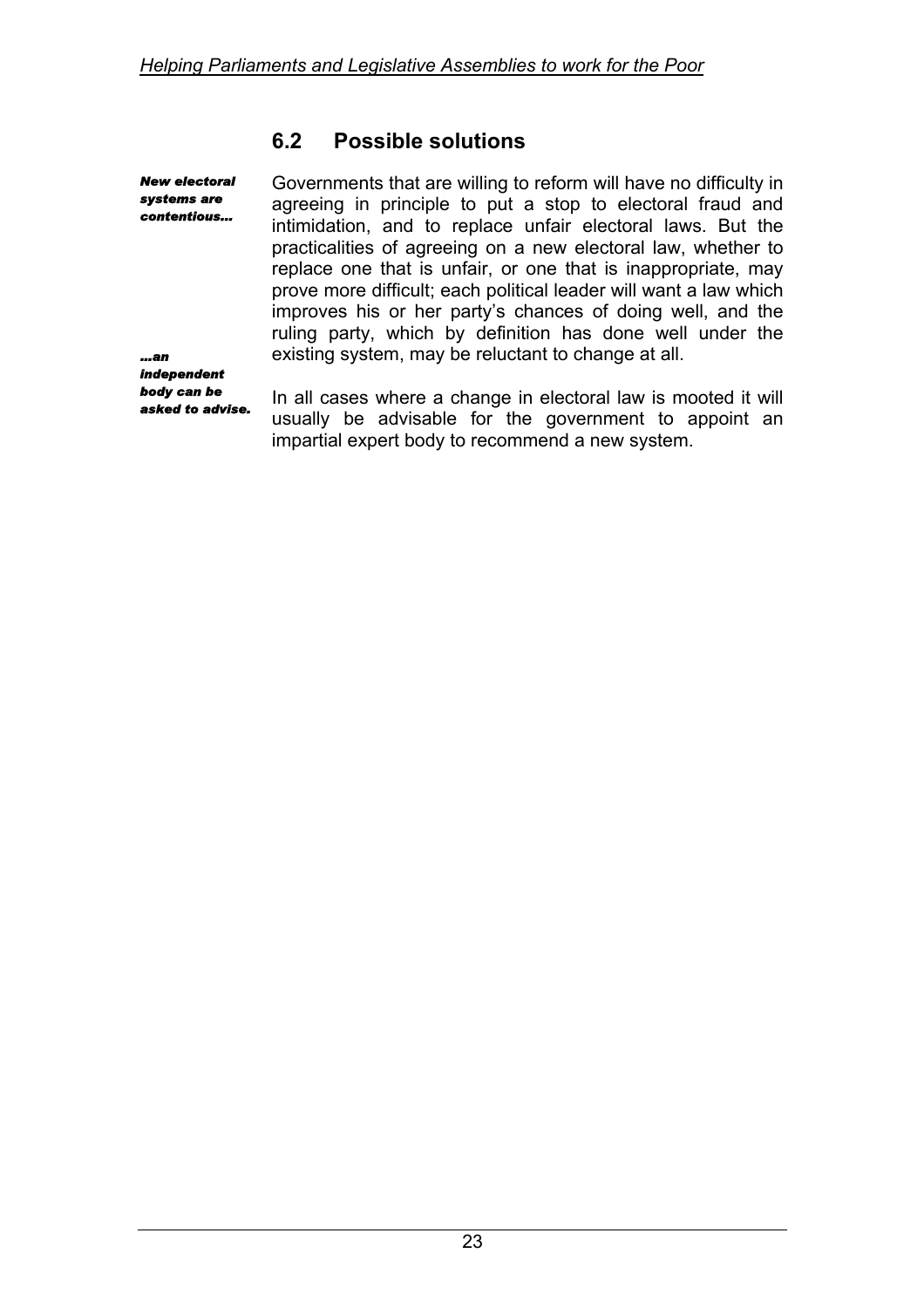# **7 PARTIES AND THE PARTY SYSTEM**

*Effective political parties Are important to democratic government…* 

*…but may be missing.* 

 $\overline{a}$ 

*"…democratic government is unlikely and may not be possible in the absence of competitive political parties….….Orderly government, much less a democratic polity, cannot exist without some form of stabilised party representation"[10](#page-34-0)*

An effective democratic parliament requires a minimum of two functional political parties, able to compete fairly for the support of the voters. A functional party is one that can present policies and candidates, act as a link between the population and parliament, and serve as a channel for organised interests and social movements, aggregating the demands and concerns of different supporter groups and individuals into a coherent party platform. A party structure needs money, staff, a headquarters, and branch offices. In many developing and transition countries (especially in former one-party states) the ruling party may be the only one with such a structure (though it will not necessarily be functional in other respects). Other parties may not be functional at all.

Box 7.1 lists some of the main dysfunctions, which often derive from unrealistic perceptions of what is likely to succeed in the long run. For example parties with no policies, or which represent too narrow - and hence too small - a range of interests, are unlikely ever to amount to much. They should be encouraged to coalesce round a broader set of interests and common policies.

#### **BOX 7.1: EXAMPLES OF DYSFUNCTION IN PARTIES AND PARTY SYSTEMS**

**PARTIES ARE DYSFUNCTIONAL IF THEY:**

- are undemocratic: a small group at the top selects policies and election candidates with no rank and file consultation
- exist solely to promote the personal ambitions of the leader
- exist as a means to power with no clear ideas on how to use it (if they can't form a government watch their MPs switch to the winning side)
- have no resources to organise, or to organise outside the capital
- are ephemeral voters faced with a different set of parties at each election will not know what any of them stand for

#### **PARTY SYSTEMS ARE DYSFUNCTIONAL WHEN:**

- one party in parliament has an overwhelming majority, while the opposition is weak and splintered
- there is a high degree of fragmentation (a lot of small parties). Small parties unable to cooperate with each other will not provide good governance; they weaken parliament and strengthen the executive.
- there is a high degree of polarisation (deep divisions between parties, with the risk of parties outside government resorting to undemocratic behaviour).

<span id="page-34-0"></span> $10$  William Crotty, cited in Democratization, Vol 9 No 3.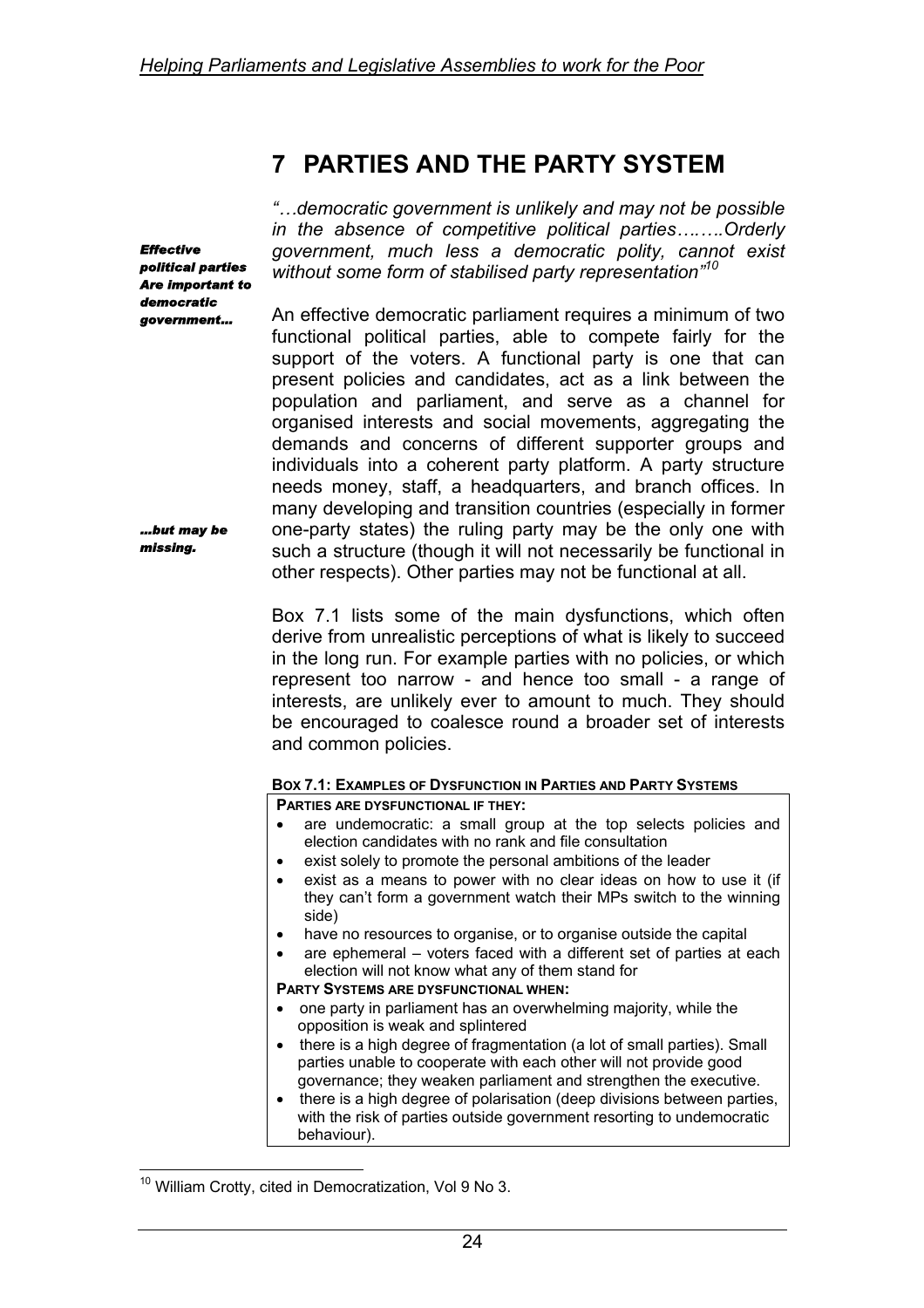*Donor conditionality can cramp the opposition's style.* 

*from social needs…* 

*may lack* 

*needs.* 

*afford party subscriptions.* 

*Parties may need state funding to be viable.* 

*Donor direct help should focus on systems…* 

 $\overline{a}$ 

A difficulty in countries which are heavily aid dependent is that many policies are determined by donor conditionality, limiting the scope for opposition parties to present alternatives.

*Parties evolve …people in poor rural societies opportunities to articulate their*  As noted in chapter 2, parties evolve from societies and without social change there is limited scope for repairing dysfunctions in parties and party systems. In countries where the population is mainly poor and mainly rural, it is difficult for parties to make contact. Party workers have limited funds, the transport infrastructure may be inadequate, the only CSOs around may be traditional groups such as ethnic associations and patron-client networks, which tend not to be very helpful in advancing democracy. Low levels of education can be another barrier.

*The poor cannot*  A further problem in poor societies is that people cannot afford to subscribe to parties, which will therefore lack funding – except perhaps for ruling parties with their access to state resources and/or funding from individuals or interests seeking undue influence. Some countries have adopted state funding of parties as a solution. Formulae for the distribution of funds vary, but are usually based on the different parties' share of the vote, sometimes with a weighting in favour of smaller, or new, parties. These arrangements may be accompanied by statutory limits on funding from other sources, and on party election expenditure. Ill-conceived arrangements can lead to a multiplication of small, weak parties, or to a freezing of the political landscape.

#### **BOX 7.2: PUBLIC FUNDING OF POLITICAL PARTIES[11](#page-35-0)**

A number of Francophone African countries including Gabon, Mali, Cote d'Ivoire and Cameroon have enacted laws that provide for public funding of political parties based on their past electoral performance, and their anticipated contributions to democratic vitality. DFID was among donors who helped to fund parties in Ethiopia in 2000, via the National Elections Board. The funding helped to level the playing field, and the country began to evolve towards a more pluralistsic system.

Donors can help by persuading governments to level the playing field if parties outside government are disadvantaged by an unfair legal structure or laws that are unfairly applied; for example the electoral system and/or the laws and regulations governing the registration of political parties, party funding, and access to the media.

<span id="page-35-0"></span><sup>11</sup> In the UK no state assistance is provided for party activities outside parliament, although funding is provided for opposition parties in parliament. See chapter 8 for further details.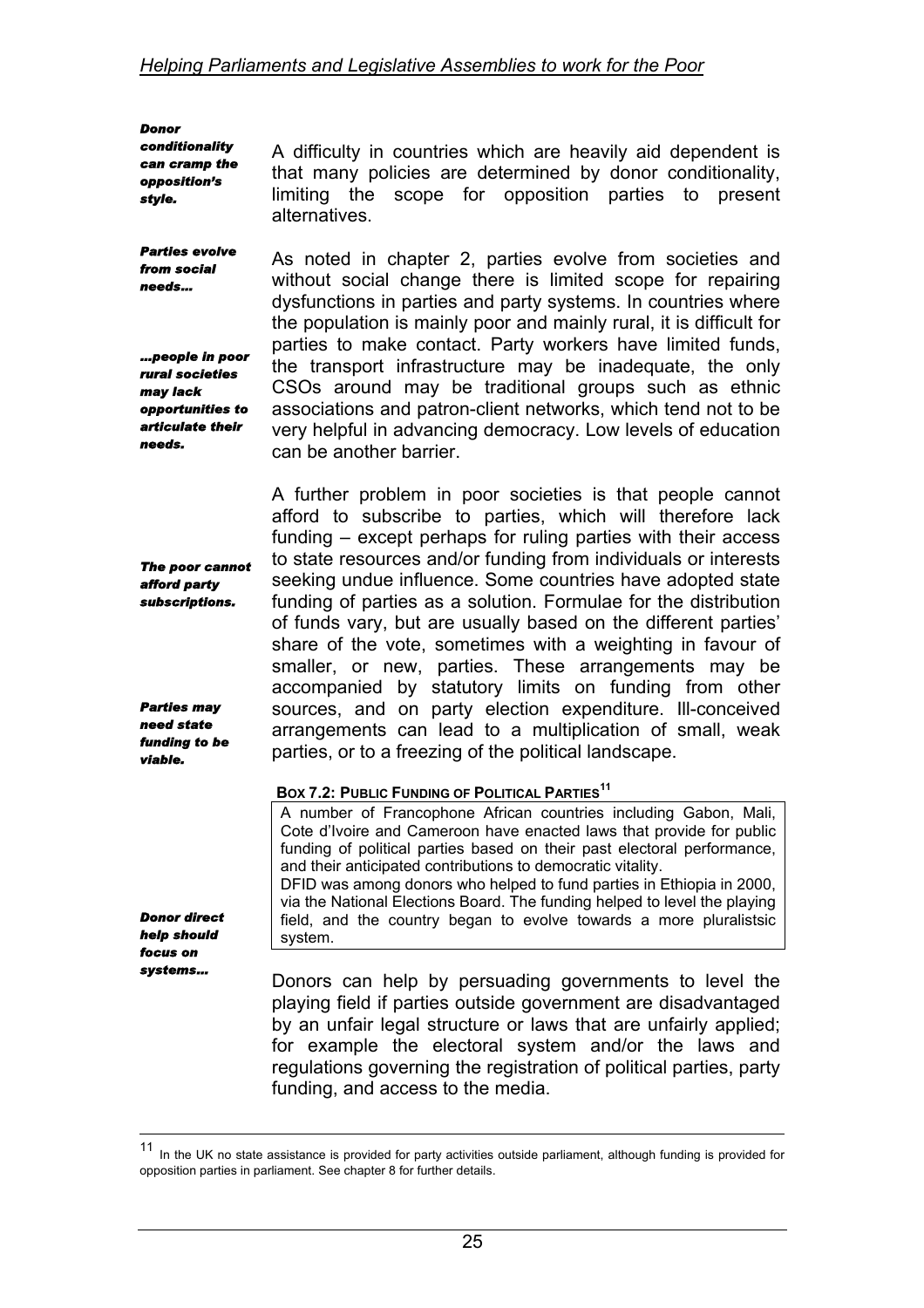*…aid to parties should be indirect.*  Otherwise it is difficult for donors to engage directly without appearing to interfere in domestic politics. The best approach will usually be to work through third party organisations - the Westminster Foundation in the UK (which funds the main UK parties to assist their opposite numbers in developing and transitional countries), the German foundations, NDI or IRI in the USA, International IDEA in Stockholm, or the new Institute for Multiparty Democracy (IMD) in the Netherlands which comprises representatives of all the country's main political parties. Areas where assistance might be needed include:

- internal party management
- internal party democracy selection of leaders, formulation of policies
- communication with the electorate
- representation of women, indigenous groups, young people, the poor and disadvantaged
- recruitment and membership records
- leadership training
- functioning of local branches
- rules on funding.

.

See also Appendix 5, checklist C, and section 4.7 of *"Elections and the electoral process: a guide to assistance".*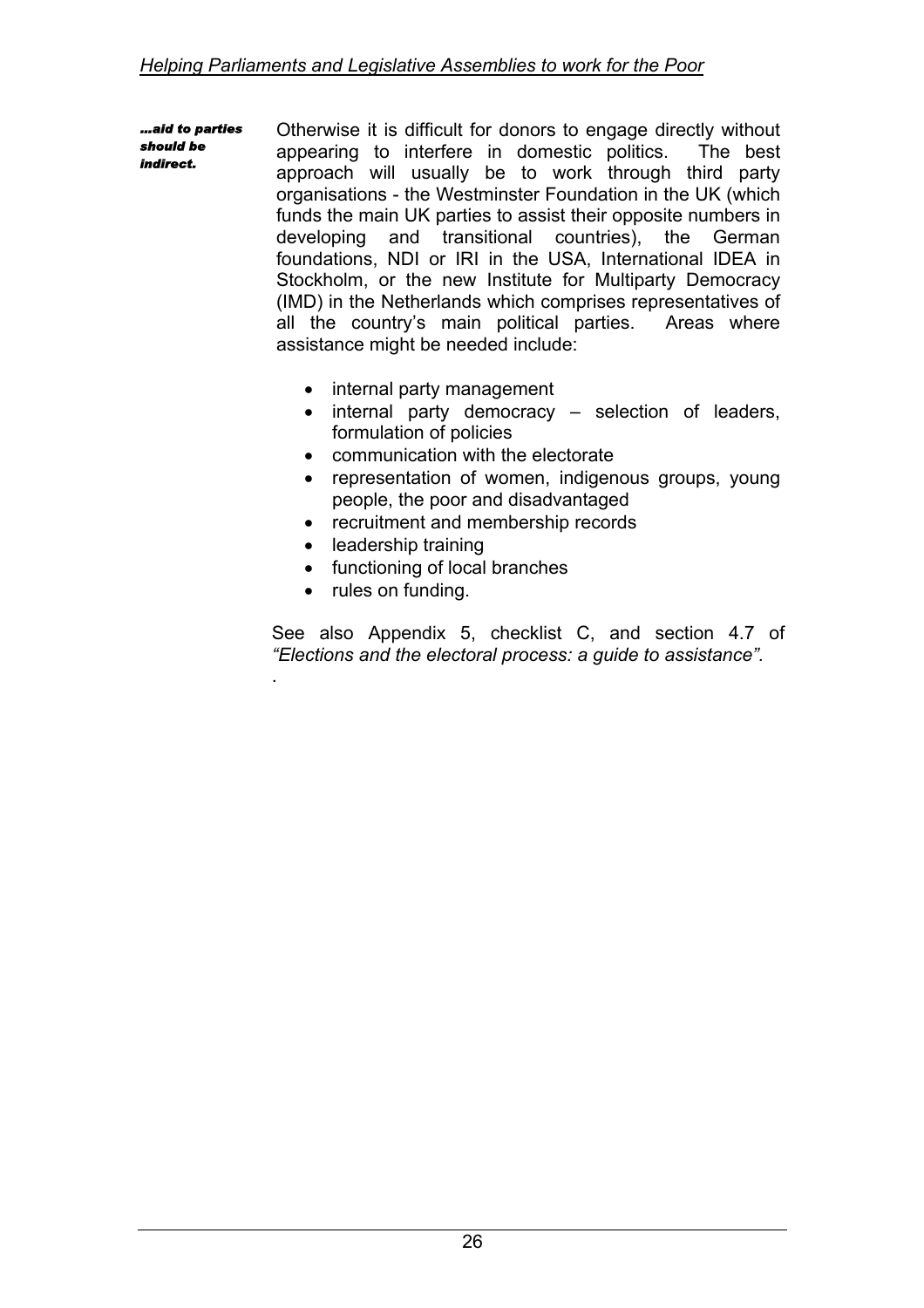*Parliaments need active oppositions and backbench members...* 

# **8 THE OPPOSITIO[N12,](#page-37-0) AND THE ROLE OF BACKBENCHERS**

In a democracy, an effective legislature relies not only on those in power but also, almost as much, on those who sit in parliament but not as members of a government – the opposition<sup>13</sup>. In any legislature it is the ordinary members of all parties – the "backbenchers" who are not ministers or party leaders – who have the main role in providing the bridge between leaders and public.

*Oppositions should be governments in waiting…* 

*…probing government policies and actions…* 

*…and offering alternatives.* 

*They should be formally* 

### **8.1 Helping to make an opposition or minority parties effective**

The opposition's role is to advocate an alternative set of priorities, or alternative ways of addressing issues, as well as to scrutinise the activities of government. Oppositions can introduce amendments to legislation, mobilise public support for their policies, and try to defeat or stall legislation (but to be effective they must be constructive: obstructionist opposition for the sake of it is unlikely to win much public support). The most successful oppositions are those that can demonstrate a capacity to govern, eg by having an effective shadow cabinet or set of alternative policies.

*recognised…*  The importance of the opposition should be formally recognised.

| by                       | <b>BOX 8.1: OPPOSITION ENTITLEMENTS IN THE WESTMINSTER PARLIAMENT</b>                                                                                                                                                                                                                                                                        |  |  |
|--------------------------|----------------------------------------------------------------------------------------------------------------------------------------------------------------------------------------------------------------------------------------------------------------------------------------------------------------------------------------------|--|--|
| <i>allocations</i>       | In each session in the House of Commons the opposition is entitled to 20                                                                                                                                                                                                                                                                     |  |  |
| of time                  | days to debate subjects of its choosing, 3 of which are shared between the<br>smaller opposition parties. Opposition spokespersons are called to speak in                                                                                                                                                                                    |  |  |
| and                      | debates and given the opportunity to ask questions after ministerial                                                                                                                                                                                                                                                                         |  |  |
| funding                  | statements as well as during the regular question periods. Financial<br>assistance is provided "to enable the Opposition parties more effectively to<br>fulfil their parliamentary duties". . In 2002-03 this amounted to £5.5 millions in<br>the House of Commons. Assistance is also given to opposition parties in the<br>House of Lords. |  |  |
| and may                  |                                                                                                                                                                                                                                                                                                                                              |  |  |
| need<br>training.        | Where necessary, donors can help by persuading governments<br>to recognise the importance of an effective opposition, and their<br>need for resources and parliamentary time. Opposition MPs who<br>are not used to being effective may benefit from study visits and                                                                        |  |  |
| If there is no<br>viable | training.                                                                                                                                                                                                                                                                                                                                    |  |  |
| annacitian in            |                                                                                                                                                                                                                                                                                                                                              |  |  |

<span id="page-37-0"></span>Note that the concept of a "loyal opposition" may be difficult to grasp in some cultures – for example in some African languages the only term available is one meaning "enemy", which does not convey quite the right idea.

<span id="page-37-1"></span> $13$  This Westminster terminology does not apply to all systems. For example the US Congress has a majority party and a minority party – and it may be the latter that is the party of the President and hence the government.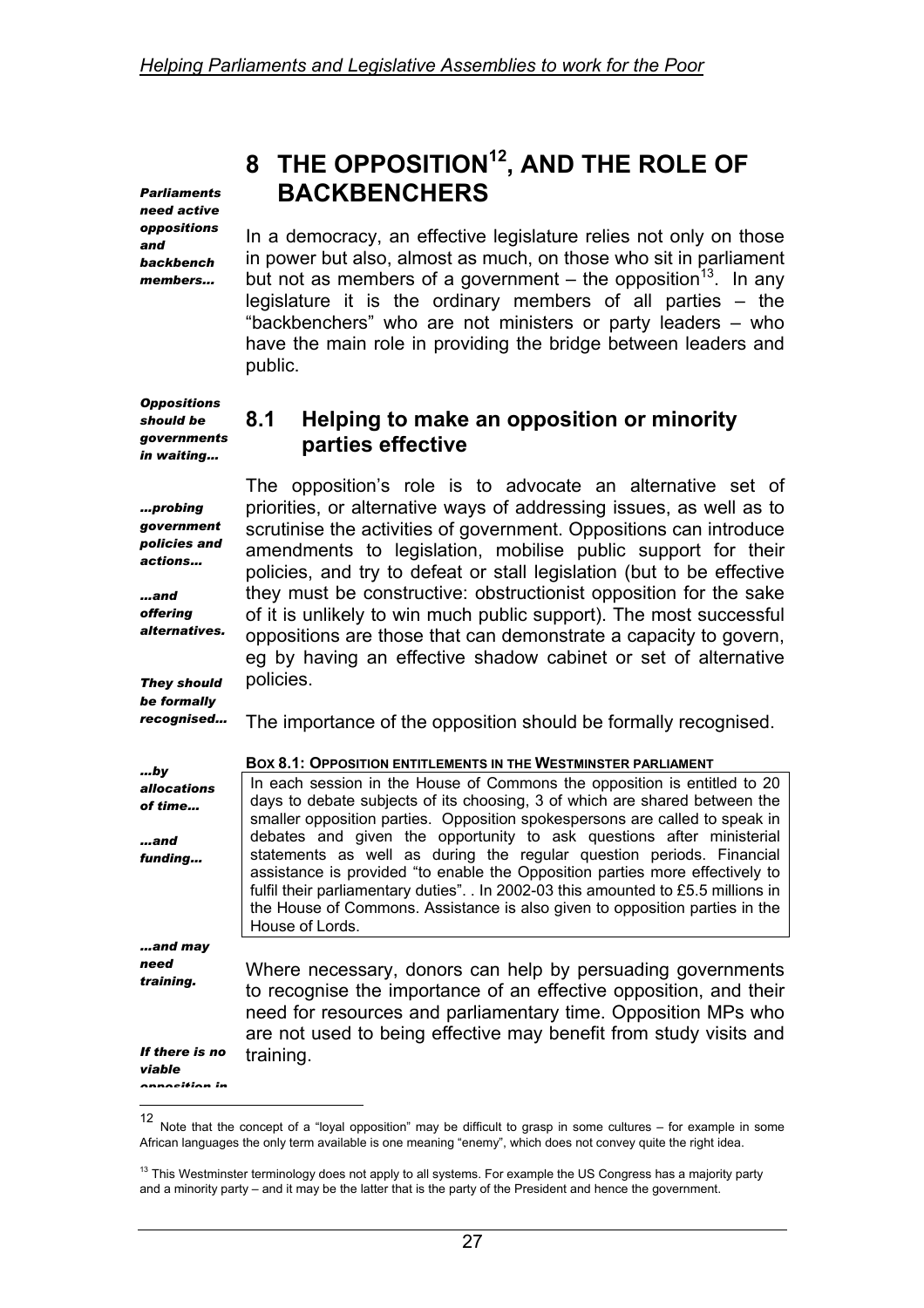*opposition in parliament look for reasons outside.* 

*Leaders can lose touch…* 

## **8.2 What if there is no viable opposition?**

If the electoral system has failed to deliver a viable opposition grouping there will be little or no scope for helping to develop effectiveness. Problems with the electoral system or the party system may need to be tackled first – see preceding chapters.

### **8.3 The role of backbenchers**

Ministers and party leaders can easily lose touch with popular feelings and opinions. This is bad for governance as it can lead to the adoption of policies that people do not want or do not understand. It can also be bad for leaders who may get a nasty surprise at the next election.

*..back bench members can make sure they don't...* 

*…provided they keep in touch themselves.* 

Backbenchers can alert leaders to public sentiments that they are unaware of. In some parliaments it is common for leaders to consult with their backbenchers and to modify proposals which seem likely to arouse opposition. An effective relationship requires leaders who recognise the value of the backbenchers' contribution, and backbenchers who are in touch with the grassroots, through maintaining contact with the electorate and with CSOs, and who are not afraid to speak up eg by writing to or seeking meetings with ministers, by asking questions or putting down motions for debate in plenary, or by pursuing issues in committee. Effective backbenchers need information and contacts to help them to understand all the issues that they have to deal with.

There can sometimes be serious discrepancies between the preferences of leaders and backbenchers, and while leaders can bring pressure to bear on their backbenchers to toe the line, they may be obliged to back down in face of a major revolt.

See also Chapter 11, and Appendix 5, checklists D and H.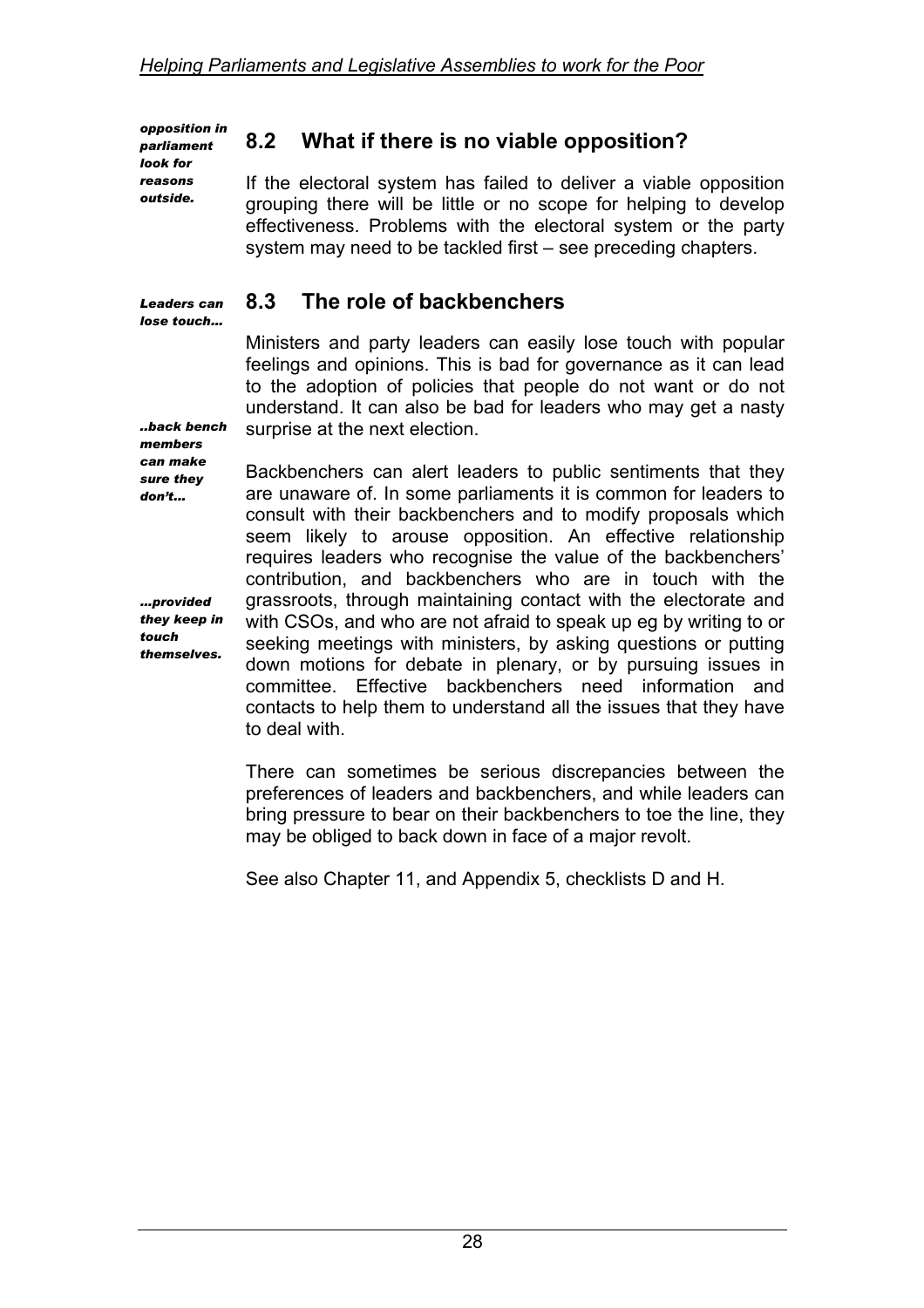## **9 STRENGTHENING THE OVERSIGHT FUNCTION**

*Oversight is important…*  Oversight of government is one of parliament's most important functions. It feeds into the other two main roles of legislatures - representation and law-making – by enabling MPs to monitor the impact and effectiveness of previous legislation.

*…but may be unwelcome… …governments may need to persuaded…*  Governments, ministries and other organs of state tend not to relish being called to account, and may seek to constrain or obstruct parliament's activities, or take no notice of parliament's opinions. Governing party MPs may be reluctant to call in question the actions of their party leaders (and in parliamentary systems with a government majority and rigid party discipline - UK, Canada - oversight tends to be less developed than in presidential systems).

*…parliament may need to marshal support from civil society and the media.* 

Ministers need to be persuaded of the importance of accountable government. CSOs and the media can bring pressure to bear. Parliament itself can help promote public support and make sure that it is taken seriously by publicising its findings and recommendations, and emphasising their evidential basis. Parliamentary sanctions can include withholding approval of government budgets.

### **9.1 What do oversight and accountability entail?**

*Parliament must ensure that the state acts legally and properly… …and that*  Oversight entails monitoring and reviewing the actions of the executive organs of government. It includes holding the executive accountable but goes wider, for example to assessing whether actions are legal, whether they conform with government policy, and whether they benefit the intended sections of the population.

*mistakes are put right, and not repeated.* 

Accountability means requiring the executive or another organ of state to explain and justify - against criteria of some kind - their decisions or actions. It also requires them to make amends for any fault or error and to take steps to prevent a recurrence.

*All state organs are usually accountable.* 

### **9.2 Who is accountable to Parliament?**

This will be set out in the constitution and will normally include the executive (collectively and individually) and executive organs of the state – ministries, state institutions (Auditor-General, Electoral Commission, Human Rights Commission,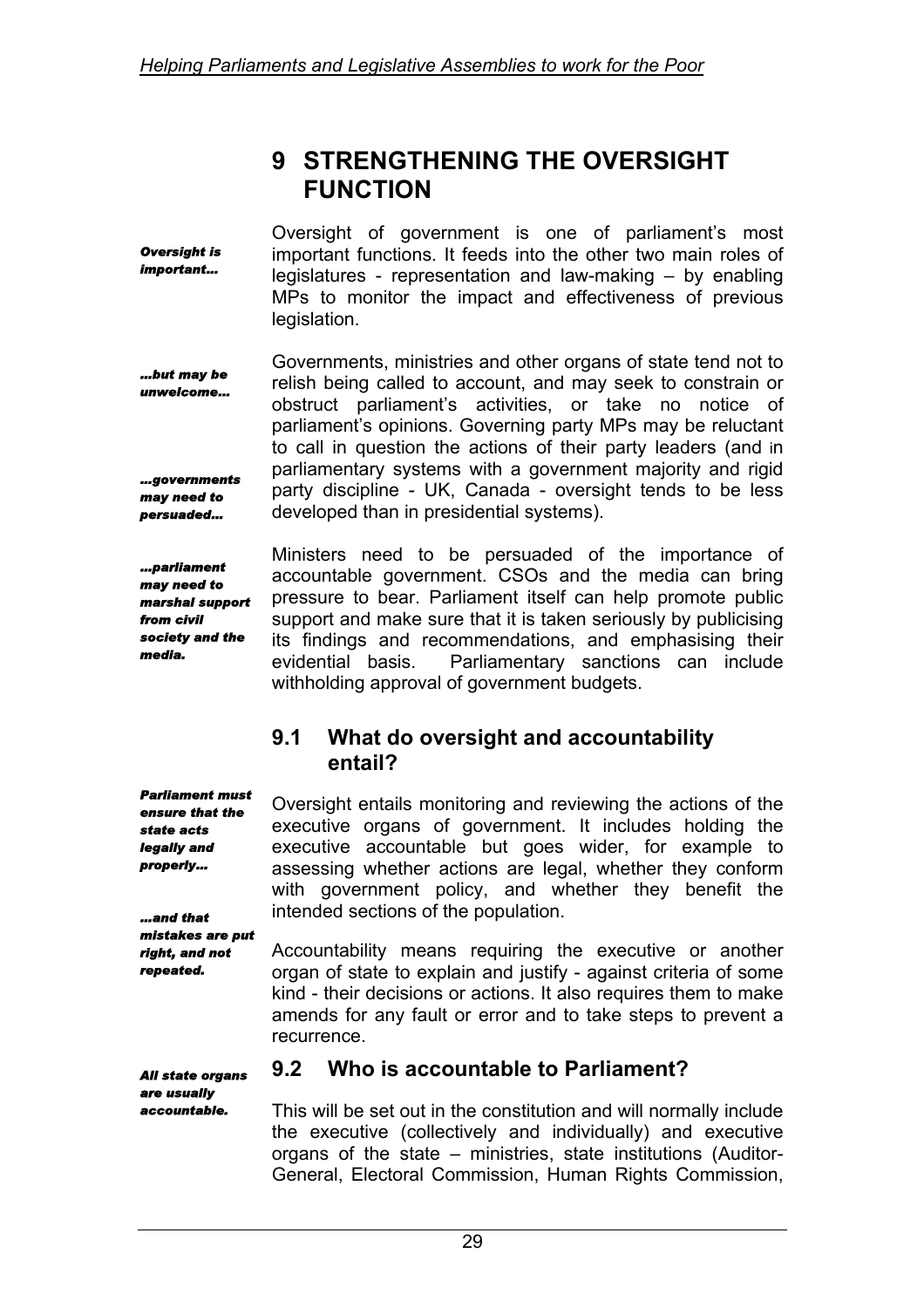etc), parastatals.

### **9.3 What does parliament need for effective oversight?**

*Parliament needs written and oral information…* 

*…MPs who can extract and use it…* 

Parliament must have (a) the power to demand information and compel testimony, and (b) MPs with the capacity to understand and interpret information and evidence. MPs may benefit from training programmes in oversight techniques using question periods more effectively, better utilizing the public accounts committee, learning to apply interest group pressure on the executive, etc.

*…and power to make the executive take heed.* 

Parliament must be able to enforce demands on the executive to improve performance, access or responsiveness. In the last resort it must be able to remove the executive by impeachment or a vote of no confidence, or alter its priorities through budgetary or legislative amendments.

*Committees play the key role.* 

### **9.4 How does parliament exercise oversight and accountability?**

This will vary from case to case, but a typical scenario is shown in Box 9.1. As noted earlier (sections 2.5.2 and 3.5.2) committees play the key role in holding ministers, ministries and other government agencies to account.

| IN PLENARY                    | IN COMMITTEE                                              |  |
|-------------------------------|-----------------------------------------------------------|--|
| <b>Debates</b>                | Cross-examination of ministers and officials              |  |
| Questions to ministers        | Scrutiny of reports on policies and activities            |  |
| Scrutiny of government        | Detailed scrutiny of budgets - by department. Scrutiny of |  |
| budgets                       | accounts                                                  |  |
|                               | Scrutiny of reports from Auditor-General, Ombudsmen etc   |  |
| Broad scrutiny of legislation | Detailed scrutiny of legislation                          |  |

| <b>BOX 9.1: MAIN WAYS IN WHICH PARLIAMENT OVERSEES GOVERNMENT</b> |
|-------------------------------------------------------------------|
|-------------------------------------------------------------------|

## **9.5 Oversight by the Chamber**

### **9.5.1 Debates**

*The chamber can call government to account in debates…* 

Most debates are concerned with government policies and actions in one way or another: they may be on legislation (see 9.5.3 below); on a resolution dealing with an issue of concern to members (see 9.5.5); or on a motion regarding a burning issue of the day such as a proposed war. If the issue is important enough the debate can attract wide publicity for all opinions, and on occasions can result in the downfall of a government. Debates are more suitable for broad brush discussion than for close examination of policies and actions – that is best left to committees where it is easier to pin ministers down.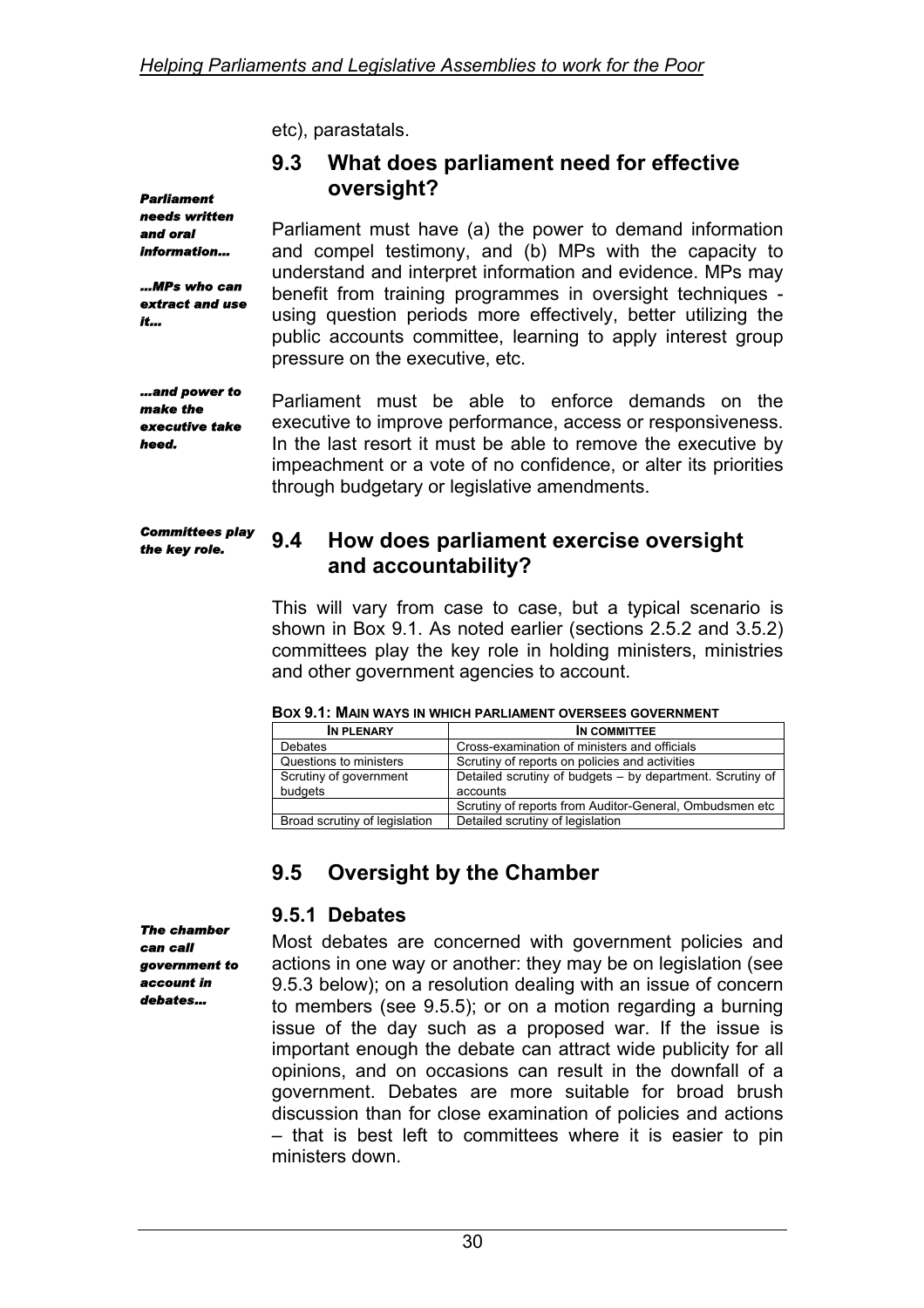*…by asking questions…* 

### **9.5.2 Questions**

Questions – oral or written - can be used to obtain information, to query a particular government policy or action, or to embarrass the government. Their main value from an accountability point of view is in extracting and making public information that casts light on government activities and performance. Their value is reduced if ministers can refuse to answer awkward questions, or if they are allowed to lie.

### **9.5.3 Legislation**

*…by scrutinising new legislation…* 

In most democratic legislatures, the lion's share of legislation is presented by the executive, and passed by the parliament. Much of the legislation will derive from the electoral mandate of the winning party. Legislation is usually scrutinised both in plenary and in committee. Plenary sittings usually focus on broad issues: is the new law constitutional? Is it necessary? Is it fair? Is it reasonable, or oppressive? Laws that are acceptable in principle normally proceed to committee for detailed scrutiny.

### **9.5.4 Budgets**

| and the<br>government's<br>budget.                                             | The budget process can be a key opportunity for effective<br>oversight of the government by the legislature, although the<br>legislature's power to change a budget may be limited - see<br>Box 9.2.                                                                                                                                                                                                                                                                                                |  |  |
|--------------------------------------------------------------------------------|-----------------------------------------------------------------------------------------------------------------------------------------------------------------------------------------------------------------------------------------------------------------------------------------------------------------------------------------------------------------------------------------------------------------------------------------------------------------------------------------------------|--|--|
| <b>Parliament's</b><br>powers must be                                          | BOX 9.2: POWERS OF DIFFERENT LEGISLATURES IN RELATION TO THE BUDGET<br>The US Congress has virtually unlimited amendment powers in the<br>budget process. Most parliamentary systems allow the legislature only to<br>reduce or increase spending and taxes, but often only within specific<br>limits. Under the Westminster tradition, the legislature has the<br>opportunity to vote on specific budget proposals but rejecting the budget<br>in its entirety would lead to a no confidence vote. |  |  |
| clear                                                                          | The legislature's powers to debate, amend and/or reject the<br>government's budget need to be defined, and made legally<br>enforceable.                                                                                                                                                                                                                                                                                                                                                             |  |  |
| so must the<br>budget<br>and parliament<br>must have<br>enough time<br>and the | Governments must be required to present their budgets so as<br>to provide a clear picture of what they plan to spend, where<br>the money will come from, and how the expenditure will<br>further policies and priorities. Adequate time must be allowed<br>for the legislature to consider the budget. Parliament in turn<br>must have effective structures and procedures, technical and<br>research capacity, and the capacity to process and analyse                                             |  |  |
| capacity to<br>scrutinise<br>effectively.                                      | information about government activities. It needs MPs with<br>expertise in particular topics $-$ for example (see below)<br>members of departmentally-related committees.                                                                                                                                                                                                                                                                                                                           |  |  |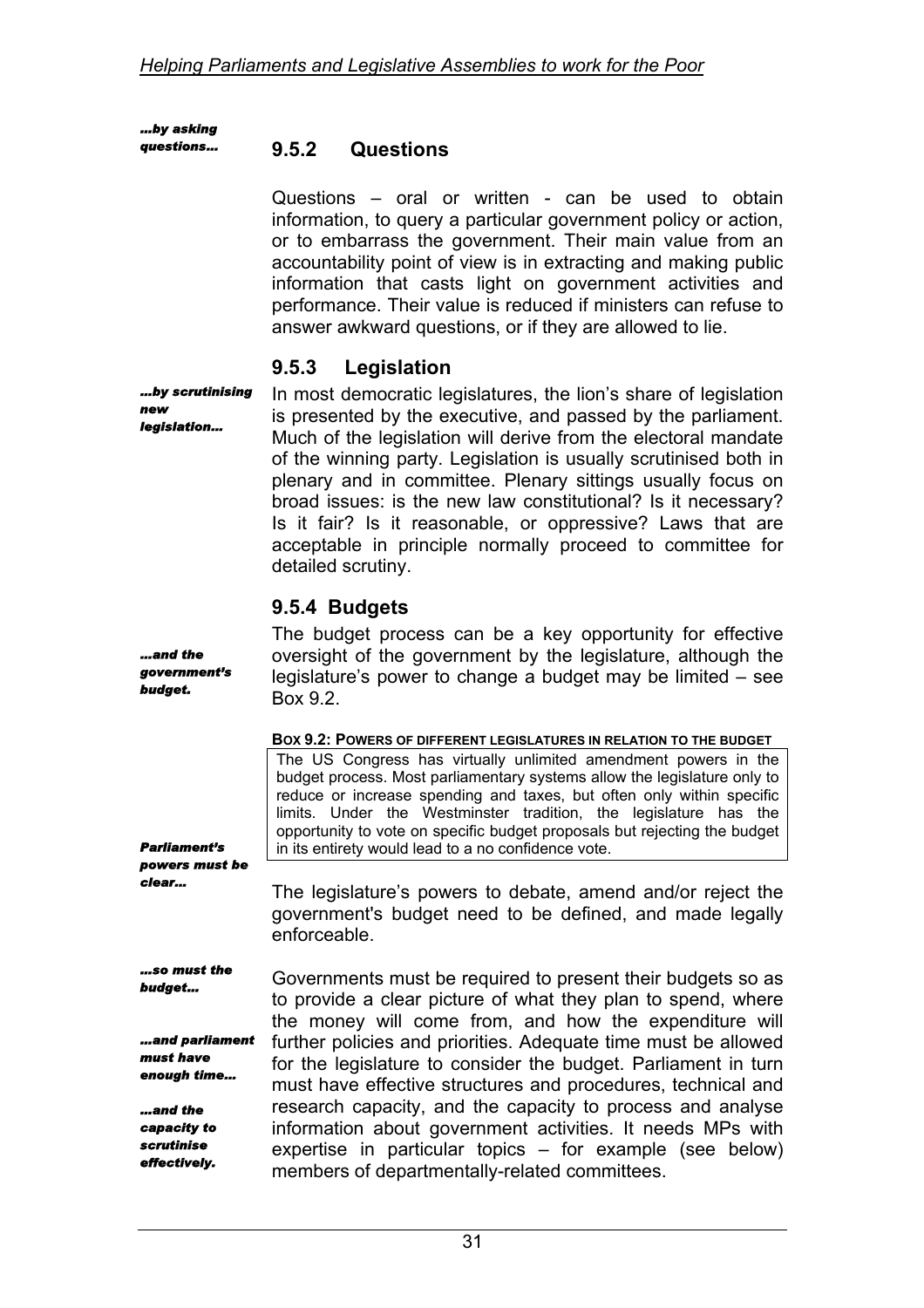#### **TABLE 9.1: HELPING LEGISLATORS TO OVERSEE THE BUDGET PROCESS**

**Budget software:** Legislators need accurate information. Budgeting is largely a cumulative exercise; they need to know what was spent in previous years in order to formulate good questions regarding current proposals. The SUNY/CEAL project in Chile developed software to do this. University students input budget information (what was budgeted, and what was spent, by line item) for the previous three years. The software made this information easily retrievable. Legislators could quickly see the yearly actual and percentage change in each budget line, helping them to ask more informed questions of ministries.

**Budget format and presentation:** Budget consultants can recommend changes in format to make the budget easier for legislators and the public to understand. SUNY budget consultants provided the Bolivian House Budget Committee with 25 specific recommendations to this end.

**Budget offices:** professional budget staff can help legislators fulfil both their budget making and budget oversight roles. Many legislatures (Bolivia, Mexico, US) use legislature-based budget offices. Consultants who work in such offices in other systems can assist in office design, and workshops and internships in other legislatures can help staff development.

#### **9.5.5 Resolutions**

Parliament can adopt a resolution to express its views on a particular subject. In many parliaments resolutions are proposed exclusively, or predominantly, by the government. In such cases providing opportunities for individual members to put resolutions before the legislature would be one way of increasing parliament's influence. A resolution lacks legal authority but can be a useful way of urging government to take a particular course of action or to look into a particular issue. The media, NGOs etc can be urged to add their support - but the tool becomes blunt if overused.

### **9.6 Oversight by Committees**

Committees have two main functions: detailed scrutiny of legislation, and detailed examination of particular policies and activities. A committee may perform both functions, or only one or the other. The role of committees is crucial.

Committee reform may excite hostility at the outset from governments, who may see subject committees as competing sources of power, and legislation committees as putting a brake on legislation. But the point of these activities is to improve governance, which is something governments should welcome (they will be able to claim some of the credit). Hostility can evaporate once reform gets under way – see Box 4.1.

*Strong committees need experienced members…* 

*Resolutions can put the spotlight on issues of concern.* 

*Committees look in detail at laws, policies and actions…* 

*…but may be viewed with suspicion by governments.* 

*… information…* 

Committees should be able to set their own agendas. They need committed members who, in the case of subject committees, are appointed for the duration of the parliament. They require wide access to information from government departments and other sources, and sufficient staff and resources to pursue inquiries thoroughly. They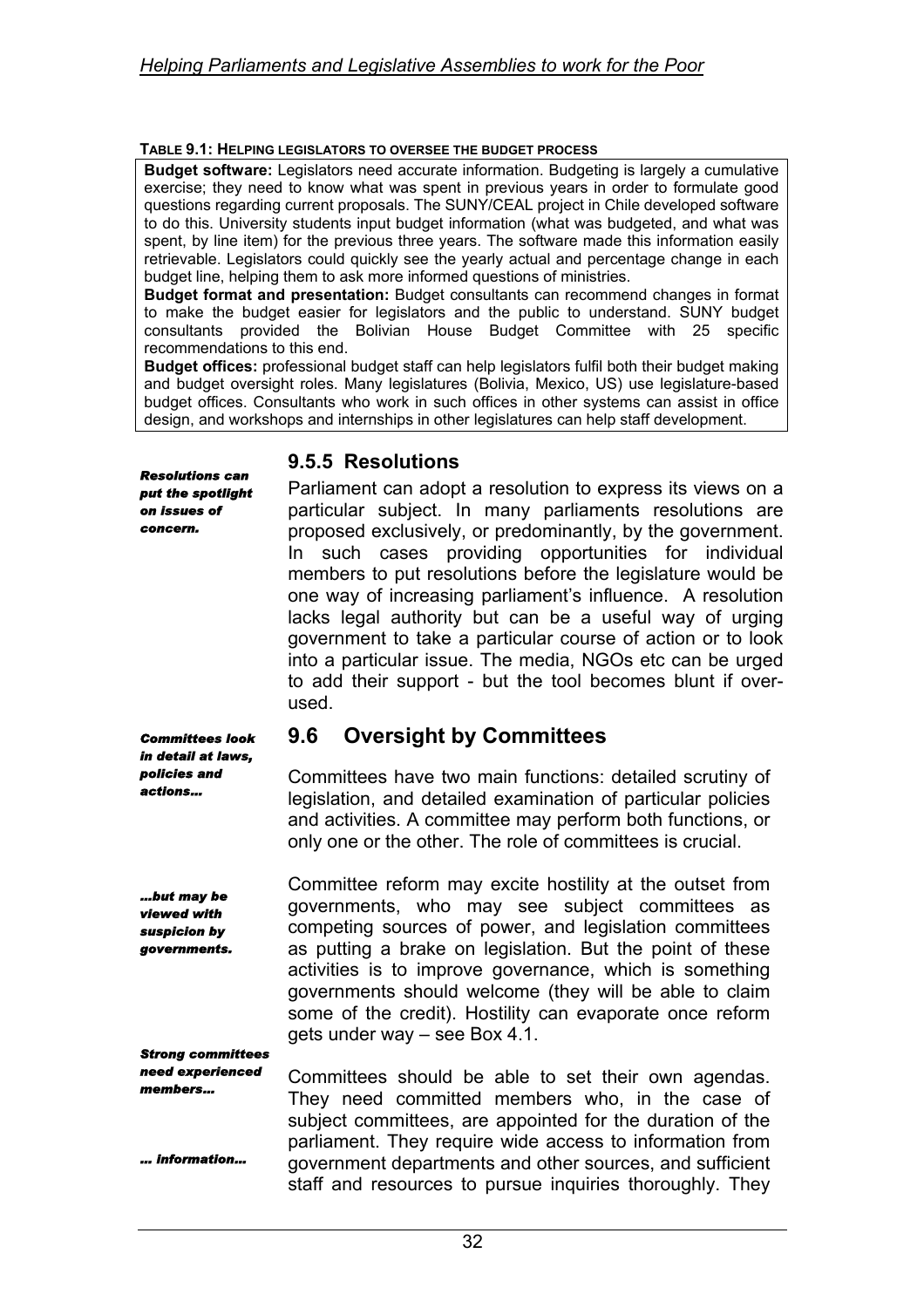*…administrative support and expert back-up.* 

*A Public Accounts Committee is central…* 

need powers to summon witnesses including outside experts. They need adequate administrative and advisory support – clerks, researchers etc. Research can be contracted out – eg to NGOs or university think-tanks – to obviate the need for expensive resources in-house.

The most important committee is usually the Public Accounts Committee. With the help of independent auditors, it can report on the efficiency and effectiveness with which the various arms of government have used their resources.

A Defence Committee is likely also to be important, both to help ensure civilian control over the military, and to keep a close watch on military spending, which can consume an over large share of the total budget, with wide scope for inefficiency and corruption (because there is only one primary customer and very few suppliers).

*…with a Defence Committee usually second most important.* 

> Other Committees should shadow the other main departments of state.

> By developing committees as centres of permanent expertise, the legislature will be far better placed both to understand and to interrogate ministries. This process should also serve to build trust and confidence between parliament and the ministries.

> Where the legislature is too small to maintain effective permanent select committees, respected members of civil society can be called on *in lieu*.

> There is no blueprint for an effective committee system. Legislatures can learn from the experiences of select committees in other countries through study visits. Websites offer another opportunity to learn about international best practice.

See also Appendix 5, checklist E.

| <b>PROBLEM</b>                                                                                            | <b>POSSIBLE SOLUTION</b>                                                                                                                                                                  |
|-----------------------------------------------------------------------------------------------------------|-------------------------------------------------------------------------------------------------------------------------------------------------------------------------------------------|
| Too many bodies accountable to parliament                                                                 | Prioritise: the list of bodies can be extended<br>as constraints fall away and expertise and<br>experience increase.                                                                      |
| Officials refuse to disclose documents, or<br>of<br>discuss certain issues, on grounds<br>confidentiality | Committee's may have legal power to compel<br>disclosure<br>Committees can sit in camera<br>where<br>necessary.<br>Committees should apply rigorous criteria to<br>confidentiality claims |

**TABLE 9.2: OVERSIGHT - SOME PROBLEMS, AND POSSIBLE SOLUTIONS**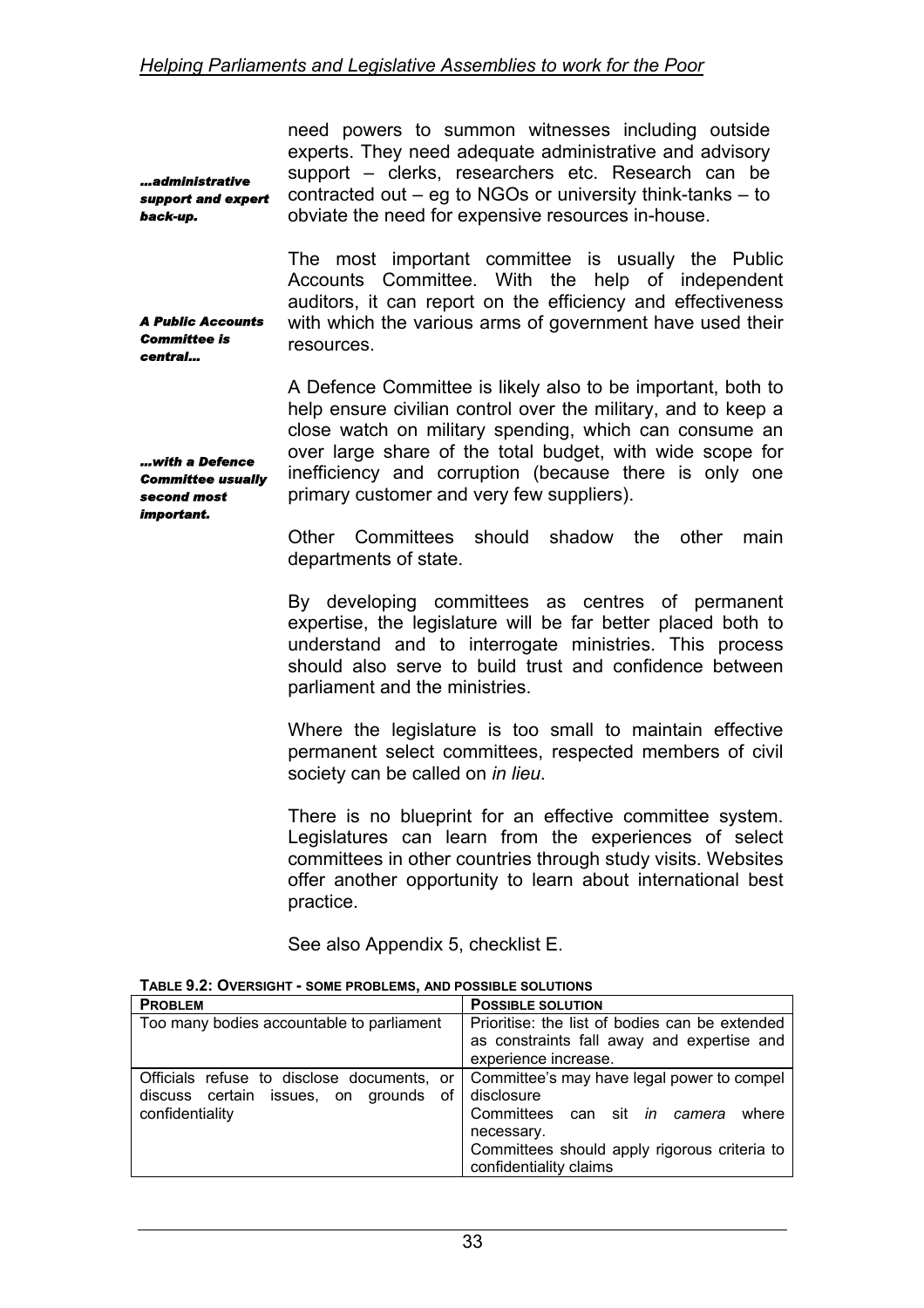| Government reports to committees are not<br>helpful<br>Government reports may be too long and<br>detailed for committee members to have time<br>to read them; or too vague and general.<br>Information of interest to the committee may<br>be hidden away, or absent.<br>Government reports may be submitted at the | Committees<br>should<br>their<br>spell<br>out<br>requirements, as to both content and timing.<br>Requirements need to be enforced. |
|---------------------------------------------------------------------------------------------------------------------------------------------------------------------------------------------------------------------------------------------------------------------------------------------------------------------|------------------------------------------------------------------------------------------------------------------------------------|
| eleventh hour so members have no time to<br>read them.                                                                                                                                                                                                                                                              |                                                                                                                                    |
| Government fails to respond to committee<br>reports                                                                                                                                                                                                                                                                 | within<br>Reguire<br>government<br>response<br>specified time limit                                                                |
| Ministers and others refuse to testify                                                                                                                                                                                                                                                                              | Give committee power to require attendance                                                                                         |
| Ministers insist on being members of scrutiny<br>committees                                                                                                                                                                                                                                                         | membership of non-legislative<br>Restrict<br>committees to back bench members                                                      |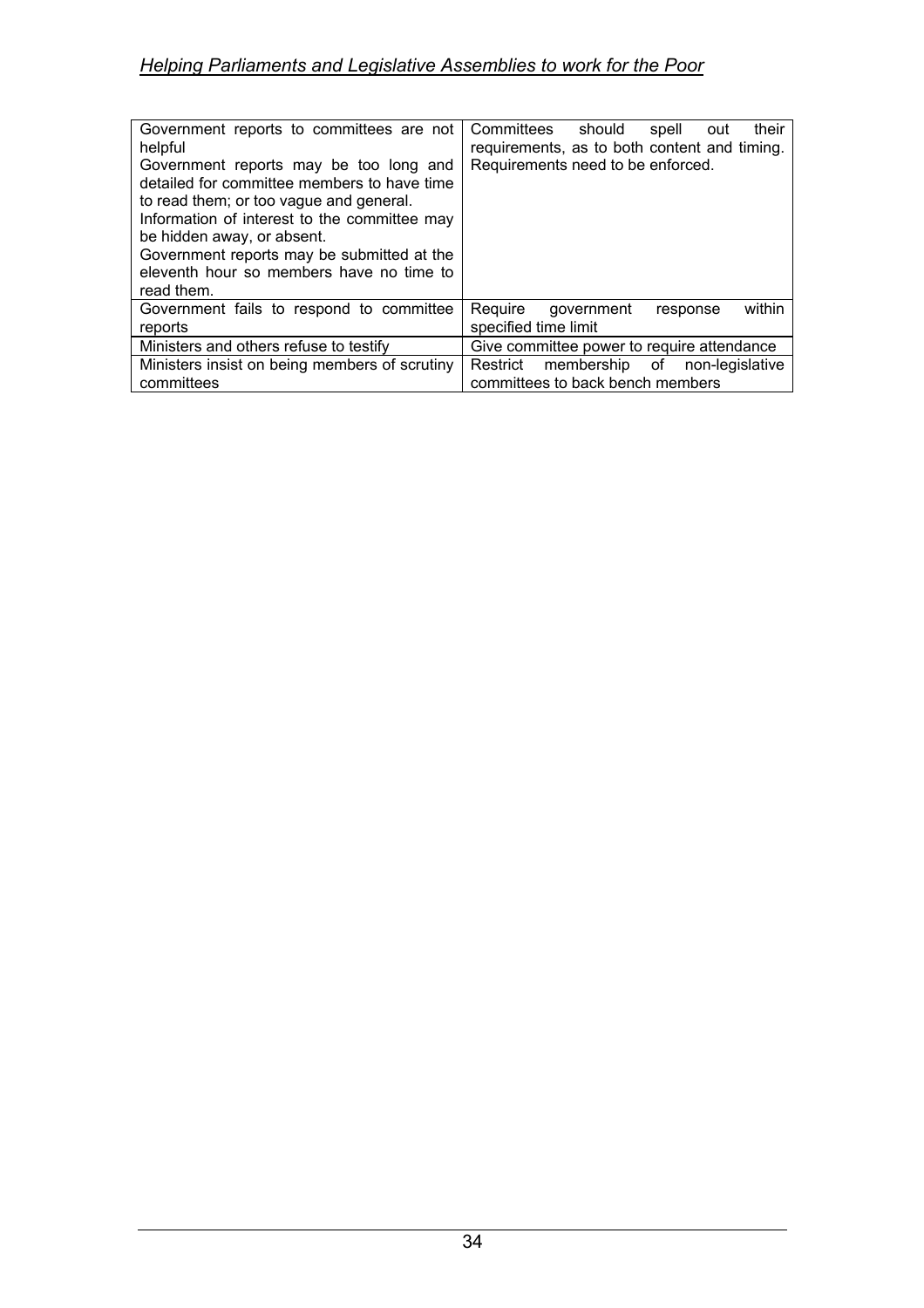# **10 ETHICS**

## **10.1 Ethical standards in parliament**

*MPs face difficult ethical dilemmas.* 

*Corruption in parliament will lose public confidence…* 

*…and vitiate effective oversight of government.* 

*An effective etics regime requires transparency from MPs about income and assets, and conflicts of interest…* 

*…with a regulator to enforce it…* 

*…and to provide guidance on tricky issues.* 

*"The problem is not that legislators are inherently corrupt, or will necessarily become so. Rather, the nature of their position requires legislators to continually face difficult ethical dilemmas. Legislators must constantly decide among competing interests: national, constituent-based, political and personal. This difficulty is amplified by the fact that most legislators simultaneously hold positions in the private sector, and as such are perpetually "changing hats"…legislators are subject to intense scrutiny by the media, NGOs and the public…"[14](#page-45-0)* 

A parliament that is perceived as corrupt will not have the confidence and trust of the people, and is unlikely to cut much ice in its oversight role. Parliaments need an ethics regime to guide members through difficult decisions, to protect them against false allegations, and to investigate and deal with allegations that appear to have some foundation. Regimes vary from country to country, but essentially require members to be open about their sources of income and their interests outside parliament, to declare conflicts of interest when they arise, and to avoid compromising themselves by accepting gifts or lavish travel expenses. It is also important that members should not seek or accept payment from unofficial sources for undertaking parliamentary duties such as speaking in Parliament, asking a question, introducing a bill, or moving an amendment - or for urging colleagues or ministers to do any of these things. Further details are given in Appendix 4.

Ethics regimes require a mechanism for enforcement and for sanctioning violations. Some parliaments have set up their own committees on ethics or standards; others have established independent bodies. Parliamentarians usually prefer the first option, but not necessarily for the best of reasons. The regulatory body should be an agony aunt as well as a policeman, to help legislators deal with ethical dilemmas by providing advice and guidance as well as applying sanctions.

<span id="page-45-0"></span> $\overline{a}$ <sup>14</sup> National Democraric Institute for International Affairs: Legislative Research Series Paper #4 *Legislative Ethics: a Comparative Analysis*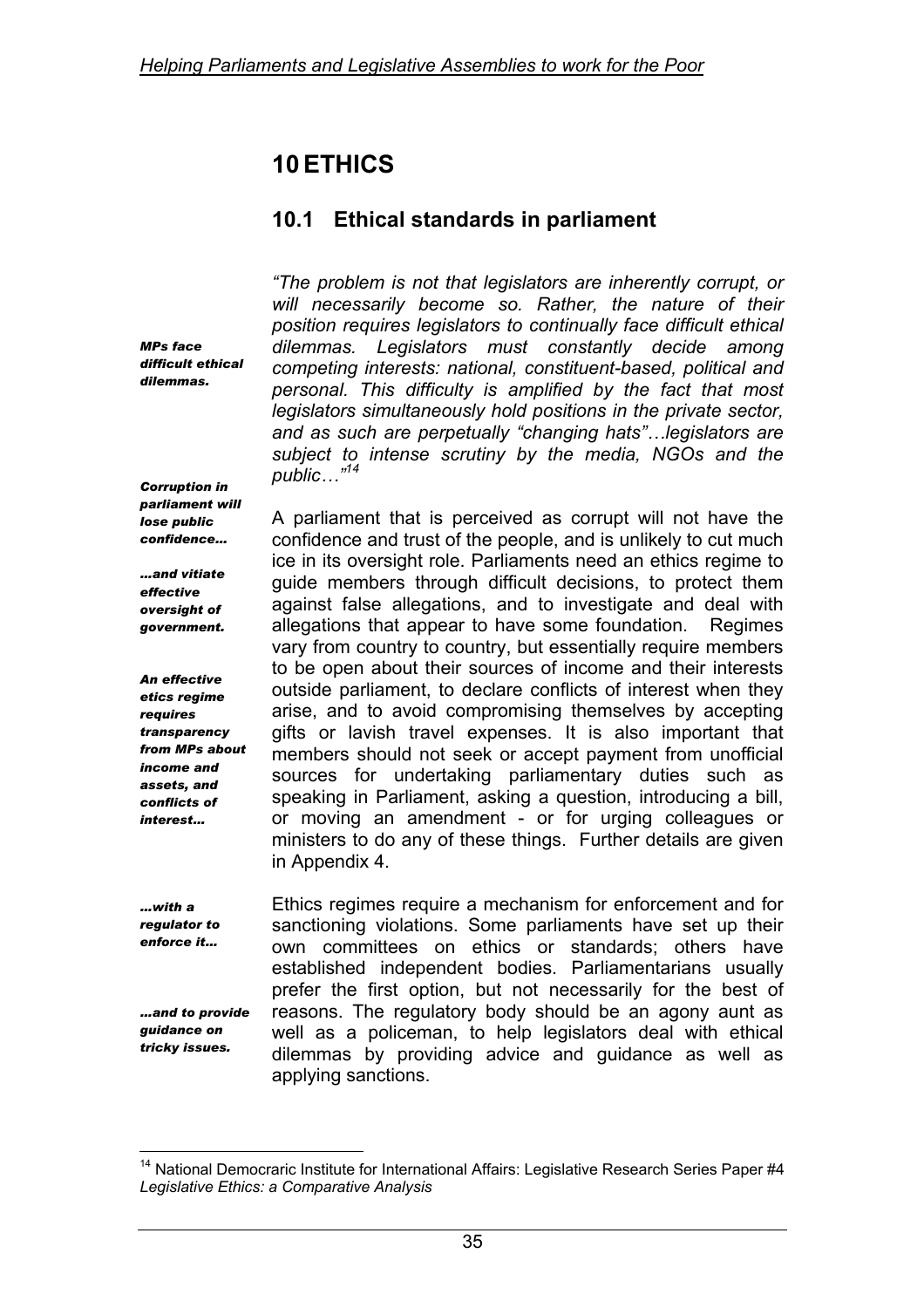## **10.2 Corruption in public life**

*An honest parliament can lead in combating corruption in public life.* 

Parliaments have an important role in fighting corruption in public life: they scrutinise anti-corruption laws put forward by government (and may be able to initiate such laws); their oversight role requires them to look out for, and deal with, corruption in government and state organs; they can raise public awareness of the high cost of corruption, and enlist public support in fighting it. They should participate in working out national anti-corruption strategies.

An effective Public Accounts Committee, supported by an effective public audit, is parliament's strongest anti-corruption weapon – preferably backed by a strong opposition and effective backbenchers.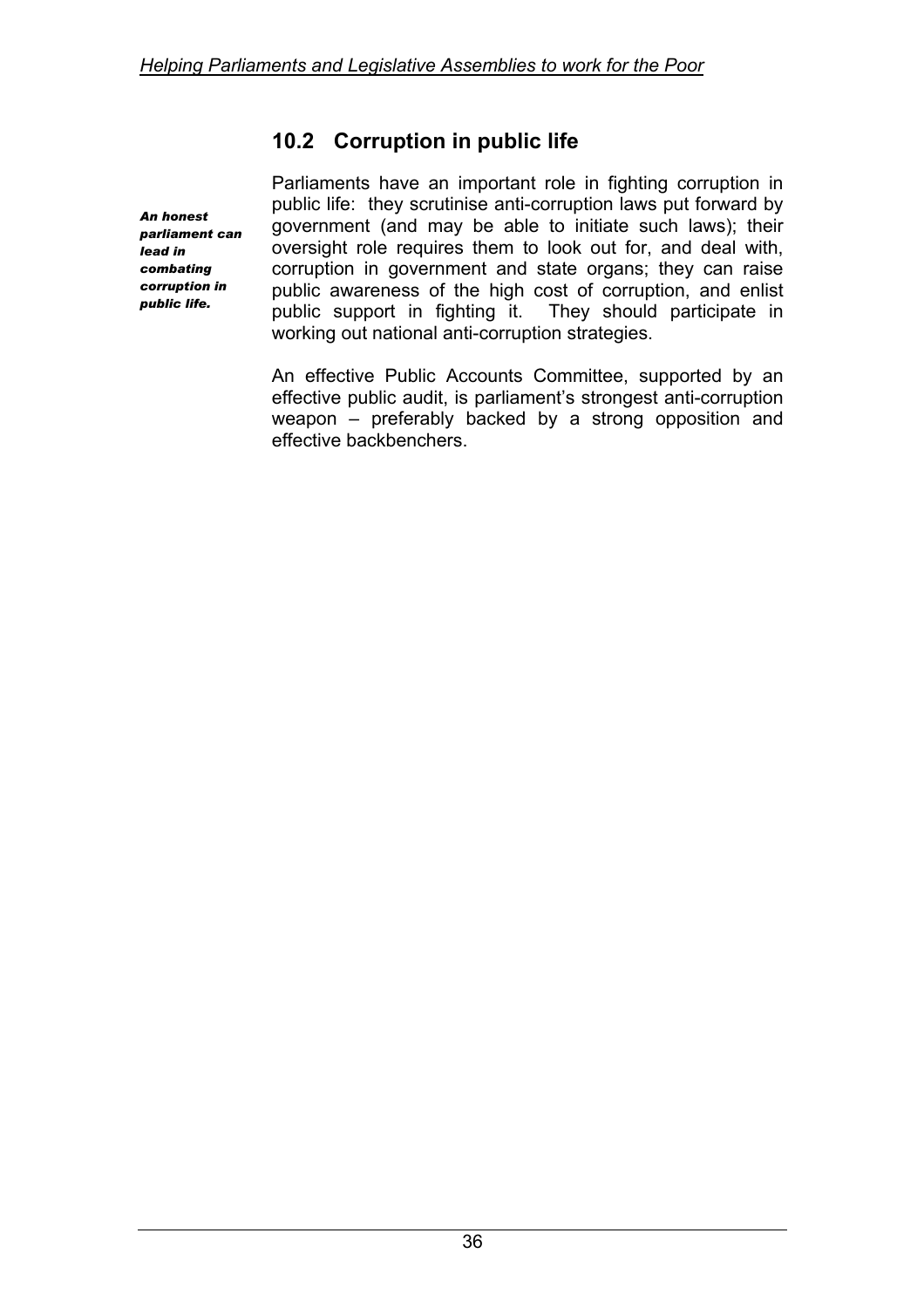## **11 RESOURCES**

*Parliament needs money to pay MPs and provide support and facilities…* 

An effective parliament must provide its members with adequate pay and allowances, effective administration and support services, and a suitable working environment. Costs will vary from case to case, but an effective parliament cannot be run on the cheap. The Westminster parliament, for instance (see Appendix 3), has a staff of about 1400 – just over twice the number of MPs – and costs on average over £400,000 per member per year, of which nearly half is accounted for by members' salaries and allowances This appears very expensive, although looked at another way the total cost (both chambers) is less than £6 per year per head of UK population.

### **11.1 Managing resources**

*…funds must be well managed…* 

Resources need to be carefully managed not only to ensure they are used to best effect, but also because badly managed or ill-judged expenditure will damage parliament's reputation.

*…with members overseeing officials…*  It is recommended that a committee of parliamentarians, chaired by the parliament's presiding officer, should be responsible for overseeing resource management. The committee should be responsible for determining strategy and appointing the most senior parliamentary officials, who will then have delegated authority for most day-to-day responsibilities.

*…whose departments should work to established rules.* 

The administration should include a personnel department, and a finance and accounts department responsible for preparing the annual budget, making payments, and accounting for all expenditure and receipts. Regular procedures, manuals and forms should be developed for purchasing, accounting, and employment practices, to reduce employee and legislator discretion.

A separate committee or committees of MPs could be set up to take account of feedback from members on standards of services and facilities.

### **11.2 Enabling Members to do their job**

### **11.2.1 Pay and Allowances**

Members' pay should be fixed at a level high enough to attract capable candidates, without being excessive. It might, for instance, be tied to the pay of a suitably senior grade in the civil service.

*adequate pay …* 

*MPs need* 

*…and*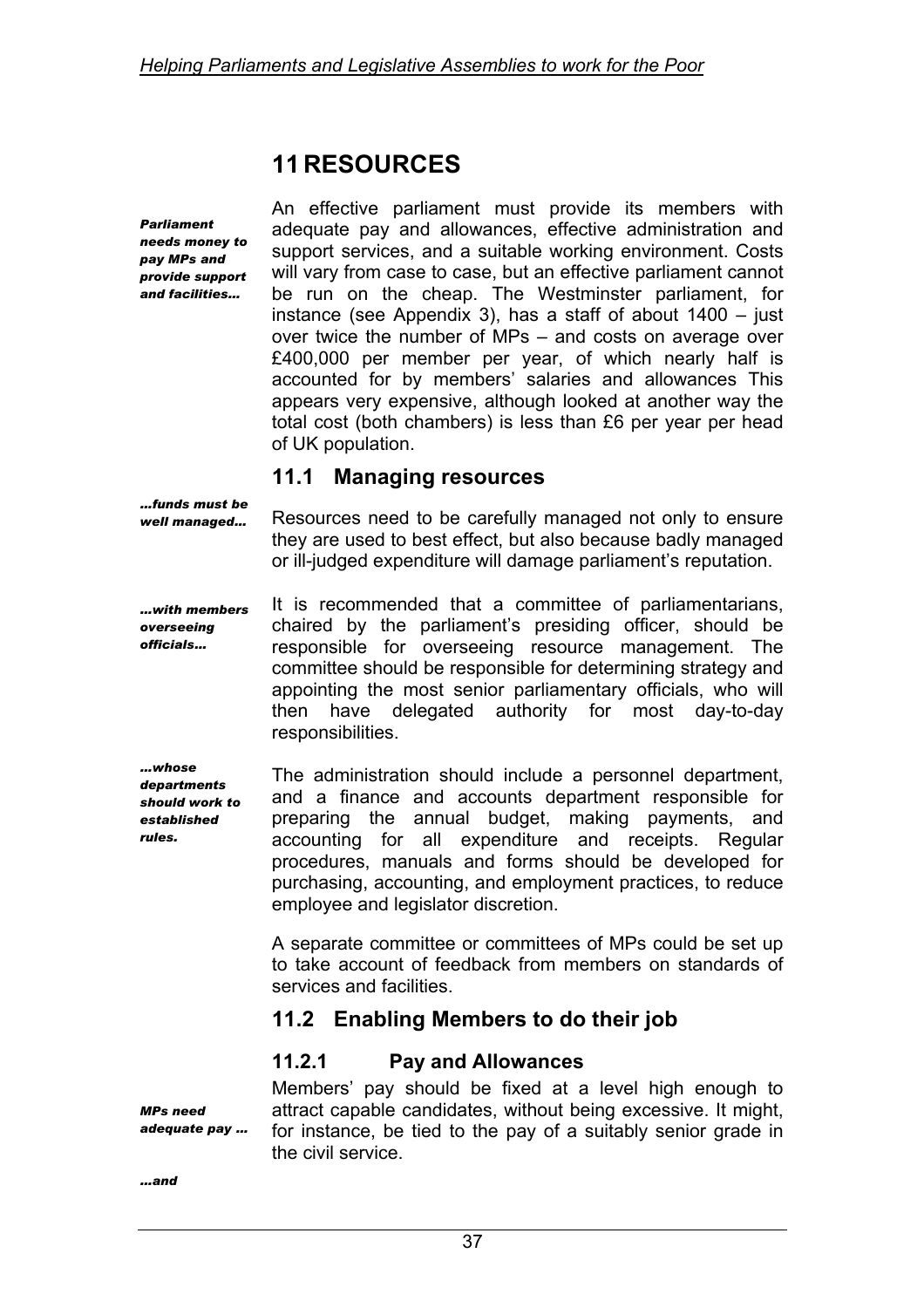*allowances… …but should perform effectively in*  Members also need allowances to cover the various expenses that they must incur to be effective: secretarial help to deal with correspondence, arrange appointments, set in hand research, etc; travel and subsistence allowances to help maintain contact with the electorate; help with the costs of maintaining a constituency office.

> Where an appropriate pay and allowance regime is not in place, some thought may need to be given to the timing of its introduction. For example if the MPs now sitting are not doing anything useful it may be best to wait until the next election. On the other hand the existing MPs might be eager to become useful if only they had the resources….

### **11.2.2 Information and Advice**

*They need information and advice…*  MPs need to be able to obtain information and advice. An efficient parliamentary library can be the main source, providing internet access as well as written material. At Westminster the library staff includes a number of researchers who deal with in-depth enquiries from members and write briefing papers in connection with new legislation and other topics of interest. These researchers each specialise in a particular subject area – business and transport, home affairs, etc. If professional in-house capacity is too costly, alternatives could include contracting work out to local academic institutions, or bringing in university students to supplement full time staff. Research needs to be coordinated to avoid duplication.

### **11.2.3 Ancillary facilities and services**

*and equipment…*  Members need office space, meeting rooms, sound systems, telephones, and copying machines; and they need staff ranging from senior administrators to secretaries, receptionists, security guards and messengers. Benefits should be distributed equitably (in El Salvador reforms were held up until copiers and other equipment were provided to minority parties).

*…which should not be too lavish.* 

*…and – regardless of party - offices* 

*return.* 

The provision of offices, furniture, equipment, telephone systems, etc. is expensive, and should be restricted to improvements that make a real difference to parliament's ability to fulfil its functions. Funds will be needed for training in the use of new equipment or software, and for maintenance and upgrading.

## **11.3 Managing parliamentary proceedings**

### **11.3.1 Simplifying the rules of procedure**

*Smooth running needs simple* 

Rules of procedure or "Standing Orders" govern all aspects of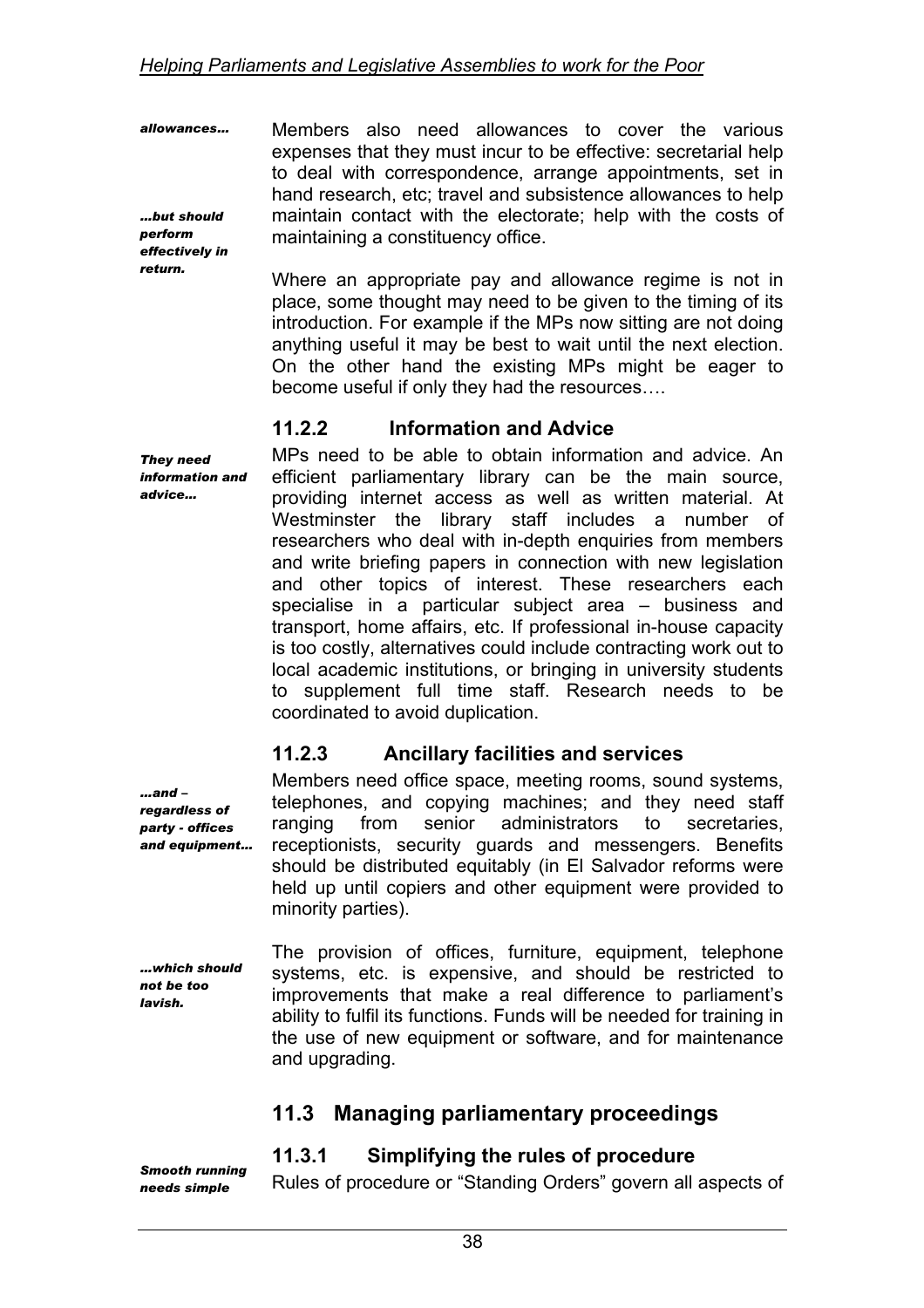*needs simple rules…*  parliamentary management. They should help, rather than hinder, the conduct of business. Possible reforms include:

- rewriting the rules to make them simpler and clearer
- shifting work from plenary to committee, where more detailed discussions may take place
- increasing the tenure of committee leaders and members, allowing them more time to develop expertise in their areas of responsibility
- limiting debate time on non-controversial legislation, enabling the legislature to devote more time to more difficult issues

#### **11.3.2 The role of senior officials**

*…and competent*  In order to do their job MPs need to know how to proceed (for example if they want to put down a question) and what business is being conducted where and when. Committee members need expert advice, and witnesses who turn up at the proper time. Proceedings need to be accurately recorded. It is up to the senior officials to ensure that all these needs are met, and that parliament runs smoothly.

The main tasks include:

- publishing the order of business for parliamentary sittings, including committees
- providing legal advice to the presiding officer, other senior persons and committees
- providing other support to presiding officers
- in a parliamentary system, receiving questions and motions for debate, and ensuring that they conform with the rules (eg a question might be out of order if there is no ministerial responsibility; if it doesn't seek information or press for action, or if it deals with matters which are *sub judice*)
- examining new legislation and proposed amendments to ensure conformity with the rules (an amendment would be out of order if it went beyond the agreed purpose of the draft law)
- taking minutes and publishing decisions and proceedings (as distinct from the record of what is said – see 12.1.1 below)
- supporting committees by providing a committee clerk, advice on committee programmes and reports, and arranging for other advice, attendance of witnesses, etc
- supervising the broadcasting (if any) of proceedings
- producing written guidance on procedure for members and other interested parties
- overseeing management of the physical facilities  $$ buildings office and communications restaurants etc

*…well tought out procedures…* 

*officials…*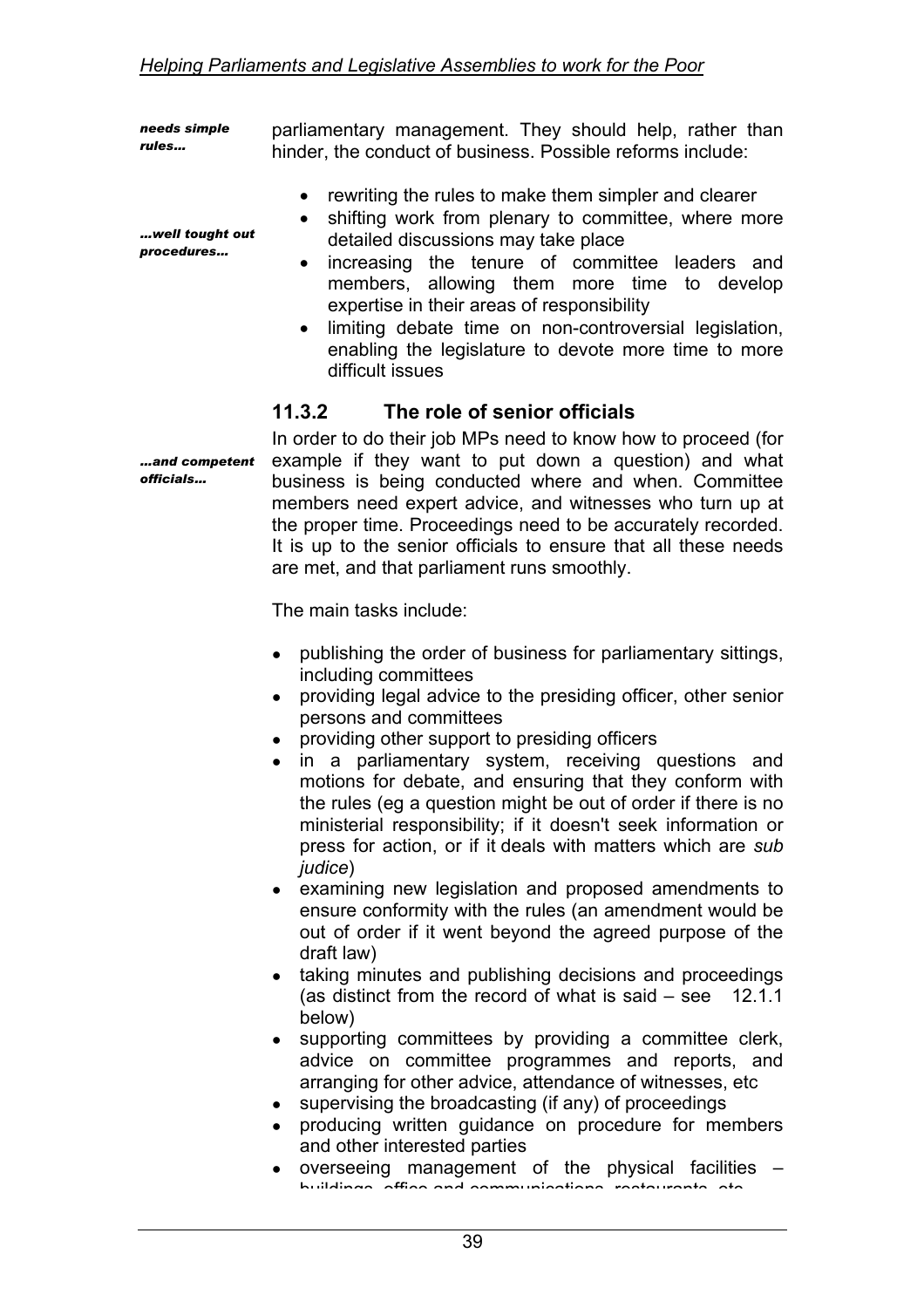*…who may benefit from professional training.* 

buildings, office and communications, restaurants, etc.

Professional staff include committee clerks (to manage committees more professionally), budget specialists (to help legislators with their budget-making and budget-oversight responsibilities), and library research staff. They may need training in some or all of these duties. A number of universities provide suitable masters degree and certificate programmes. Short courses in-country, focusing on specific needs, are another possibility. Training for committee clerks, for example, can include committee record keeping, committee management, committee reporting, conducting open meetings, and conducting public hearings.

### **11.4 Members' safety and comfort**

### **11.4.1 Refreshment**

MPs need to eat and drink and to be able to entertain visitors. Staff need refreshment facilities too.

### **11.4.2 Security**

Politicians and parliaments are vulnerable to attack by disgruntled citizens, political enemies, enemies of the state, terrorists, lunatics, etc. Parliaments need to be open to citizens, which heightens the risk. A security system is needed to ensure eg that no weapons are brought into the building, and to intervene if any incident occurs.

### **11.4.3 Maintaining the building**

Provision must be made for maintenance and repairs to the building, and for the provision of cleaning services.

*Members need catering facilities…* 

*...security (but not so as to exclude public access)…* 

*…and their premises must be maintained and kept clean.*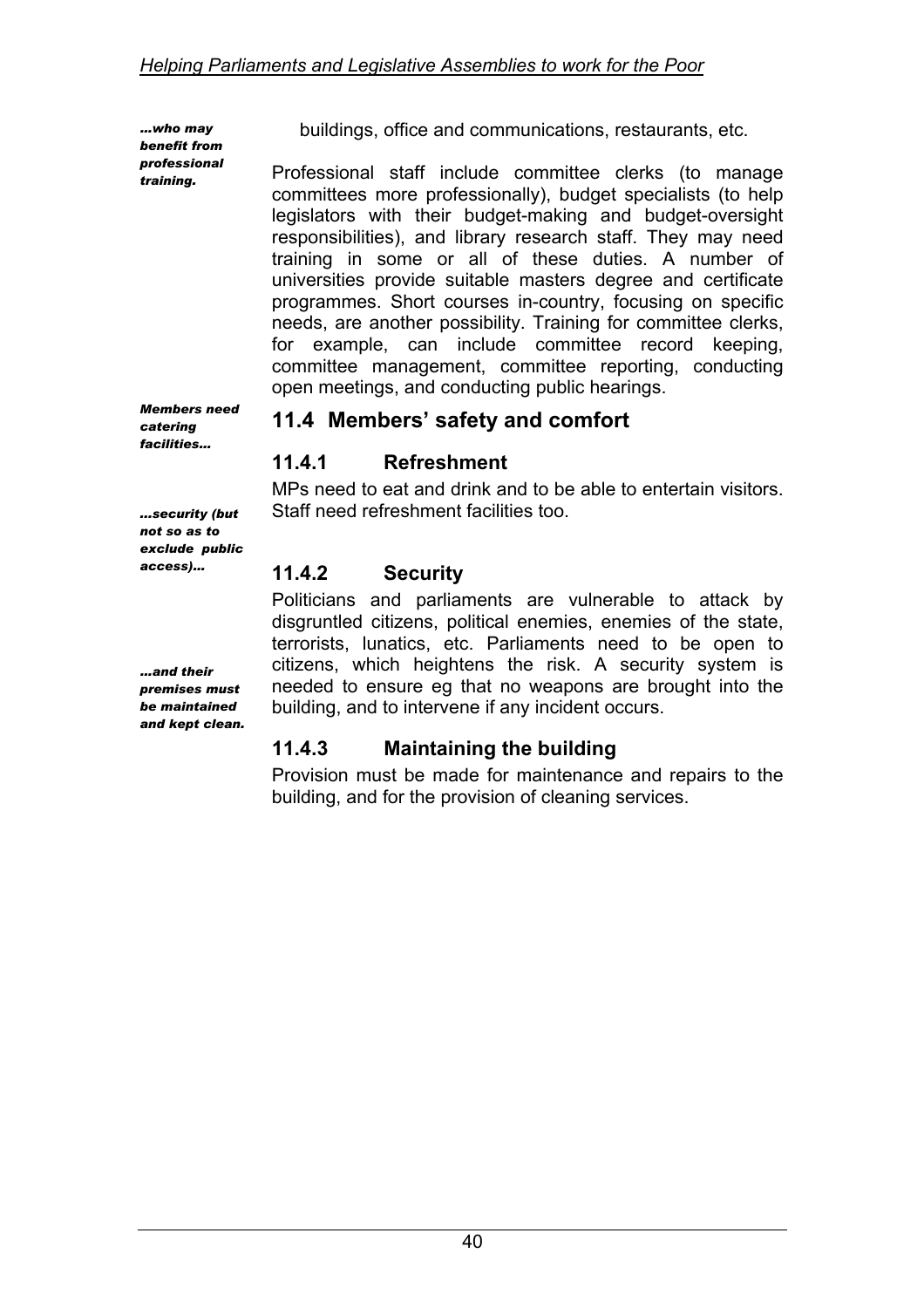## **12 PUBLIC AND PARLIAMENT**

*For parliament to be a bridge between citizens and government…* 

*… MPs must be proactive …* 

*…and so must citizens.* 

A vibrant democracy requires citizens to do more than just vote on election day. And it requires governments to be permanently aware – not just at election time – that they are there to serve the citizens.

Parliament should act as the interface between citizens and government. If it is functioning well citizens will make known their views on constituency matters, policies and legislation to their MPs, who will follow the issues up. If it is not, citizens will have no motive for constructive engagement. This can become a vicious circle: if people have no expectation that their politicians, parties and parliaments will address their problems, the political actors will be under no pressure to do so. Breaking into the circle means encouraging civil society to engage, and parliamentarians to respond.

### **12.1 Encouraging public participation**

*Schools and the media can help raise public awareness…* 

Citizens are unlikely to participate if they do not understand why parliament is there, and why it ought to matter to them. This is a matter of public civic education that can often start with advantage in schools and local communities. The media have a vital role in educating the public, maintaining public interest in issues of the day and making sure that parliaments do not ignore abuses and problems. The public should have some understanding of the constraints and competing policy concerns that governments must live with.

Parliament itself can encourage public participation eg by:

*…and so can parliament itself.* 

- developing and disseminating information material
- organising educational programmes for young people
- encouraging people to visit parliament and watch its proceedings
- encouraging committees to hold open meetings and to visit all areas of the country to give local people the chance to see them in action and, on local issues, to contribute to the inquiry
- broadcasting/televising plenary and committee proceedings
- providing a parliamentary facility for responding to questions and complaints from citizens

*Proceedings should be reported quickly.* 

### **12.1.1 Reporting parliamentary proceedings**

It is important that parliament's proceedings are transparent, and that the public knows what is happening. Legislatures are often months late in writing and distributing their legislative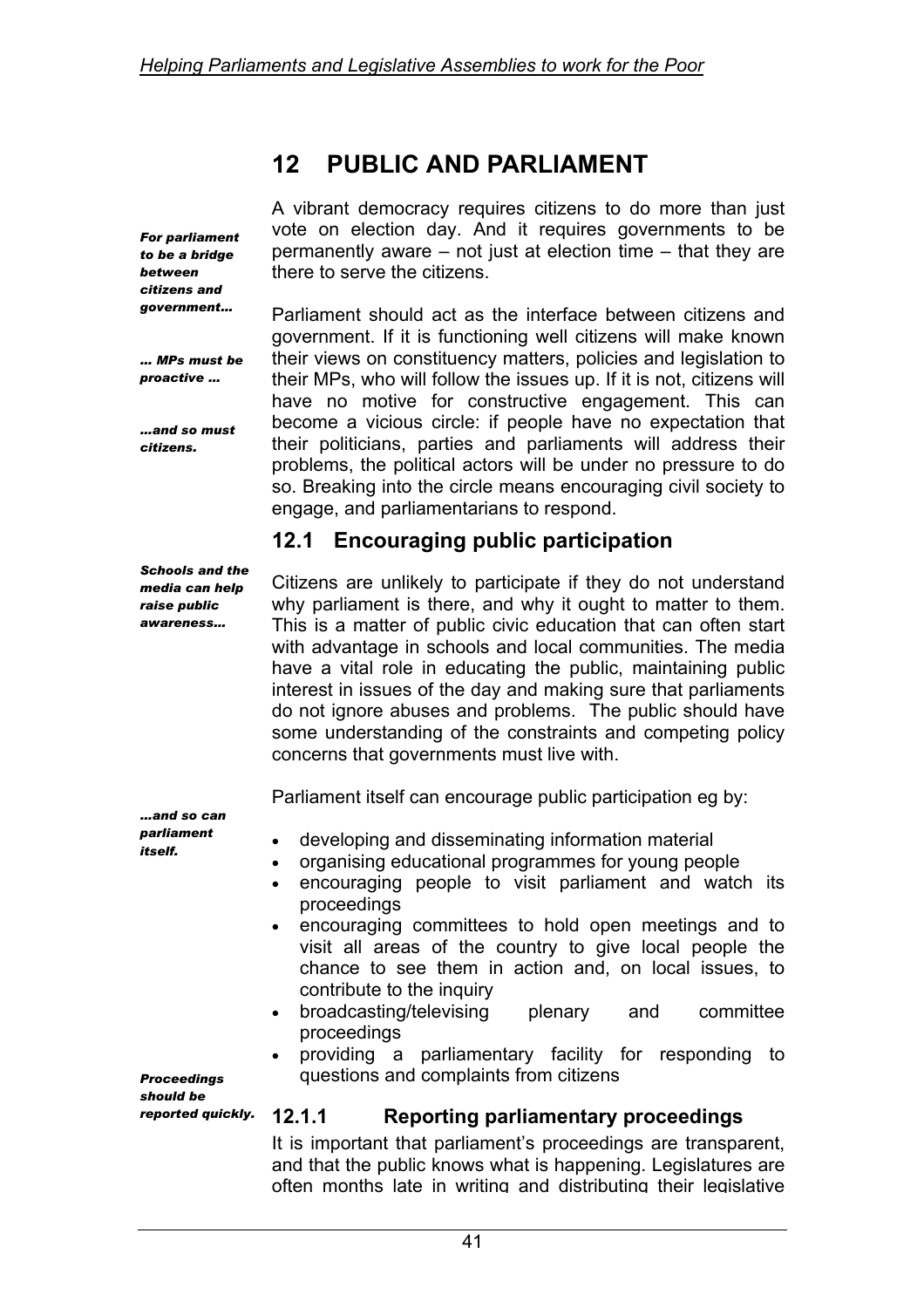often months late in writing and distributing their legislative record. Offices that produce the record may be inadequately staffed, and requirements that the record be verbatim slow the process. Assistance may include consulting on redesign of the record, funding assistance for staff producing the record, and funding to help distribute the record more widely.

*A web site could be inter-active..* 

> One option is an Assembly web site. This can contain the daily journal, legislative summaries, and the full text of legislation before the Assembly. Citizens can use the web page to write to the Assembly and comment on legislation under consideration.

#### *The media can report and explain…*

*…but journalists need facilities and may need training.* 

*The public should beware of media bias.* 

### **12.1.2 The role of the media**

If anything is going on in parliament, the media's role is to report and explain it (this can include investigations into allegations of malpractice). If nothing is going on and it should be, the media should be complaining. The media can provide a sounding board for the public (letters to the editor, phone-in programmes), and an interface between representatives and represented (for example the BBC's "Question Time").

To fulfil these roles the media needs journalists who understand the issues (and who may need special training eg in how the legislature functions and how to read legislation and anticipate its impact). The journalists in turn will need facilities in parliament (at the minimum unrestricted access; ideally press gallery, office space, equipment).

People should also be aware that the media are not always on the side of objective enlightenment. There may be bias – state-owned media which are too pro-government; privatelyowned media pursuing hidden commercial agendas or a proprietor's agenda; media dependent on advertising and afraid to offend big advertisers. There may be sensationalists who will say anything to sell more papers. And conflicts of interest – media owners who are legislators, legislators who host chat shows. The media may also discourage people from standing for Parliament or taking prominent roles by showing excessive interest in the (irrelevant) personal lives of members.

*Edited broadcasts should be free from distortion.* 

*Radio reaches a wide audience.* 

In some parliaments proceedings are broadcast or televised. It is for each parliament to decide whether it wants this, and if so how it should work. The important thing is that what is conveyed should be truthful; edited versions can convey too rosy, or too derogatory, an impression.

Cassettes and the radio are an inexpensive method of informing citizens about legislative happenings. Radio is the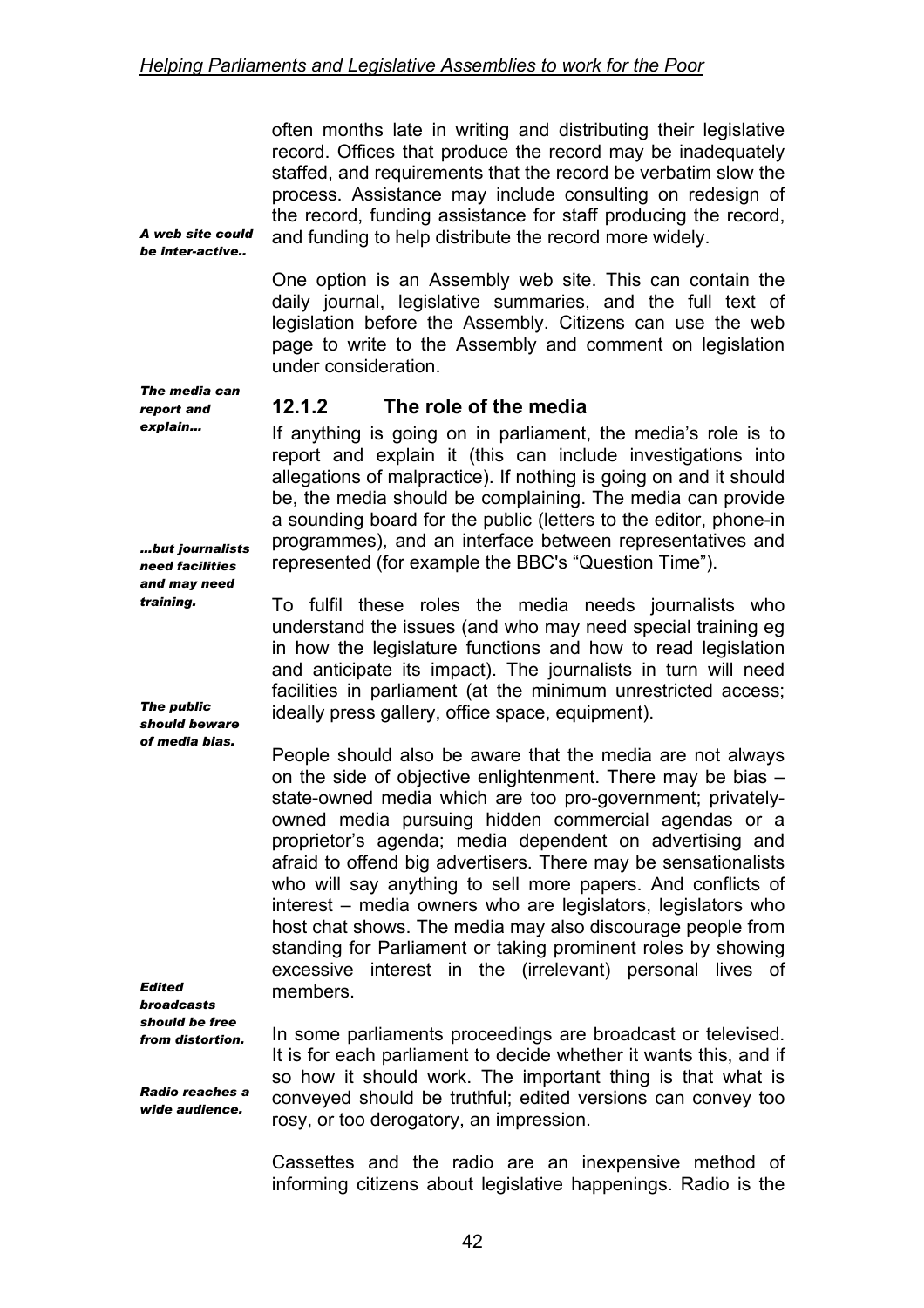communications medium most accessible to citizens – especially the poor - in developing countries. Information offices could produce a weekly summary of legislative events to be played on radio stations nationwide. Tapes could be customised by asking legislators to provide a brief introduction on cassettes to be broadcast in their regions.

*CSOs can inform and promote discussion…* 

### **12.1.3 The role of Civil Society**

CSOs often conduct activities to inform citizens about their legislature and legislators, and help underrepresented groups, such as women, be heard.

#### **BOX 12.1: CSOS AT WORK**

Poder Ciudadano (Argentina) conducts citizen workshops on issues such as reducing corruption and improving relations between legislators and the electorate. The Center for Legislative Development (Philippines) and the Forum for Women in Development (Uganda) hold workshops that bring together legislators and CSO representatives for discussions on issues of concern. The University of the Andes (Colombia) developed a "Virtual Candidate" program prior to the congressional elections, distributing detailed information throughout the nation through a network of participating universities.

*…but may need help to interact effectively with parliament.* 

Assistance to help civil society to interact more successfully may include training programs in how the legislature operates and with whom to deal on specific issues, and in presenting testimony in public hearings and open meetings. This kind of assistance also benefits the legislature: trained CSOs are likely to be more focused and more constructive.

### **12.2 Strengthening Parliament's representational function**

MPs have a duty to represent the views and concerns of the electorate generally, and to take up individual or group grievances.

### **12.2.1 General representation**

*MPs should represent the public at large…*  MPs can be:

- delegates (who subordinate their judgement to the views of the citizens they represent)
- **trustees** (elected to exercise their own best judgement on behalf of the citizens)
- party representatives (who vote the party line, with the presumption that the party has citizens' interests at heart)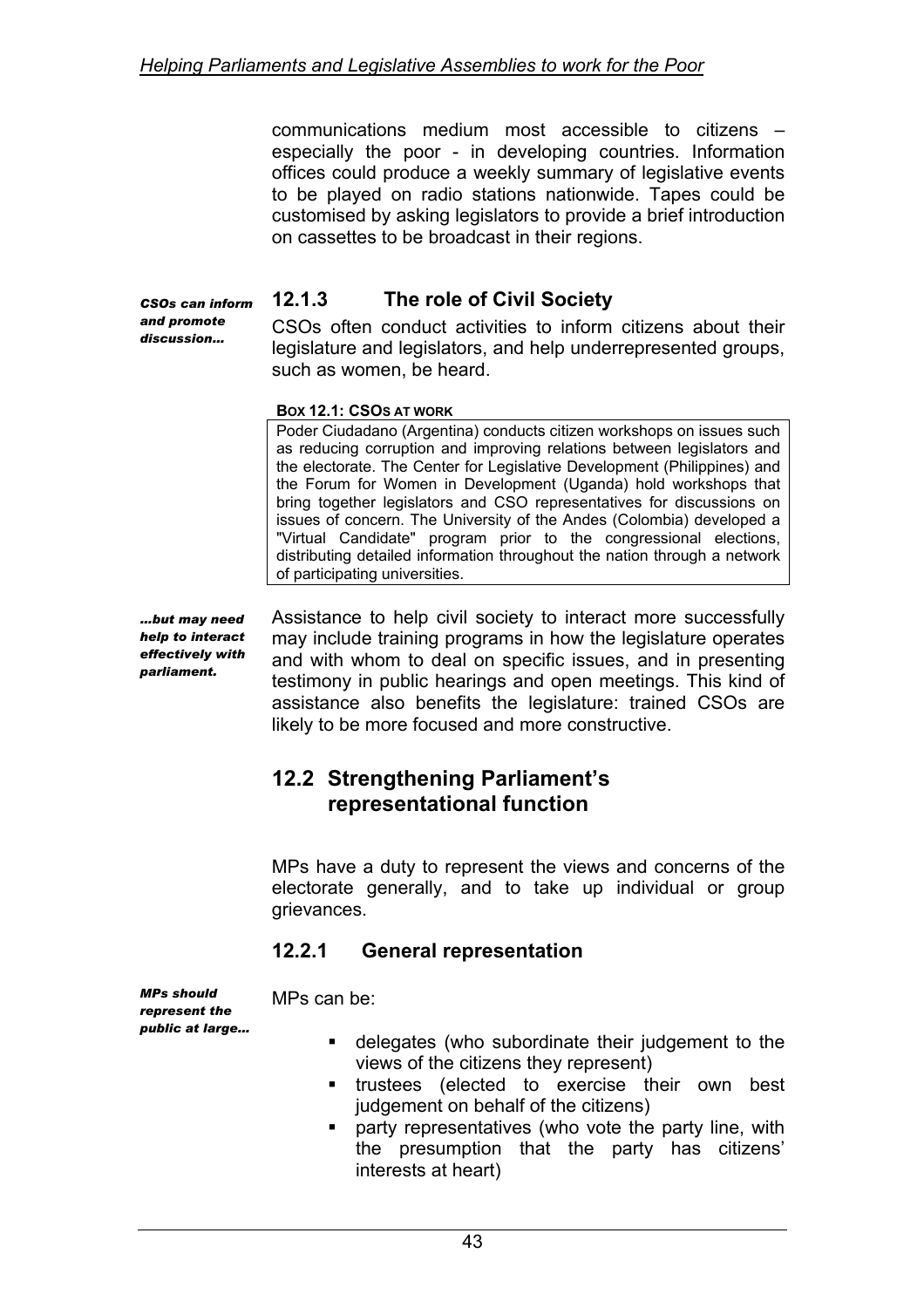Approaches will vary from one parliament to another, and will not necessarily be the same on every issue: members who normally vote the party line may sometimes revolt, for example on matters of conscience or if the proposed policy would have a specific, adverse effect on their constituents.

Parliament's ability to represent the people depends partly on its composition, and partly on the willingness of individual MPs and their ability to keep in touch with popular opinion. Both are conditioned to some extent by outside factors such as the system of government and the electoral system (see Chapters2, 5 and 6), and by whether MPs have sufficient resources (Chapter 11). There will be little willingness among members who are interested only in their own advancement or enrichment.

### **12.2.2 Representing groups**

There is a danger that some groups will be overlooked. The composition of parliament is fundamental: if it is all or nearly all male, for example, it is unlikely to make a very good job of representing the views of women; if there are few or no members from minorities – ethnic, religious, etc – their needs and concerns may not get much consideration: if as is usually the case poor people are under-represented the same will go for them. Changes in the electoral system<sup>15</sup> can sometimes make parliament more representative of all elements in society, but opportunities for such change tend to be rare (and care is needed to avoid further entrenching divisions). Meanwhile, members can be encouraged to pay greater attention to the needs of minority and disadvantaged groups; and those groups can be encouraged to do more to make their concerns known to their elected members. See also section 12.1.

### **12.2.3 Representing individuals**

MPs should maintain contact with their constituents – supporters or otherwise. The mechanics of this will vary according to the electoral system. This requires willingness, and resources. Constituency surgeries will bring to light individual or group grievances, and help the MP to keep in touch with public opinion. Constituents may also approach their MPs in parliament or by correspondence. MPs can make themselves known locally by participating in local events – festivals, weddings, funerals etc.

*…group interests…* 

*…paying special attention to under represented groups …* 

*…and should be willing to take up individual grievances.* 

<span id="page-54-0"></span> $\overline{a}$ 15 Eg in Singapore just over half the constituencies are G*roup Representation Constituencies* (GRCs) where at least one candidate in each party team must belong to a minority race. This ensures that parties contest the elections as multi-racial. Each GRC elects 5 or 6 MPs of whom 1 or 2 are Indian or Malay. Other countries have quotas foe women candidates.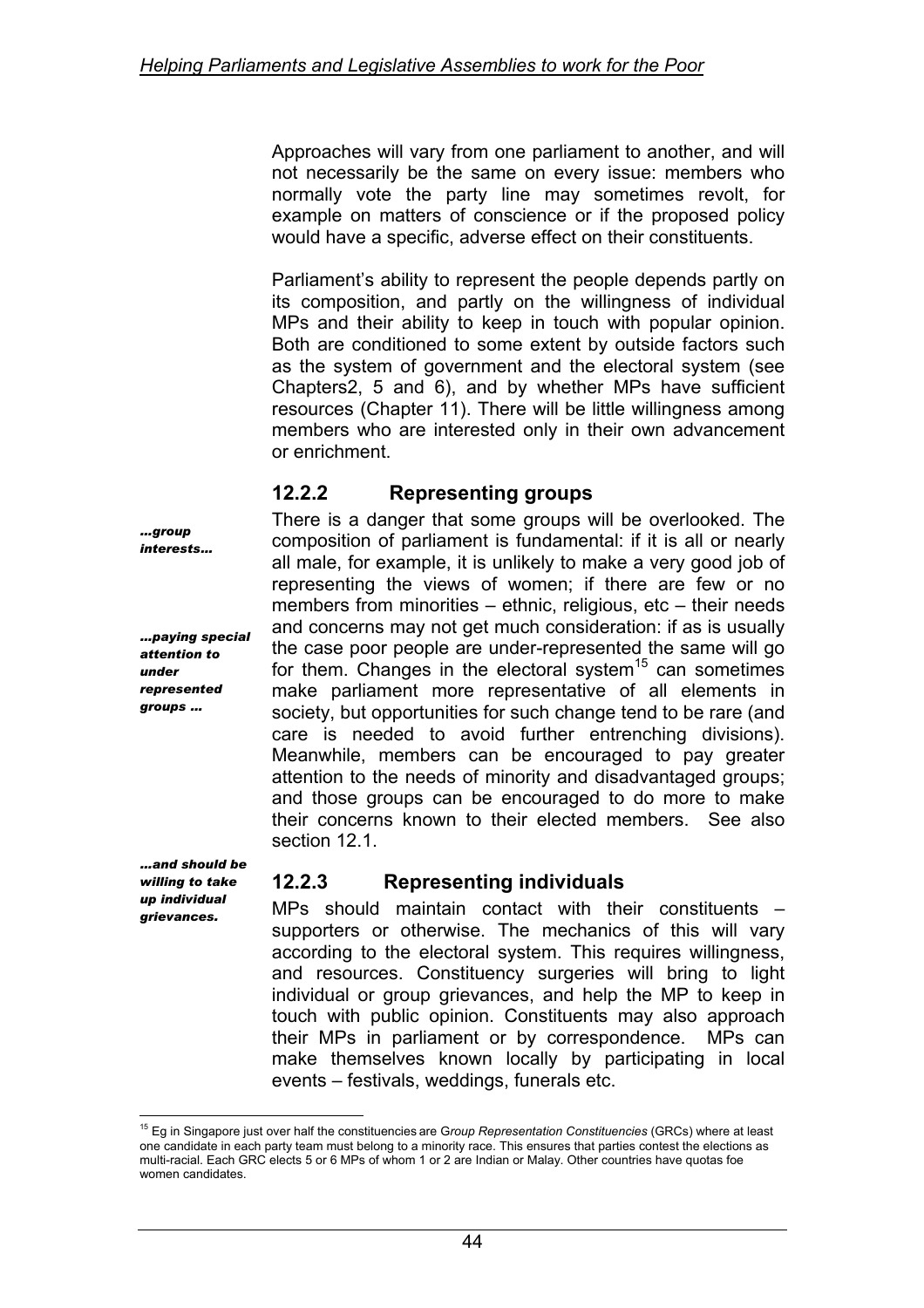MPs may need training in constituency relations, and in relations with the media. Constituent software<sup>16</sup> can help.

See also Appendix 5, checklists G and H.

 $\overline{a}$ 

<span id="page-55-0"></span> $16$  Constituent software enables MPs to keep track of contacts and correspondence, to make sure that matters raised by constituents are not overlooked. Cf CEAL project in Chile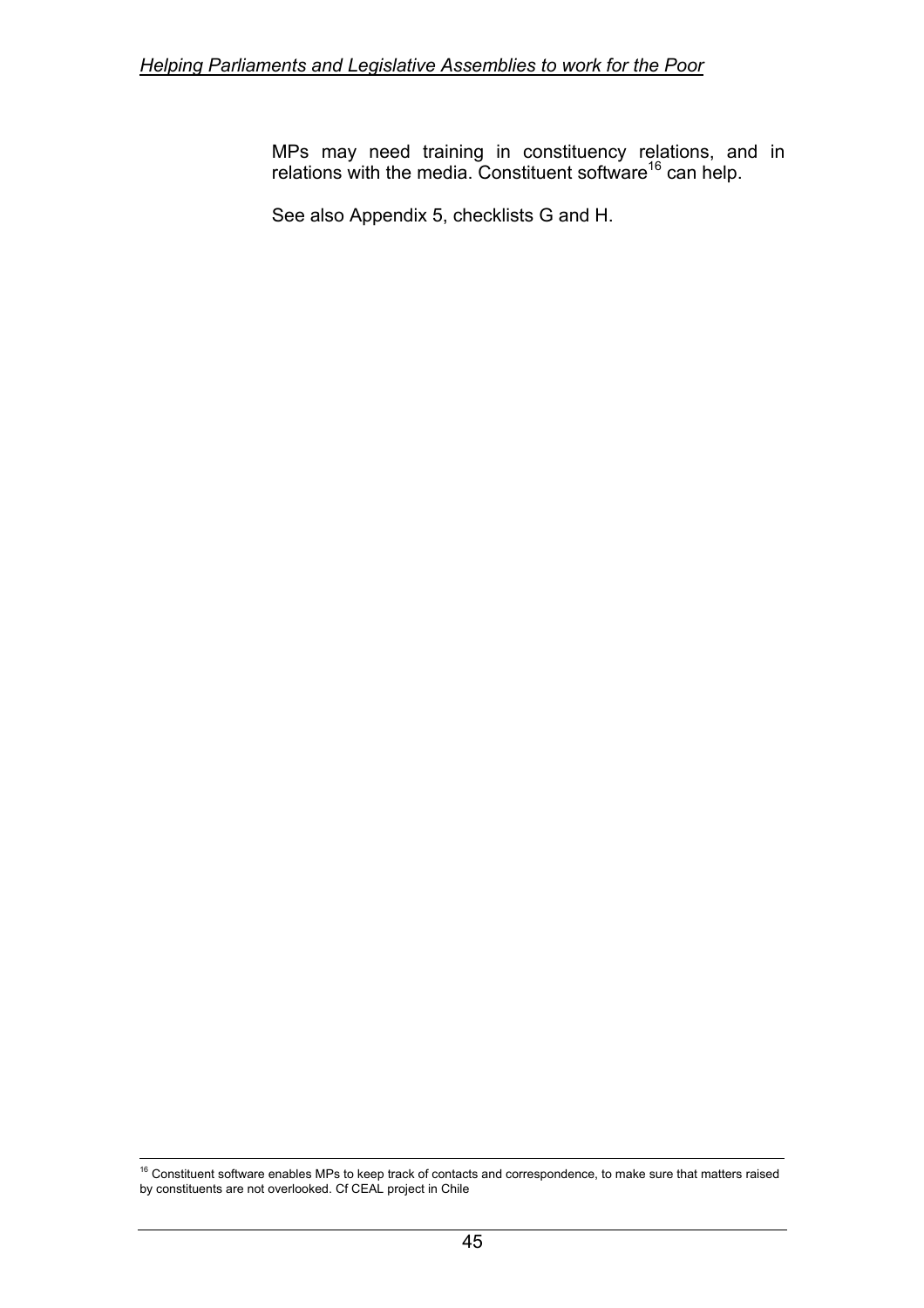## **13 STRENGTHENING THE LEGISLATIVE FUNCTION**

*Parliament's job is to decide whether new laws are necessary, fair, and correctly drafted.* 

Making law is another of parliament's most important functions. Parliament's job should be to ensure that new laws comply with the constitution; are fair; are carefully drafted so as to achieve the intended purpose and no other; and that they amend or repeal existing laws where they clash with the new law.

### **13.1 Parliament's powers**

There may be a need to tackle constitutional impediments (real or alleged) which constrain parliament's ability to deal with legislation effectively, or to initiate legislation (see Chapter 5).

### **13.2 Executive capacity**

Most draft legislation comes from the executive. If it is based on half-baked policies and/or badly drafted, parliamentary time is going to be wasted, either in rectifying deficiencies or because deficiencies pass unnoticed and the law has to come back for amendment when it is discovered not to work. It may be worth considering whether assistance to parliament should be complemented by helping government improve policy

## **13.3 Consultation**

All concerned parties should have time to study proposed laws and to comment. Where possible governments should publish draft bills for discussion and informal examination before formally presenting them to Parliament.

## **13.4 Parliamentary procedure**

formulation, and training for its legal draftsmen.

### **13.4.1 Overview**

Parliament will usually meet in plenary to consider whether the purpose of the new law is acceptable – is it necessary? Is it fair? Is it reasonable, or oppressive? If the law is acceptable to parliament in principle, the next step (usually in committee) is to scrutinise the bill clause by clause to make sure that it is acceptable in detail. Amendments are likely at this stage, many of them emanating from the government, who have spotted, or had pointed out to them, defects in their earlier bill. The bill as revised will then normally be considered again in

*The constitution must provide adequate powers.* 

*Government may need help to produce better drafts…* 

*…which all concerned should see before presentation to parliament.*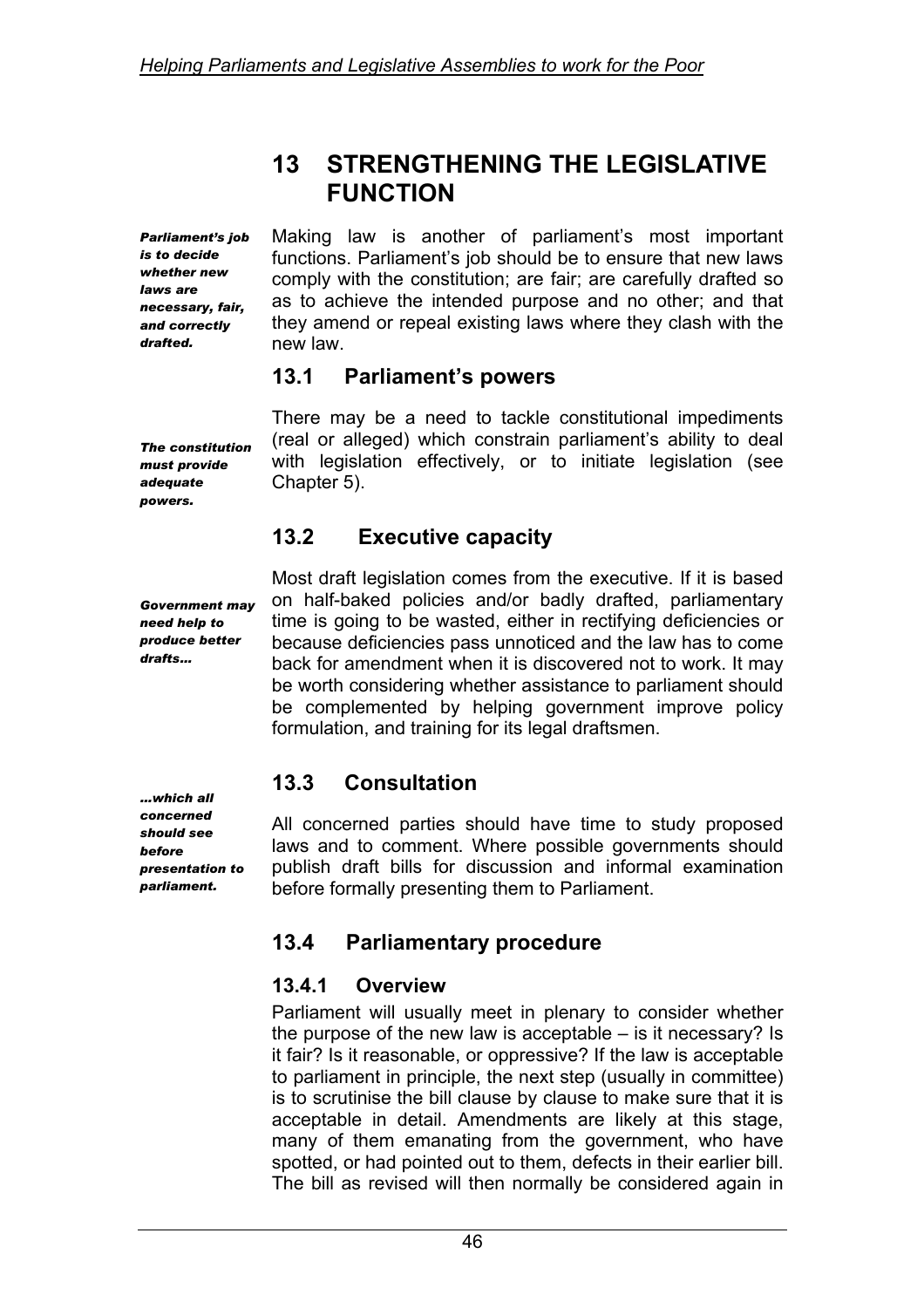plenary, for parliament to give its final approval. In bicameral parliaments, this procedure may be gone through twice.

#### **13.4.2 Detail**

*Parliament needs efficient procedures…* 

Efficient parliamentary procedures will allow for proper scrutiny without being too complex. The process should facilitate consensus and compromise, and the resolution of conflicting points of view.

*…including a system for keeping track of bills…* 

As the volume of legislation grows, it becomes increasingly difficult for either legislators or the public to know the status of any particular item. Bill status systems, in place in most developed legislatures and a growing number of developing ones, can help. At a very basic level, this can mean just posting and publishing weekly the status of bills before the legislature. At another level, a more complex system on the Web (cf  $Peru^{17}$ ) can enable legislators and citizens to read the full text of legislation and follow it through the legislative process.

*…and must have enough time…* 

One key issue is the system for setting priorities among bills in the parliamentary timetable. Governments will lead on this but should not be allowed to railroad through only their own legislation. At the same time, Parliament should also be prepared to resist government attempts to impose unreasonably short timetables for the passage of legislation, or to load the parliamentary programme with an indigestible amount of new law<sup>18</sup>. But there do need to be time limits to ensure that consideration is not unduly delayed, and to deal with filibustering and talking out.

*…information, and advice…* 

### **13.4.3 Advice and information**

MPs, especially those on the bill committee, need to understand the implications of the proposed legislation. They need advice and information, including information about legislation in other countries.

#### **BOX 13.1: DATABASES OF LOCAL EXPERTS**

A great deal of information needed to resolve public policy problems exists locally, but legislatures do not have systems for tapping into it. One solution is to develop databases of local experts, and a system of expert reports. SUNY has developed such arrangements in Chile, Guatemala and Mozambique. Local consultants develop databases of local experts, by subject area. Committees and members can then draw on their assistance and advice on proposed legislation. The experts can also be called on to draft reports on legislation being considered by the executive, and to help develop the legislature's own proposals.

 $\overline{a}$ 

<span id="page-57-1"></span><span id="page-57-0"></span><sup>&</sup>lt;sup>17</sup> http://www.congreso.gob.pe<br><sup>18</sup> This is easier where a parliamentary committee sets, or helps to set, the agenda. In some cases – eg Westminster

<sup>–</sup> the agenda is fixed by government.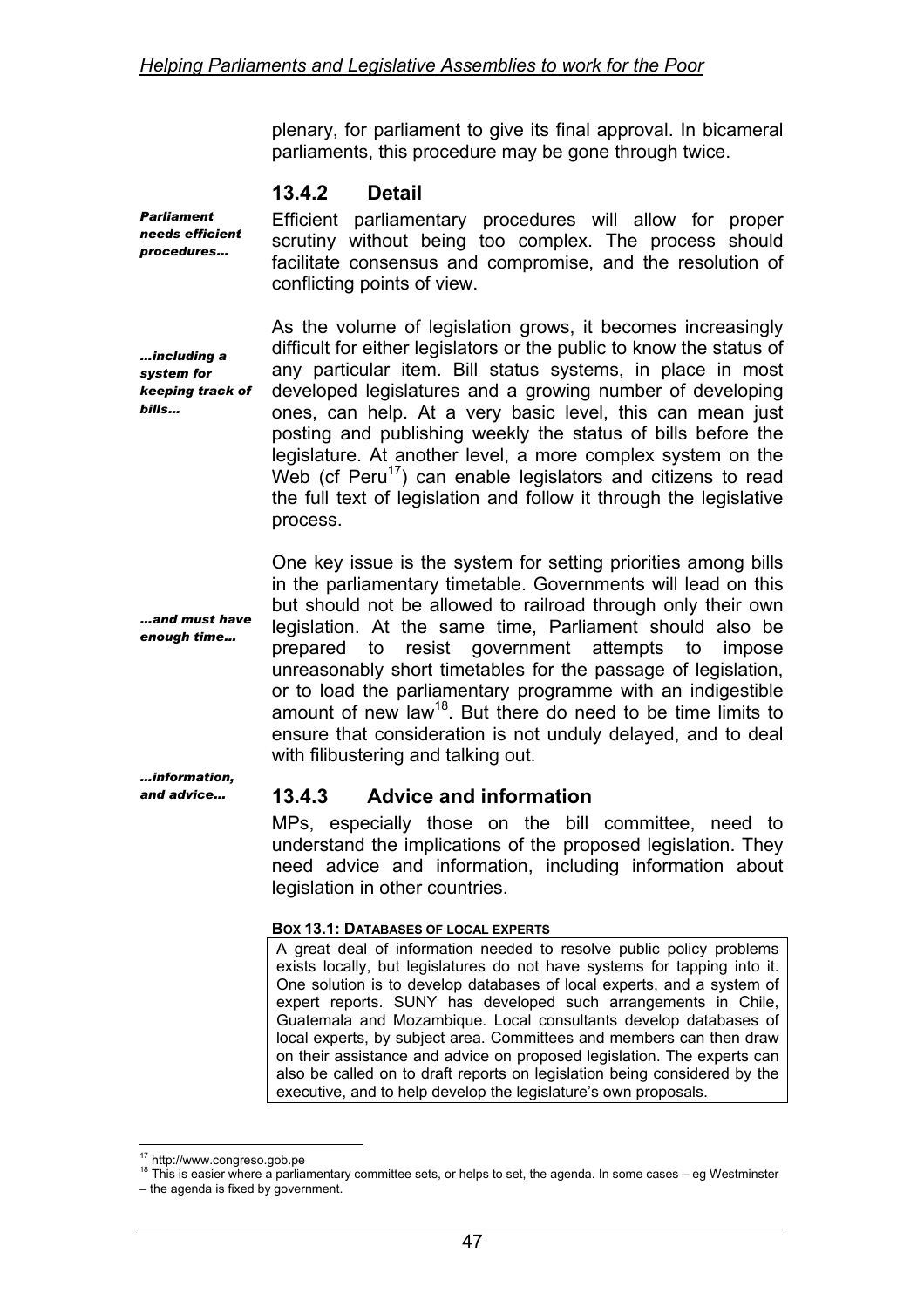*…including on legal drafting.*  Where legislation is initiated by MPs, expert advice is even more important and will certainly need to include advice on drafting. (It is difficult for MPs to introduce legislation which successfully passes into law<sup>19</sup>. There may be pressure on parliamentary time. Drafting legislation is difficult and requires a great deal of skill and knowledge in addition to legal drafting capacity. There may be other constraints: in the UK, for example, backbenchers may not introduce legislation whose purpose is solely financial, though they are allowed to introduce bills with a subsidiary financial impact.)

#### **BOX 13.2: THE ROLE OF THE LEGAL DRAFTSMAN**

Professional legal draftsmen help legislators put their preferences into proper legal language, and to amend accurately draft legislation they receive from the executive. Imprecise language muddies legislative intent, and allows ministries undue latitude in interpretation. There are a variety of institutional arrangements for bill drafting systems, ranging from ad hoc systems, where legislators might ask friends and associates to draft, to centralized systems servicing all needs – government and private members alike. Bill drafting reform efforts have generally moved toward institutionalizing the process and establishing centralized professional, non-partisan systems. This also helps to make the best use of what is a very scarce skill.

See also Appendix 5, checklist I.

### **13.5 Keeping in touch with civil society**

*Input from civil society should cover laws in force as well as new laws.* 

Legislatures need to hear from civil society organizations on proposed legislation, and on how well the laws in force are working. Some legislatures – eg Chile – have found it useful to maintain a directory - updated yearly - of all the country's CSOs.

<span id="page-58-0"></span> $\overline{a}$  $19$  In the UK in1999-2000, for example, 104 bills were introduced by private members: only 6 became law.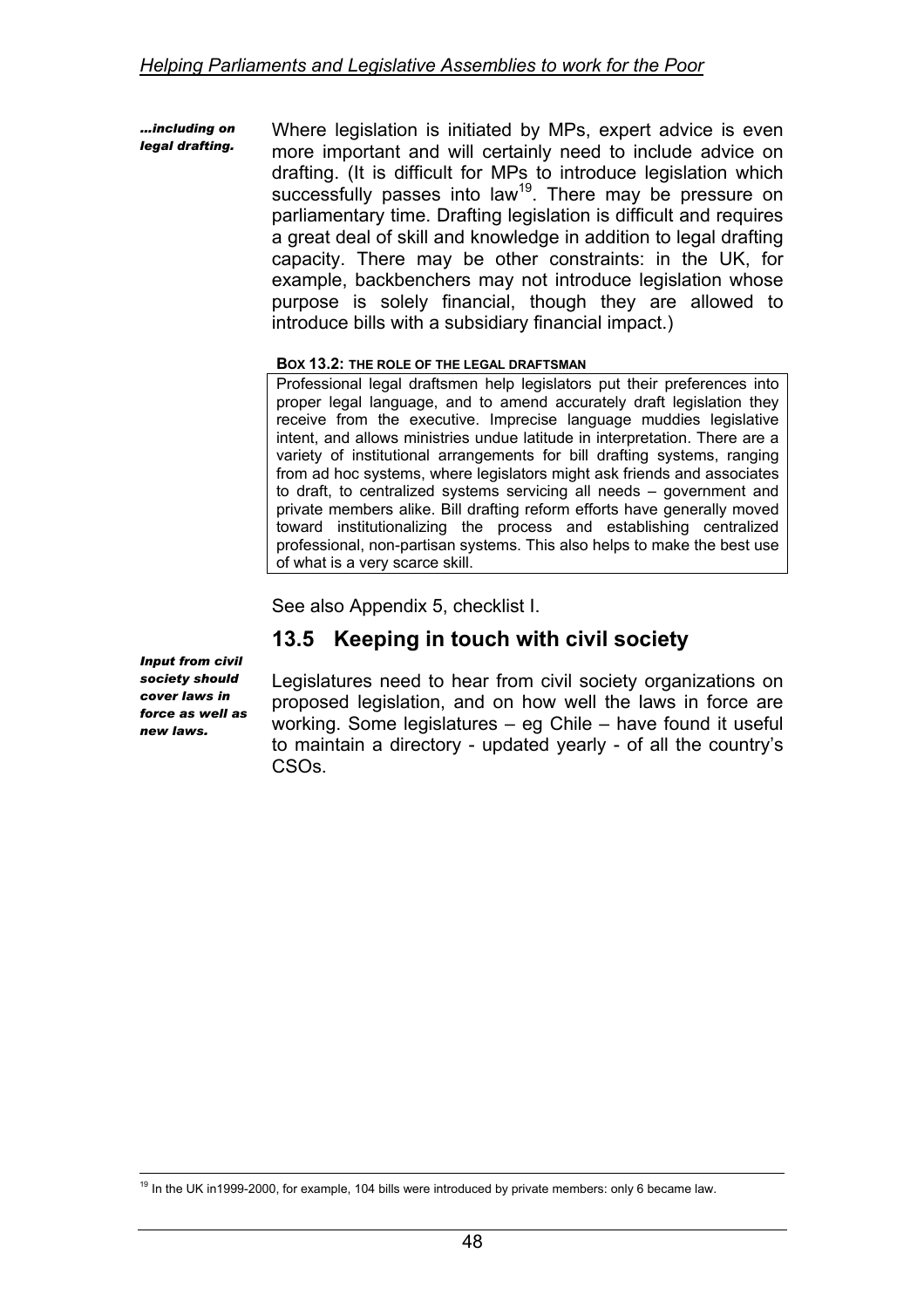# **PART IV: ASSESSING IMPACT**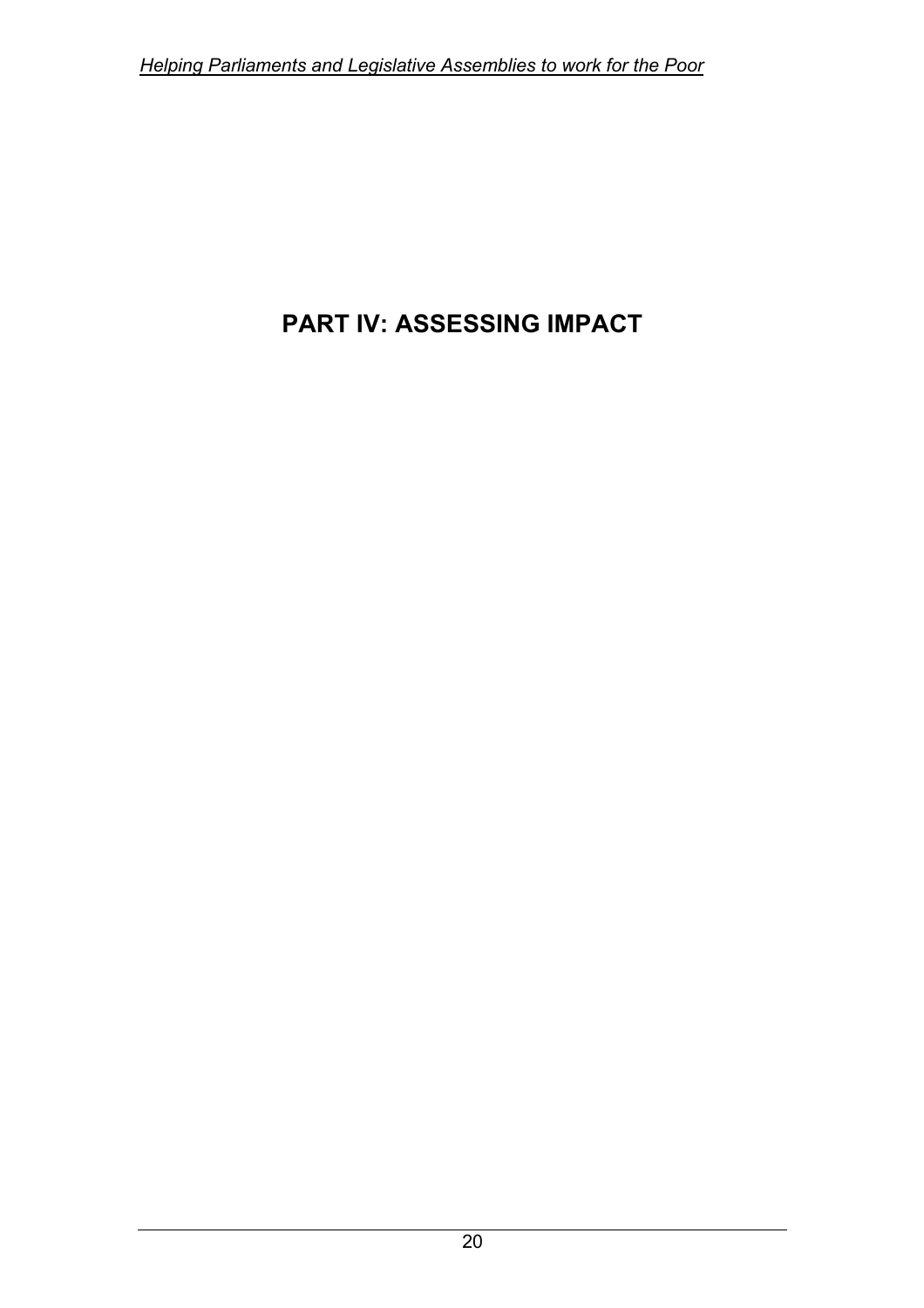## **14 MONITORING AND EVALUATION**

*Monitoring should focus on parliament's impact on the outside world.* 

Monitoring and evaluating progress with parliamentary reform is difficult. It is not enough to monitor changes within parliament – length of sittings, numbers of committees, questions and reports. This needs to be done, but will say very little about the impact on the world outside. It is much more important to measure changes in parliament's influence on government, and on governance. Objectively verifiable indicators (OVIs) need to be selected to meet these criteria. And of course there needs to be a base-line.

### **14.1 Impact on Civil Society**

*Ask the man in the street if life is improving…* 

The ordinary citizen will know best whether activity in parliament has impacted on the outside world. Is governance improved - physical and economic security, human rights, basic freedoms? Do people, especially the poor and minority and disadvantaged groups, feel that they are getting more say in the way they are governed? Do they notice improvements in their lives? Some of these changes will take a long time, but they need to be measured.

*…and whether there is really more democracy.* 

A key question in countries which have declared themselves on the path to democracy is whether things are really moving that way, or whether a democratic façade conceals entrenchment of authoritarian rule.

There are as yet no widely accepted methodologies for using public opinion to gauge progress towards democracy, or the effectiveness of legislatures, although International IDEA have done some work on this through their "Democracy Assessment Methodology and Indicators" programme<sup>20</sup>. This includes a "Democracy Assessment Questionnaire" (but this requires respondents to be well educated and well informed; something simpler would be needed for the man in the street).

*Look for changes in media coverage…* 

*…in MPs' constituency work...* 

Other possible indicators of the impact of parliamentary reform could include changes in the amount of media coverage given to parliament, or in the amount of time dedicated by MPs to constituency matters – surgeries, volume of correspondence etc.

<span id="page-60-0"></span> $\overline{a}$  $^{20}$  See their website for further details.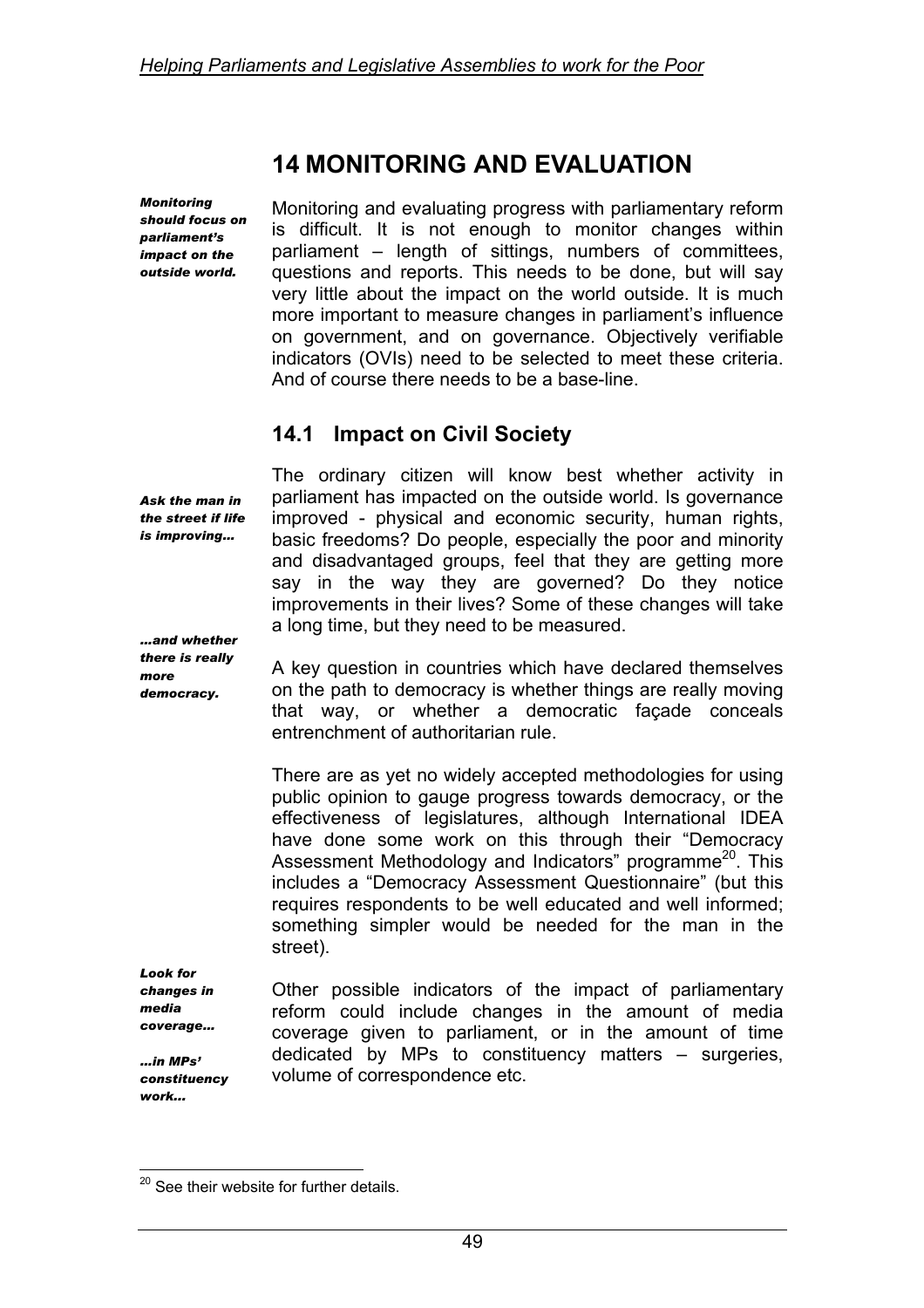### **14.2 Impact on Government**

*…and in government performance.*  Parliament can seek to influence government and public entities through legislative debates, questions and committee reports. Parliamentary reform might be expected to increase both the quantity and the quality of these activities, and the amount of leverage brought to bear by parliament eg via the media. Impact should be measured by what government does, not just by what it says it will do.

But bear in mind that the effectiveness of legislatures is not simply a matter of making the government change its legislation or policies. Equally important but less obvious ways include providing a forum for public debate about an issue, raising the profile of a particular policy question, and highlighting areas of weakness within the government administration. The quantity and quality of these activities might also be expected to increase.

### **14.3 Changes in Parliament**

Table 14.1 lists some quantitative measures of progress within parliament.

| TABLE 14.1: QUANTITATIVE MEASURES OF CHANGE IN PARLIAMENT |  |
|-----------------------------------------------------------|--|
|-----------------------------------------------------------|--|

|                      | changes in number of days in the year that parliament sits                             |
|----------------------|----------------------------------------------------------------------------------------|
| $A A A A A A A$      | changes in number of parliamentary committees and their subject coverage               |
|                      | greater continuity of committee membership                                             |
|                      | changes in number of days in the year that committees sit                              |
|                      | changes in number of bills ((a) government (b) private members) passed in the year     |
|                      | changes in number of bills ((a) government (b) private members) rejected in the year   |
|                      | changes in the number of amendments put forward to bills                               |
|                      | changes in the number of amendments made without having been discussed in<br>committee |
| $\frac{1}{\sqrt{2}}$ | changes in the number of bills considered in draft before being formally introduced    |
|                      | changes in number of recommendations made from outside to members, committees          |
|                      | or parliament as a whole regarding legislation, policies, operations of parliament and |
|                      | accountability agencies                                                                |
|                      | changes in the resources available to parliament – human and financial                 |

These may not be illuminating or interesting to people outside parliament itself.

Look for imaginative ways of measuring the impact of particular assistance. More use could be made of attitude change survey methodologies, for example, in assessing the impact of training seminars or an ethical code. Statistical information about the number of laws passed should be analysed not only to show increases or decreases in activity,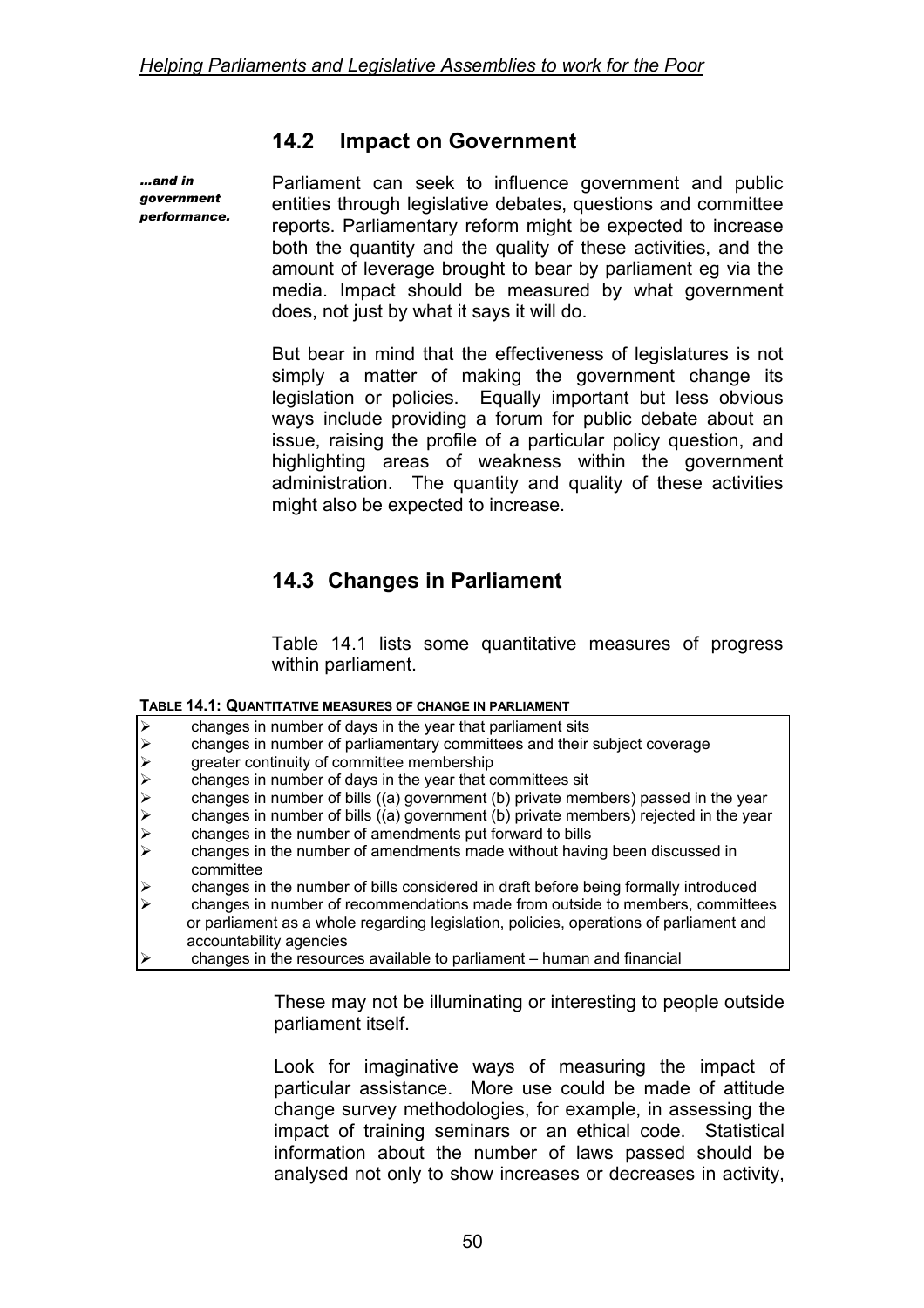*Within parliament focus on the impact of particular assiatnce.* 

but also the number of times particular pieces of legislation have to be reconsidered because of flaws that were not noticed earlier. An increase in the number of representations received by parliament will not be very helpful, and is unlikely to be sustained, if parliament does nothing with them. The effectiveness of improvements to a library resource could be assessed by measuring changes in the attitudes of legislators towards the service, or changes in the number of inquiries made by members.

Work is being undertaken in various quarters on the measurement of the impact of legislatures.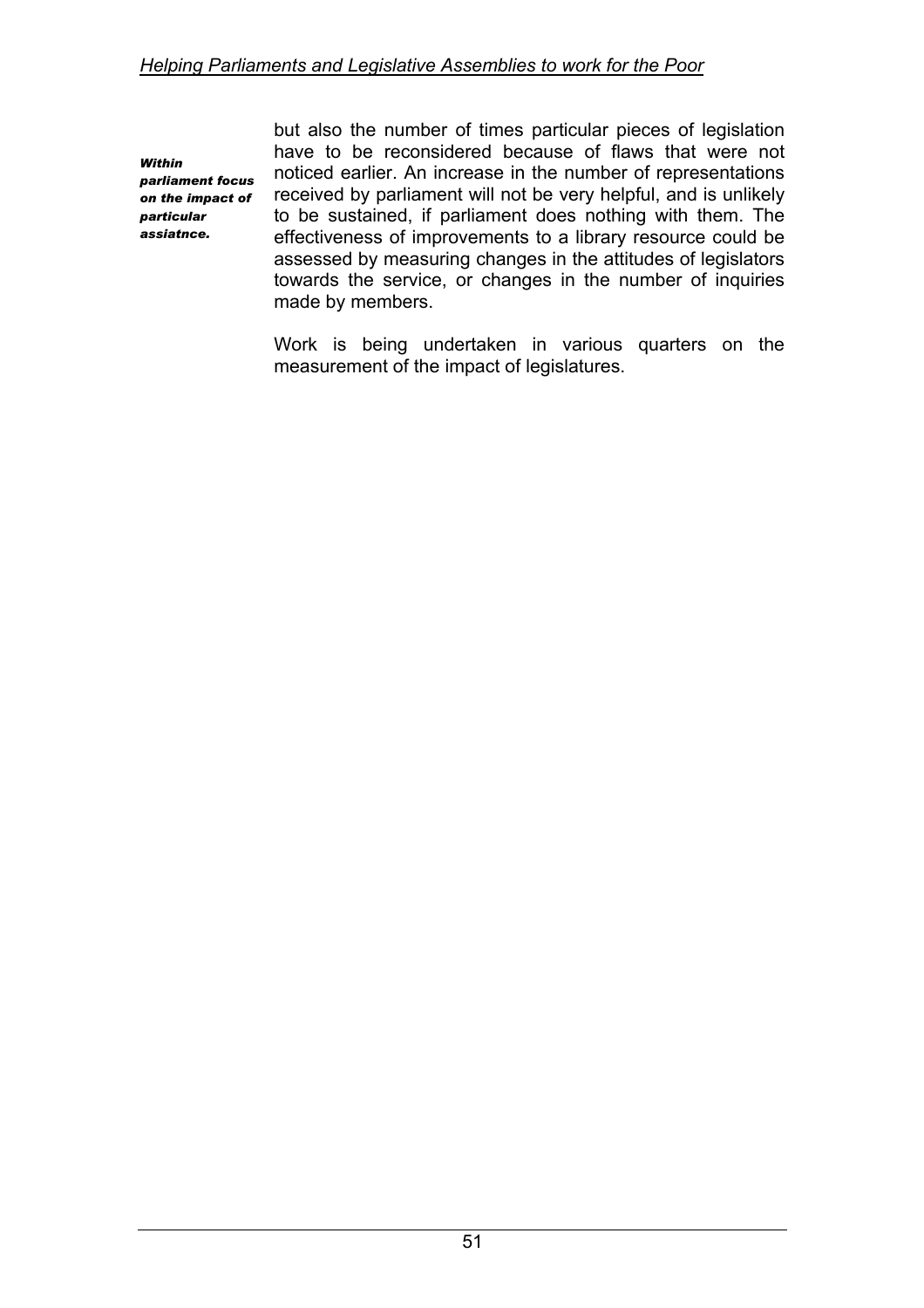# **SUPPORTING APPENDICES**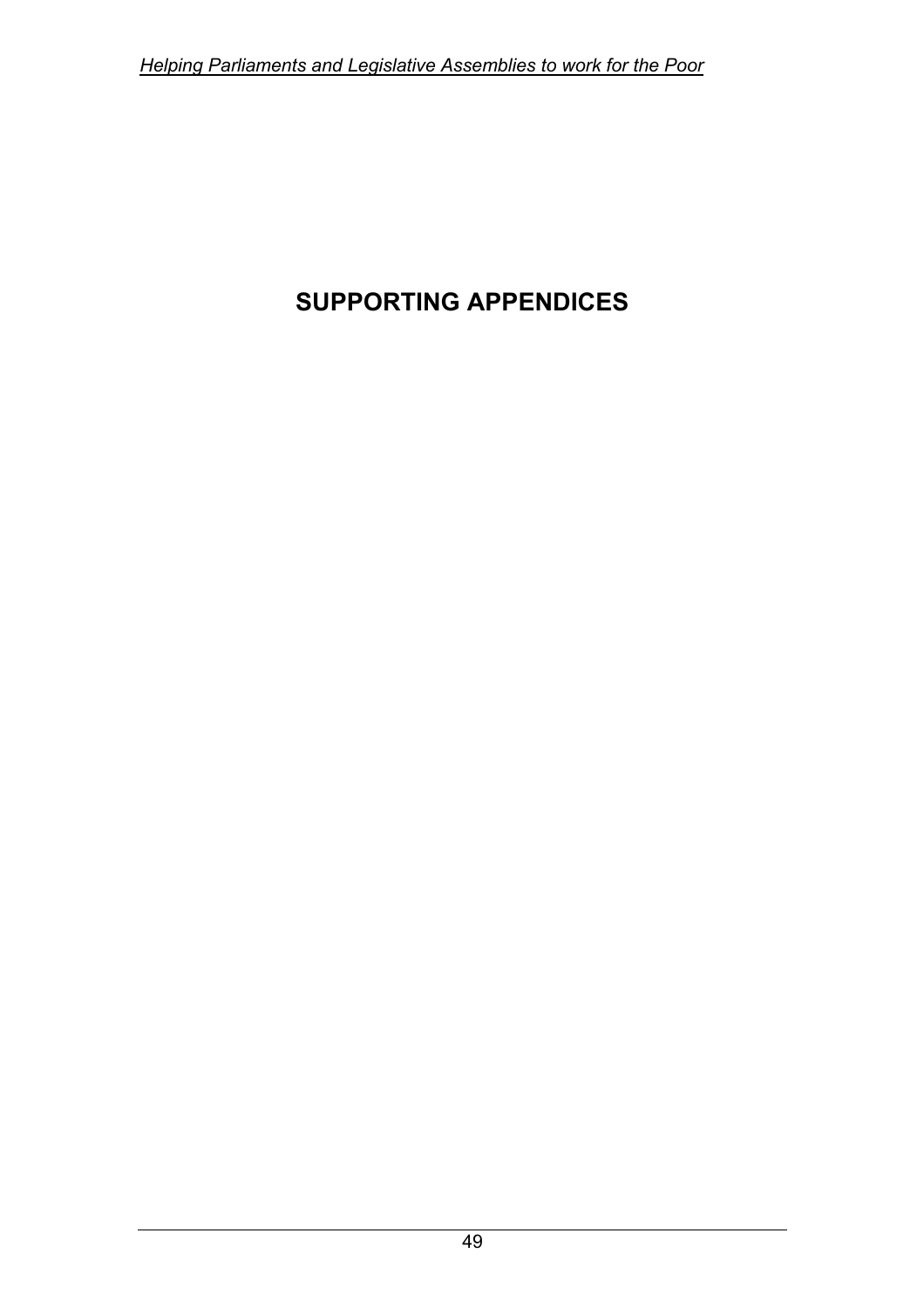# **APPENDIX 1 – SYSTEMS OF GOVERNMENT**

The three main systems are:

- Parliamentary (eg the UK)
- Hybrid (eg France)
- **Presidential (eg the USA)**

- but there are numerous variations. Table A illustrates how the different systems affect the workings of parliaments in the three countries mentioned above. These effects will not necessarily be mirrored elsewhere – every country is different.

|                                                                        | UK                                                                                                                                                                                                                                   | <b>FRANCE</b>                                                                                                                                | <b>USA</b>                                                                                                                                                                                      |
|------------------------------------------------------------------------|--------------------------------------------------------------------------------------------------------------------------------------------------------------------------------------------------------------------------------------|----------------------------------------------------------------------------------------------------------------------------------------------|-------------------------------------------------------------------------------------------------------------------------------------------------------------------------------------------------|
| Who chooses Head of<br>State?                                          | Hereditary                                                                                                                                                                                                                           | President elected by the<br>voters                                                                                                           | President elected by the<br>voters                                                                                                                                                              |
| Who chooses the Prime<br>Minister?                                     | In practice, Parliament<br>(though the choice is<br>limited to the party leaders<br>who have been chosen by<br>the parties themselves)                                                                                               | President - but PM must<br>be acceptable to<br>parliament                                                                                    | There isn't one                                                                                                                                                                                 |
| Who chooses the<br>Cabinet?                                            | <b>PM</b>                                                                                                                                                                                                                            | President - but on<br>recommendation of PM                                                                                                   | President                                                                                                                                                                                       |
| Does Head of State<br>need majority support<br>in Parliament?          | <b>No</b>                                                                                                                                                                                                                            | <b>No</b>                                                                                                                                    | <b>No</b>                                                                                                                                                                                       |
| Do PM and Cabinet<br>need majority support<br>in Parliament?           | Yes                                                                                                                                                                                                                                  | Yes                                                                                                                                          | <b>No</b>                                                                                                                                                                                       |
| Where is Members' first<br>loyalty likely to lie?                      | Party                                                                                                                                                                                                                                | Party                                                                                                                                        | Constituents                                                                                                                                                                                    |
| What about party<br>discipline?                                        | Tends to be strong                                                                                                                                                                                                                   | Tends to be strong                                                                                                                           | Tends to be weaker                                                                                                                                                                              |
| Who usually initiates<br>legislation?                                  | The executive.                                                                                                                                                                                                                       | The executive.                                                                                                                               | Members of Congress.                                                                                                                                                                            |
| How strong are bill<br>committees<br>What about subject<br>committees? | Not very; they do little<br>beyond adopting technical<br>amendments put forward<br>by the Minister and<br>discussing amendments<br>put forward by other<br>members of the committee<br>Effective in informing<br>public debate about | Same committee considers<br>bills and exercises<br>oversight. They have very<br>little power – probably less<br>than in UK as regards bills. | Same committee considers<br>bills and exercises<br>oversight. Very powerful;<br>eg they can stop a bill<br>reaching the full house,<br>and bills going forward are<br>very much the committee's |
|                                                                        | government policy and<br>activities                                                                                                                                                                                                  |                                                                                                                                              | work.                                                                                                                                                                                           |

**TABLE A.1: HOW SYSTEMS OF GOVERNMENT AFFECT PARLIAMENTS** 

Some of these effects may be modified by the electoral system – see below. For example the tendency of members in a parliamentary system to be loyal principally to party will be tempered in a first-past-the–post electoral system by its tendency to promote accountability to constituents.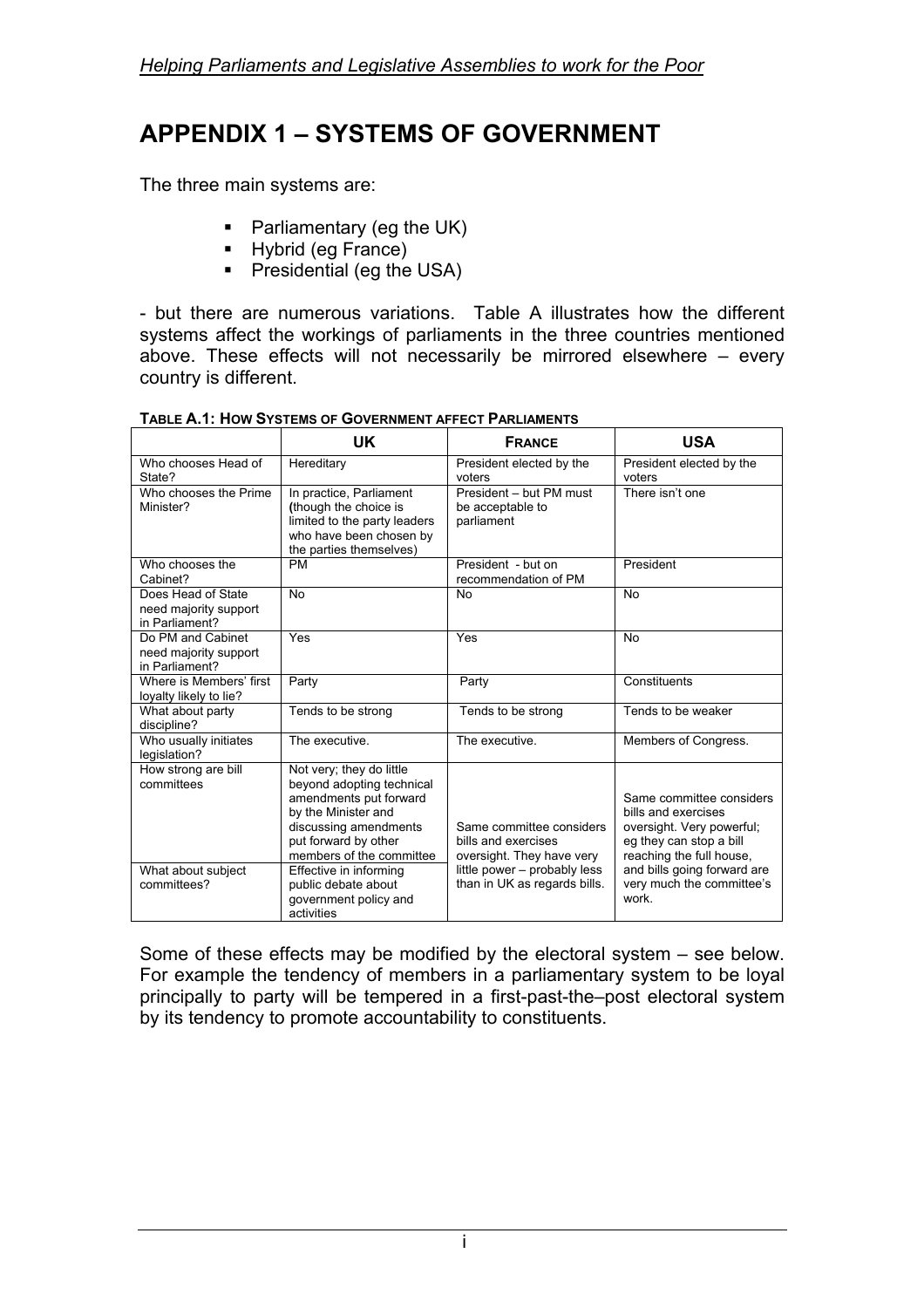# **APPENDIX 2 – ELECTORAL SYSTEMS**

The hundreds of electoral systems in use can be divided into two main categories – *Plurality-Majority* and *Proportional* – with *Semi-proportional* as a cross between the two. The main variants are described in Table B.1. *Plurality-Majority* has the virtue of simplicity and tends to produce strong oneparty majorities, but is open to criticism for unfairness because of the lack of correlation between votes cast and seats won. *Proportional* is fair and in its purest form rewards all voters with a corresponding share of seats; but it leads to coalitions which can be difficult to hold together and which can be at the mercy of small extremist parties who may be able to impose policies with scant popular support. *Proportional* with a threshold eliminating parties with, say, less than 5% of the vote can mitigate these problems albeit at the cost of a slight reduction in fairness. Table B.2 shows how the two main categories of electoral system affect parliaments. Table B.3 illustrates some of the systems' faults.

| <b>PLURALITY-MAJORITY</b>                |                                            |                                                                                                                                                                                                              |  |
|------------------------------------------|--------------------------------------------|--------------------------------------------------------------------------------------------------------------------------------------------------------------------------------------------------------------|--|
| <b>SYSTEM</b>                            | WHO USES $IT21$                            | <b>EXPLANATION</b>                                                                                                                                                                                           |  |
| First-Past-the-Post<br>(FPTP)            | UK, Canada, India, USA                     | Each district elects the one candidate with the most votes<br>(which can be less than an absolute majority).                                                                                                 |  |
| <b>Block Vote</b>                        | Singapore, Thailand                        | Same as FPTP but for multi-member constituencies: eg if<br>there are 4 seats each voter has 4 votes, and the 4<br>candidates with the most votes are elected.                                                |  |
| Alternative Vote (AV)                    | Australia, Nauru                           | AV uses second etc preferences if necessary to ensure<br>that the winning candidate has an absolute majority.                                                                                                |  |
| <b>Two-Round System</b><br>(TRS)         | France, Mali                               | TRS has a second round if the first round winner does not<br>have an absolute majority. The second round winner may<br>or may not need an absolute majority, depending on the<br>variant of the system used. |  |
| <b>SEMI-PROPORTIONAL</b>                 |                                            |                                                                                                                                                                                                              |  |
| Parallel                                 | Japan, Russia                              | Some members elected under FPTP and some under List<br>PR.                                                                                                                                                   |  |
| Single Non-Transferable<br>Vote (SNTV)   | Jordan, Vanuatu                            | Each district has several seats; each voter has 1 vote.<br>Candidates with most votes win.                                                                                                                   |  |
| <b>Limited Vote</b>                      | Gibraltar, Spain                           | Like SNTV but voters have more than 1 vote, but fewer<br>votes than there are seats.                                                                                                                         |  |
| <b>PROPORTIONAL</b>                      |                                            |                                                                                                                                                                                                              |  |
| List PR                                  | Indonesia, Israel,<br>Namibia, Netherlands | Voters vote for party; parties get seats in proportion to<br>votes won; winners taken from lists in order.                                                                                                   |  |
| <b>Mixed Member</b>                      | Bolivia, Hungary,                          | Same as Parallel but list PR seats used to compensate                                                                                                                                                        |  |
| Proportional<br>Single Transferable Vote | Germany, New Zealand<br>Ireland, Malta     | for any disproportionality produced by district seat results.<br>A complicated variant of AV - see Elections and the<br>electoral process, Annex A, for a full explanation.                                  |  |

| TABLE B.1: MAIN TYPES OF ELECTORAL SYSTEM |  |
|-------------------------------------------|--|
|-------------------------------------------|--|

#### **TABLE B.2: HOW DIFFERENT ELECTORAL SYSTEMS AFFECT PARLIAMENTS**

| <b>SYSTEM</b>             | <b>POSITIVE ASPECTS</b>                                                                                                                                                              | <b>NEGATIVE ASPECTS</b>                                                                                                                                                                                     |
|---------------------------|--------------------------------------------------------------------------------------------------------------------------------------------------------------------------------------|-------------------------------------------------------------------------------------------------------------------------------------------------------------------------------------------------------------|
| <b>Plurality-Majority</b> | Favours a few large parties.<br>Tends to produce strong one-party<br>governments<br>Tends to produce coherent opposition<br>Favours broadly-based parties and<br>excludes extremists | Winning party usually gets<br>disproportionately large share of seats<br>Minority parties get disproportionately<br>small share of seats<br>Ethnic minorities and women under-<br>represented in Parliament |

<span id="page-65-0"></span> $\overline{a}$  $^{21}$  The lists of countries are not necessarily comprehensive. Countries can change their systems and may not at time of reading be using the system specified.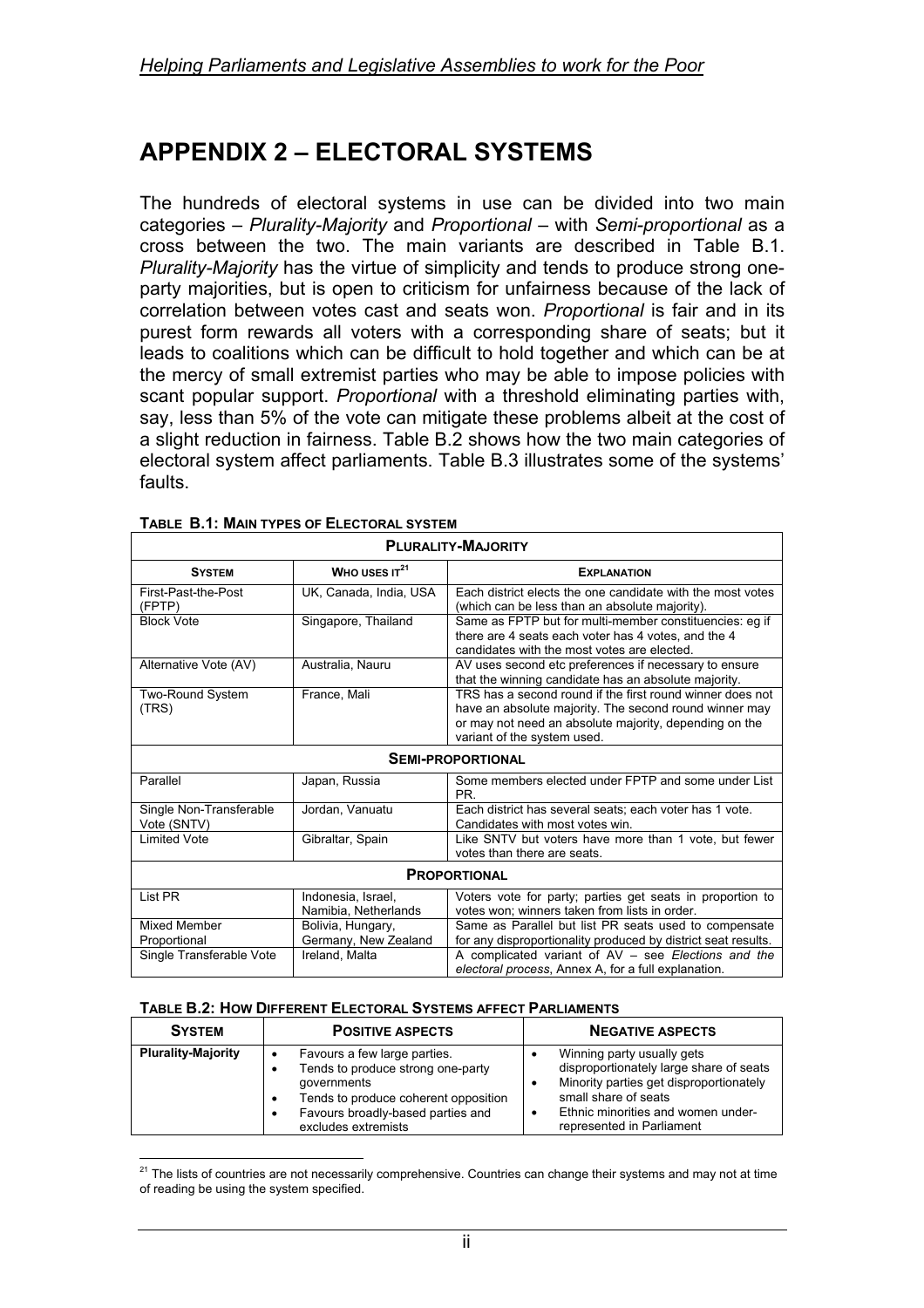|              | Retains link between constituents and<br>representatives<br>Allows voters to choose people not<br>parties<br>Allows election of popular independent<br>candidates<br>Easy to use and understand.                                                                                                                                               | Can encourage development of ethnic<br>٠<br>parties<br>Minority party supporters lose hope of<br>٠<br>ever electing a representative and<br>become alienated from the system<br>Can encourage gerrymandering<br>٠<br>Regular switches between two<br>٠<br>ideologically opposed parties militates<br>against consistent and coherent<br>government over the longer term - the<br>Grand Old Duke of York syndrome                                                          |
|--------------|------------------------------------------------------------------------------------------------------------------------------------------------------------------------------------------------------------------------------------------------------------------------------------------------------------------------------------------------|---------------------------------------------------------------------------------------------------------------------------------------------------------------------------------------------------------------------------------------------------------------------------------------------------------------------------------------------------------------------------------------------------------------------------------------------------------------------------|
| Proportional | Representation in parliament reflects<br>votes cast<br>Ensures all significant groups<br>represented in parliament - often vital<br>in new democracies<br>Fewer "wasted" votes increases voter<br>commitment and reduces alienation<br>Facilitates representation of minorities<br>and women<br>Avoids the Grand Old Duke of York<br>syndrome. | Leads to coalition governments which<br>٠<br>can result in legislative gridlock<br>Can fail to provide a link between MP<br>$\bullet$<br>and electorate<br>Can encourage extremist parties<br>٠<br>Gives too much power to party HQs in<br>$\bullet$<br>selection of elected representatives<br>Difficult to operate in countries with no,<br>٠<br>or very embryonic and loose, party<br>structures<br>Can be difficult for voters to<br>$\bullet$<br>understand and use. |

#### **TABLE B.3: PROBLEMS WITH THE MAIN ELECTORAL SYSTEMS**

**FPTP** 

#### **SHARE OF SEATS DISPROPORTIONATE TO SHARE OF VOTE:**

Lesotho 1993: the Basotho Congress Party won 75% of votes, 100% of seats UK 1983: Lib-Dems won 25% of votes, 3% of seats

Botswana 1989: National Front won 27% of votes, 9% of seats.

#### **GERRYMANDERING**

Kenya 1993: KANU won a large parliamentary majority with 30% of the vote. The largest electoral district had 23 times as many voters as the smallest

Londonderry (Northern Ireland) used always to have a protestant town council notwithstanding its predominantly catholic population. The city was divided into 3 electoral wards – 2 small ones with protestant majorities, and 1 large one where most of the catholics lived.

#### **PR**

#### **EXTREMIST INFLUENCES**

Israel

PR with low (1.5%) threshold; fragmented party system means that coalitions usually have to include extremist religious parties, and to adopt some of their policies

Germany

the platform offered to extremist parties is thought to have contributed to the collapse of the Weimar Republic in the 1930s.

#### **CONCERNS ABOUT CONSTITUENCY ACCOUNTABILITY**

South Africa opted for List PR for the first post-apartheid elections in 1994, with no threshold and a nationwide constituency. This was because, given the country's history, it was felt that all sections and factions should have representation in parliament in proportion to their numbers. The ANC – favourites to win whatever the system - would have won by a bigger margin under the old FPTP system; but they realised that the disparities of a "winner-take-all" system would be fundamentally destabilizing in the long run. The national candidate lists allowed parties to present ethnically heterogeneous groups of candidates and produced an assembly with more Indian and white members (and more women – 25%) than would have been the case under FPTP. Moreover FPTP would have led to more polarised representation – Xhosas representing Xhosas, Zulus Zulus etc. The 1994 election facilitated the peaceful transition of power. However, there has been a continuing debate about how to introduce some constituency accountability. A high level committee on the electoral system is currently debating this and related issues and will report in 2003.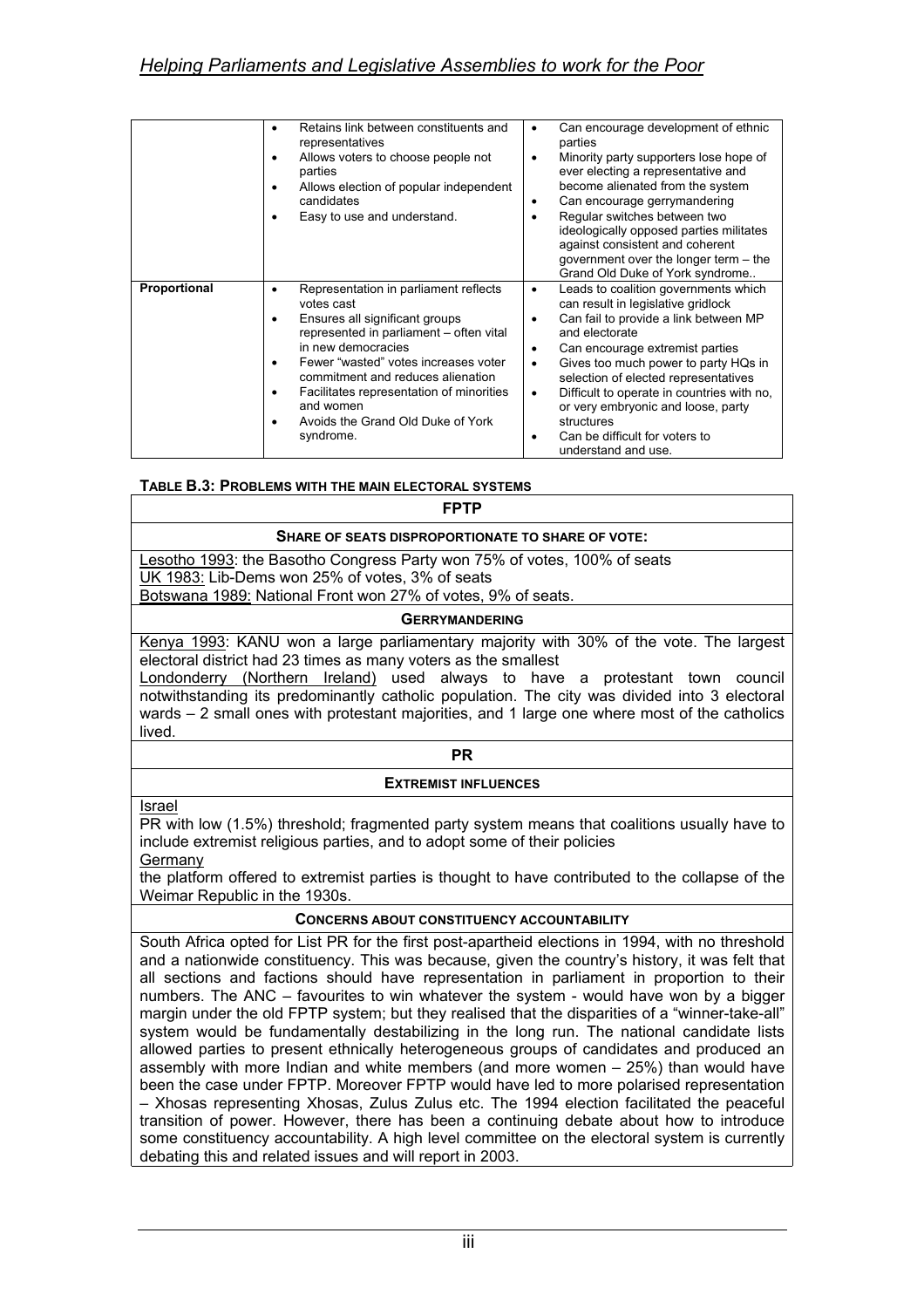# **APPENDIX 3 – COSTS OF RUNNING THE UK HOUSES OF PARLIAMENT**

*(estimates for 2002-3, in £millions)* 

| <b>House of Commons</b>            |    |     |  |
|------------------------------------|----|-----|--|
| Members salaries and allowances    |    |     |  |
| Administration and works:          |    |     |  |
| Clerk's Department                 | 22 |     |  |
| Serjeant at Arms Department        | 75 |     |  |
| <b>Finance and Administration</b>  | 12 |     |  |
| Library                            | 9  |     |  |
| Official Report ("Hansard")        | 7  |     |  |
| Other                              | 15 |     |  |
| Total                              |    | 140 |  |
| <b>Grand Total</b>                 |    | 274 |  |
|                                    |    |     |  |
| <b>House of Lords</b>              |    |     |  |
| Peers' expenses and Administration |    | 40  |  |
| Accommodation and works            |    | 18  |  |
| <b>Grand Total</b>                 |    | 58  |  |
| <b>Total, both Houses</b>          |    |     |  |

**AVERAGE COSTS PER MEMBER - HOUSE OF COMMONS (BASED ON 659 MEMBERS):** 

| Members' pay and allowances    | £203,000 | (49%) |
|--------------------------------|----------|-------|
| Parliamentary staff & services | £213,000 | (51%) |
|                                | £416.000 |       |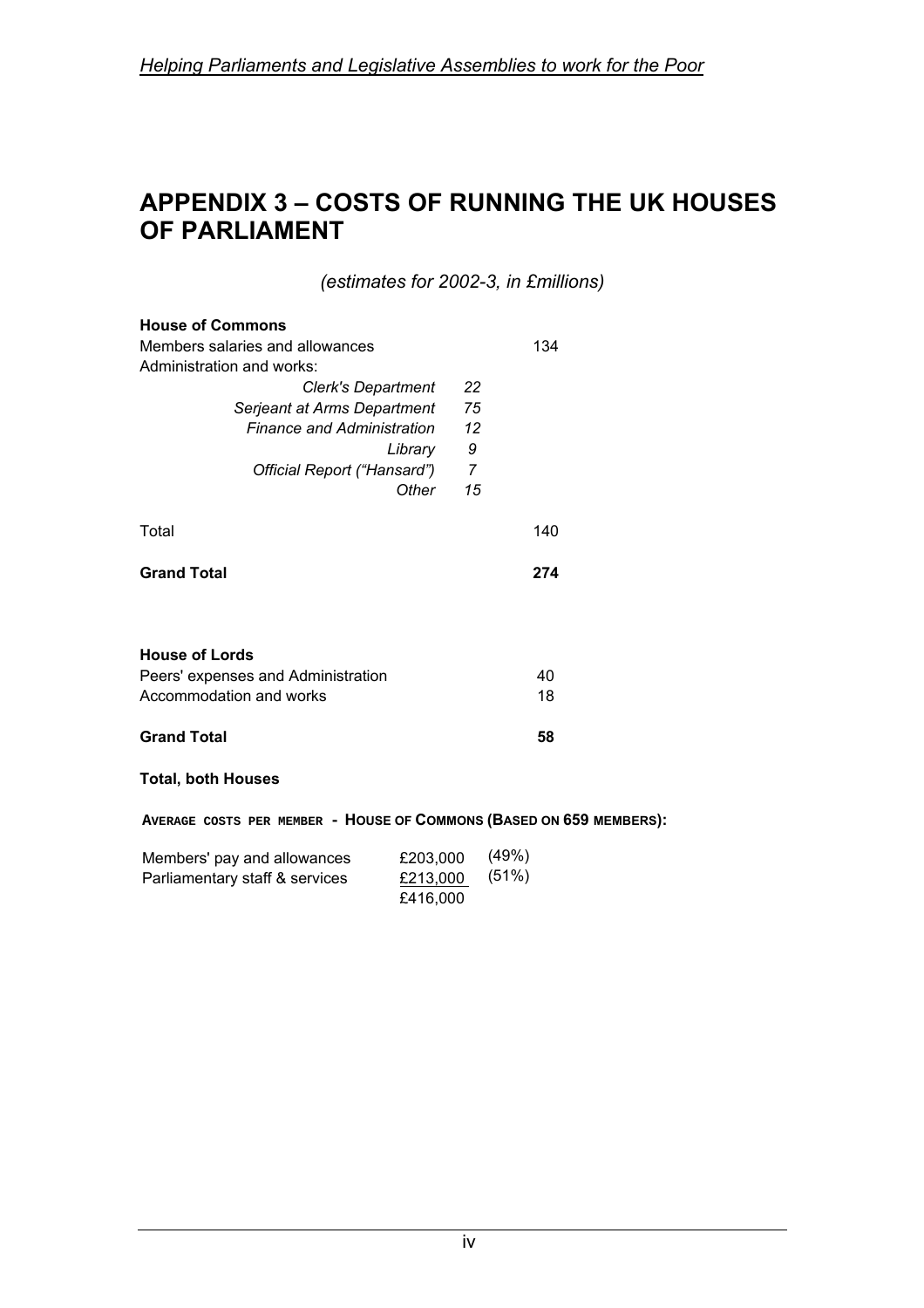# **APPENDIX 4 – ETHICAL STANDARDS**

Ethics regimes vary from country to country, but normally need to address the following issues:

- *financial disclosure (including gifts)*: members may be required to disclose directorships, income from employment outside parliament, clients, sponsorship, sources of election funds, gifts (sometimes only those above a certain value - tangible gifts and other benefits over £550 -1% of a Member's salary - in the UK House of Commons, \$50 in the US Congress), large shareholdings (in the UK those exceeding 1% of an issue's share capital). The requirement may extend to the member's spouse and children. Rules regarding public disclosure of this information vary from case to case
- *acceptance of travel expenses*: these may be legitimate work expenses – eg the chair of the technology committee being invited to give a keynote speech at a conference; or they might be more in the nature of a gift  $-$  eg if the conference is in the Maldives and tickets are offered for the legislator's spouse and five children as well
- *declaration of interests*: members have to declare all relevant past and present interests before engaging in parliamentary activity related to those interests – debates, representations, membership of parliamentary committees concerned with the issue in question
- *advocacy*: members must not take payment for parliamentary activity – speeches, questions, voting, tabling motions, introducing bills or tabling amendments, or canvassing colleagues or ministers to do any of these things
- *conflicts of interest*: members may have the opportunity to deliberate or vote on political issues where they have a pecuniary interest. The rules would either require them to declare their interest, or preclude their debating and/or voting on the issue
- *employment restrictions*: members may be debarred from certain types of employment, both whilst they are members and sometimes for a period after they have left office.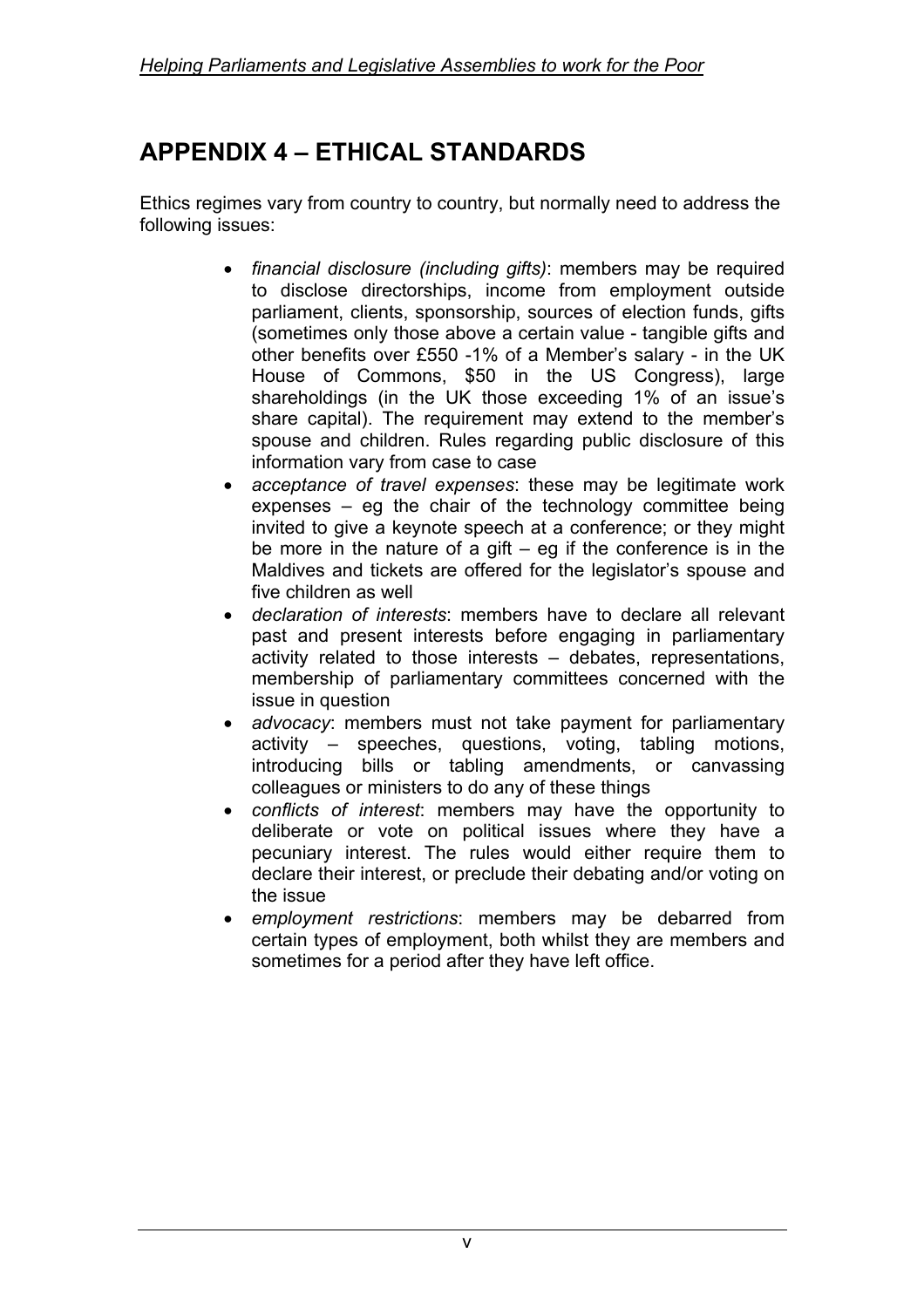# **APPENDIX 5 – CHECKLISTS FOR APPRAISAL**

## **A) General effectiveness**

- how often does parliament meet (days per year, hours per day)?
- what committees are there and how often do they meet?
- **•** how much legislation is passed each year?
- how many reports are produced by committees?
- what proportion of committee recommendations are accepted/ implemented by the government?
- what is the annual budget for parliament? Roughly what proportions are spent on:
	- members' pay
	- **EXP** members' allowances and expenses
	- **n** members' support staff
	- **parliamentary staff**
	- library/research
- are proper records kept of parliamentary discussions and decisions?

### **B) Constitution, Law and Procedures**

- **do these allow for an effective parliament?**
- **i** if there are impediments where are they?
- what are the prospects for removing impediments? Where prospects are poor (eg amending a constitution is usually very difficult) are there any practical steps available to mitigate the constraint?

See also Figure A5.1 on next page.

## **C) Political parties**

- how many parties are there in parliament?
- how many seats do they each have (number/percentage of total)
- how long has each been in existence?
- how well funded is each party and what are the main sources of funds?
- which parties are organised (a) nationally (b) regionally) and (c) only in the capital?
- which parties are built round (a) an ideology (b) an ethnic or religious group (c) a charismatic leader?
- if the main opposition party were to win the next election, what difference if any would this make to people's lives?

## **D) The role of backbenchers**

- how many (a) government) (b) opposition backbenchers play an active role in parliament (ie do more than vote)?
- what are their main activities?
- how close are the links between MPs and the electorate? How can links be improved?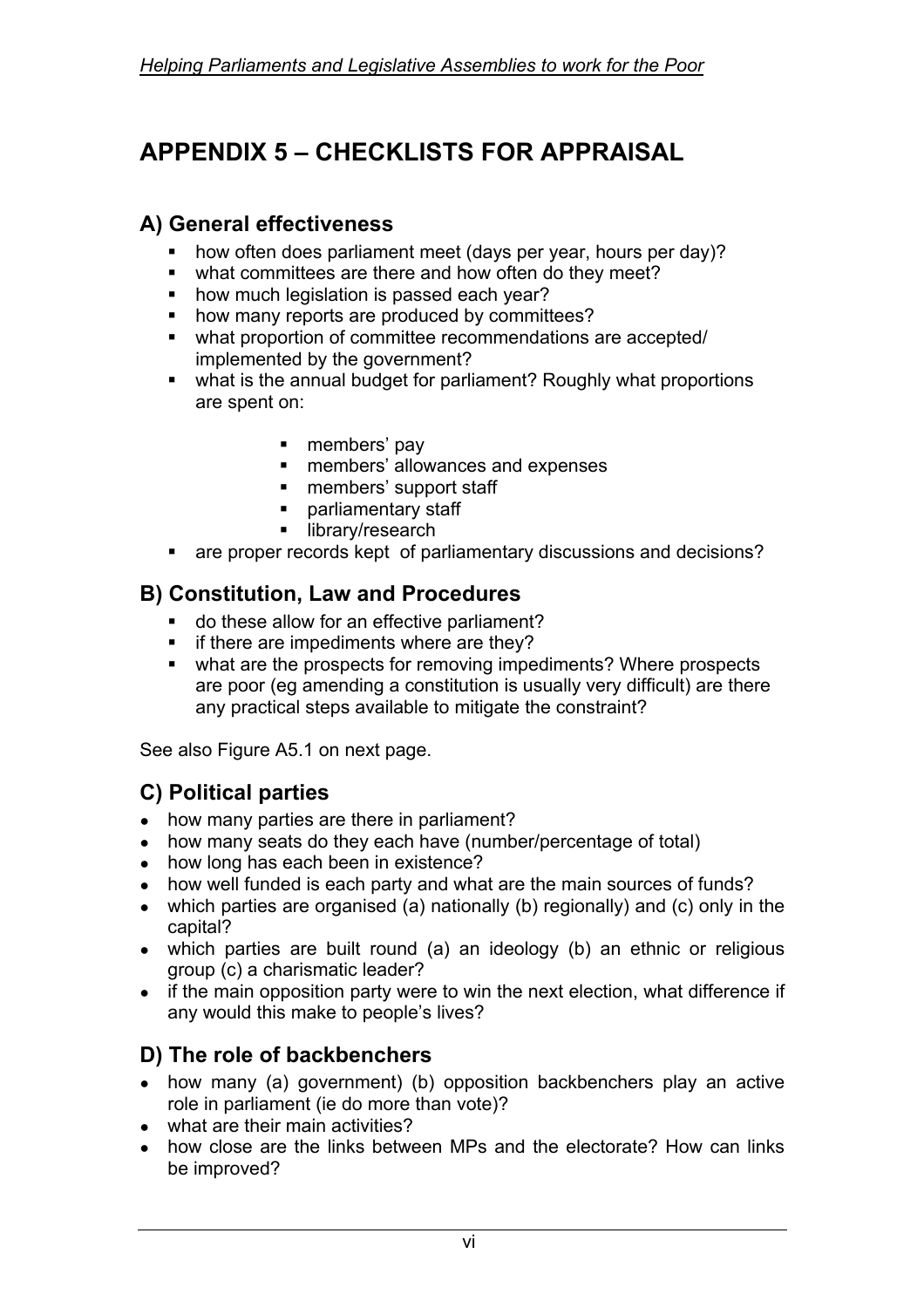• do backbench MPs have access to information and expert advice?



#### **FIGURE A5.1: DIAGNOSING CONSTITUTIONAL PROBLEMS**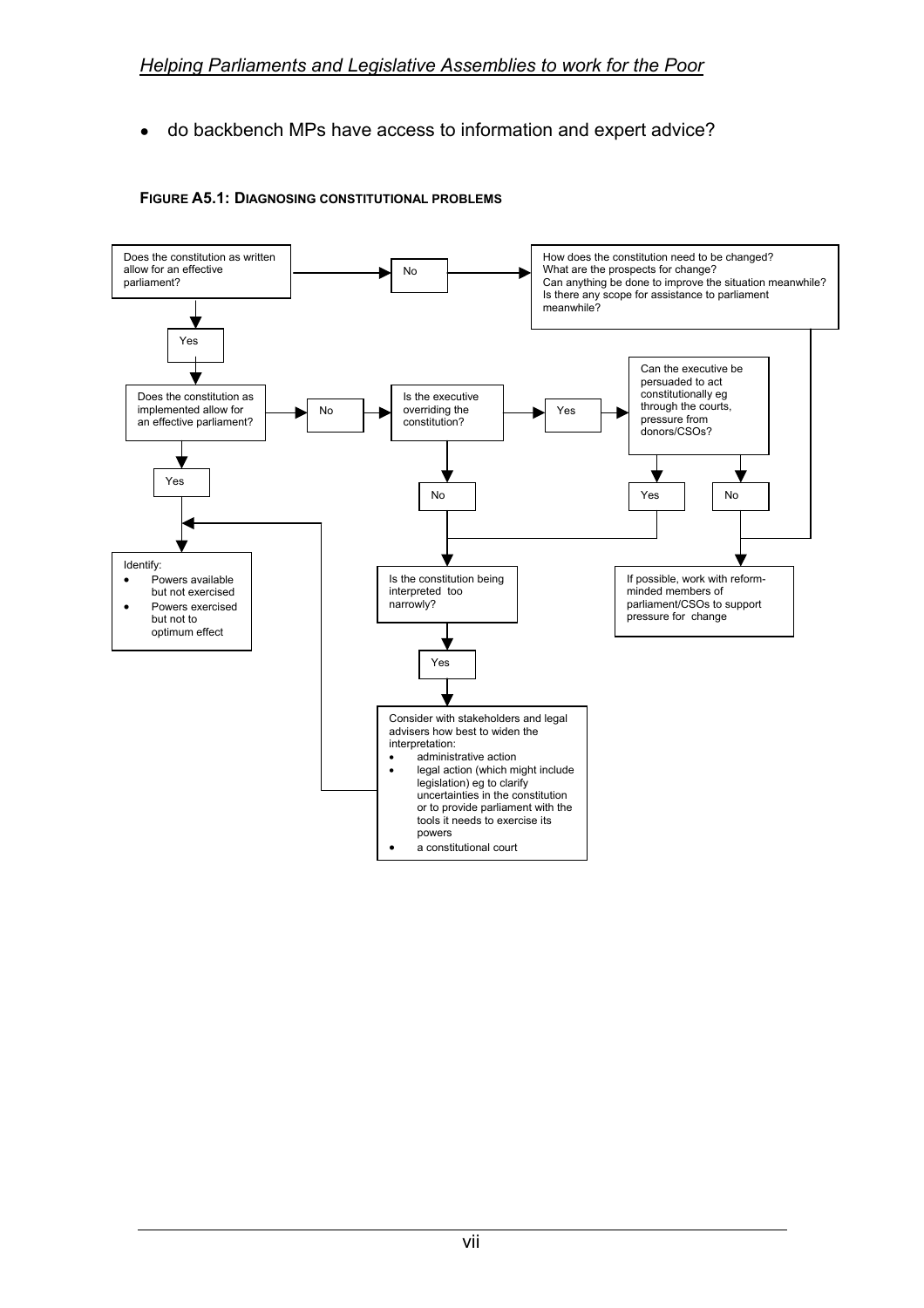## **E) The oversight function**

- what formal powers does parliament have to exercise oversight of the executive? Do they include:-
	- **•** power to demand information
	- **•** power to compel testimony
	- **power to remove the executive eg by impeachment or** vote of no confidence
- are these powers defective in any respect?
- does parliament exercise its formal powers effectively? If not what are the constraints:-
	- lack of confidence
	- **E** lack of information
	- **EXECUTE:** intimidation by the executive
	- **EXED in the increduced loyalty to party/party leadership**
	- lack of research/technical capacity
	- procedural obstacles
- does the executive take any notice of parliament? If not why not:
	- parliament has no formal power to demand action?
	- parliament has formal power but does not use it
	- the public and outside organisations are not told about parliament's findings
	- parliament has no understanding of the constraints on the executive's actions – financial, international treaty obligations, etc?

### **F) Ethical Standards**

- is there an ethics regime?
- **EXECO is it comprehensive and sufficiently strict?**
- who is responsible for enforcement?
- **•** how effective is enforcement? How many MPs have been disciplined in eg the last 2 years, and which parties did they belong to?
- what level of confidence does the public have in the efficacy of these arrangements?

### **G) Public awareness**

- are the proceedings of parliament open to the public?
- $\blacksquare$  how much discussion is there in the media especially those media accessible to poor people – of parliamentary business?
- how much reporting is there of the outcome of parliamentary debates and investigations?
- do committees (or even the plenary) hold meetings outside parliament?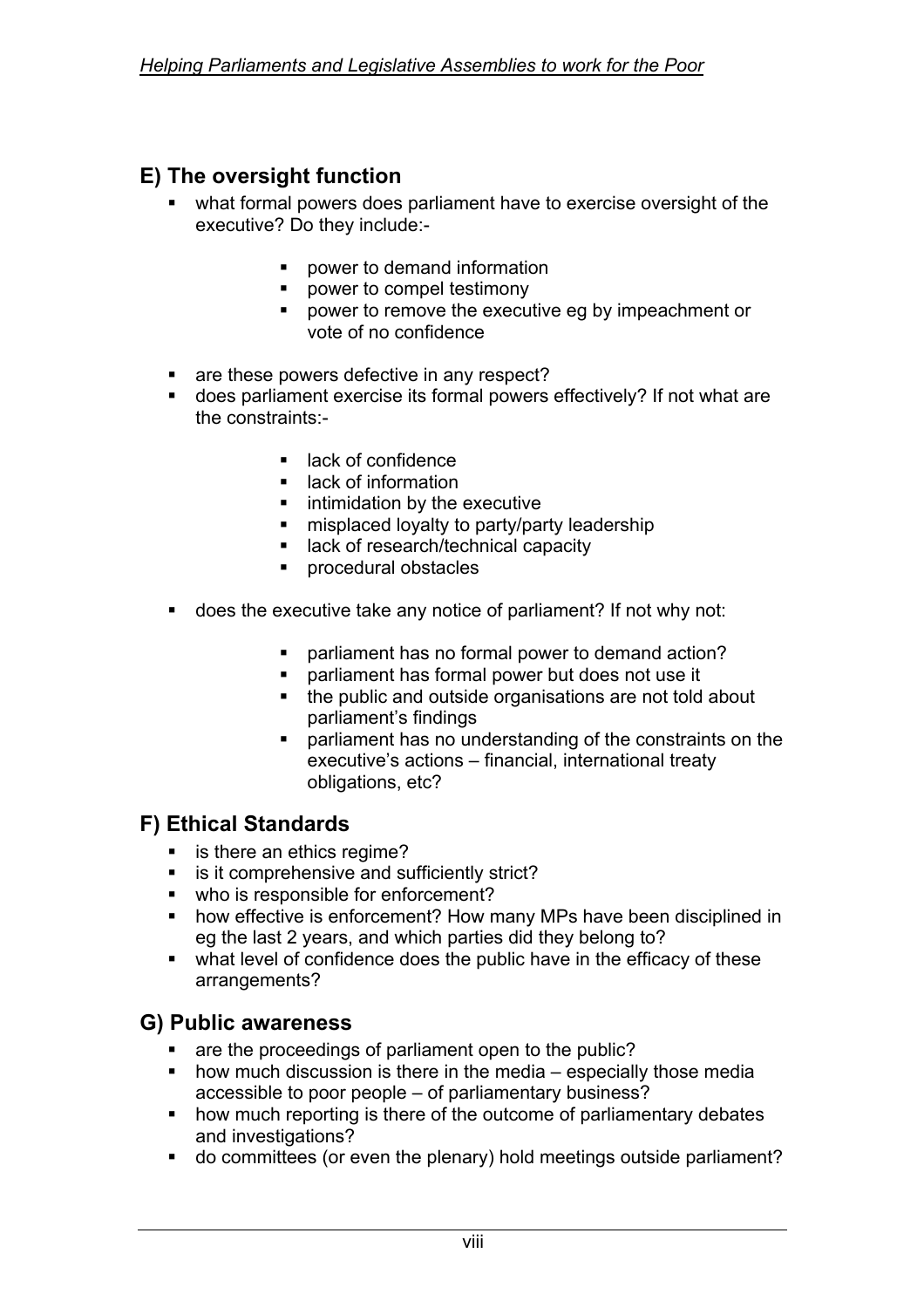### **H) The representational function**

- are all sections of society women, minority ethnic or religious groups, low castes – adequately represented among members of parliament?
- **EXTERN** is there a case for seeking to improve the representation, in the membership, of particular groups?
- what access do members of the public have to their elected representatives and what use do they make of this?
- **EXEDER** is there adequate publicity, and public discussion, about matters coming before parliament – new legislation, the budget, etc?
- do MPs adequately represent those without a vote, for example children, refugees

### **I) The legislative function**

- **who initiates legislation?**
- are there enough legal draftsmen? Are they equipped to operate costeffectively? Are those who instruct them able to articulate their wishes clearly?
- **how long on average between the time a new law is introduced and its** coming into force? What is the process?
- what opportunities does parliament have to consider and/or amend legislation?
- what arrangements are there for publicising proposed legislation and encouraging public debate and questions?
- **EXECT** is there a backlog of unpassed legislation? If so, how serious is it?
- does new legislation usually fulfil its intended purpose? How often are new laws amended within 2 or 3 years of being passed?
- does parliament (including its committees) have adequate administrative support?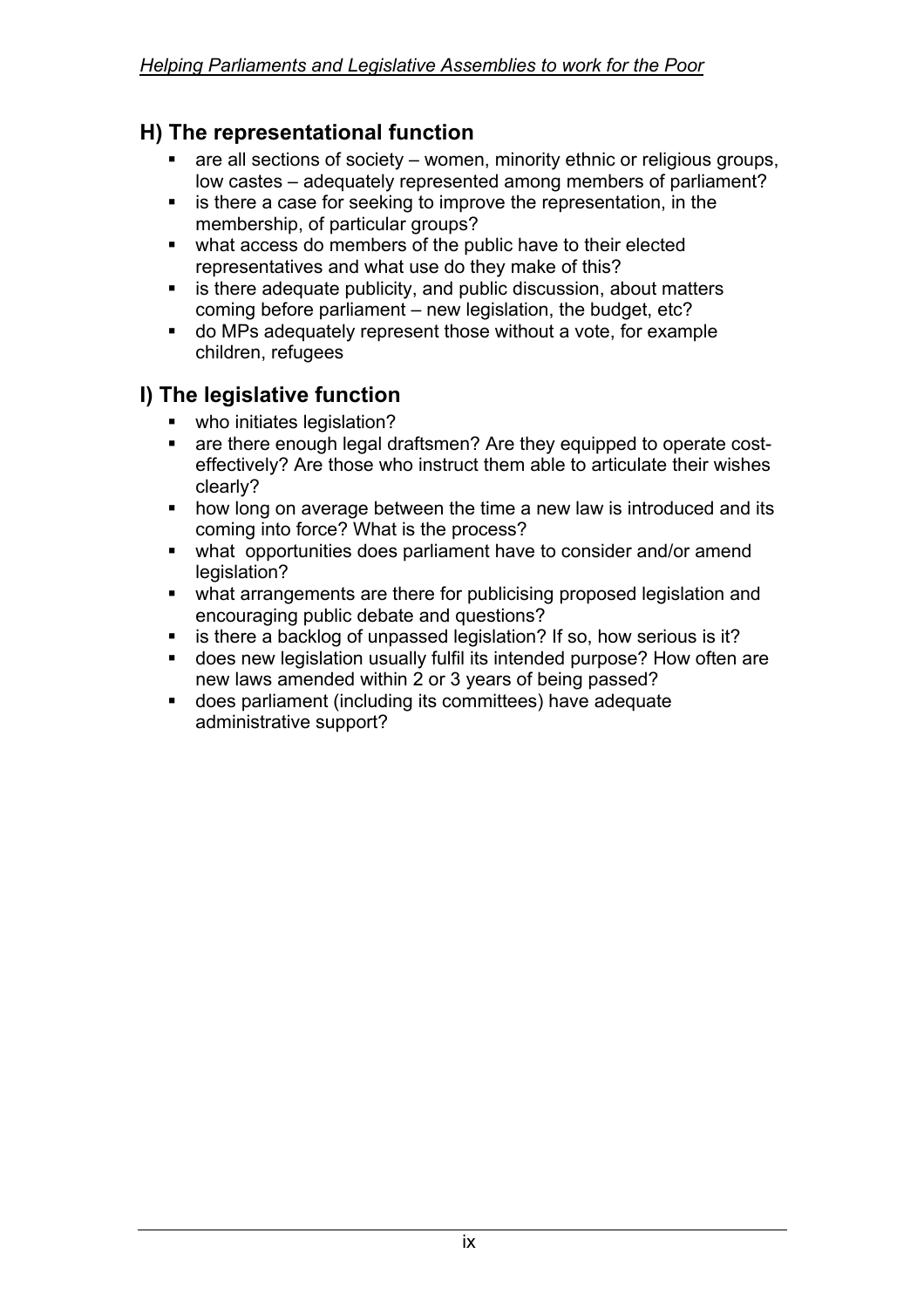# **APPENDIX 6 – USEFUL ADDRESSES**

### **Part I – Support Organisations**

Centre for Democratic Institutions (CDI) Research School of Social Sciences, Coombs Building, Australian National University, Canberra, ACT 0200 Australia Tel: +61 2 6125 0605 Fax: +61 2 6125 9726 Email: cdi@anu.edu.au Website: http://www.cdi.anu.edu.au/

Center for International Development (CID/SUNY) State University of New York Albany, New York Tel: +1 518 443-5124 Fax: +1 518 443-5126 e-mail: SUNYCID@spo.rf.suny.edu Website: http://www.idg.suny.edu/

Democracy International Regents Park House Regent Street Leeds LS2 7QJ Tel: +44 (0)113 223 7368 Fax: +44 (0)113 223 7369

e-mail: dil@democracy-international.com

Website: www.democracy-international.com

Electoral Reform International Services 6 Chancel Street Blackfriars, London SE1 OUU United Kingdom Tel: +44 (0)20 7620 3794 Fax: +44 (0)20 7928 4366 e-mail: erisuk@compuserve.com Website: www.eris.org.uk

The European Commission for Democracy through Law (the Venice Commission) Council of Europe F-67075 Strasbourg Cedex France Fax: +33 (0)3 88 41 37 38 E-mail: Venice@coe.int Website: www.venice.coe.int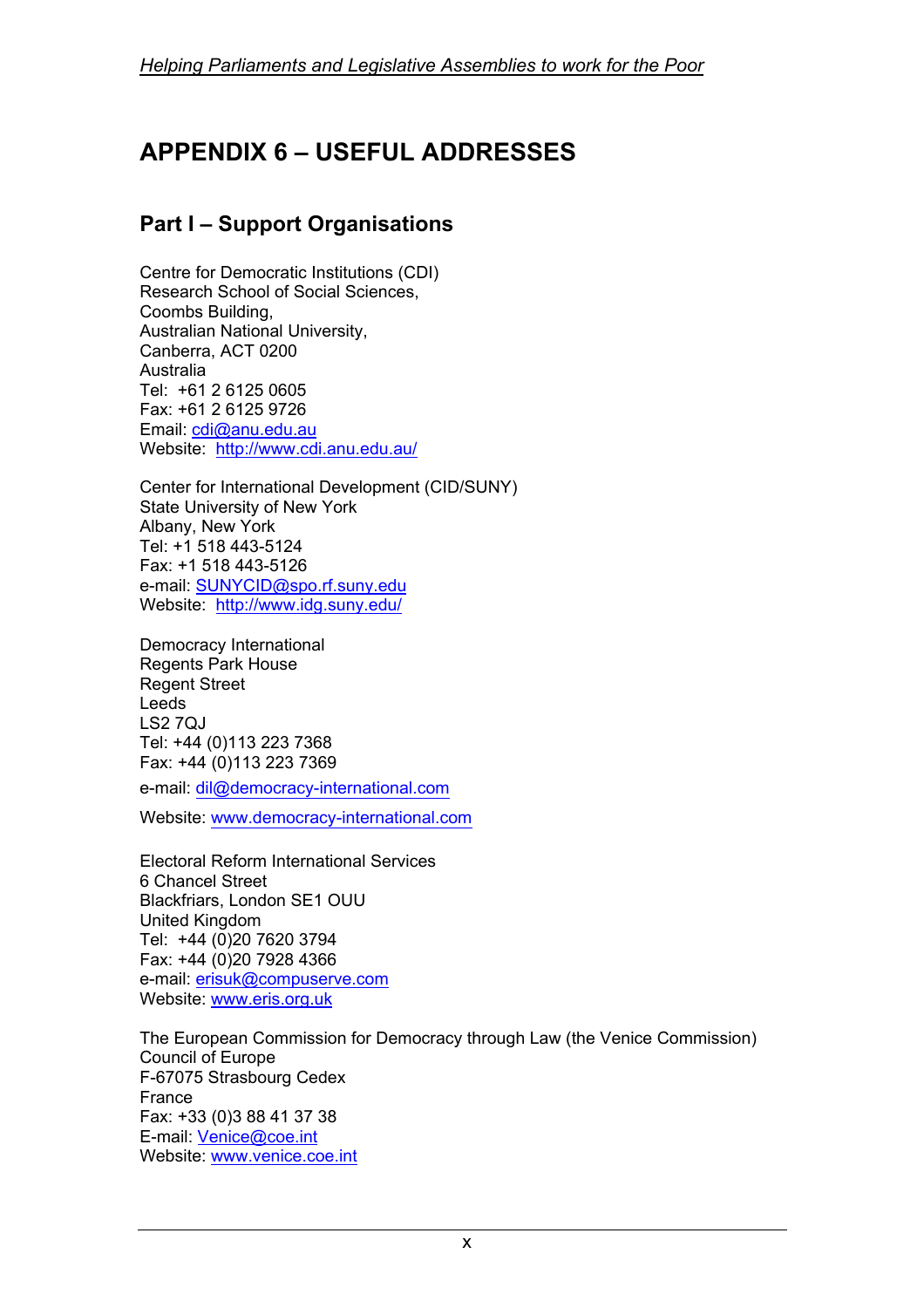Forum of Federations 325 Dalhousie Street, Suite 708 **Ottawa** Ontario K1N 7G2 Canada Tel: +1 613 244 3360 Fax: +1 613 244 3372 e-mail: forum@forumfed.org Website: http://forumfed.org

The Hansard Society 9 Kingsway London WC2B 6XF Tel: +44 (0)20 7955 7459 Fax: +44 (0)20 7955 7492 E-mail: hansard@hansard.lse.ac.uk Website: www.hansardsociety.org.uk

International IDEA Strömsborg, S-103 34 Stockholm, Sweden Tel: +46 8 698 3700 Fax: +46 8 20 24 22 E-mail: info@idea.int Website: http://www.idea.int/index.htm

International Records Management Trust 12 John Street London WC1N 2EB UK Tel: +44 (0) 20 7831 4101 Fax: +44 (0) 20 7831 7404 E-mail: info@irmt.org http://www.irmt.org

International Republican Institute Suite 700 1225 Eye Street NW Washington DC 20005 Tel: +1 202 408 9450 Fax: +1 202 408 9462

King Prajadhipok's Institute 47/101 Moo 4 Tiwanond Road Talad Kwan Subdistrict Muang District Nonthaburi 11000 Thailand Tel: +66 (0)2 527 7830 to 7839 Fax: +66 (0)2 527 7826 or 7828 http://www.kpi.ac.th

National Democratic Institute for International Affairs (NDI) 2030 M Street, NW, 5th Floor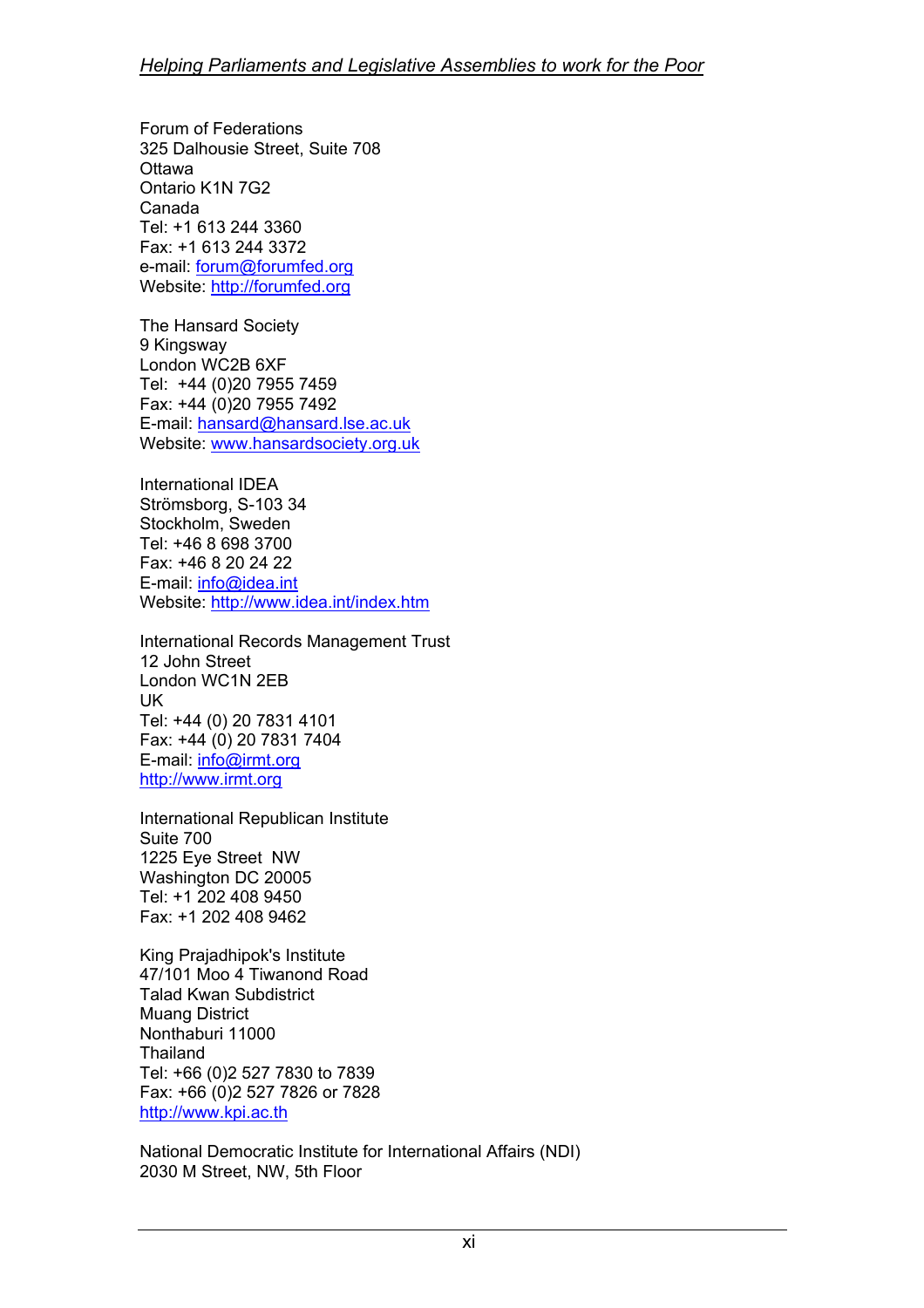Washington, DC 20036 United States Tel: +1 202 728 5500 Fax: +1 202 728 5520 Website: http://www.ndi.org

Netherlands Institute for Multiparty Democracy (IMD) Korte Vijverberg 2 The Hague, 2513 AB The Netherlands Tel:: +31 70 3115464 Fax: +31 70 3115465 Email: info@nimd.org Website: http://www.nimd.org/index/index\_english.htm

Westminster Foundation for Democracy (WFD)  $2^{nd}$  Floor 125 Pall Mall London, SW1Y 5EA England Tel: +44 (0)20 7930 0408 Fax: +44 (0)20 7930 0449 E-mail: wfd@wfd.org Website: http://www.wfd.org

ACE Project (Administration and Cost of Elections) A joint project run by IDEA (qv), IFES (the International Foundation for Election Systems) and UNDESA (the UN Department of Economic and Social Affairs). Their website contains a wealth of information on all aspects of organizing elections. www.aceproject.org

### **Part II - Legislatures**

The UK Parliament has a long tradition of sharing expertise and experience with its commonwealth counterparts, and in the past decade has also been increasingly involved in assisting new democracies in the Former Soviet Union and Central and Eastern Europe. It arranges study tours, and sends officials and sometimes members overseas to provide advice and provide training. Early in 2003 the House of Commons held its first parliamentary co-operation seminar, a 10-day structured programme for officials from legislatures in a particular region, focussing on parliamentary scrutiny.

Point of Contact: Jacqy Sharpe Clerk of the Overseas Office House of Commons London SW1A 0AA. Tel: +44 (0) 20 7219 3314 Fax: +44 (0) 20 7219 …. E-mail: sharpej@parliament.uk Website: www.parliament.uk

Canadian Parliamentary Centre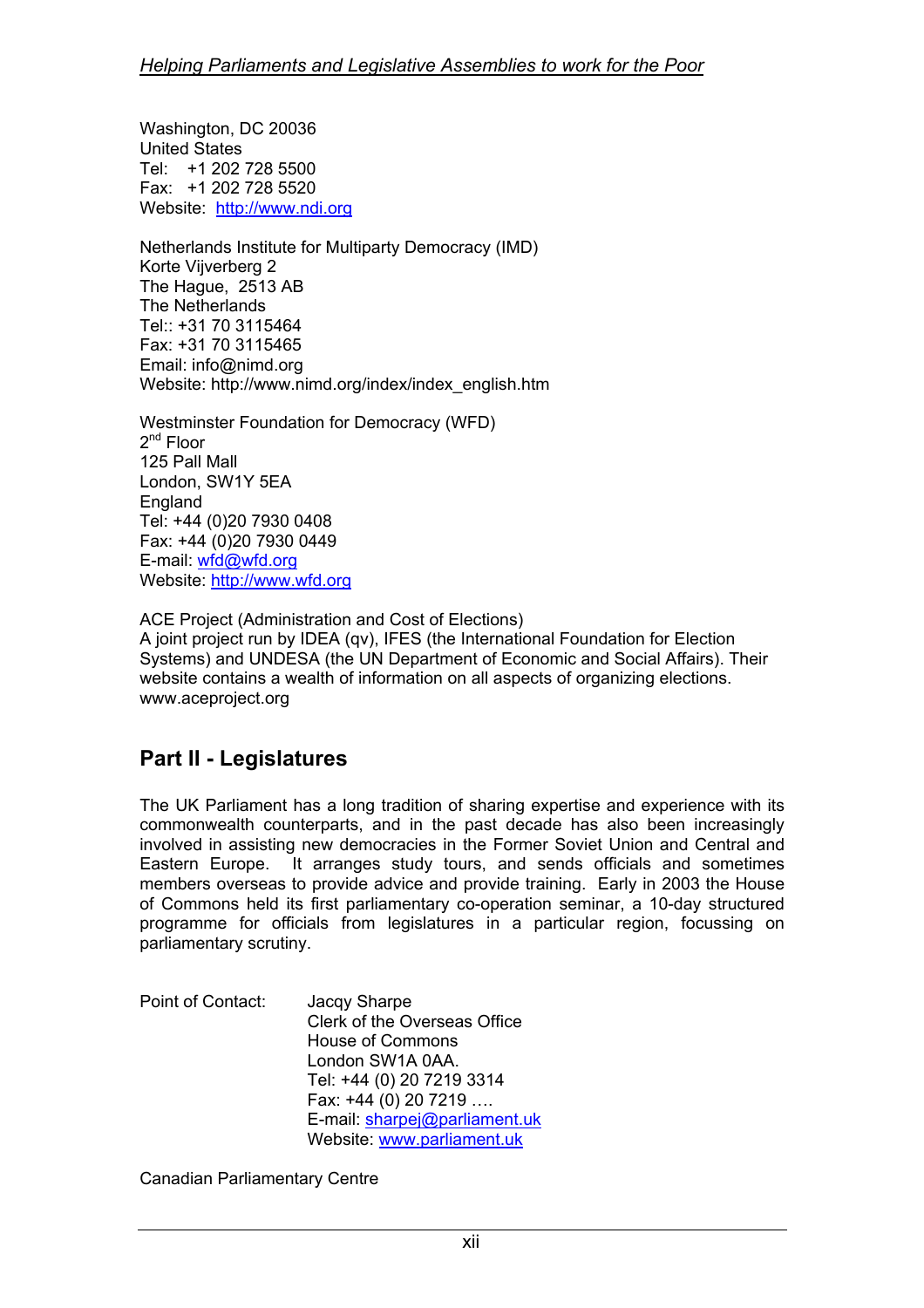255 Albert Street, Suite 802 **Ottawa** Ontario K1P 6A9 Canada Tel: +1 613 237 0143 Fax: +1 613 235 8237 e-mail: parlcent@parl.gc.ca

Lok Sabha Secretariat Bureau of Parliament Studies & Training Parliament House New Delhi Tel: +91 11 2 3034563 or 3034589 Fax: +91 11 2 3015293 E-mail: bpst@sansad.nic.in Website: http://parliamenofindia.nic.in/bpst/bpst.htm

### **Part III - International Parliamentary Organisations**

Asia Pacific Parliamentary Forum No permanent address, or secretariat Representative: Hernan Ampuero (Head Information Officer for the Chilean Chamber of Deputies) Tel: +56-32-50-5509 e-mail: hampuero@congreso.cl Website: http://www.appf.cl/

European Parliamentarians for Africa (AWEPA) Prins Hendrikkade 48-G 1012 AC Amsterdam The Netherlands Tel:: +31.20.5245678 Fax: +31 .20 .6220130 E-Mail: 106001.362@compuserve.com e-mail: awepa@antenna.nl Website: http://europe.awepa.org/

Commonwealth Parliamentary Association Suite 700 Westminster House 7 Millbank London SW1P 3JA United Kingdom Tel: +44 20 7799 1460 Fax +44 20 7222 6073 http://www.cpahq.org/

International Institute for Democracy Tel:+33 (3) 88 41 25 41 Fax: +33 (3) 88 41 37 75 e-mail: enie.wesseldijk@coe.int http://www.iidemocracy.coe.int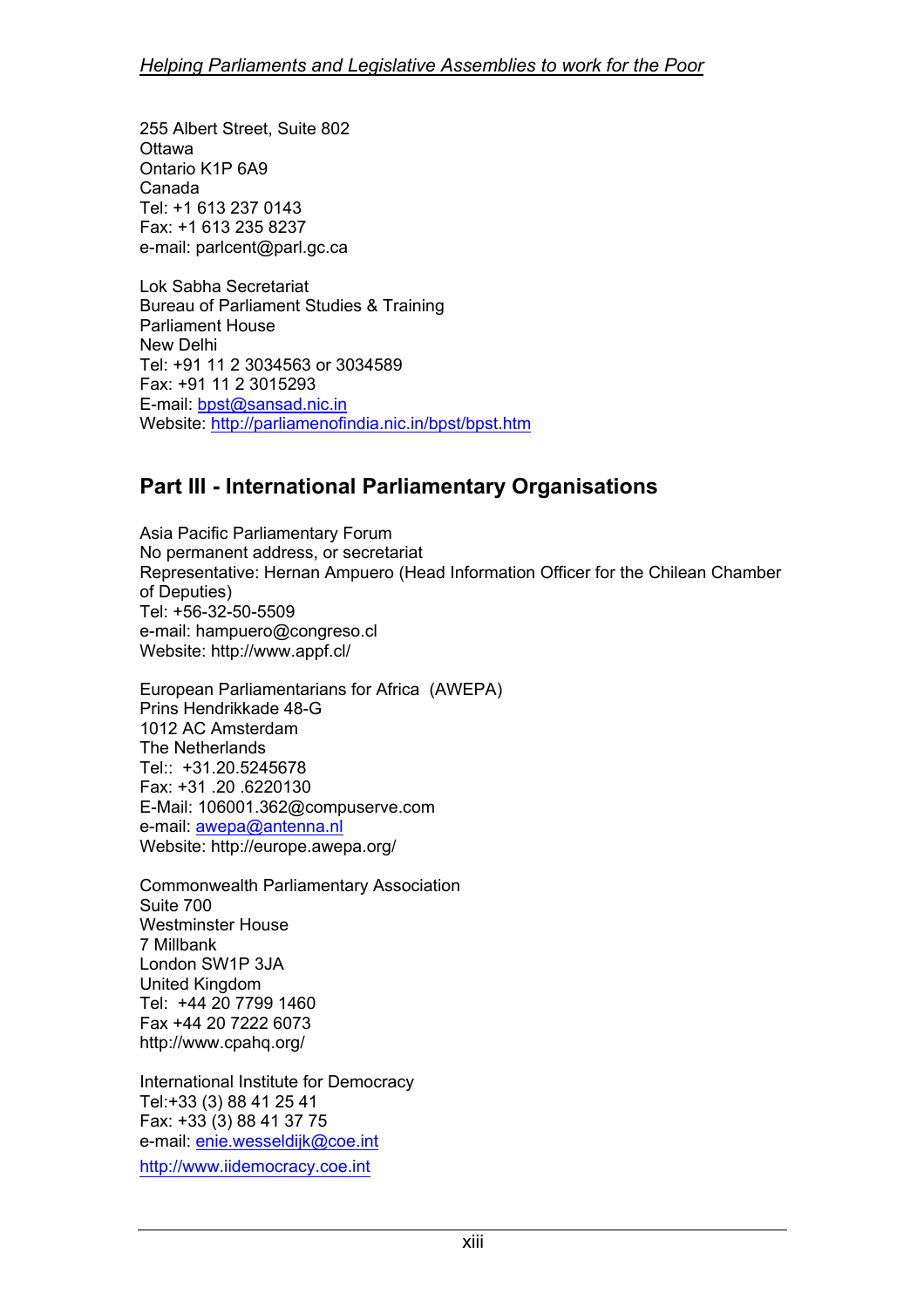Inter-Parliamentary Union 5, chemin du Pommier Case postale 330 CH-1218 Le Grand Saconnex / Geneva Switzerland Tel: +41 22 919 41 50 Fax: +41 22 919 41 60 E-mail: postbox@mail.ipu.org Website: http://www.ipu.org

National Confederation of State Legislatures 444 North Capitol Street NW Suite 516 Washington DC 20001 Tel: +1 202 624 5400 Fax: +1 202 737 1069 e-mail: INFO@NCSL.ORG http://www.ncsl.org

Nordic Council PO Box 3043 DK-1021 Copenhagen K **Denmark** Tel.: +45 33 96 04 00 Fax: +45 33 11 18 70 E-mail: nordisk-rad@nordisk-rad.dk

Parliamentarians for Global Action 211 east 43<sup>rd</sup> Street, Suite 1604 New York, NY 10017 USA Tel: +1 212-687-7755 Fax: +1 212-687-8409 e-mail: edunn@pgaction.org http://www.pgaction.org/Default.asp

PARAGON Asian Inter-parliamentary Network c/o King Prajadhipok's Institute (See under "Support Organisations" above)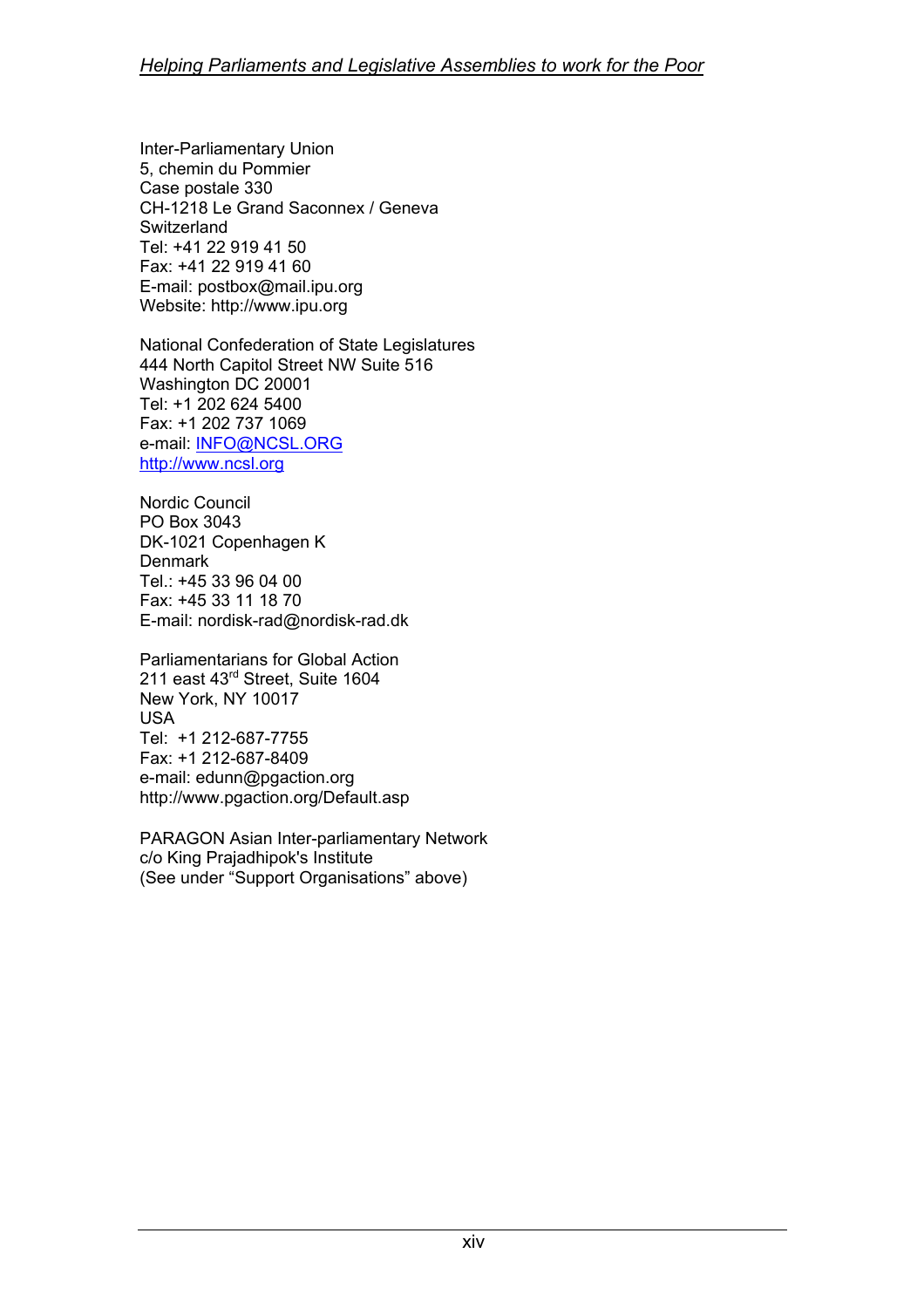## **APPENDIX 7 – BIBLIOGRAPHY & USEFUL WEBSITES**

CARROTHERS, Thomas *Aiding Democracy Abroad. The Learning Curve* Carnegie Endowment for International Peace, Washington DC1999

CARROTHERS, Thomas *The End of the Transition Paradigm* Journal of Democracy 13.1 2002

DUBROW, Geoff *Systems of Government and Parliamentary Accountability* World Bank Institute2001

KUMAR, K (ed) *Postconflict Elections, Democratisation and International Assistance*  Lynne Rienner Publishers, Boulder, 1998

MULGAN, Richard and UHR, John *Accountability and Governance* In *Are You Being Served? State, Citizen and Governance* Sydney, Australia, Allen & Unwin2001

#### **Canadian Parliamentary Centre publications**

*Handbook on Parliamentarians and Policies to Reduce Poverty* 2002

#### **Governance Resource Centre**

http://www.grc-echange.org/g\_themes/politicalsystems.html

#### **Inter-Parliamentary Union publications**

*The Parliamentary Mandate* 2000 *Democracy: its Principles and Achievement* 1998 *Presiding Officers of National Parliamentary Assemblies* G. Bergougnous 1997 *Parliaments in the Modern World* P. Laundy 1989 *Parliaments of the World - A Comparative Reference Compendium* 1986 *Handbooks for Parliamentarians:* 

*Parliamentary Oversight of the Security Sector* H.Born Editor and Lead Author 2003 *The Convention on the Elimination of All Forms of Discrimination against Women and its Optional Protocol* 2003 *Eliminating the Worst Forms of Child Labour* 2002 *Refugee protection: A Guide to International Refugee Law* 2001 *HIV/AIDS, Law and Human Rights* 1999 *Respect for International Humanitarian Law* (1999)

(The IPU also publishes reports, surveys and periodicals – see their website for further information)

#### **International IDEA publications**

*Handbook on Electoral System Design* 1997 *Women in Parliament: Beyond Numbers* 1998 *Handbook on Funding of Political Parties and Election Campaigns* 2004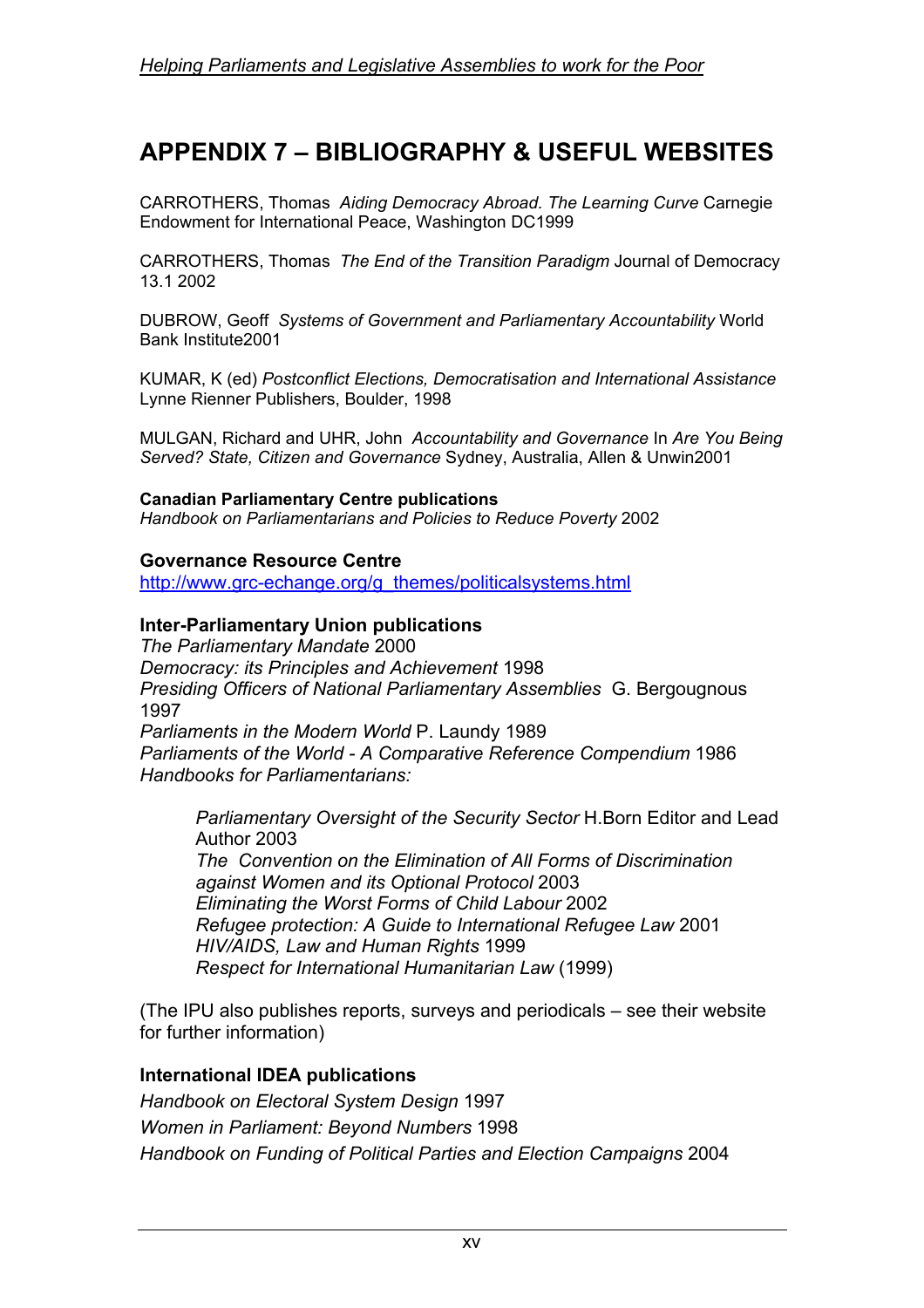#### **NDI publications**

*Strengthening Legislative-Executive Communication on Poverty Reduction Strategies* (PRSs) 2004 (with UNDP) (Parliaments and Poverty Series; Toolkit number 1) *Parliamentary-Civic Collabo0ration for Monitoring Poverty Reduction Initiatives 2*004 (with UNDP) (Parliaments and Poverty Series; Toolkit number 2)

*Legislative Public Outreach on Poverty Issues* 2004 (with UNDP) (Parliaments and Poverty Series; Toolkit number 3)

*Strengthening the Representative Capacity of Legislatures: A Guidebook*, October 2001

\**Strengthening Legislative Capacity in Legislative-Executive Relations*, 2000

*Guidebook for Implementing Legislative Programs*, June 2000

\**Legislative Ethics: A Comparative Analysis*, 1999

\**Committees in Legislatures: A Division of Labour*, 1996

*A Comparative Study of Second Chambers of Parliament in Selected Countries,* January 1996

*\*One Chamber or Two? Deciding Between a Unicameral and Bicameral Legislature,* January 1996

*Presiding Officers: Speakers and Presidents of Legislatures*, January 1996 *\*Legislative Research Series* 

#### **OECD publications**

*Role of the Legislature* 1998

*Can National Legislatures Regain an Effective Voice in Budget Policy?* 2001 Schick, Allen

#### **SIDA publication**

*SIDA Study 23: The Political Institutions: Parties, Elections and Parliaments*, 2002

#### **UNDP**

Governance publications are listed, with links, Under: http://www.undp.org/governance/parldev.htm

Within this list, publications on parliamentary issues are at: http://www.undp.org/governance/publications.htm

(This site includes a Concept Paper on "Legislatures and Good Governance"**;**  several short technical papers; some handbooks for MPs and Parliamentary Staff: New Member Orientation training modules; details of UNDP staff training and policy conferences; reports on parliamentary seminars and conferences (international, regional and national); and links to other relevant sites.)

UNDP Evaluation Office has a "Lessons Learned" paper on Assisting Legislatures at: http://www.undp.org/eo/documents/essential-on-assisting-leg.pdf

UNDP Programme on Governance in the Arab Regions has a paper on Arab parliaments at:

http://www.pogar.org/publications/legislature/sawi1/agenda8.html

#### **USAID publications**

http://www.usaid.gov/our\_work/democracy\_and\_governance/publications

#### **World Bank**